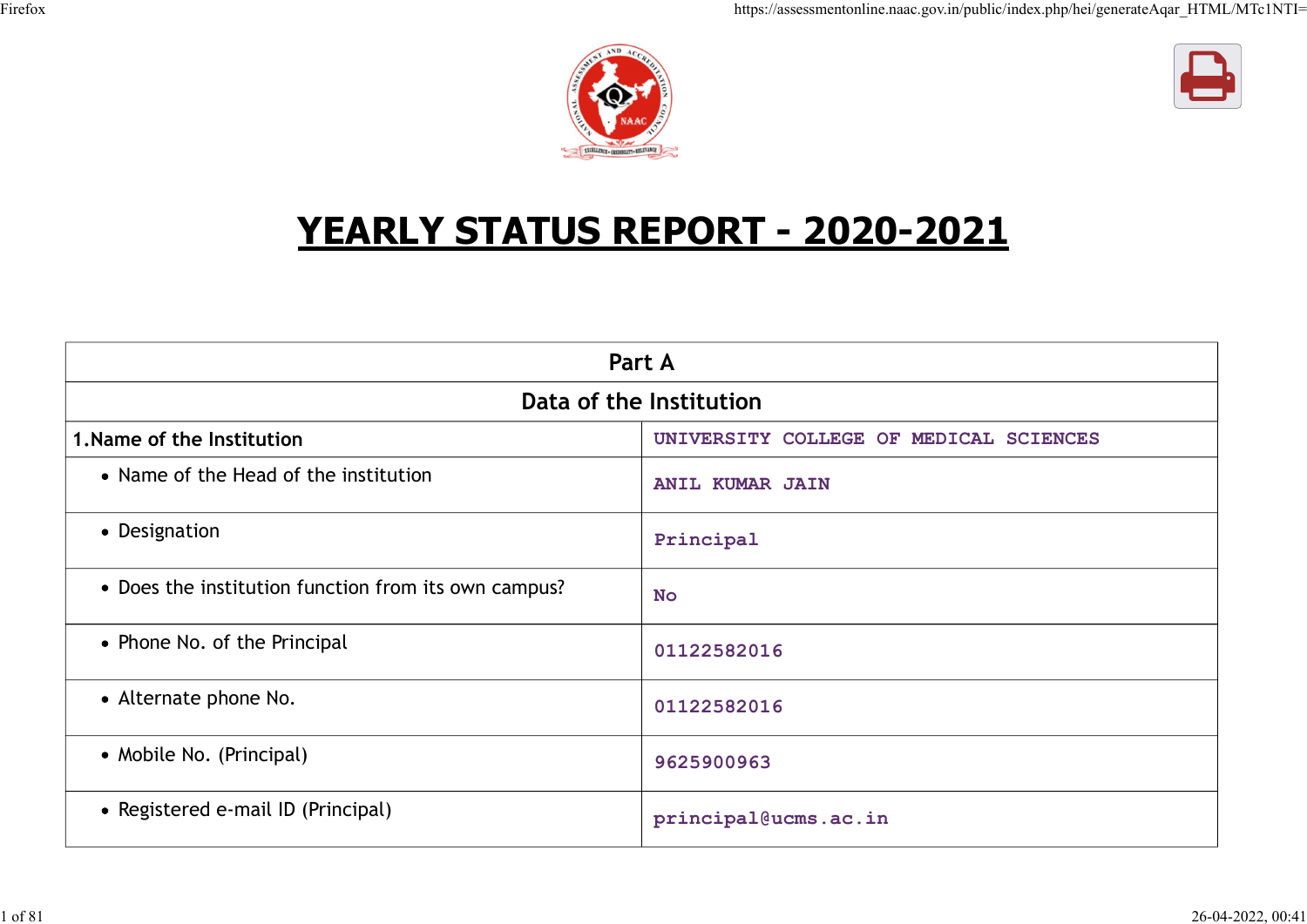| • Alternate Email ID                     | dramitesh@gmail.com     |
|------------------------------------------|-------------------------|
| • Address                                | UCMS, Dilshad Garden    |
| • City/Town                              | Delhi                   |
| • State/UT                               | Delhi                   |
| • Pin Code                               | 110095                  |
| 2. Institutional status                  |                         |
| • Affiliated / Constitution Colleges     | Constituent             |
| • Type of Institution                    | Co-education            |
| • Location                               | Urban                   |
| • Financial Status                       | Centrally Funded        |
| • Name of the Affiliating University     | University of Delhi     |
| • Name of the IQAC Co-ordinator/Director | <b>AMITESH AGGARWAL</b> |
| • Phone No.                              | 01122586262             |
| • Alternate phone No. (IQAC)             |                         |
| • Mobile No:                             | 9811060025              |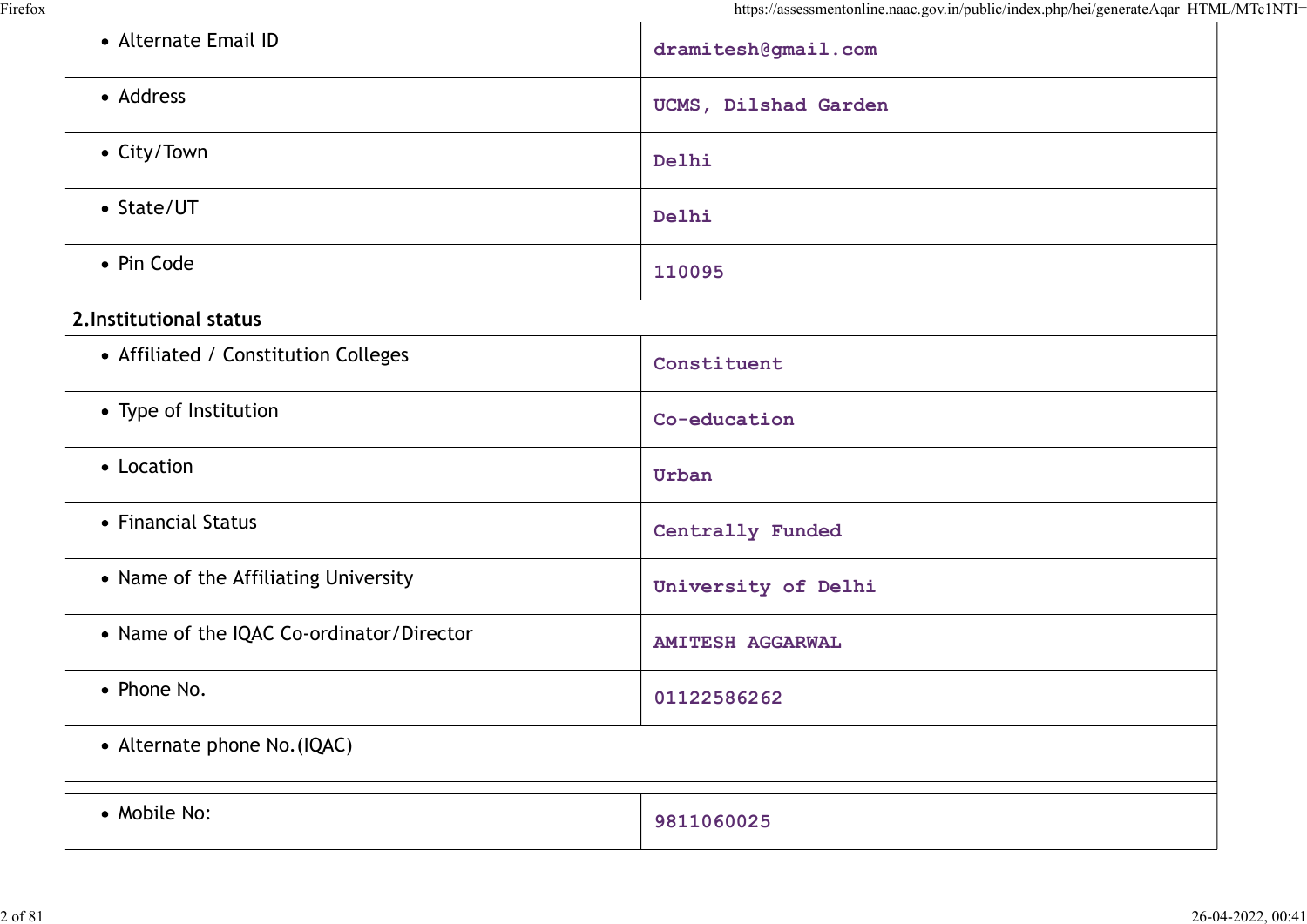|                                                         |                                                             |             |                                                                                                                  |            |                                        | https://assessmentonline.naac.gov.in/public/index.php/hei/generateAqar_HTML/MTc1NTI= |                                   |         |
|---------------------------------------------------------|-------------------------------------------------------------|-------------|------------------------------------------------------------------------------------------------------------------|------------|----------------------------------------|--------------------------------------------------------------------------------------|-----------------------------------|---------|
| • IQAC e-mail ID                                        |                                                             |             |                                                                                                                  |            |                                        | dramitesh@gmail.com                                                                  |                                   |         |
| • Alternate e-mail address (IQAC)                       |                                                             |             |                                                                                                                  |            |                                        |                                                                                      |                                   |         |
| Year)                                                   | 3. Website address (Web link of the AQAR (Previous Academic |             |                                                                                                                  |            | https://ucms.ac.in/NAAC 2018-2019.html |                                                                                      |                                   |         |
| 4. Was the Academic Calendar prepared for that year?    |                                                             |             |                                                                                                                  | <b>Yes</b> |                                        |                                                                                      |                                   |         |
|                                                         |                                                             |             | • if yes, whether it is uploaded in the Institutional website Web link:                                          |            |                                        |                                                                                      |                                   |         |
| <b>5.Accreditation Details</b>                          |                                                             |             |                                                                                                                  |            |                                        |                                                                                      |                                   |         |
| Cycle                                                   | Grade                                                       | <b>CGPA</b> | Year of Accreditation                                                                                            |            |                                        | Validity from                                                                        | Validity to                       |         |
|                                                         |                                                             | 2.80        | 2016                                                                                                             |            |                                        | 16/09/2016                                                                           | 15/09/2021                        |         |
| Cycle 1                                                 | $B++$                                                       |             |                                                                                                                  |            |                                        |                                                                                      |                                   |         |
|                                                         |                                                             |             |                                                                                                                  |            | 05/05/2015                             |                                                                                      |                                   |         |
| 6. Date of Establishment of IQAC                        |                                                             |             | 7. Provide the list of funds by Central/ State Government-UGC/ICSSR/ IUCTE/CSIR/DST/DBT/CPE of UGC/PMMMNMTT etc. |            |                                        |                                                                                      |                                   |         |
| Institution/Department/Faculty                          |                                                             |             |                                                                                                                  |            |                                        | Scheme   Funding agency                                                              | Year of<br>award with<br>duration | Amount  |
| nutritional rickets                                     |                                                             |             | Daily versus depot oral vitamin D3 for treating                                                                  |            | <b>Nil</b>                             | <b>ICMR</b>                                                                          | Nil                               | 30000   |
| its clinicodemographic correlation                      |                                                             |             | Viral aetiology in acute encephalitis syndrome and                                                               |            | <b>Nil</b>                             | <b>ICMR</b>                                                                          | <b>Nil</b>                        | 50000   |
| stress and inflammation in subjects with<br>prediabetes |                                                             |             | To study the effect of structured long term Yoga<br>intervention on biomarkers of stress, oxidative              |            | <b>Nil</b>                             | <b>ICMR</b>                                                                          | <b>Nil</b>                        | 3894000 |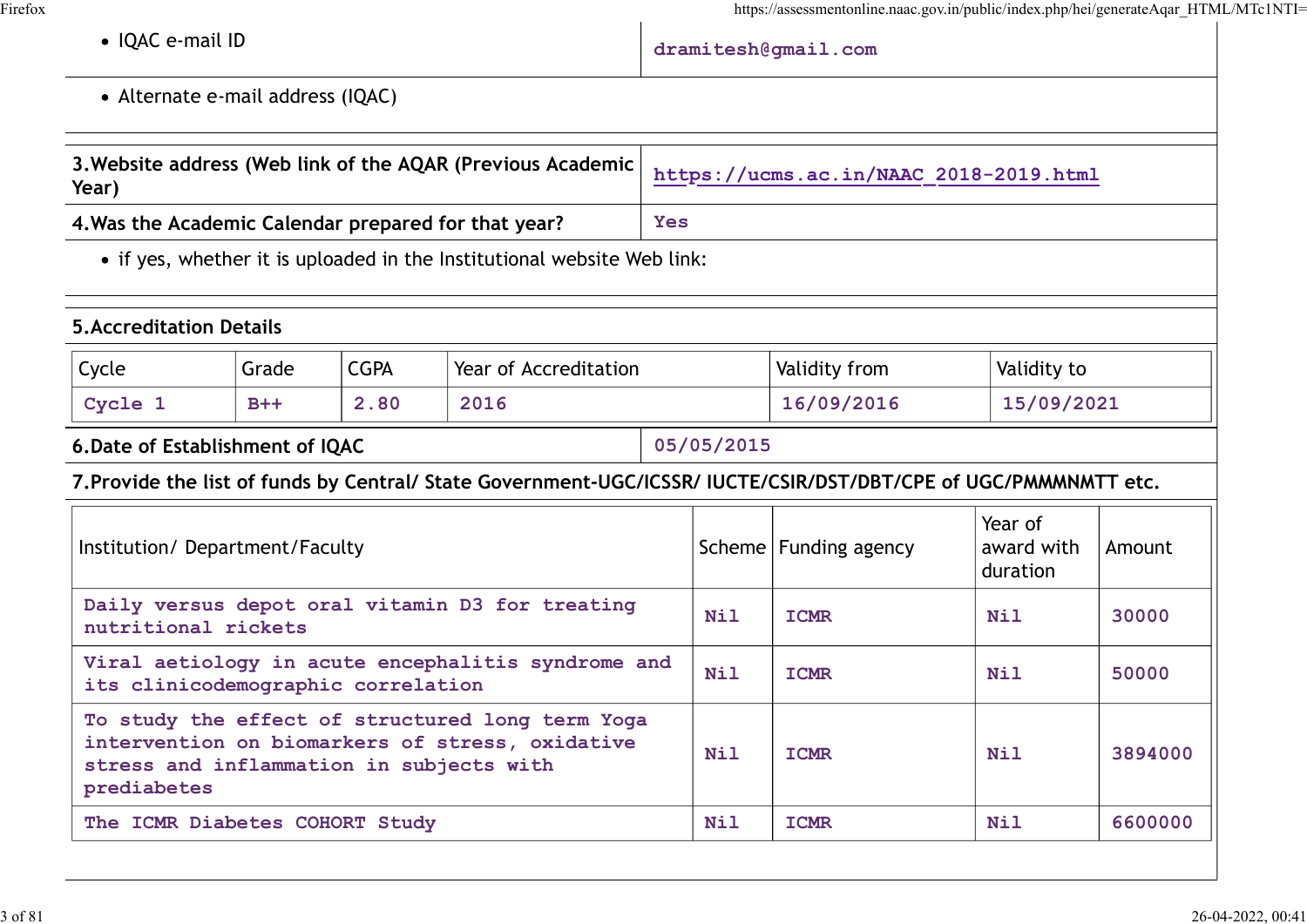|                                                                                                                                                                                      |            | https://assessmentonline.naac.gov.in/public/index.php/hei/generateAqar_HTML/MTc1NTI= |            |          |
|--------------------------------------------------------------------------------------------------------------------------------------------------------------------------------------|------------|--------------------------------------------------------------------------------------|------------|----------|
| Role of Yoga and Fenugreek in prevention of type-2<br>diabetes mellitus                                                                                                              | <b>Nil</b> | <b>RSSDI</b>                                                                         | <b>Nil</b> | 803870   |
| Registry of People with diabeties in India with<br>young age at onset.                                                                                                               | <b>Nil</b> | <b>ICMR</b>                                                                          | <b>Nil</b> | 1513004  |
| Study of genes associated with postprandial lipemia<br>and their expression in adipose tissue in patients<br>with Type 2 diabetes mellitus.                                          | Nil        | <b>ICMR</b>                                                                          | <b>Nil</b> | 260400   |
| The ICMR Diabetes Cohort Study                                                                                                                                                       | <b>Nil</b> | <b>ICMR</b>                                                                          | <b>Nil</b> | 1239356  |
| <b>MDRU</b>                                                                                                                                                                          | <b>Nil</b> | Ministy of<br>Health & Family<br>Welfare                                             | Nil        | 2000000  |
| Establishment of VRDL under ICMR-DHR                                                                                                                                                 | <b>Nil</b> | DHR-ICMR, VRDL                                                                       | <b>Nil</b> | 18290000 |
| Clinical Recruitment site for "Strengthening<br>laboratory surveillance for pneumococcal meningitis<br>in India to understand the impact of pneumococcal<br>conjugate (PCV) rollout' | <b>Nil</b> | <b>ICMR</b>                                                                          | Nil        | 40000    |
| Investigation of mechanisms of emerging drug<br>resistance in Trichophyton sp. The major causative<br>agents of the fungal skin infections                                           | Nil        | <b>DBT</b>                                                                           | <b>Nil</b> | 700000   |
| Dysregulated pro-inflammarory host immune response<br>among drug resistant and susceptible<br>dermatophytosis patients                                                               | <b>Nil</b> | <b>ICMR</b>                                                                          | <b>Nil</b> | 3600000  |
| Research Project                                                                                                                                                                     | <b>Nil</b> | <b>ICMR</b>                                                                          | Nil        | 500000   |
| Research Project                                                                                                                                                                     | Nil        | <b>AERB</b>                                                                          | <b>Nil</b> | 1700000  |
| PG thesis                                                                                                                                                                            | <b>Nil</b> | <b>ICMR</b>                                                                          | <b>Nil</b> | 30000    |
| Delhi Research implementation and innovation<br>(DRIIV) project funded by PSA Government of India<br>for "Air Pollution Theme"                                                       | Nil        | Indian<br>Institute of<br>Technology<br>Delhi                                        | Nil        | 324196   |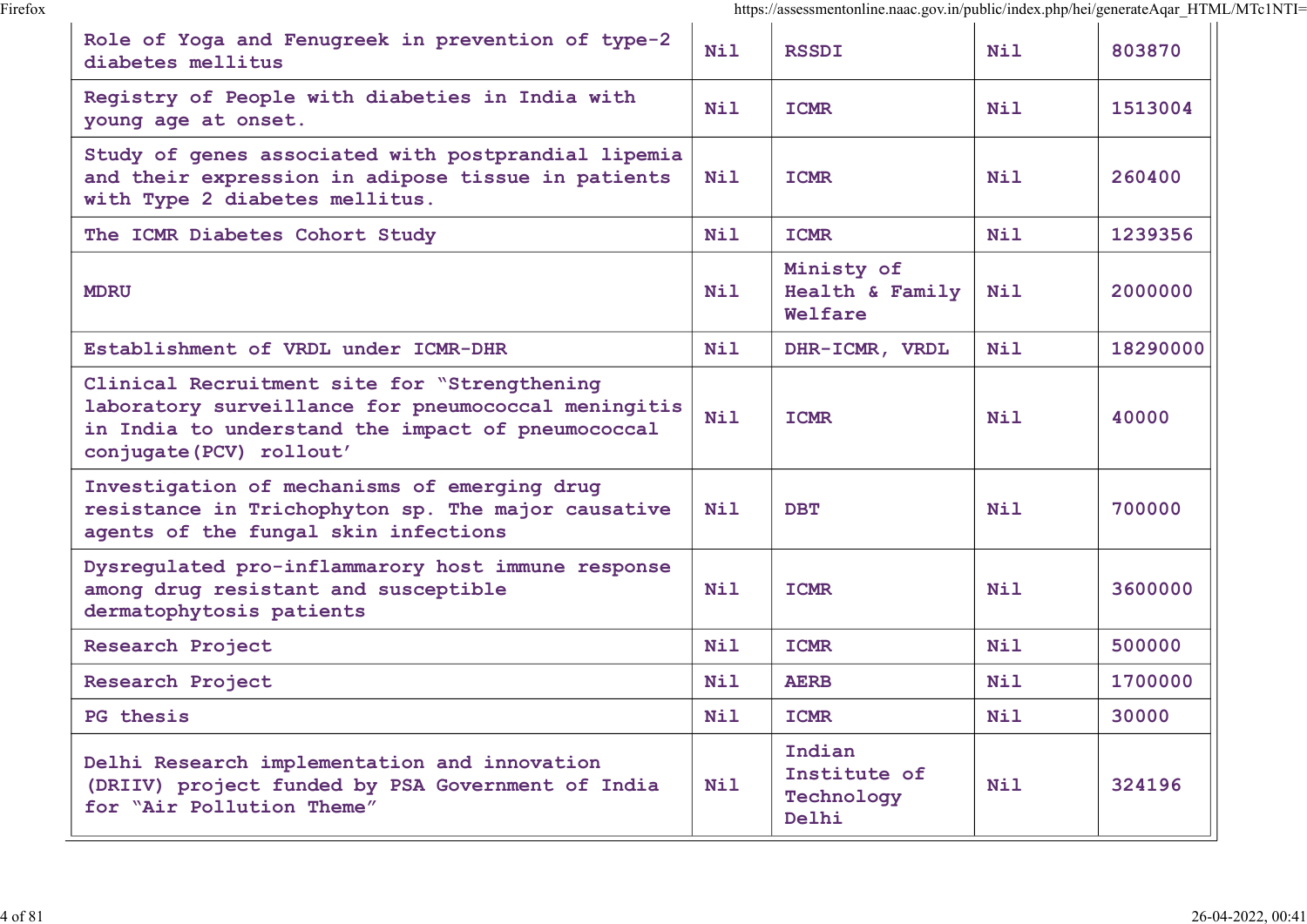| 8. Whether composition of IQAC as per latest NAAC<br>guidelines                                                                                                                                      | <b>Yes</b>                   |  |
|------------------------------------------------------------------------------------------------------------------------------------------------------------------------------------------------------|------------------------------|--|
| • Upload latest notification of formation of IQAC                                                                                                                                                    | View File                    |  |
| 9. No. of IQAC meetings held during the year                                                                                                                                                         | 4                            |  |
| • Were the minutes of IQAC meeting(s) and compliance to<br>the decisions have been uploaded on the institutional<br>website?                                                                         | <b>No</b>                    |  |
| • (Please upload, minutes of meetings and action taken<br>report)                                                                                                                                    | View File                    |  |
| 10. Whether IQAC received funding from any of the funding<br>agency to support its activities during the year?                                                                                       | <b>No</b>                    |  |
| • If yes, mention the amount                                                                                                                                                                         |                              |  |
| 11. Significant contributions made by IQAC during the current year (maximum five bullets)                                                                                                            |                              |  |
| Promotions of the Faculty                                                                                                                                                                            |                              |  |
| Recruitment of new Faculties                                                                                                                                                                         |                              |  |
| 12. Plan of action chalked out by the IQAC in the beginning of the Academic year towards Quality Enhancement and the<br>outcome achieved by the end of the Academic year (web link may be provided). |                              |  |
| Plan of Action                                                                                                                                                                                       | Achievements/Outcomes        |  |
| Promotions of the Faculty                                                                                                                                                                            | Promotions of the Faculty    |  |
| Recruitment of new Faculties                                                                                                                                                                         | Recruitment of new Faculties |  |
| 13. Whether the AQAR was placed before statutory body?                                                                                                                                               | <b>No</b>                    |  |
| • Name of the statutory body                                                                                                                                                                         |                              |  |
|                                                                                                                                                                                                      |                              |  |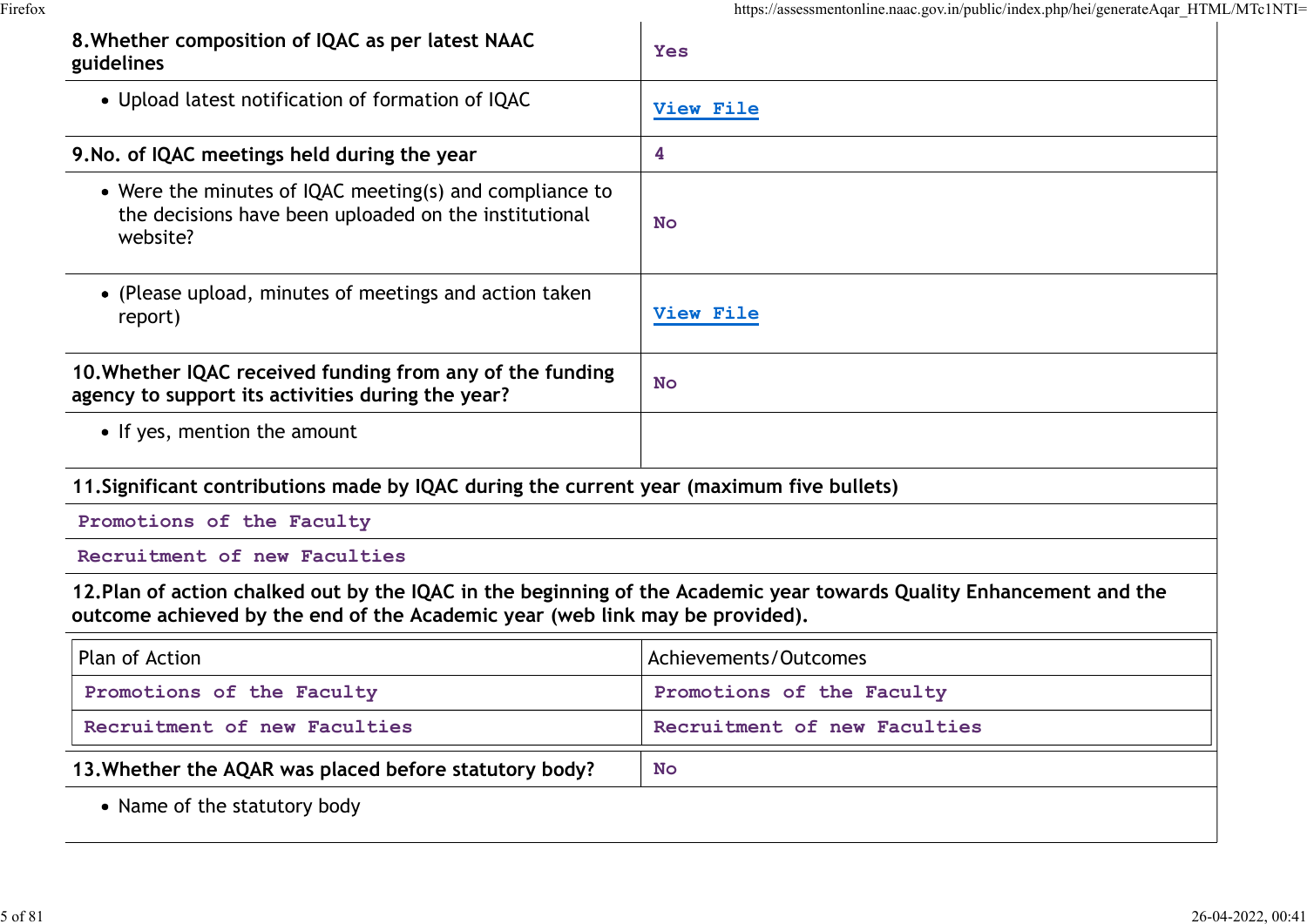|                                                                 |                                                                                | https://assessmentonline.naac.gov.in/public/index.php/hei/generateAqar_HTM |
|-----------------------------------------------------------------|--------------------------------------------------------------------------------|----------------------------------------------------------------------------|
| Name                                                            | Date of meeting(s)                                                             |                                                                            |
| <b>Nil</b>                                                      | <b>Nil</b>                                                                     |                                                                            |
| 14. Does the Institution have Management Information<br>System? |                                                                                | <b>No</b>                                                                  |
|                                                                 | • If yes, give a brief description and a list of modules currently operational |                                                                            |

| Name                                      | Date of meeting(s)                                                             |                         |                  |
|-------------------------------------------|--------------------------------------------------------------------------------|-------------------------|------------------|
| Nil                                       | <b>Nil</b>                                                                     |                         |                  |
| System?                                   | 14. Does the Institution have Management Information                           | <b>No</b>               |                  |
|                                           | • If yes, give a brief description and a list of modules currently operational |                         |                  |
|                                           |                                                                                | <b>Extended Profile</b> |                  |
| 2.Student                                 |                                                                                |                         |                  |
| 2.1                                       |                                                                                |                         | 340              |
| Total number of students during the year: |                                                                                |                         |                  |
| <b>File Description</b>                   |                                                                                | <b>Documents</b>        |                  |
| Institutional Data in Prescribed Format   |                                                                                |                         | No File Uploaded |
| 2.2                                       |                                                                                |                         | 150              |
|                                           | Number of outgoing / final year students during the year:                      |                         |                  |
| <b>File Description</b>                   |                                                                                | <b>Documents</b>        |                  |
| Institutional Data in Prescribed Format   |                                                                                |                         | No File Uploaded |
| $ 2.3\rangle$                             |                                                                                |                         |                  |
|                                           | Number of first year students admitted during the year                         |                         | 340              |
| <b>File Description</b>                   |                                                                                | <b>Documents</b>        |                  |
| Institutional Data in Prescribed Format   |                                                                                |                         | No File Uploaded |
| 4.Institution                             |                                                                                |                         |                  |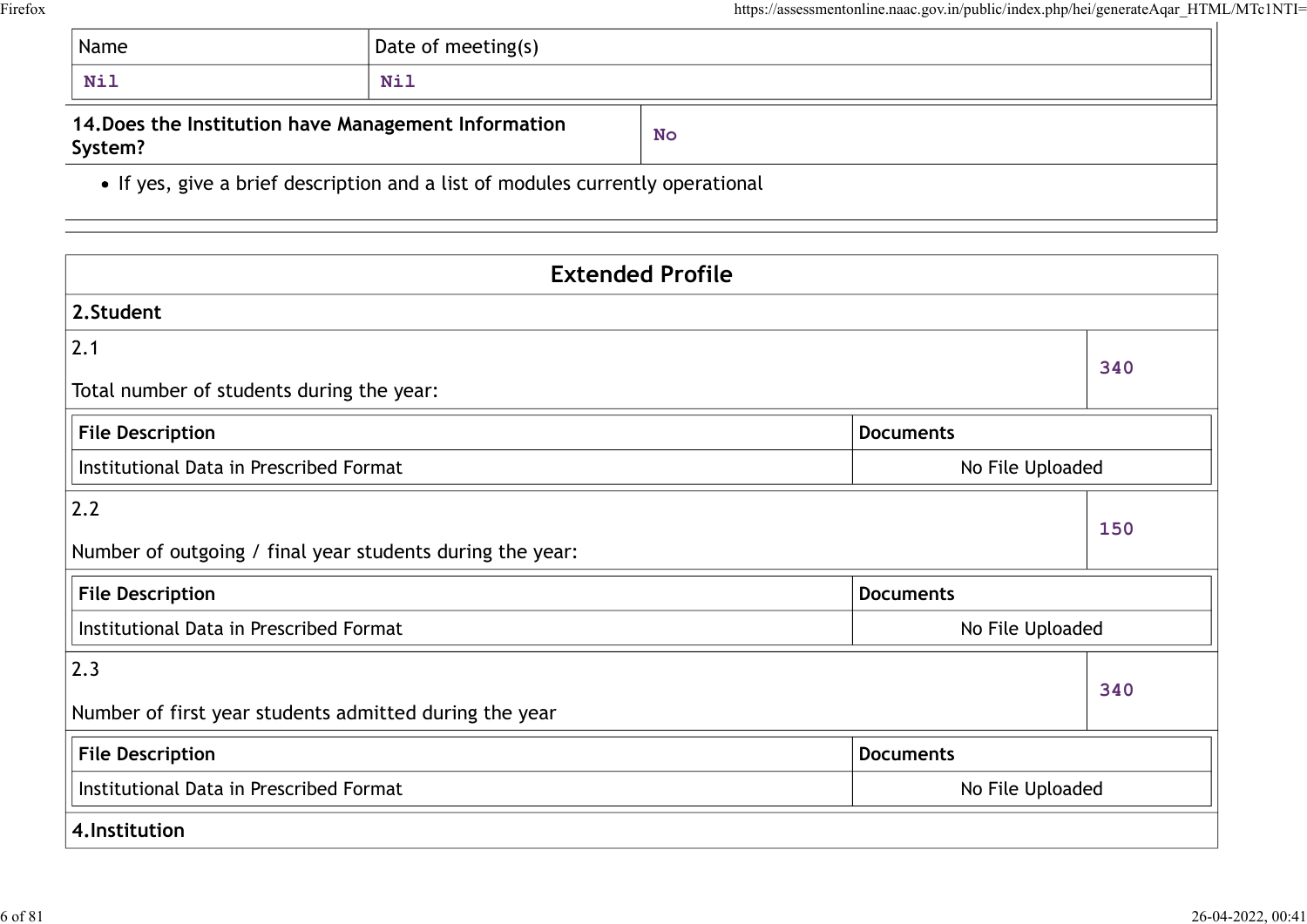|                                                                      | https://assessmentonline.naac.gov.in/public/index.php/hei/generateAqar_HTML/MTc1NTI= |       |
|----------------------------------------------------------------------|--------------------------------------------------------------------------------------|-------|
| 4.1                                                                  |                                                                                      | 11877 |
| Total expenditure, excluding salary, during the year (INR in Lakhs): |                                                                                      |       |
| <b>File Description</b>                                              | <b>Documents</b>                                                                     |       |
| Institutional Data in Prescribed Format                              | No File Uploaded                                                                     |       |
| 5. Teacher                                                           |                                                                                      |       |
| 5.1                                                                  |                                                                                      | 192   |
| Number of full-time teachers during the year:                        |                                                                                      |       |
| <b>File Description</b>                                              | <b>Documents</b>                                                                     |       |
| Institutional Data in Prescribed Format                              | No File Uploaded                                                                     |       |
| $5.2$                                                                |                                                                                      |       |
| Number of sanctioned posts for the year:                             |                                                                                      | 309   |
| <b>File Description</b>                                              | <b>Documents</b>                                                                     |       |
| Institutional Data in Prescribed Format                              | No File Uploaded                                                                     |       |

| Part B                                                                                                                                                                                                                                                                                                                                                                                                                                                                                                                                                                                                     |
|------------------------------------------------------------------------------------------------------------------------------------------------------------------------------------------------------------------------------------------------------------------------------------------------------------------------------------------------------------------------------------------------------------------------------------------------------------------------------------------------------------------------------------------------------------------------------------------------------------|
| <b>CURRICULAR ASPECTS</b>                                                                                                                                                                                                                                                                                                                                                                                                                                                                                                                                                                                  |
| 1.1 - Curricular Planning and Implementation                                                                                                                                                                                                                                                                                                                                                                                                                                                                                                                                                               |
| 1.1.1 - The Institution ensures effective curriculum planning, delivery and evaluation through a well defined process as<br>prescribed by the respective regulatory councils and the affiliating University.                                                                                                                                                                                                                                                                                                                                                                                               |
| The curriculum at UCMS is planned by a curriculum committee based on the new competency based<br>medical education (CBME) 2018 guidelines. The new challenge faced in COVID-19 pandemic was that<br>the traditional methods of teaching could no longer be employed to impart medical education.<br>UCMS recognized the need to switch to online mode of education but the next challenge was how to<br>implement CBME in online mode. E-learning has been rarely used in medical education due to the<br>clinical nature of the curriculum. The curriculum committee identified the barriers for starting |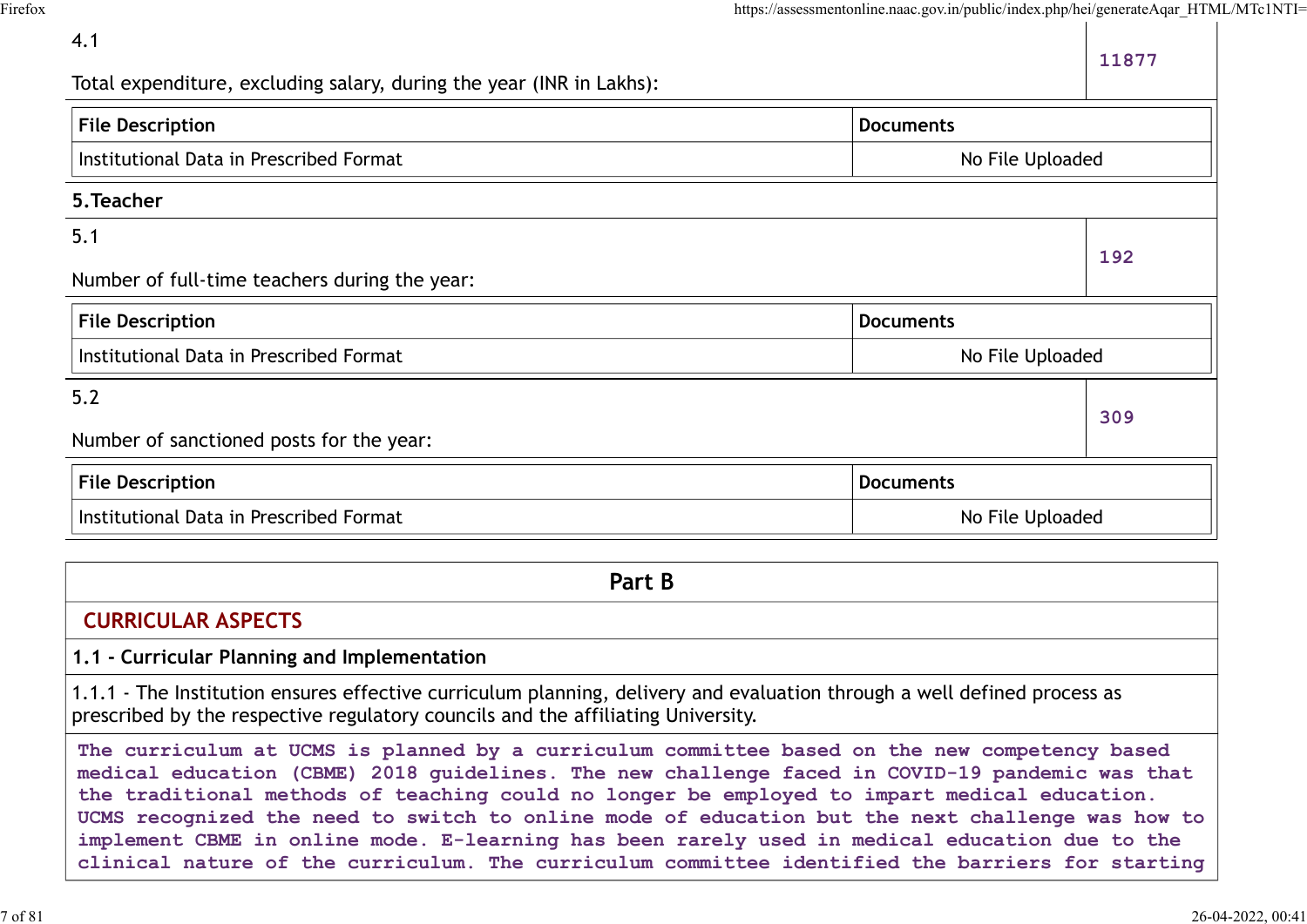online medical education at UCMS. The internet connectivity of the college was upgraded with the facility of wifi and a formal mechanism of communication with students and other faculty members was introduced in the form of MS team's software. A balanced approach to deliver the CBME curriculum was adopted, where the lectures were exclusively delivered in online mode and the practical sessions were conducted by either online or traditional mode as permitted by the Government COVID-19 guidelines. Thus, despite all the barriers to online medical education and challenges for the implementation of the CBME curriculum, a solution could be found by the collaboration of the institution, faculty members, and students. online medical education at UCMS. The internet connectivity of the college was uppositionexphatigent<br>
facility of wifi and a formal mechanism of communication with students and other faculty members<br>
was introduced in the Facility of wifi and a formal mechanism of communication with students and other faculty members<br>was introduced in the form of MS team's software. A balanced approach to deliver the CBME<br>curriculum was adopted, where the l

| File Description                                           | <b>Documents</b>                       |
|------------------------------------------------------------|----------------------------------------|
| Minutes of the meeting of the college curriculum committee | https://ucms.ac.in/NAAC 2018-2019.html |
| Any other relevant information.                            | Nil                                    |

1.1.2 - Number of fulltime teachers participating in BoS /Academic Council of Universities during the year. (Restrict data to BoS /Academic Council only)

#### 10

| <b>Documents</b>                                                                                                             |
|------------------------------------------------------------------------------------------------------------------------------|
| No File Uploaded                                                                                                             |
| No File Uploaded                                                                                                             |
| No File Uploaded                                                                                                             |
|                                                                                                                              |
| 1.2.1 - Number of inter-disciplinary / inter-departmental courses /training across all the Programmes offered by the College |
|                                                                                                                              |
|                                                                                                                              |
| <b>Documents</b>                                                                                                             |
| No File<br>Uploaded                                                                                                          |
|                                                                                                                              |

#### 1.2 - Academic Flexibility

#### 1.2.1.1 - Number of courses offered across all programmes during the year

| List of Interdisciplinary /interdepartmental courses /training across all the programmes offered by the College<br>No File<br>Uploaded<br>during the year | File Description | <b>Documents</b> |
|-----------------------------------------------------------------------------------------------------------------------------------------------------------|------------------|------------------|
|                                                                                                                                                           |                  |                  |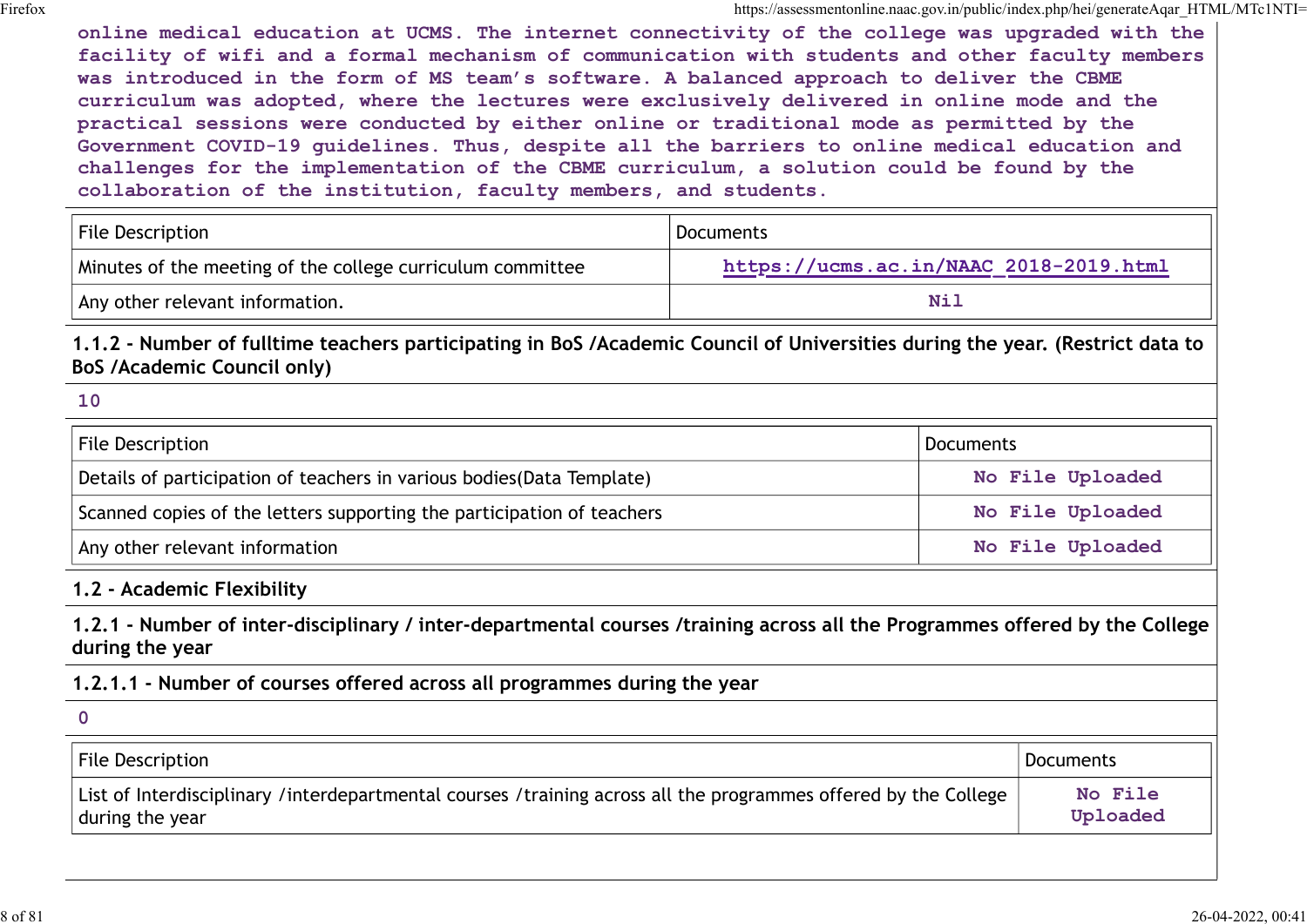| Minutes of relevant Academic Council/BoS meetings                                                                                                       | https://assessmentonline.naac.gov.in/public/index.php/hei/generateAqar_HTML/MTc1NTI=<br>No File<br>Uploaded |
|---------------------------------------------------------------------------------------------------------------------------------------------------------|-------------------------------------------------------------------------------------------------------------|
| Institutional data in prescribed format (Data Template)                                                                                                 | No File<br>Uploaded                                                                                         |
| Any other relevant information                                                                                                                          | No File<br>Uploaded                                                                                         |
| 1.2.2 - Number of students enrolled in subject-related Certificate/ Diploma / Add-on courses as against the total number of<br>students during the year |                                                                                                             |
|                                                                                                                                                         |                                                                                                             |
|                                                                                                                                                         |                                                                                                             |
| <b>File Description</b>                                                                                                                                 | <b>Documents</b>                                                                                            |
| Details of the students enrolled in subject-related                                                                                                     | No File Uploaded                                                                                            |
| Certificate/Diploma/Add-on courses                                                                                                                      | No File Uploaded                                                                                            |

#### 1.2.2 - Number of students enrolled in subject-related Certificate/ Diploma / Add-on courses as against the total number of students during the year

| $\mathbf 0$ |
|-------------|
|-------------|

| File Description                                    | Documents        |  |
|-----------------------------------------------------|------------------|--|
| Details of the students enrolled in subject-related | No File Uploaded |  |
| Certificate/Diploma/Add-on courses                  | No File Uploaded |  |
| Any other relevant information                      | No File Uploaded |  |

#### 1.3 - Curriculum Enrichment

1.3.1 - The Institution integrates cross-cutting issues relevant to gender, environment and sustainability, human values, health determinants, Right to Health and emerging demographic issues and Professional Ethics into the Curriculum as prescribed by the University / respective regulative councils

At UCMS medical education is delivered with due emphasis on moral values and professional ethics. The college is a pioneer in the field of medical humanities and is committed to make doctors who are not only knowledgeable but empathetic towards their patients. The institute takes pride in being the first medical college of the country to have an "Enabling Unit" for persons with disabilities. UCMS has always believed that scientific advancement needs to be sustainable with the environment and has taken initiatives like adopting LED lighting, solar water heating, water harvesting etc. It encourages plantation activities and there are many medicinal plants at the campus that have been labelled to create awareness. At UCMS ethics has always been an important component of both undergraduate and postgraduate curriculum. The college also has a mentor-mentee programme which provides a unique opportunity to introduce professional ethics to new entrants and fosters friendly relations between students and faculty members. There is also an Institutional Ethics Committee, which addresses all the ethical issues related to medical research. The College provides health care services at the attached tertiary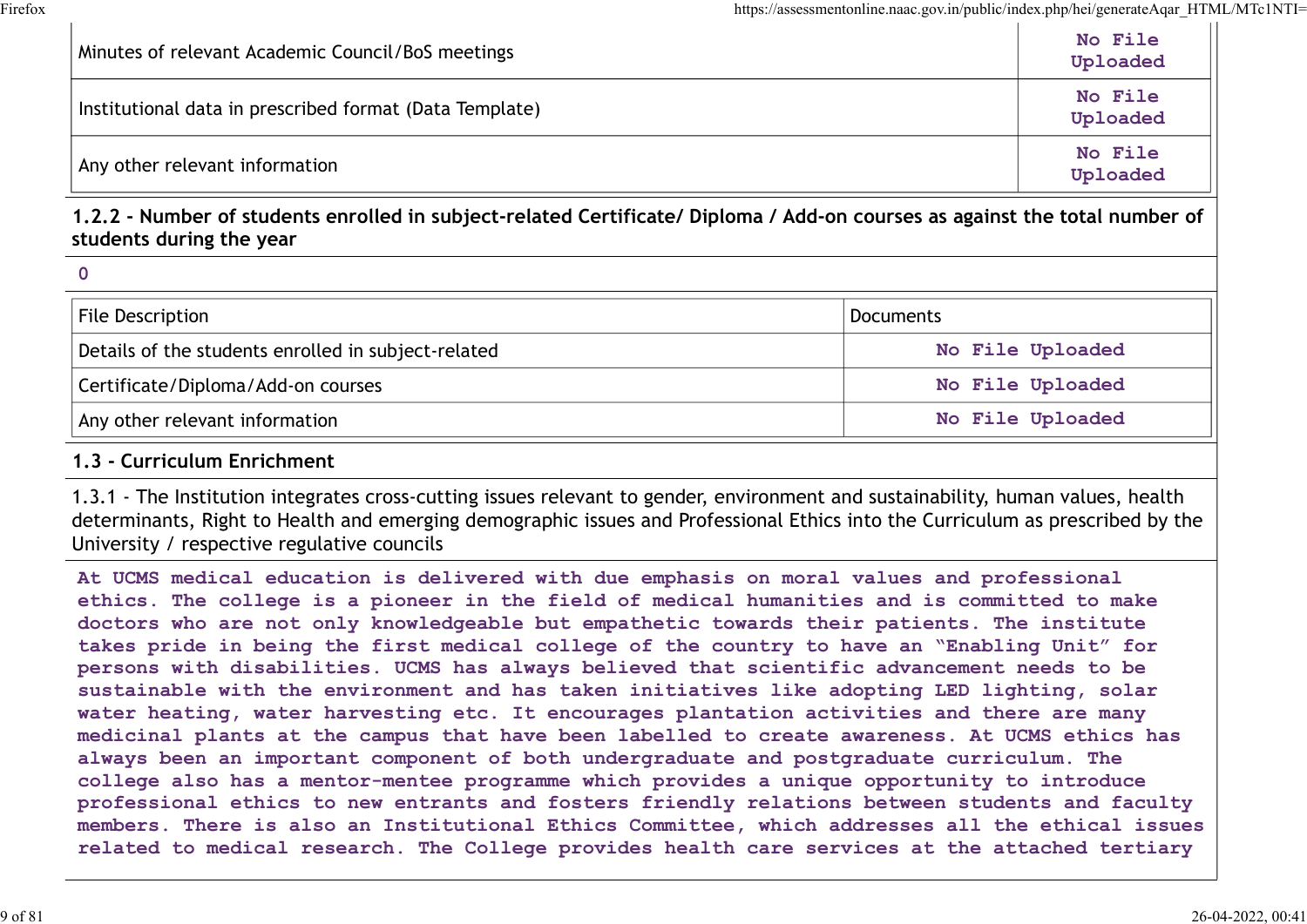| care centre (GTB Hospital); two primary health centres; one rural health centre and a village<br>Tikri Khurd, Narela.                                                    |           | https://assessmentonline.naac.gov.in/public/index.php/hei/generateAqar_HTML/MTc1NTI= |
|--------------------------------------------------------------------------------------------------------------------------------------------------------------------------|-----------|--------------------------------------------------------------------------------------|
| <b>File Description</b><br><b>Documents</b>                                                                                                                              |           |                                                                                      |
| List of courses with their descriptions<br>MBBS, MD, MS, MDS, DM(ENDO), BSC RADIOGRAPHY, MSC RADIOGRAPHY                                                                 |           |                                                                                      |
| <b>Nil</b><br>Any other relevant information                                                                                                                             |           |                                                                                      |
| 1.3.2 - Number of value-added courses offered during the year that impart transferable and life skills                                                                   |           |                                                                                      |
| $\mathbf 0$                                                                                                                                                              |           |                                                                                      |
| <b>File Description</b>                                                                                                                                                  |           | <b>Documents</b>                                                                     |
| Number of value-added courses offered during the year that impart transferable and life sk                                                                               |           | No File Uploaded                                                                     |
| List of-value added courses (Data template)                                                                                                                              |           | No File Uploaded                                                                     |
| Any other relevant information                                                                                                                                           |           | No File Uploaded                                                                     |
| 1.3.3 - Number of students enrolled in the value-added courses during the year                                                                                           |           |                                                                                      |
| $\mathbf 0$                                                                                                                                                              |           |                                                                                      |
| <b>File Description</b>                                                                                                                                                  | Documents |                                                                                      |
| List of students enrolled in value-added courses (Data template)                                                                                                         |           | No File Uploaded                                                                     |
| Any other relevant information                                                                                                                                           |           | No File Uploaded                                                                     |
| 1.3.4 - Number of students undertaking field visits/Clinical / industry internships/research projects/industry<br>visits/community postings (data for the academic year) |           |                                                                                      |
| <b>Nil</b>                                                                                                                                                               |           |                                                                                      |
| File Description                                                                                                                                                         |           | <b>Documents</b>                                                                     |
| List of programmes and number of students undertaking field visits/internships/research projects/industry<br>visits/community postings (Data template)                   |           | No File<br>Uploaded                                                                  |
| Total number of students in the Institution                                                                                                                              |           | No File<br>Uploaded                                                                  |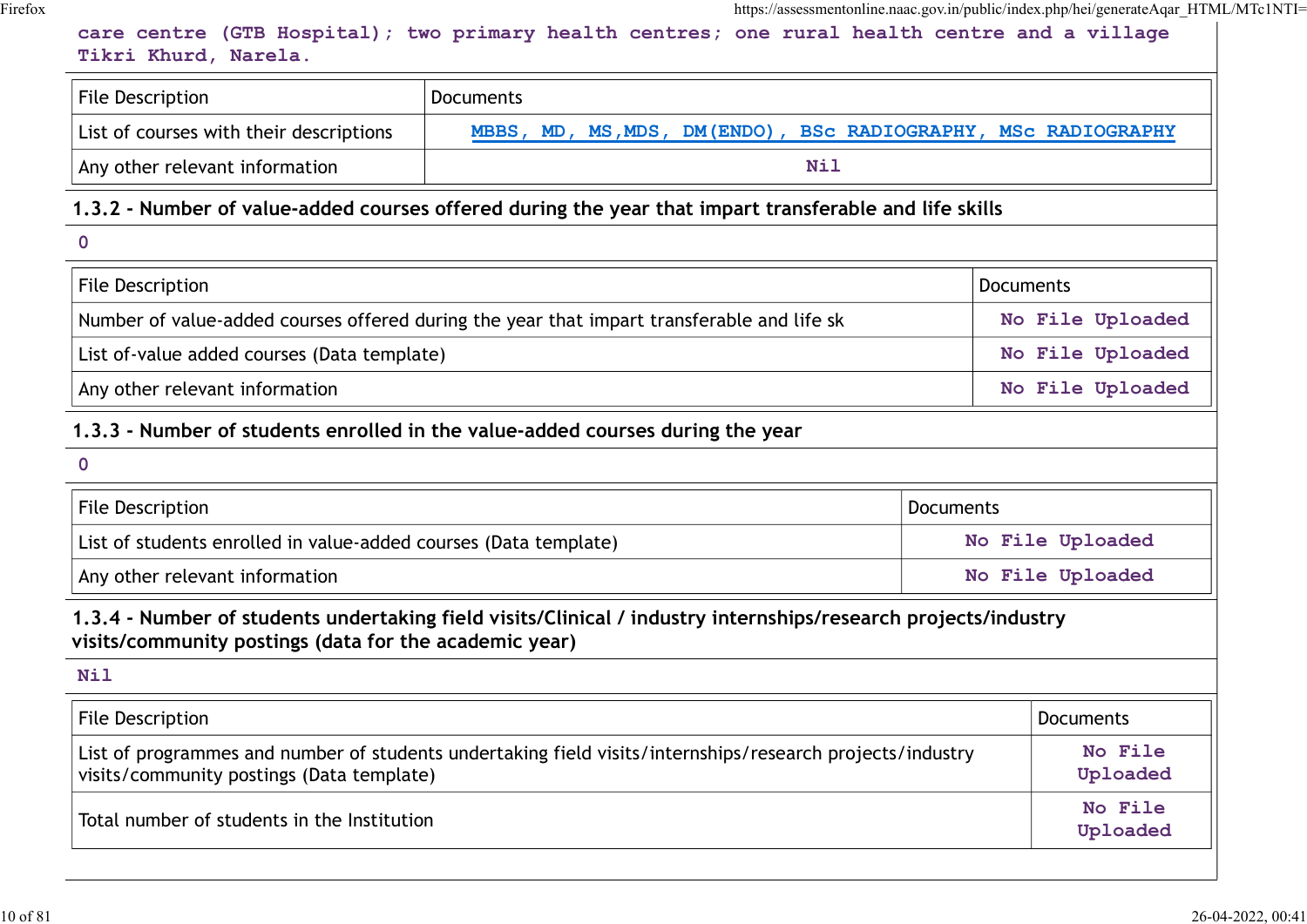|                                                                                                                                                                                                                                                                                                                                                                                                                           |                  | https://assessmentonline.naac.gov.in/public/index.php/hei/generateAqar_HTML/MTc1NTI=                                          | View File           |
|---------------------------------------------------------------------------------------------------------------------------------------------------------------------------------------------------------------------------------------------------------------------------------------------------------------------------------------------------------------------------------------------------------------------------|------------------|-------------------------------------------------------------------------------------------------------------------------------|---------------------|
| Any other relevant information                                                                                                                                                                                                                                                                                                                                                                                            |                  |                                                                                                                               |                     |
| 1.4 - Feedback System<br>1.4.1 - Mechanism is in place for obtaining structured<br>feedback on curricula/syllabi from various stakeholders<br><b>Students Teachers Employers Alumni Professionals</b>                                                                                                                                                                                                                     |                  | A. All 4 of the above                                                                                                         |                     |
| <b>File Description</b>                                                                                                                                                                                                                                                                                                                                                                                                   | <b>Documents</b> |                                                                                                                               |                     |
| Stakeholder feedback reports as<br>stated in the minutes of<br>meetings of the College Council<br>/IQAC/ Curriculum Committee                                                                                                                                                                                                                                                                                             |                  | View File                                                                                                                     |                     |
| URL for feedback report                                                                                                                                                                                                                                                                                                                                                                                                   |                  | https://docs.google.com/forms<br>/d/e/1FAIpQLScBRCE Y1QfW7yKZWaYO76K8UYa1Yj0CrI9rBTclZPI9heEWg<br><u>'viewform?usp=pp_url</u> |                     |
| Data template                                                                                                                                                                                                                                                                                                                                                                                                             |                  | View File                                                                                                                     |                     |
| Any other relevant information                                                                                                                                                                                                                                                                                                                                                                                            |                  | View File                                                                                                                     |                     |
| 1.4.2 - Feedback on curricula and syllabi obtained from<br>stakeholders is processed in terms of: Options (Opt any one<br>that is applicable): Feedback collected, analyzed and action<br>taken on feedback besides such documents made available<br>on the institutional website Feedback collected, analyzed<br>and action has been taken Feedback collected unanalyzed<br>Feedback collected E. Feedback not collected |                  |                                                                                                                               |                     |
| <b>File Description</b>                                                                                                                                                                                                                                                                                                                                                                                                   |                  |                                                                                                                               | <b>Documents</b>    |
| URL for stakeholder feedback report                                                                                                                                                                                                                                                                                                                                                                                       |                  |                                                                                                                               | <b>Nil</b>          |
| College Council/IQAC                                                                                                                                                                                                                                                                                                                                                                                                      |                  | Action taken report of the Institution on the feedback report as stated in the minutes of meetings of the                     | No File<br>Uploaded |
| Any other relevant information                                                                                                                                                                                                                                                                                                                                                                                            |                  |                                                                                                                               | No File             |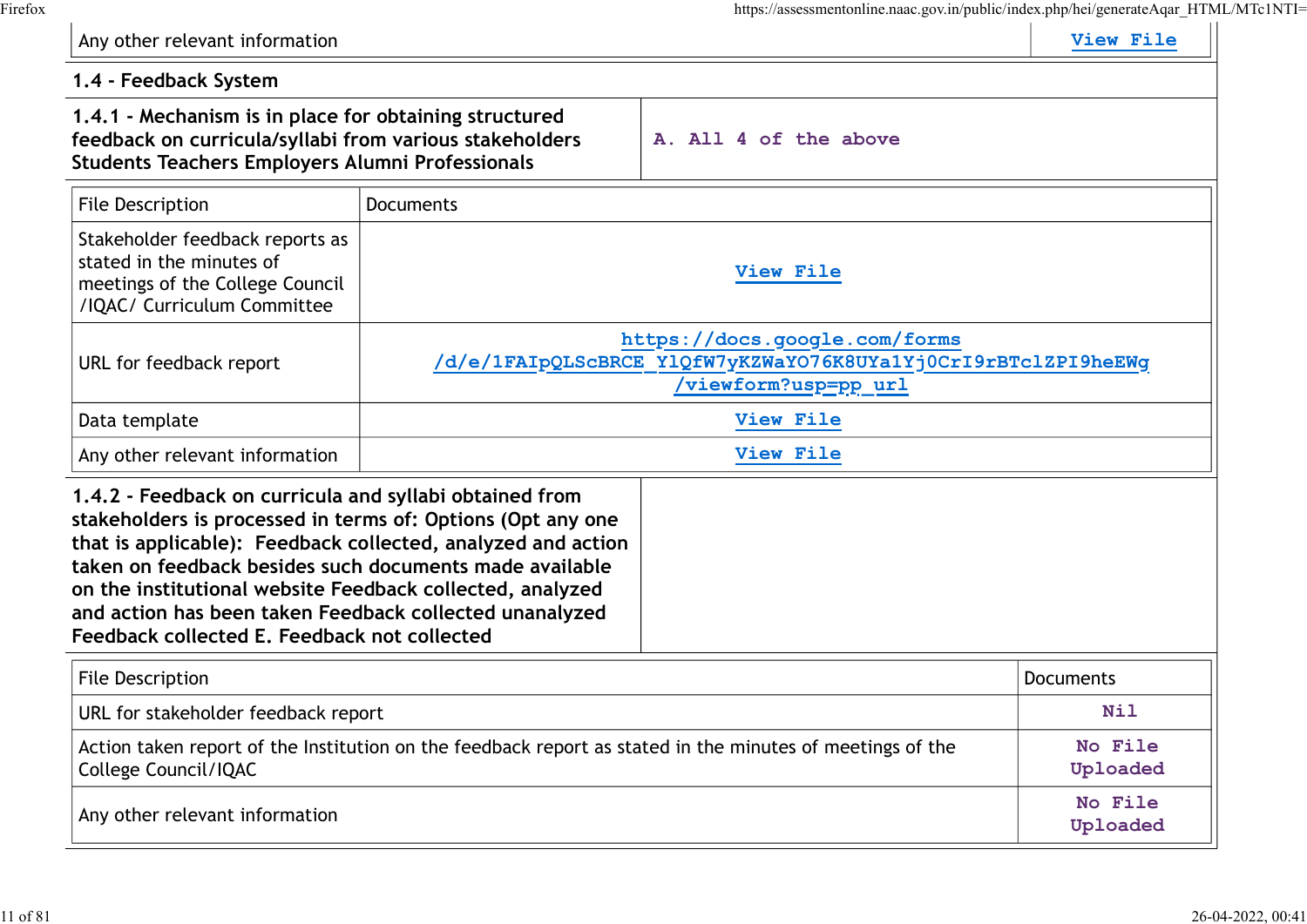### TEACHING-LEARNING AND EVALUATION

#### 2.1 - Student Enrollment and Profile

| https://assessmentonline.naac.gov.in/public/index.php/hei/generateAqar HTML/MTc1NTI=<br><b>TEACHING-LEARNING AND EVALUATION</b>                                                          |                     |
|------------------------------------------------------------------------------------------------------------------------------------------------------------------------------------------|---------------------|
| 2.1 - Student Enrollment and Profile                                                                                                                                                     |                     |
| 2.1.1 - Due consideration is given to equity and inclusiveness by providing reservation of seats to all categories during the<br>admission process.                                      |                     |
| 2.1.1.1 - Number of seats filled against seats reserved for various categories as per applicable reservation policy during the<br>year                                                   |                     |
| <b>File Description</b>                                                                                                                                                                  | <b>Documents</b>    |
| Copy of letter issued by State Govt. or and Central Government (which-ever applicable) Indicating there served<br>categories to be considered as per the GO rule (translated in English) | View File           |
| Final admission list published by the HEI                                                                                                                                                | View File           |
| Admission extract submitted to the state OBC, SC and ST cell every year.                                                                                                                 | View File           |
| Annual Report/ BOM report/ Admission report duly certified by the Head of the Institution                                                                                                | View File           |
| Information as per data template                                                                                                                                                         | View File           |
| Any other relevant information                                                                                                                                                           | No File<br>Uploaded |
| 2.1.2 - Number of seats filled in for the various programmes as against the approved intake                                                                                              |                     |
| <b>File Description</b>                                                                                                                                                                  | Documents           |
| Relevant details certified by the Head of the Institution clearly mentioning the programs that are not covered<br>under CET and the number of applications received for the same         | No File<br>Uploaded |
| Any other relevant information                                                                                                                                                           | No File             |

#### 2.1.2 - Number of seats filled in for the various programmes as against the approved intake

| File Description                                                                                                                                                                 | Documents           |
|----------------------------------------------------------------------------------------------------------------------------------------------------------------------------------|---------------------|
| Relevant details certified by the Head of the Institution clearly mentioning the programs that are not covered<br>under CET and the number of applications received for the same | No File<br>Uploaded |
| Any other relevant information                                                                                                                                                   | No File<br>Uploaded |
| Data template                                                                                                                                                                    | View File           |

2.1.3 - Number of Students enrolled demonstrates a national spread and includes students from other states

#### 2.1.3.1 - Number of students from other states; during the year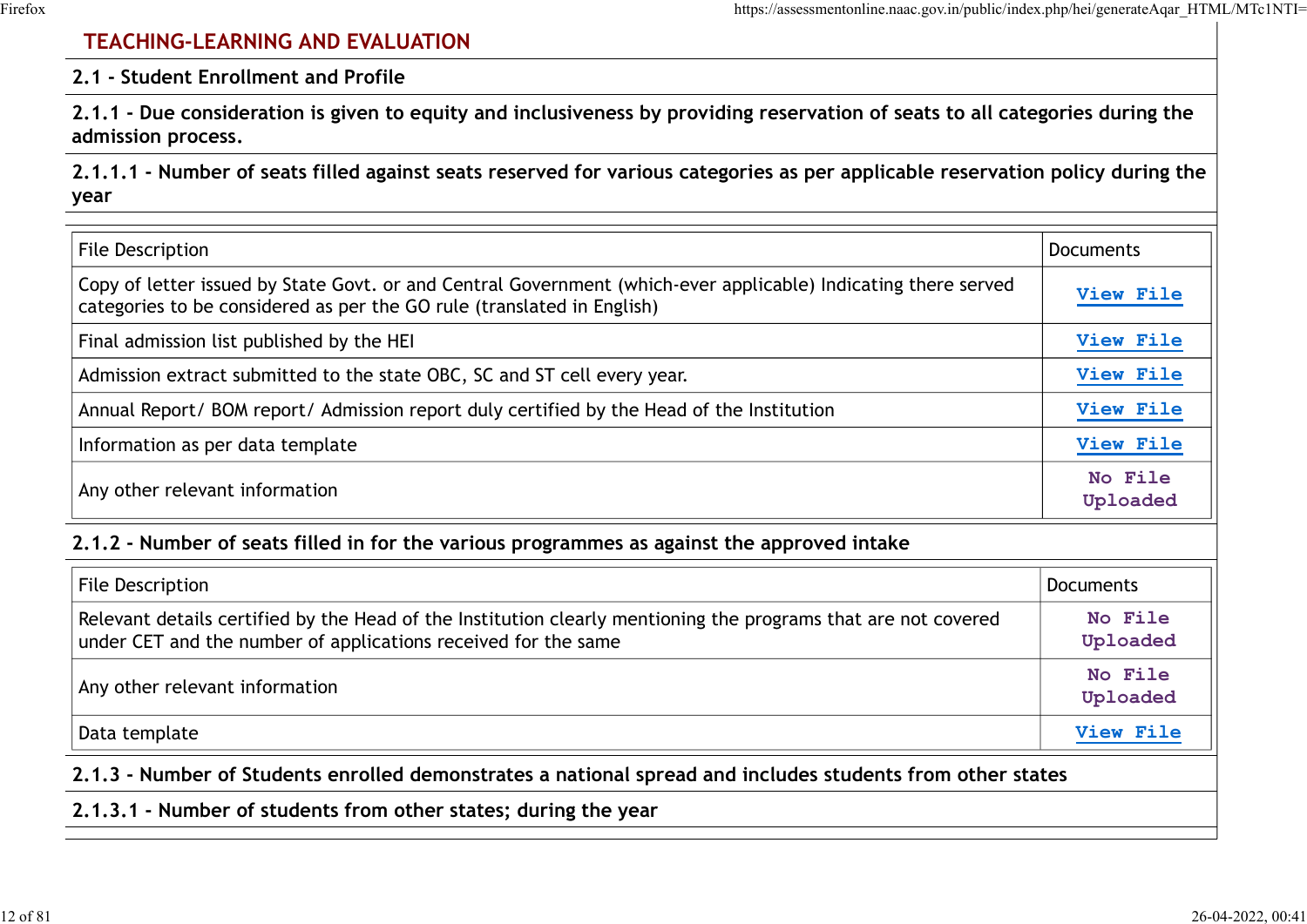|                                                                                                                                                                                                                                                                                                                                                                                                                        |                              |                     | https://assessmentonline.naac.gov.in/public/index.php/hei/generateAqar HTML/MTc1NTI= |
|------------------------------------------------------------------------------------------------------------------------------------------------------------------------------------------------------------------------------------------------------------------------------------------------------------------------------------------------------------------------------------------------------------------------|------------------------------|---------------------|--------------------------------------------------------------------------------------|
| File Description                                                                                                                                                                                                                                                                                                                                                                                                       |                              |                     | <b>Documents</b>                                                                     |
| Total number of students enrolled in th                                                                                                                                                                                                                                                                                                                                                                                |                              |                     | View File                                                                            |
| E-copies of admission letters of the students enrolled from other states                                                                                                                                                                                                                                                                                                                                               |                              |                     | View File                                                                            |
| Institutional data in prescribed format (Data template)                                                                                                                                                                                                                                                                                                                                                                |                              | View File           |                                                                                      |
| Any other relevant information                                                                                                                                                                                                                                                                                                                                                                                         |                              |                     | No File Uploaded                                                                     |
| 2.2 - Catering to Student Diversity                                                                                                                                                                                                                                                                                                                                                                                    |                              |                     |                                                                                      |
| 2.2.1 - The Institution assesses the learning levels of the<br>students, after admission and organizes special Programmes<br>for advanced learners and slow performers The Institution:<br>Follows measurable criteria to identify slow performers<br>Follows measurable criteria to identify advanced learners<br>Organizes special programmes for slow performers Follows<br>protocol to measure student achievement |                              | A. All of the Above |                                                                                      |
| File Description                                                                                                                                                                                                                                                                                                                                                                                                       |                              |                     | <b>Documents</b>                                                                     |
| Criteria to identify slow performers and advanced learners and assessment methodology                                                                                                                                                                                                                                                                                                                                  |                              |                     | View File                                                                            |
| Details of special programmes for slow performers and advanced Learners                                                                                                                                                                                                                                                                                                                                                |                              |                     | View File                                                                            |
| Student participation details and outcome records                                                                                                                                                                                                                                                                                                                                                                      |                              |                     | View File                                                                            |
| Any other relevant information                                                                                                                                                                                                                                                                                                                                                                                         |                              |                     | No File Uploaded                                                                     |
| 2.2.2 - Student - Fulltime teacher ratio (data for the academic year)                                                                                                                                                                                                                                                                                                                                                  |                              |                     |                                                                                      |
| Number of Students                                                                                                                                                                                                                                                                                                                                                                                                     | Number of Full Time Teachers |                     |                                                                                      |
| <b>Nil</b>                                                                                                                                                                                                                                                                                                                                                                                                             | Nil                          |                     |                                                                                      |
| File Description                                                                                                                                                                                                                                                                                                                                                                                                       |                              |                     | Documents                                                                            |
| List of students enrolled in the preceding academic year                                                                                                                                                                                                                                                                                                                                                               |                              |                     | View File                                                                            |
| List of full time teachers in the preceding academic year in the college                                                                                                                                                                                                                                                                                                                                               |                              |                     | View File                                                                            |
| Institutional data in prescribed format (data templates)                                                                                                                                                                                                                                                                                                                                                               |                              | View File           |                                                                                      |
|                                                                                                                                                                                                                                                                                                                                                                                                                        |                              |                     |                                                                                      |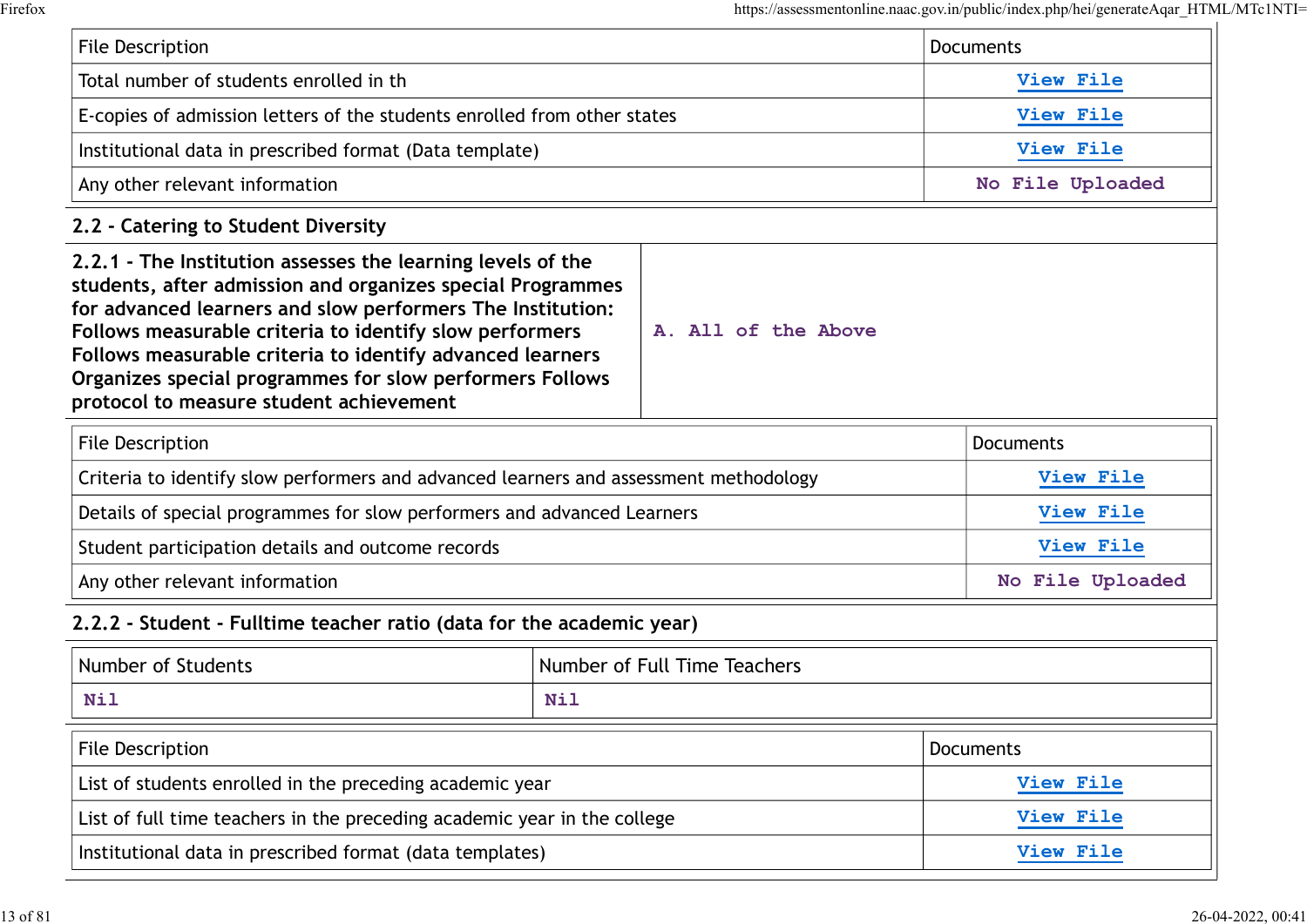#### Any other relevant information and the state of the state of the Mondon State Uploaded No File Uploaded

2.2.3 - Institution facilitates building and sustenance of innate talent /aptitude of individual students (extramural activities/beyond the classroom activities such as student clubs, cultural societies, etc)

College is a fertile ground for students to express and nurture their talents and innate abilities. We have 2 societies working in association with MEU, namely Organum Donum and Illuminous. Organum Donum is a society formed by a group of students who are motivated and committed towards spreading the awareness of organ donation. (Link: Organum Donum). Illuminous is a society which conducts medical quiz which are both inter as well as intracollege. They impart medical education through peer learning in an informal way but yet is exceedingly competitive. (Link: Illuminous). Apart from these, college has a literary society, cultural society, music society, poetry club- parwaaz, (Link: Societies in college). Students are also involved in the student section of MEU Connect –MEU bulletin of MEU. (Link: MEU Connect). Recently, a felicitation ceremony was conducted to acknowledge the contribution of all these students in growth of institution by working beyond the classroom on 4th October 2021. (Link: Felicitation programme)

| File<br>Description                    | <b>Documents</b>                                                                                                                                                                                                                                                                                                                                                                                                                                                                                                                                                     |
|----------------------------------------|----------------------------------------------------------------------------------------------------------------------------------------------------------------------------------------------------------------------------------------------------------------------------------------------------------------------------------------------------------------------------------------------------------------------------------------------------------------------------------------------------------------------------------------------------------------------|
| Appropriate<br>documentary<br>evidence | . Appropriate documentary evidence- (Link: Organum Donum<br>https://medicaleducationucms.weebly.com/organum-donum-society-organ-donation.html<br>(link: Illuminous https://medicaleducationucms.weebly.com/illuminous---medical-<br>quiz-society.html , (Link: Societies in college https://ucms.ac.in/sactivities.htm;<br>https://medicaleducationucms.weebly.com/students-section.html ), (Link: MeU Connect<br>https://medicaleducationucms.weebly.com/meu-connect---newsletter.html ). (Link:<br>https://medicaleducationucms.weebly.com/students-section.html ) |
| Any other<br>relevant<br>information   | <b>Nil</b>                                                                                                                                                                                                                                                                                                                                                                                                                                                                                                                                                           |

#### 2.3 - Teaching- Learning Process

2.3.1 - Student-centric methods are used for enhancing learning experiences by: Experiential learning Integrated/inter disciplinary learning Participatory learning Problem solving methodologies Self-directed learning Patient-Centric and Evidence-Based Learning Learning in the Humanities Project-based learning Role play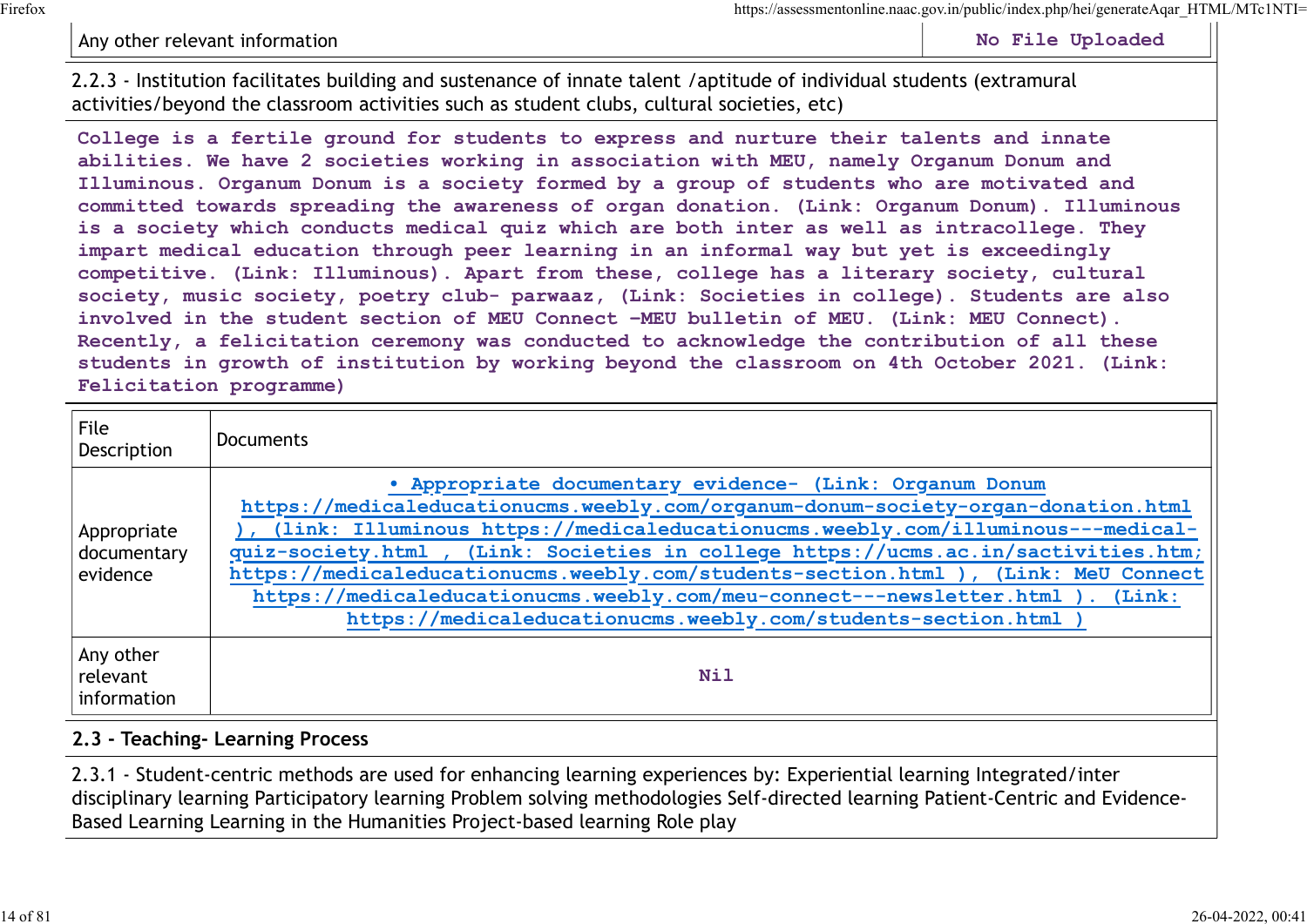CBME has been implemented in the college in the right spirit. It includes experiential learning, integrated /interdisciplinary learning, and self directed learning as a part of curriculum (link: MBBS Phase 1 & MBBS Phase 2). SDL and other sessions are being taken up by the faculty. Many of our faculty has been trained for CBME (Document: Faculty Training in CBME; Link: CBMEimplementation). Illuminous society conducts quiz for students and hence involves students in learning in a participatory manner. (Link: Illuminous). UCMS has been a pioneer in Medical humanities in India and has been involved in several activities related to it. Currently, the humanities are being taught in Foundation course as well as AETCOM module of new curriculum in CBME. (Link: Foundation course, MBBS Phase 1 & MBBS Phase 2). Moreover, MEU CONNET (Link: MEU-CONNECT NEWS LETTER) runs a section on medical humanities and a student section to give voice to the expressions and the opinions of the students (Link: MEU Connect). Our students are well oriented and sensitized for the importance of Projects in learning in medicine. This can be judged by the number of projects submitted by MBBS students in ethics committee this year. (Document: Ethics Committee submission). CBME has been implemented in the college in the right spirit. It includes a<br>implemented interaction interaction of the right spirit. It includes experimental learning,<br>integrated /interaction Diamons and self directed lear

| ladded by the number of brolects submitted by mops students in ethics committee this year.<br>(Document: Ethics Committee submission).                                                                                                                                                                                                                                                                                                                                                                                                                    |                     |                                      |  |
|-----------------------------------------------------------------------------------------------------------------------------------------------------------------------------------------------------------------------------------------------------------------------------------------------------------------------------------------------------------------------------------------------------------------------------------------------------------------------------------------------------------------------------------------------------------|---------------------|--------------------------------------|--|
| <b>File Description</b><br>Learning environment facilities with geo tagged photographs                                                                                                                                                                                                                                                                                                                                                                                                                                                                    |                     | <b>Documents</b><br>No File Uploaded |  |
|                                                                                                                                                                                                                                                                                                                                                                                                                                                                                                                                                           |                     |                                      |  |
| 2.3.2 - Institution facilitates the use of Clinical Skills<br>Laboratory / Simulation Based Learning The Institution: Has<br>Basic Clinical Skills / Simulation Training Models and Trainers<br>for skills in the relevant disciplines. Has advanced simulators<br>for simulation-based training Has structured programs for<br>training and assessment of students in Clinical Skills Lab /<br>Simulation based learning. Conducts training programs for<br>the faculty in the use of clinical skills lab and simulation<br>methods of teaching-learning | A. All of the Above |                                      |  |
| File Description                                                                                                                                                                                                                                                                                                                                                                                                                                                                                                                                          |                     | <b>Documents</b>                     |  |
| List of clinical skills models                                                                                                                                                                                                                                                                                                                                                                                                                                                                                                                            |                     | View File                            |  |
| Geo tagged photographs of clinical skills lab and simulation centre                                                                                                                                                                                                                                                                                                                                                                                                                                                                                       |                     | No File Uploaded                     |  |
| List of training programmes conducted in the facilities during the year                                                                                                                                                                                                                                                                                                                                                                                                                                                                                   |                     | View File                            |  |
| Any other relevant information                                                                                                                                                                                                                                                                                                                                                                                                                                                                                                                            |                     | No File Uploaded                     |  |
|                                                                                                                                                                                                                                                                                                                                                                                                                                                                                                                                                           |                     |                                      |  |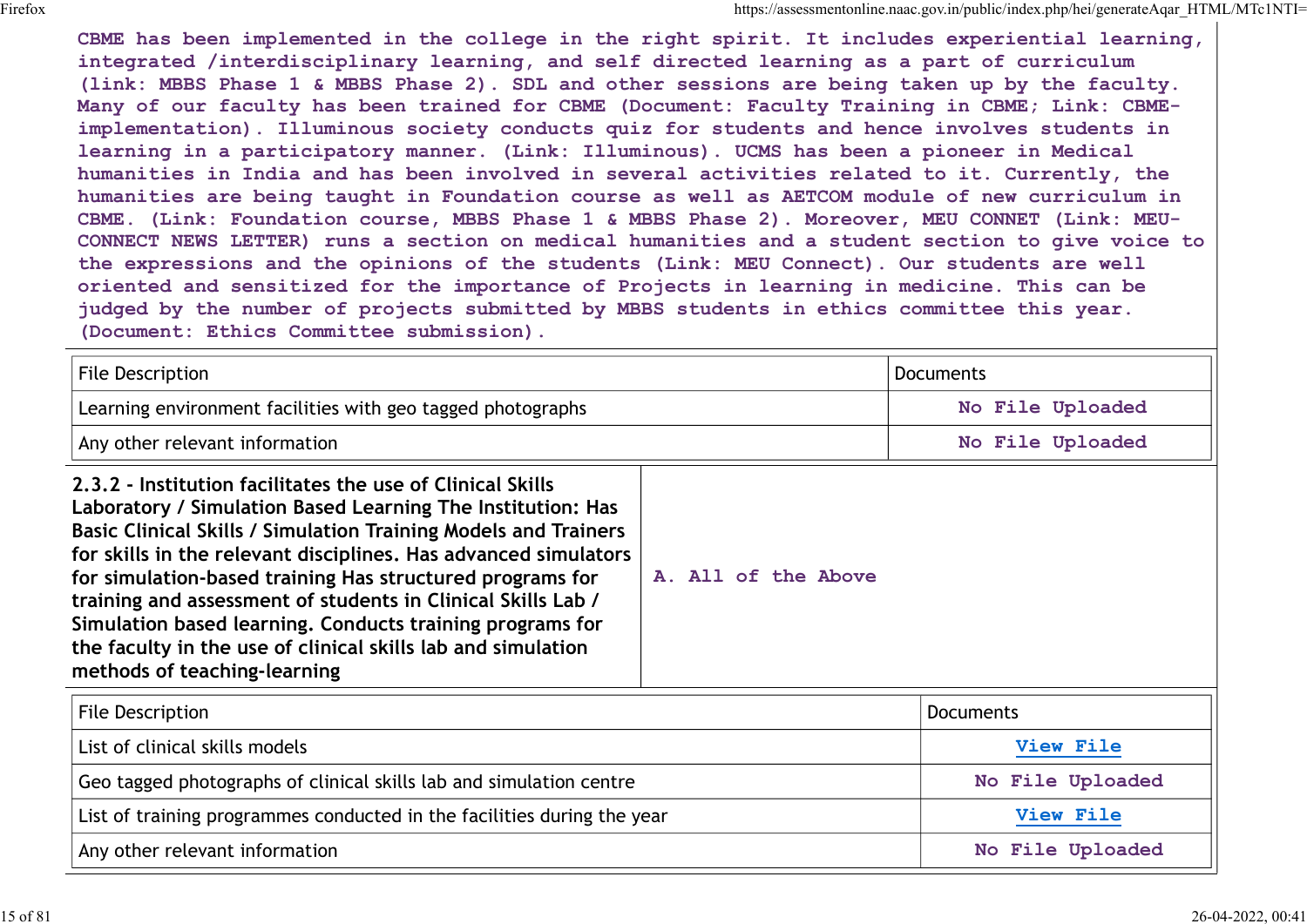#### 2.3.3 - Teachers use ICT-enabled tools for effective teaching and learning process including online e-resources

UCMS, being a teaching medical institute, encourages intensive use of ICT enabled tools including online resources for effective teaching and learning process. All teachers in the college are using ICT tools and resources available on its campuses; They used LCD Projectors, Video Conferencing, Apple Tabs, A-view, Google quiz, various online teaching platforms and e-learning technology. There are 4 ICT enabled lecture theatres in college in addition to one seminar room in each department equipped with laptops, LCD Projectors and hi speed Wifi internet facilities. The laboratories, Seminar Halls, conference Room are well equipped with ICT facilities. The Medical Education Unit of UCMS in collaboration with the DBMI (Department of Biostatistics and Informatics) conduct online sessions for the faculty from time to time to train and update the faculty in E-learning. In the era of COVID pandemic when virtual teaching became mandatory; MEU conducted teaching modules for the faculty to learn 'Go-To meeting' initially and MS TEAMS eventually (Link : teaching module for MS teams). DBMI also ensures wifi connectivity of the institute to aid in teaching learning process. This has enabled live transmission of online lectures as well as conduct of small group discussions on a regular basis. The e-resources commonly used are Pubmed, Medline, Free medical journals, medical booksfree.com, Medscape, Clinical care options, Clinical skills online, Cochrane evidence, National Cancer Institute (NCI), Google scholar and ERMED. Usias, Denig a teaching medicial institute, encourages intensive use or including online resources for effective teaching and learning process.<br>
college are using ICT tools and resources available on its campuses; The<br>
Vid

| transmission of online lectures as well as conduct of small group discussions on a regular<br>basis. The e-resources commonly used are Pubmed, Medline, Free medical journals, medical<br>booksfree.com, Medscape, Clinical care options, Clinical skills online, Cochrane evidence,<br>National Cancer Institute (NCI), Google scholar and ERMED. |                                                                                                  |                    |  |                   |
|----------------------------------------------------------------------------------------------------------------------------------------------------------------------------------------------------------------------------------------------------------------------------------------------------------------------------------------------------|--------------------------------------------------------------------------------------------------|--------------------|--|-------------------|
| File Description                                                                                                                                                                                                                                                                                                                                   | <b>Documents</b>                                                                                 |                    |  |                   |
| Details of ICT-enabled tools used for<br>teaching and learning                                                                                                                                                                                                                                                                                     | https://medicaleducationucms.weebly.com/online-teaching---faculty-<br>resources.html ).          |                    |  |                   |
| List of teachers using ICT-enabled<br>tools (including LMS)                                                                                                                                                                                                                                                                                        | all lectures taken on online platform as per Curriculum taken by<br>teachers allotted for class. |                    |  |                   |
| Webpage describing the "LMS/<br>Academic Management System"                                                                                                                                                                                                                                                                                        | https://medicaleducationucms.weebly.com/online-teaching---faculty-<br>resources.html             |                    |  |                   |
| Any other relevant information                                                                                                                                                                                                                                                                                                                     | <b>Nil</b>                                                                                       |                    |  |                   |
| 2.3.4 - Student : Mentor Ratio (preceding academic year)                                                                                                                                                                                                                                                                                           |                                                                                                  |                    |  |                   |
| Number of Mentors                                                                                                                                                                                                                                                                                                                                  |                                                                                                  | Number of Students |  |                   |
| <b>Nil</b>                                                                                                                                                                                                                                                                                                                                         |                                                                                                  | <b>Nil</b>         |  |                   |
| File Description                                                                                                                                                                                                                                                                                                                                   |                                                                                                  |                    |  | <b>Documents</b>  |
|                                                                                                                                                                                                                                                                                                                                                    |                                                                                                  |                    |  | 26-04-2022, 00:41 |

#### 2.3.4 - Student :Mentor Ratio (preceding academic year)

| Number of Mentors | Number of Students |           |  |
|-------------------|--------------------|-----------|--|
| Nil               | <b>Nil</b>         |           |  |
| File Description  |                    | Documents |  |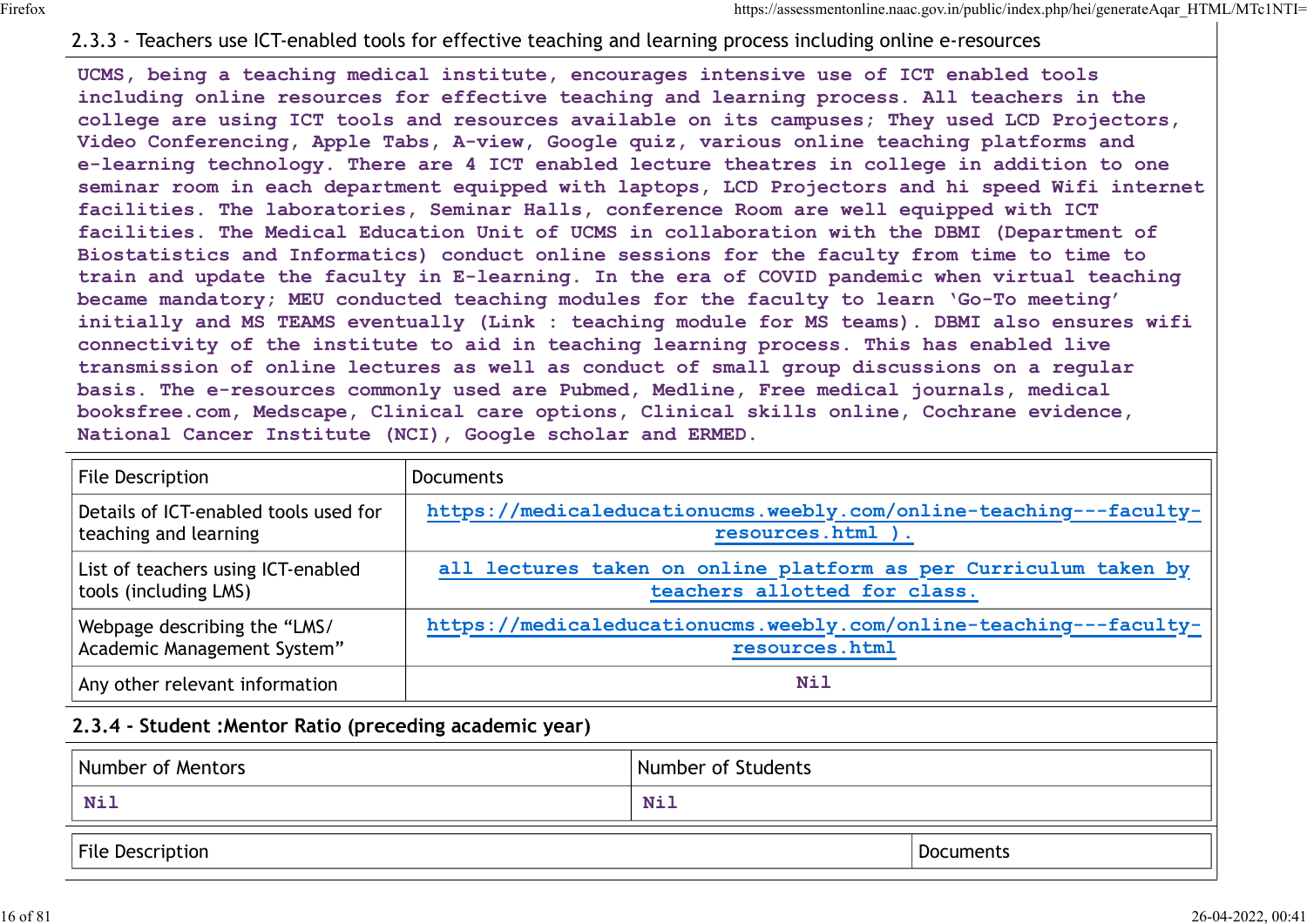| Details of fulltime teachers/other recognized mentors and students |                      |
|--------------------------------------------------------------------|----------------------|
| I Any other relevant information                                   | Loaded<br>Tm L<br>NC |

- Organum Donum is a society formed by a group of students who are motivated and committed towards spreading the awareness of organ donation. (Link Organum Donum).
- Illuminous is a society which conducts medical quiz which are both inter as well as intracollege. They impart medical education through peer learning in an informal way but yet is exceedingly competitive. (Link: Illuminous).
- Meu Connet (MEU news letter) runs a student's section and section on medical humanities which gives voice to the expressions and the opinions of the students. (Link-MEU Connect)

| Details of fulltime teachers/other recognized mentors and students | View File                                                                                                                                                                                                                                                                                                                                                                                                                                                                                                                                                                                                    |                  |  |
|--------------------------------------------------------------------|--------------------------------------------------------------------------------------------------------------------------------------------------------------------------------------------------------------------------------------------------------------------------------------------------------------------------------------------------------------------------------------------------------------------------------------------------------------------------------------------------------------------------------------------------------------------------------------------------------------|------------------|--|
|                                                                    | No File Uploaded<br>Any other relevant information                                                                                                                                                                                                                                                                                                                                                                                                                                                                                                                                                           |                  |  |
|                                                                    | 2.3.5 - The teaching learning process of the institution nurtures creativity, analytical skills and innovation among students                                                                                                                                                                                                                                                                                                                                                                                                                                                                                |                  |  |
|                                                                    | The college provides a comfortable atmosphere for students to identify and develop their<br>creativity and skills. Following are notable achievements in this regard-                                                                                                                                                                                                                                                                                                                                                                                                                                        |                  |  |
|                                                                    | . Organum Donum is a society formed by a group of students who are motivated and committed<br>towards spreading the awareness of organ donation. (Link Organum Donum).<br>. Illuminous is a society which conducts medical quiz which are both inter as well as<br>intracollege. They impart medical education through peer learning in an informal way but yet<br>is exceedingly competitive. (Link: Illuminous).<br>. Meu Connet (MEU news letter) runs a student's section and section on medical humanities<br>which gives voice to the expressions and the opinions of the students. (Link-MEU Connect) |                  |  |
| File Description                                                   | <b>Documents</b>                                                                                                                                                                                                                                                                                                                                                                                                                                                                                                                                                                                             |                  |  |
| Appropriate<br>documentary<br>evidence                             | (Link: Organum Donum https://medicaleducationucms.weebly.com/organum-donum-<br>society-organ-donation.html ), (Link: Illuminous<br>https://medicaleducationucms.weebly.com/illuminous---medical-quiz-society.html )<br>& (Link MEU- https://medicaleducationucms.weebly.com/meu-connect---<br>newsletter.html                                                                                                                                                                                                                                                                                                |                  |  |
| Any other<br>relevant<br>information                               | <b>Nil</b>                                                                                                                                                                                                                                                                                                                                                                                                                                                                                                                                                                                                   |                  |  |
|                                                                    | 2.4 - Teacher Profile and Quality                                                                                                                                                                                                                                                                                                                                                                                                                                                                                                                                                                            |                  |  |
|                                                                    | 2.4.1 - Number of fulltime teachers against sanctioned posts during the year                                                                                                                                                                                                                                                                                                                                                                                                                                                                                                                                 |                  |  |
| 179                                                                |                                                                                                                                                                                                                                                                                                                                                                                                                                                                                                                                                                                                              |                  |  |
| File Description                                                   |                                                                                                                                                                                                                                                                                                                                                                                                                                                                                                                                                                                                              | <b>Documents</b> |  |
|                                                                    | List of fulltime teachers and sanctioned posts for year certified by the Head of the Institution (Data template)                                                                                                                                                                                                                                                                                                                                                                                                                                                                                             | View File        |  |

#### 2.4 - Teacher Profile and Quality

#### 2.4.1 - Number of fulltime teachers against sanctioned posts during the year

| List of fulltime teachers and sanctioned posts for year certified by the Head of the Institution (Data template)<br>זמם ד | File<br>Description | cuments |
|---------------------------------------------------------------------------------------------------------------------------|---------------------|---------|
|                                                                                                                           |                     |         |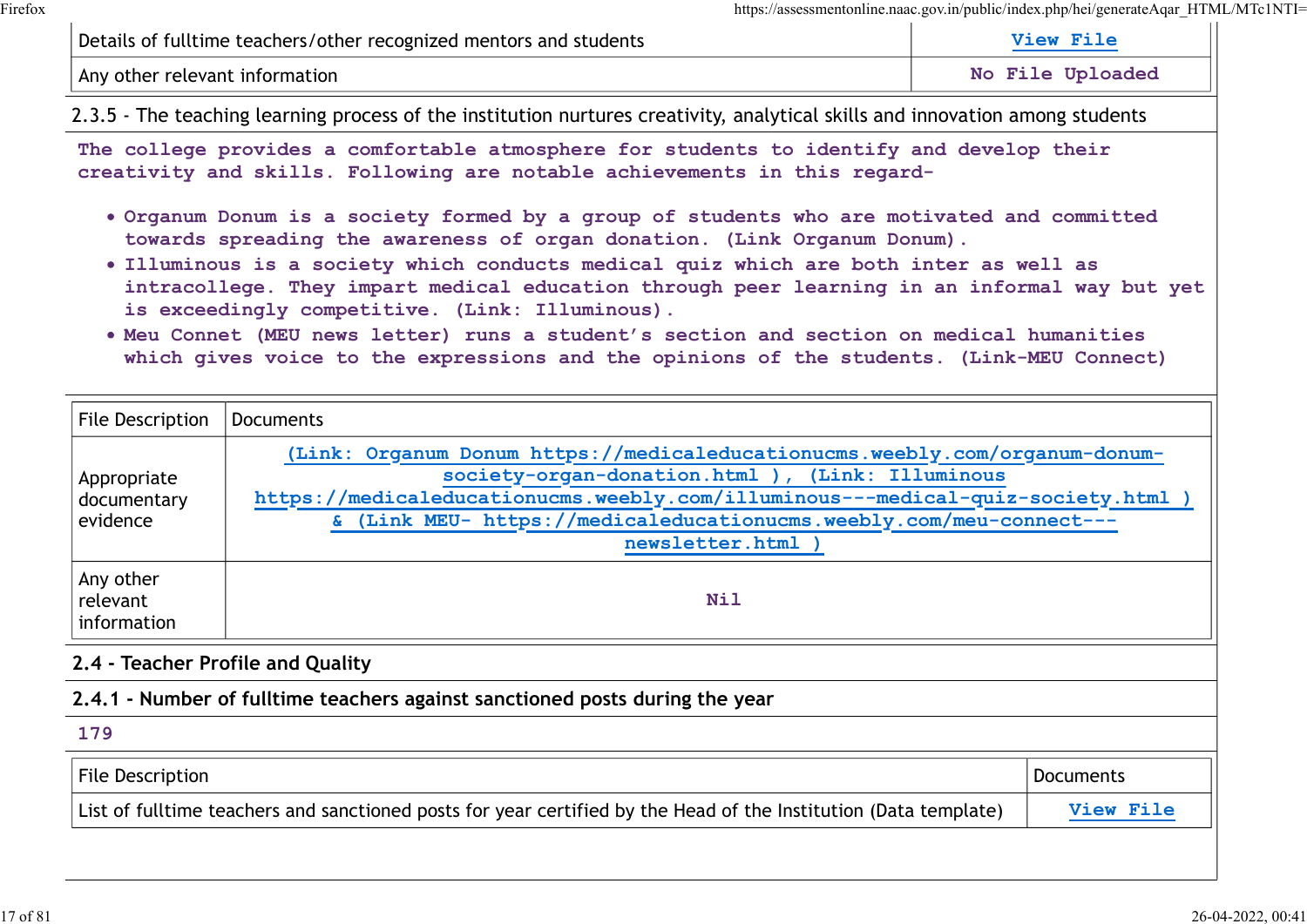| https://assessmentonline.naac.gov.in/public/index.php/hei/generateAqar_HTML/MTc1NTI=<br>Sanction letters indicating number of posts (including Management sanctioned posts) by competent authority (in<br>English/ translated in English)                                                                                                | View File           |
|------------------------------------------------------------------------------------------------------------------------------------------------------------------------------------------------------------------------------------------------------------------------------------------------------------------------------------------|---------------------|
| Any other relevant information                                                                                                                                                                                                                                                                                                           | No File<br>Uploaded |
| 2.4.2 - Number of fulltime teachers with Ph.D./D.Sc./D.Lit./ DM/M Ch/DNB in super specialities /other PG degrees (like MD/<br>MS/ MDS etc.,) in Health Sciences for recognition as Ph.D guides as per the eligibility criteria stipulated by the Regulatory<br>Councils during the year                                                  |                     |
| 2.4.2.1 - Number of fulltime teachers with Ph.D/ D.Sc./ D.Lit./DM/ M Ch/ DNB in super specialities / other PG degrees in<br>Health Sciences (like MD/ MS/ MDS etc.,) for recognition as Ph.D guides as per the eligibility criteria stipulated by the<br>Regulatory Councils. During the year data to be entered                         |                     |
| <b>File Description</b>                                                                                                                                                                                                                                                                                                                  | <b>Documents</b>    |
| List of fulltime teachers with Ph.D/D.Sc./D.Lit./DM/M Ch/DNB in super specialities / other PG degrees in Health<br>Sciences (like MD/ MS/ MDS etc.,) for recognition as Ph.D guides as per the eligibility criteria stipulated by the<br>Regulatory Councils / Affiliating Universities and the number of fulltime teachers for the year |                     |
| Copies of Guide-ship letters or authorization of research guide provided by the university                                                                                                                                                                                                                                               |                     |
| Any other relevant information                                                                                                                                                                                                                                                                                                           | No File<br>Uploaded |
| 2.4.3 - Total Teaching experience of fulltime teachers in number of years (data for the academic year)                                                                                                                                                                                                                                   |                     |
| 2056                                                                                                                                                                                                                                                                                                                                     |                     |
| <b>File Description</b>                                                                                                                                                                                                                                                                                                                  | <b>Documents</b>    |
| List of teachers including their designation, qualifications, department and number of years of teaching<br>experience (Data Template)                                                                                                                                                                                                   | View File           |
| Any other relevant information                                                                                                                                                                                                                                                                                                           | No File<br>Uploaded |

2.4.4 - Number of teachers trained for development and delivery of e-content / e-courses during the year

179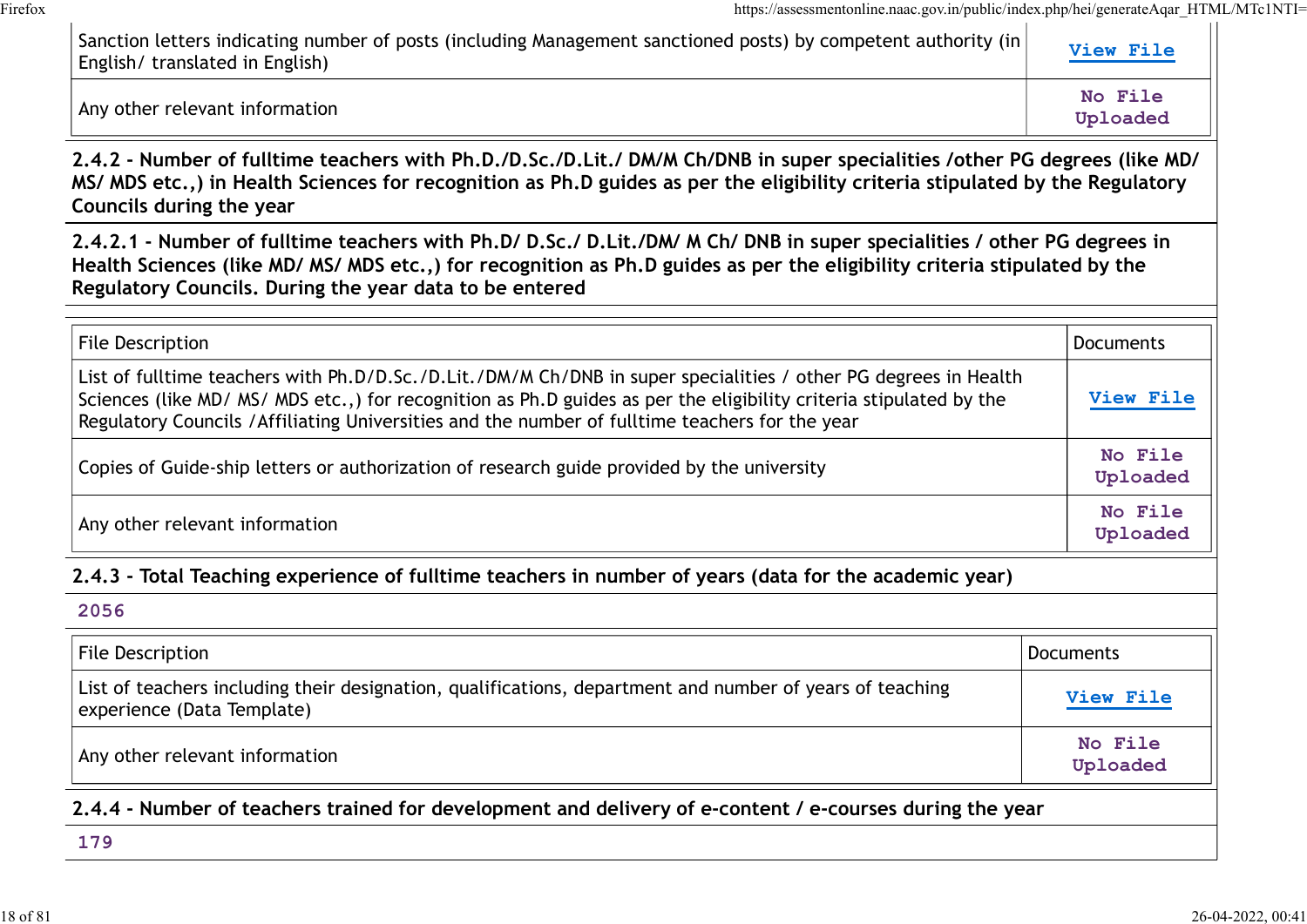|                                                                                                                                                                                                                                                                                                                                                            |                  | https://assessmentonline.naac.gov.in/public/index.php/hei/generateAqar HTML/MTc1NTI= |
|------------------------------------------------------------------------------------------------------------------------------------------------------------------------------------------------------------------------------------------------------------------------------------------------------------------------------------------------------------|------------------|--------------------------------------------------------------------------------------|
| File Description                                                                                                                                                                                                                                                                                                                                           |                  | <b>Documents</b>                                                                     |
| Reports of the e-training programmes                                                                                                                                                                                                                                                                                                                       |                  | View File                                                                            |
| e-contents / e-courses developed                                                                                                                                                                                                                                                                                                                           |                  | No File<br>Uploaded                                                                  |
| Year -wise list of full time teachers trained during the year                                                                                                                                                                                                                                                                                              |                  | View File                                                                            |
| Certificate of completion of training for development of and delivery of econtents / e-courses / Video lectures<br>demonstrations                                                                                                                                                                                                                          |                  | No File<br>Uploaded                                                                  |
| Web-link to the contents delivered by the faculty hosted in the HEI's website                                                                                                                                                                                                                                                                              |                  | No File<br>Uploaded                                                                  |
| Any other relevant information                                                                                                                                                                                                                                                                                                                             |                  | No File<br>Uploaded                                                                  |
| 2.4.5 - Number of fulltime teachers who received awards and recognitions for excellence in teaching, student mentoring,<br>scholarships, professional achievements and academic leadership at State, National, International levels from Government /<br>Government-recognized agencies / registered professional associations / academies during the year |                  |                                                                                      |
| 7                                                                                                                                                                                                                                                                                                                                                          |                  |                                                                                      |
| File Description                                                                                                                                                                                                                                                                                                                                           | <b>Documents</b> |                                                                                      |
| Institutional data in the prescribed format/ Data template                                                                                                                                                                                                                                                                                                 |                  | View File                                                                            |
| e-copies of award letters (scanned or softcopy)                                                                                                                                                                                                                                                                                                            |                  | No File Uploaded                                                                     |
| Any other relevant information                                                                                                                                                                                                                                                                                                                             | No File Unloaded |                                                                                      |

| $\overline{7}$ |  |  |  |
|----------------|--|--|--|
|                |  |  |  |

| File Description                                           | Documents        |
|------------------------------------------------------------|------------------|
| Institutional data in the prescribed format/ Data template | <b>View File</b> |
| $ e$ -copies of award letters (scanned or softcopy)        | No File Uploaded |
| Any other relevant information                             | No File Uploaded |

#### 2.5 - Evaluation Process and Reforms

2.5.1 - The Institution adheres to the academic calendar for the conduct of Continuous Internal Evaluation and ensures that it is robust and transparent

All the courses run by the institute have a transparent internal assessment system. MBBS- the internal assessment of each student is maintained by the class in charges of respective departments. The internal assessment is based on the all the end chapter exams, stage viva, performance in tutorials and end semester theory and practical exams. Marks are displayed after each assessment on department notice board.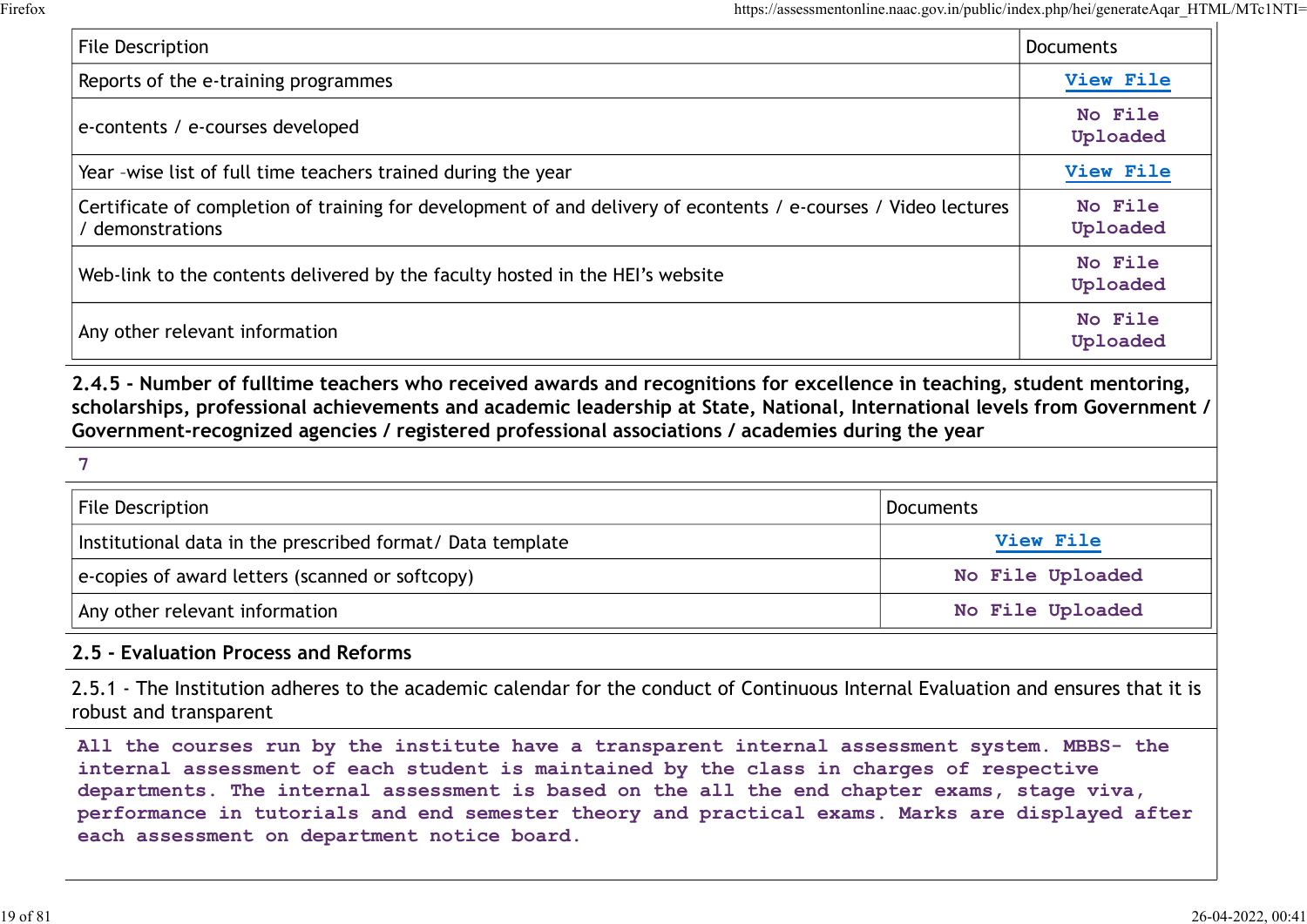|                                                         | https://assessmentonline.naac.gov.in/public/index.php/hei/generateAqar HTML/MTc1NTI=                                                                                                                                                                                                                                                                                                                                                                                                            |
|---------------------------------------------------------|-------------------------------------------------------------------------------------------------------------------------------------------------------------------------------------------------------------------------------------------------------------------------------------------------------------------------------------------------------------------------------------------------------------------------------------------------------------------------------------------------|
|                                                         | MD/MS- all the post graduate students maintain a logbook which is evaluated on monthly basis.<br>Students maintain a monthly record of skills acquired, seminars, journal clubs taken and<br>attended during the time period. In the 2nd year, thesis progression is also evaluated every 6<br>months in most of the departments and course correction/feedback given to the student for timely<br>intervention if the need be. At the end of final year students sent up examination is taken. |
| the reporting officer.                                  | BSc (MT) Radiography- University annual examinations are held in July-Aug every year. Internal<br>assessment is held in form sent up examination and grading of performance on day-to-day basis by                                                                                                                                                                                                                                                                                              |
|                                                         | MSc (MIT) Radiography - University examinations are held at the end of each semester. Sent-up<br>examinations in is taken as Internal assessment and feedback given to students thereafter.                                                                                                                                                                                                                                                                                                     |
| <b>File Description</b>                                 | <b>Documents</b>                                                                                                                                                                                                                                                                                                                                                                                                                                                                                |
| Academic calendar                                       | (Link: http://www.fmsc.ac.in/undergraduate.htm;<br>https://medicaleducationucms.weebly.com/cbme-implementation.html                                                                                                                                                                                                                                                                                                                                                                             |
| Dates of conduct of internal<br>assessment examinations | (Link: http://www.fmsc.ac.in/undergraduate.htm )                                                                                                                                                                                                                                                                                                                                                                                                                                                |
| Any other relevant information                          | <b>Nil</b>                                                                                                                                                                                                                                                                                                                                                                                                                                                                                      |

2.5.2 - Mechanism to deal with examination-related grievances is transparent, time-bound and efficient. Provide a description on Grievance redressal mechanism with reference to continuous internal evaluation, matters relating to University examination for submission of appeals, providing access to answer scripts, provision of re-totaling and provision for reassessment within 100 - 200 words

The grievances related to internal assessment are dealt with urgency and solved by class incharges of each department. For any further queries respective coordinators in each professional- Dr Dinesh Puri for 1st professional, Dr Sonal Sharma for 2nd and Dr Sanjay Gupta for 3rd address the issue when not resolved. Meetings of each professional subjects are held by their respective coordinators and department head on a regular basis – at least once in 6months, earlier if the need be. There is also a student's grievance committee headed by Dr MS Bhatia which also addresses the issues when grievance is brought to its knowledge. The list of committee members is attached as annexure (document: 2\_5\_2 Grievances) Date of motheral contents (Link: http://www.fmsc.ec.in/undergraduate.htm )<br>Any other relevant information and the case of motheral contents of the content of method of the content of the<br>5.5.2 - Mechanism to deal with exam

| File Description | :uments<br>DOC |
|------------------|----------------|
|------------------|----------------|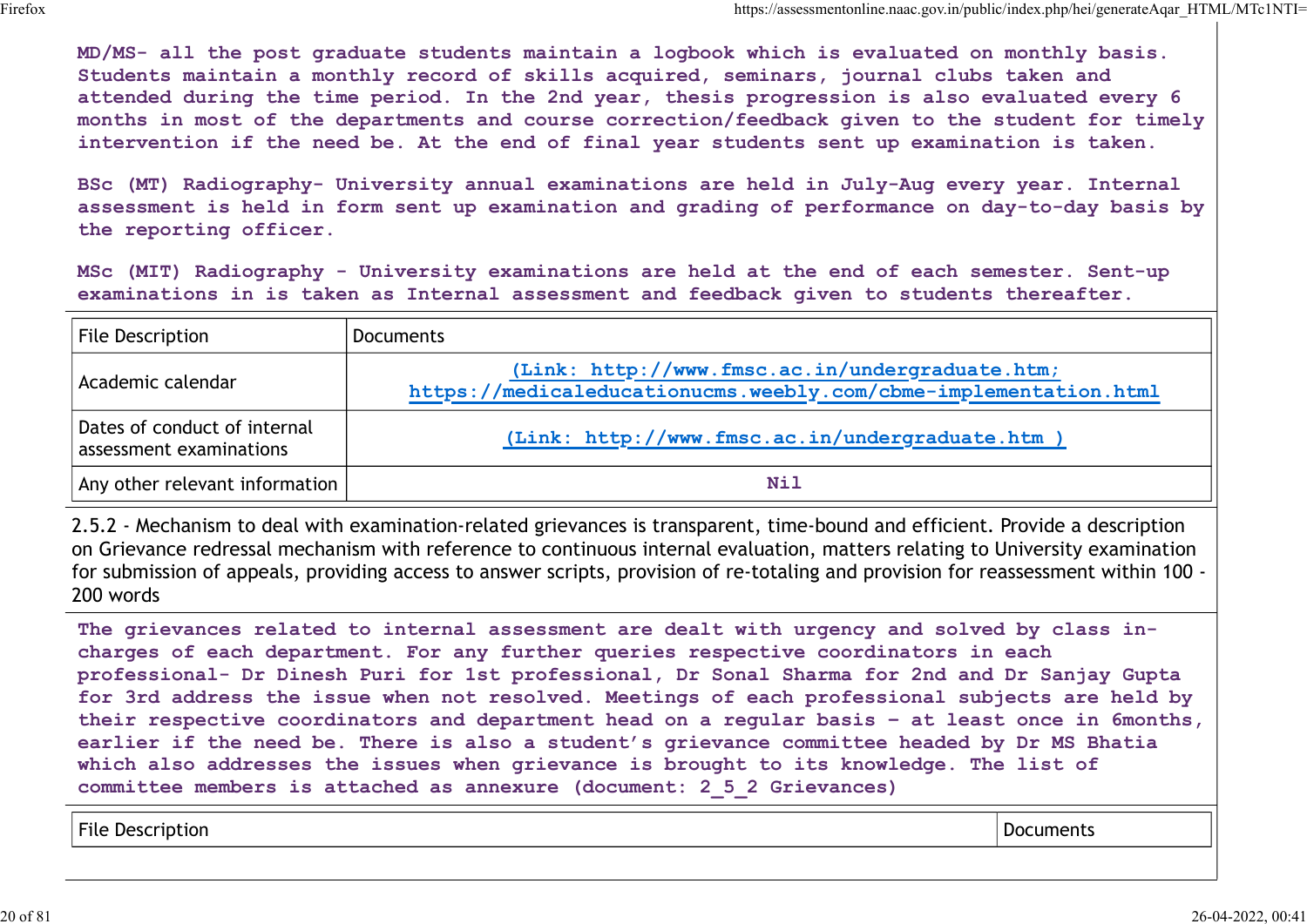|                                                                                                                                                                                                                                                                                                                                                            |                                                                                                 | https://assessmentonline.naac.gov.in/public/index.php/hei/generateAqar HTML/MTcTNTI=                                                                                                                                                                                                                                                                                                                                                                                              |                  |
|------------------------------------------------------------------------------------------------------------------------------------------------------------------------------------------------------------------------------------------------------------------------------------------------------------------------------------------------------------|-------------------------------------------------------------------------------------------------|-----------------------------------------------------------------------------------------------------------------------------------------------------------------------------------------------------------------------------------------------------------------------------------------------------------------------------------------------------------------------------------------------------------------------------------------------------------------------------------|------------------|
|                                                                                                                                                                                                                                                                                                                                                            |                                                                                                 | Details of University examinations / Continuous Internal Evaluations (CIE) conducted during the last year                                                                                                                                                                                                                                                                                                                                                                         | View File        |
|                                                                                                                                                                                                                                                                                                                                                            | Number of grievances regarding University examinations/ Internal Evaluation<br>No File Uploaded |                                                                                                                                                                                                                                                                                                                                                                                                                                                                                   |                  |
| Any other relevant information                                                                                                                                                                                                                                                                                                                             |                                                                                                 |                                                                                                                                                                                                                                                                                                                                                                                                                                                                                   | No File Uploaded |
| based assessment Workplace-based assessment Self assessment OSCE/OSPE                                                                                                                                                                                                                                                                                      |                                                                                                 | 2.5.3 - Reforms in the process and procedure in the conduct of evaluation/examination; including the automation of the<br>examination system. Describe the reforms implemented in internal evaluation/examinations with reference to the following<br>within 100 - 200 words Examination procedures Processes integrating IT Continuous internal assessment system Competency-                                                                                                    |                  |
|                                                                                                                                                                                                                                                                                                                                                            |                                                                                                 | . This academic year was the year of virtual teaching and assessment. Therefore, the faculty<br>and residents were trained for virtual teaching. All were given MS teams account to enable<br>smooth functioning. There were teething problems, so the institute shifted from Go -to<br>meeting to MS teams. CBME was implemented in Phase 1 and 2. (LINK: CBME implementation). For<br>the students were primarily assessed by OSCE/OSPE as it was most amiable to virtual mode. |                  |
| <b>File Description</b>                                                                                                                                                                                                                                                                                                                                    | <b>Documents</b>                                                                                |                                                                                                                                                                                                                                                                                                                                                                                                                                                                                   |                  |
| Information on examination<br>reforms                                                                                                                                                                                                                                                                                                                      | (LINK: https://medicaleducationucms.weebly.com/cbme-<br>implementation.html)                    |                                                                                                                                                                                                                                                                                                                                                                                                                                                                                   |                  |
| Any other relevant information                                                                                                                                                                                                                                                                                                                             | <b>Nil</b>                                                                                      |                                                                                                                                                                                                                                                                                                                                                                                                                                                                                   |                  |
| 2.5.4 - The Institution provides opportunities to students for<br>midcourse improvement of performance through specific<br>interventions. Opportunities provided to students for<br>midcourse improvement of performance through: Timely<br>administration of CIE On time assessment and feedback<br>Makeup assignments / tests Remedial teaching/ support |                                                                                                 | A. All of the Above                                                                                                                                                                                                                                                                                                                                                                                                                                                               |                  |
| File Description                                                                                                                                                                                                                                                                                                                                           |                                                                                                 |                                                                                                                                                                                                                                                                                                                                                                                                                                                                                   | Documents        |
| List of opportunities provided for the students for midcourse improvement of performance in the<br>examinations                                                                                                                                                                                                                                            |                                                                                                 |                                                                                                                                                                                                                                                                                                                                                                                                                                                                                   | View File        |
| Information as per Data template                                                                                                                                                                                                                                                                                                                           |                                                                                                 |                                                                                                                                                                                                                                                                                                                                                                                                                                                                                   | View File        |
|                                                                                                                                                                                                                                                                                                                                                            | Policy document of midcourse improvement of performance of students                             |                                                                                                                                                                                                                                                                                                                                                                                                                                                                                   | View File        |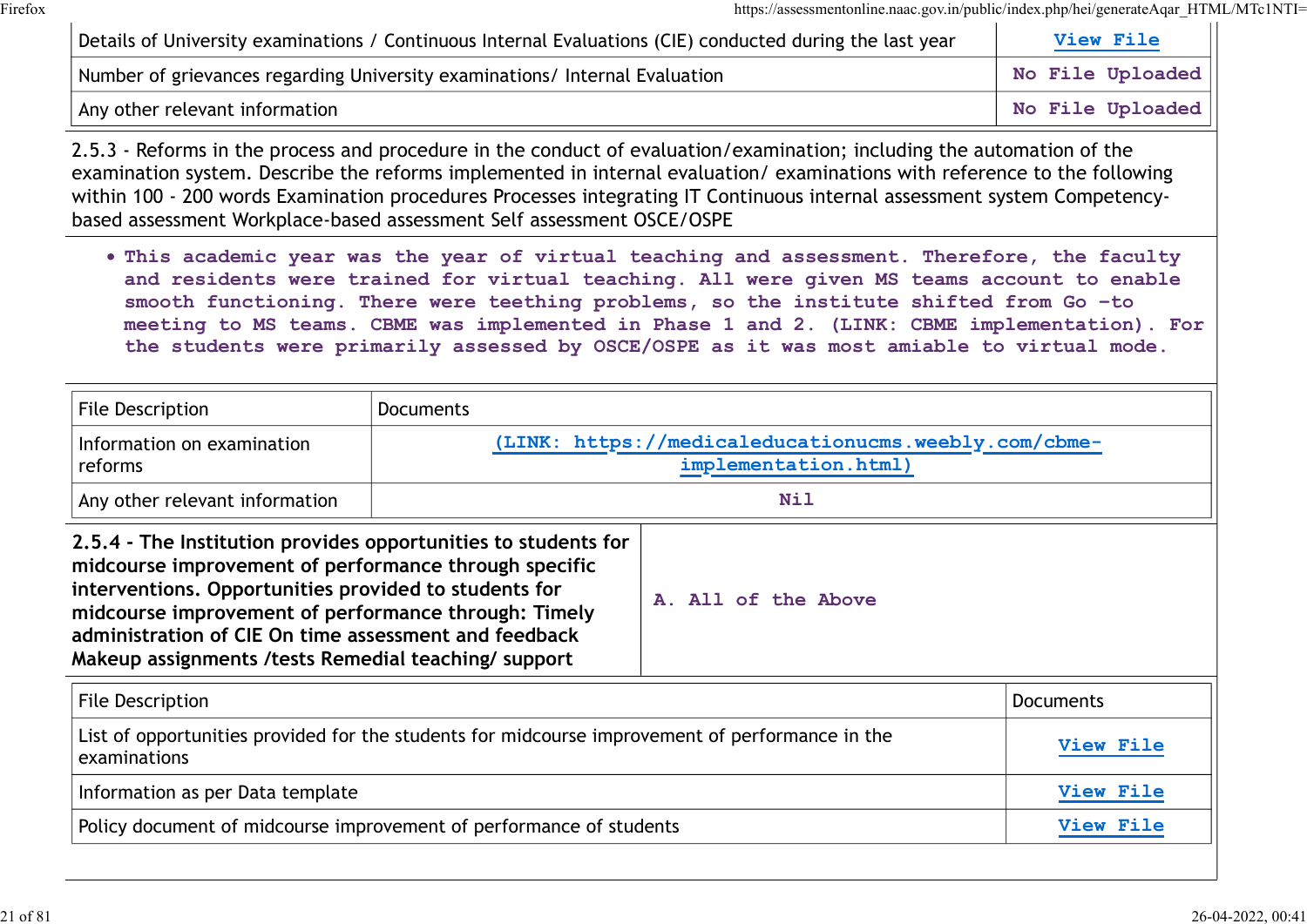| Re-test and Answer sheets      | No File<br>Uploaded |
|--------------------------------|---------------------|
| Any other relevant information | No File<br>Uploaded |

#### 2.6 - Student Performance and Learning Outcomes

2.6.1 - The Institution has stated the learning outcomes (generic and programme-specific) and graduate attributes as per the provisions of the Regulatory bodies and the University; which are communicated to the students and teachers through the website and other documents

The Institution follows learning outcomes and graduate attributes mentioned in the COMPETENCY BASED UNDERGRADUATE CURRICULUM (https://www.nmc.org.in/information-desk/for-colleges/ugcurriculum/) which are integrated into the teaching and assessment process that is clearly publicized through its website (https://medicaleducationucms.weebly.com /cbmeimplementation.html). Clear information about the learning outcomes and evaluation of different programmes have been mentioned in the curriculum. It also provides information about the scheme of instruction and evaluation. The following method is used to assess course outcomes. 1. Continuous internal assessment including theory and practical 2. University theory and practical examination Any other relevant information<br>
2.6 - Student Performance and Learning Outcomes<br>
2.6.1 - The Institution has stated the learning outcomes (generic and programme-specific) a<br>
2.6.1 - The Institution fos assumed the Universi

| File Description                                                                 | <b>Documents</b>                                                                                                                       |                  |
|----------------------------------------------------------------------------------|----------------------------------------------------------------------------------------------------------------------------------------|------------------|
| Relevant documents pertaining<br>to learning outcomes and<br>graduate attributes | https://www.nmc.org.in/information-desk/for-colleges/ug-curriculum/<br>https://medicaleducationucms.weebly.com/cbmeimplementation.html |                  |
| Methods of the assessment of<br>learning outcomes and graduate<br>attributes     | https://medicaleducationucms.weebly.com/cbmeimplementation.html                                                                        |                  |
| Upload Course Outcomes for all<br>courses (exemplars from<br>Glossary)           | Nil                                                                                                                                    |                  |
| Any other relevant information                                                   | https://ucms.ac.in/c meducation.htm                                                                                                    |                  |
|                                                                                  | 2.6.2 - Incremental performance in Pass percentage of final year students in the year                                                  |                  |
| <b>File Description</b>                                                          |                                                                                                                                        | <b>Documents</b> |

#### 2.6.2 - Incremental performance in Pass percentage of final year students in the year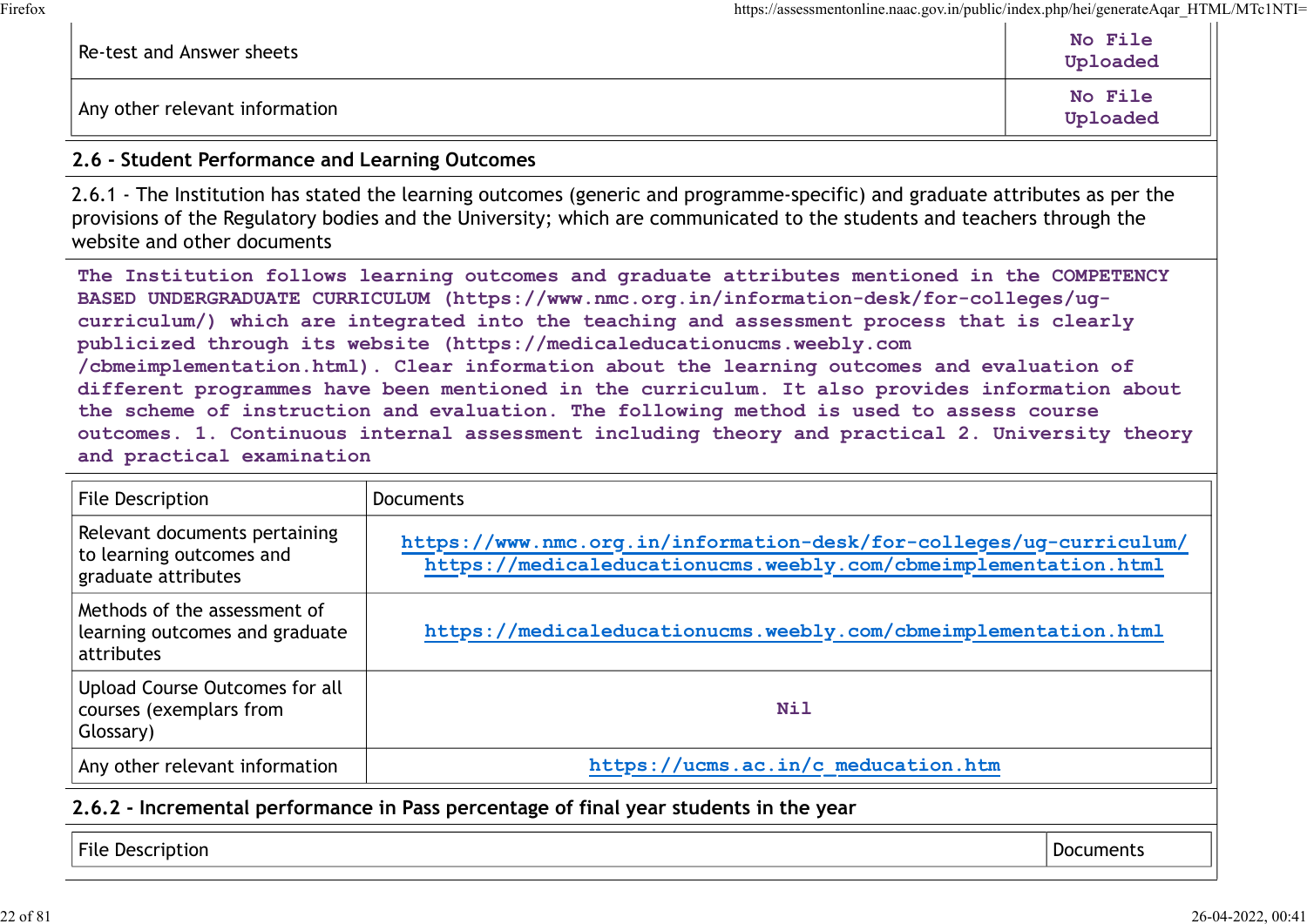|                                                    | List of Programmes and the number of students passed and appeared in the final year examination for the year                                                                                                                                                                                                                                                                                                                                                                               | View File           |
|----------------------------------------------------|--------------------------------------------------------------------------------------------------------------------------------------------------------------------------------------------------------------------------------------------------------------------------------------------------------------------------------------------------------------------------------------------------------------------------------------------------------------------------------------------|---------------------|
| year.                                              | Link for the annual report of examination results as placed before BoM/ Syndicate/ Governing Council for the                                                                                                                                                                                                                                                                                                                                                                               | View File           |
|                                                    | Reports from Controller of Exam (COE) office/ Registrar evaluation mentioning the relevant details and the result<br>analysis performed by the institution duly attested by the Head of the Institution                                                                                                                                                                                                                                                                                    | No File<br>Uploaded |
| Trend analysis for the last year in graphical form |                                                                                                                                                                                                                                                                                                                                                                                                                                                                                            | No File<br>Uploaded |
| Data template                                      |                                                                                                                                                                                                                                                                                                                                                                                                                                                                                            | View File           |
| Any other relevant information                     |                                                                                                                                                                                                                                                                                                                                                                                                                                                                                            | No File<br>Uploaded |
| outcomes (for each program) within 100 - 200 words | 2.6.3 - The teaching learning and assessment processes of the Institution are aligned with the stated learning outcomes. Provide<br>details on how teaching learning and assessment processes are mapped to achieve the generic and program-specific learning                                                                                                                                                                                                                              |                     |
| examination                                        | The institution evaluated the achievement of program and course outcomes via class tests,<br>semester exams, OSPE, presentations, practical examinations, and vivas. Also, teachers' feedback<br>is used to gauge the attainment of programme outcomes. Evaluation of log books is also done to<br>assess practical skills. The following method is used to assess course outcomes. 1. Continuous<br>internal assessment including theory and practical 2. University theory and practical |                     |
| File Description                                   | <b>Documents</b>                                                                                                                                                                                                                                                                                                                                                                                                                                                                           |                     |
| Programme-specific learning<br>outcomes            | https://www.fmsc.ac.in/undergraduate.htm#1; https://www.fmsc.ac.in<br>/postgraduate.htm)                                                                                                                                                                                                                                                                                                                                                                                                   |                     |
| Any other relevant information                     | <b>Nil</b>                                                                                                                                                                                                                                                                                                                                                                                                                                                                                 |                     |

| File Description                        | Documents                                                                                |
|-----------------------------------------|------------------------------------------------------------------------------------------|
| Programme-specific learning<br>outcomes | https://www.fmsc.ac.in/undergraduate.htm#1; https://www.fmsc.ac.in<br>/postgraduate.htm) |
| Any other relevant information          | Nil                                                                                      |

2.6.4 - Presence and periodicity of parent-teachers meetings, remedial measures undertaken and outcome analysis. Describe structured mechanism for parent-teachers meetings, follow-up action taken and outcome analysis within 100 - 200 words

This was a year of pandemic where parent-teachers meetings were not held. However, implementation of AETCOM module provides a platform for feedback to the students which were optimally utilized. Guidelines for slow learners have been made this year which will be implemented from next academic year. This will form a structured mechanism by which remedial measures can be taken well in time.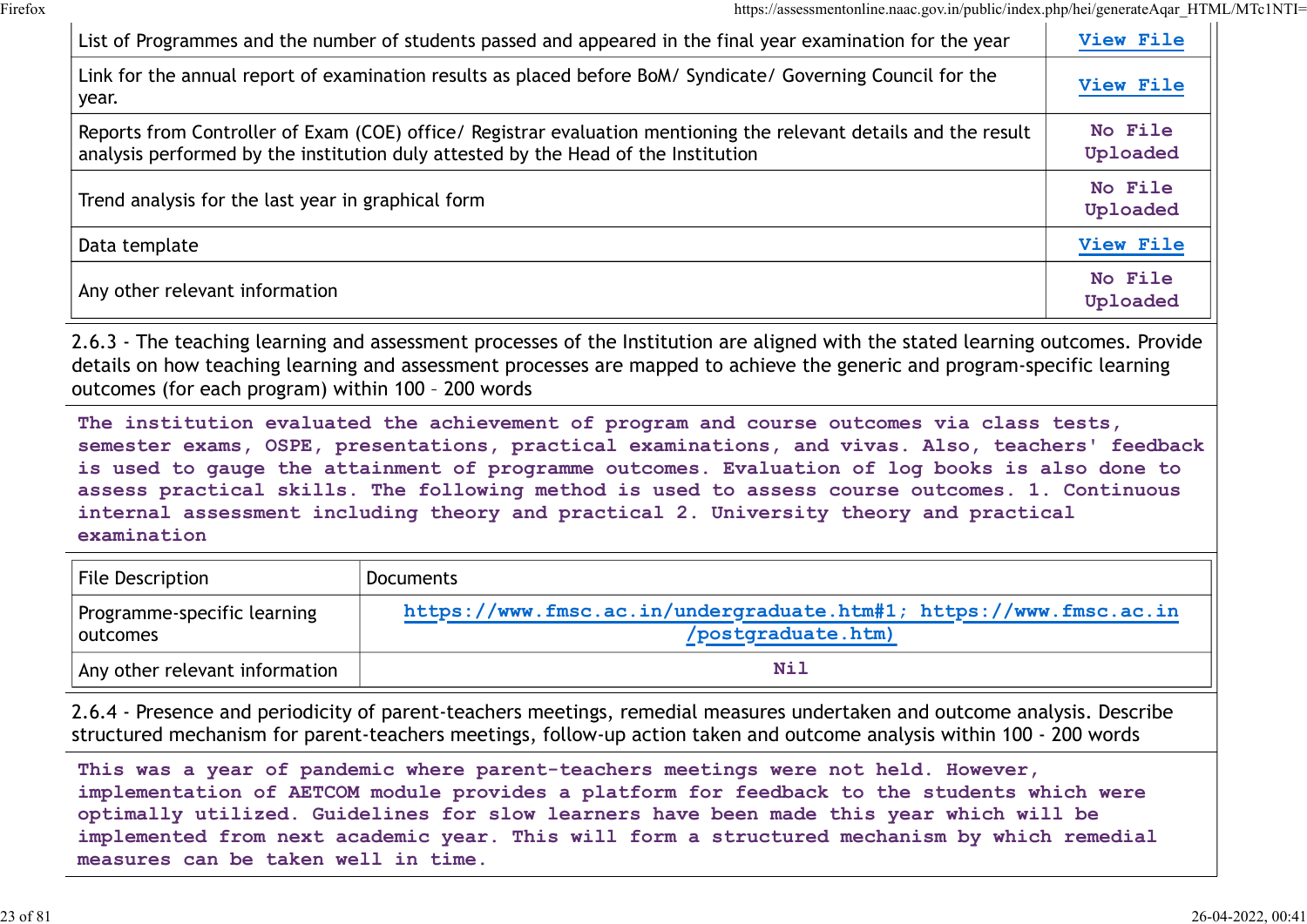|                                                                                                                   | https://assessmentonline.naac.gov.in/public/index.php/hei/generateAqar_HTML/MTc1NTI= |                  |
|-------------------------------------------------------------------------------------------------------------------|--------------------------------------------------------------------------------------|------------------|
| File Description                                                                                                  |                                                                                      | <b>Documents</b> |
| Proceedings of parent -teachers meetings held during the year                                                     |                                                                                      | <b>Nil</b>       |
| Follow up reports on the action taken and outcome analysis.                                                       |                                                                                      | <b>Nil</b>       |
| Any other relevant information                                                                                    |                                                                                      | Nil              |
| 2.7 - Student Satisfaction Survey                                                                                 |                                                                                      |                  |
| 2.7.1 - Online student satisfaction survey regarding teaching learning process                                    |                                                                                      |                  |
| https://docs.google.com/forms/d/e/1FAIpQLSc537M4C 2417SMK71id394d2bdnLVS8AffzqicHJ-aNu07sg<br>viewform?usp=pp url |                                                                                      |                  |
| <b>File Description</b>                                                                                           | Documents                                                                            |                  |
| Any other relevant information                                                                                    |                                                                                      | View File        |
| <b>RESEARCH, INNOVATIONS AND EXTENSION</b>                                                                        |                                                                                      |                  |
| 3.1 - Resource Mobilization for Research                                                                          |                                                                                      |                  |
| 3.1.1 - Number of teachers recognized as PG/Ph.D research guides by the respective University during the year     |                                                                                      |                  |
| 1                                                                                                                 |                                                                                      |                  |
| File Description                                                                                                  |                                                                                      | Documents        |
| List of full time teachers recognized as PG/ Ph.D guides during the year.                                         |                                                                                      | No File Uploaded |
| List of full time teacher during the year.                                                                        |                                                                                      | No File Uploaded |
| Copies of Guide-ship letters or authorization of research guide provide by the university                         |                                                                                      | No File Uploaded |
| Information as per Data template                                                                                  |                                                                                      | View File        |
| Any other relevant information                                                                                    |                                                                                      | No File Uploaded |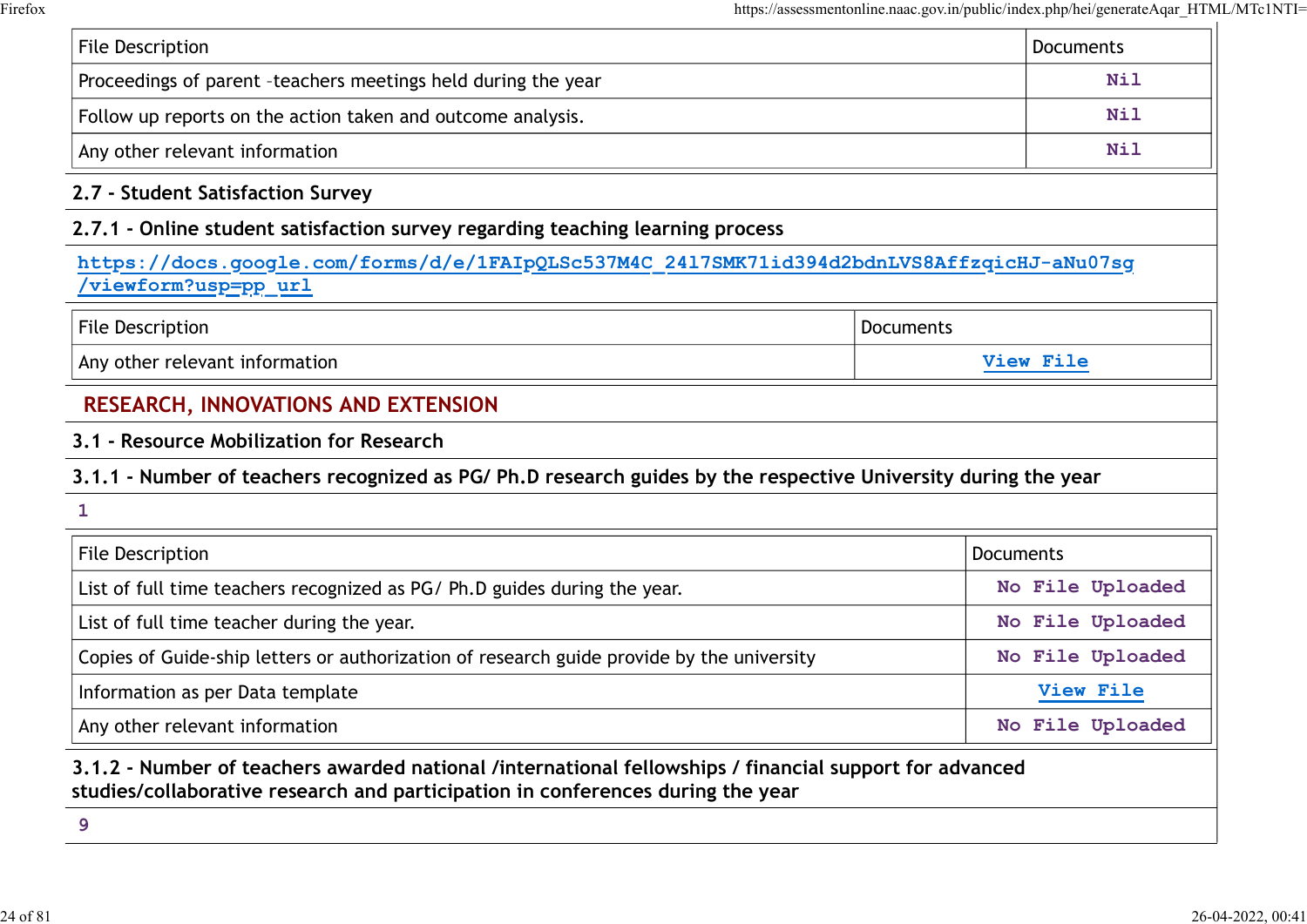|                                                                                                                                       |                         | https://assessmentonline.naac.gov.in/public/index.php/hei/generateAqar_HTML/MTc1NTI= |
|---------------------------------------------------------------------------------------------------------------------------------------|-------------------------|--------------------------------------------------------------------------------------|
| <b>File Description</b>                                                                                                               |                         | <b>Documents</b>                                                                     |
| Fellowship award letter / grant letter from the funding agency                                                                        |                         | No File Uploaded                                                                     |
| List of teachers and their national/international fellowship details (Data templates)                                                 |                         | View File                                                                            |
| E-copies of the award letters of the teachers                                                                                         |                         | No File Uploaded                                                                     |
| Any other relevant information                                                                                                        |                         | No File Uploaded                                                                     |
| 3.1.3 - Number of research projects/clinical trials funded by government, industries and non-governmental agencies during<br>the year |                         |                                                                                      |
| Number of Research Projects                                                                                                           | Amount / Funds Received |                                                                                      |
| <b>Nil</b>                                                                                                                            | <b>Nil</b>              |                                                                                      |
| <b>File Description</b>                                                                                                               |                         | Documents                                                                            |
| List of research projects and funding details during the year (Data template)                                                         |                         | View File                                                                            |
| List of research projects and funding details during the year (Data template)                                                         |                         | No File Uploaded                                                                     |
| Link for funding agancias wabsites                                                                                                    |                         | $M - 1$                                                                              |

#### 3.1.3 - Number of research projects/clinical trials funded by government, industries and non-governmental agencies during the year

| Number               | <b>Funds Received</b> |
|----------------------|-----------------------|
| of Research Projects | Amount                |
| Nil                  | Nil                   |

| <b>Nil</b>                                                                                                                                                                                                                                                                    | <b>Nil</b> |                  |
|-------------------------------------------------------------------------------------------------------------------------------------------------------------------------------------------------------------------------------------------------------------------------------|------------|------------------|
| File Description                                                                                                                                                                                                                                                              |            | <b>Documents</b> |
| List of research projects and funding details during the year (Data template)                                                                                                                                                                                                 |            | View File        |
| List of research projects and funding details during the year (Data template)                                                                                                                                                                                                 |            | No File Uploaded |
| Link for funding agencies websites                                                                                                                                                                                                                                            |            | Nil              |
| Any other relevant information                                                                                                                                                                                                                                                |            | No File Uploaded |
| 3.2 - Innovation Ecosystem                                                                                                                                                                                                                                                    |            |                  |
| 3.2.1 - The Institution has created an ecosystem for innovations including Incubation Centre and other initiatives for creation<br>and transfer of knowledge. Describe the available Incubation Centre and evidence of its functioning (activities) within 100 - 200<br>words |            |                  |
| <b>Nil</b>                                                                                                                                                                                                                                                                    |            |                  |
| File Description                                                                                                                                                                                                                                                              |            | Documents        |
| Details of the facilities and innovations made                                                                                                                                                                                                                                |            | <b>Nil</b>       |
| Any other relevant information                                                                                                                                                                                                                                                |            | <b>Nil</b>       |
|                                                                                                                                                                                                                                                                               |            |                  |

#### 3.2 - Innovation Ecosystem

## Nil Details of the facilities and innovations made  $N$  is a set of  $N$  is a set of  $N$  is  $N$  is  $N$  is  $N$  is  $N$  is  $N$  is  $N$  is  $N$  is  $N$  is  $N$  is  $N$  is  $N$  is  $N$  is  $N$  is  $N$  is  $N$  is  $N$  is  $N$  is  $N$  is  $N$  is  $N$ Any other relevant information Nill and Any other relevant information Nill and Any other relevant information

3.2.2 - Number of workshops/seminars conducted on Intellectual Property Rights (IPR) Research methodology, Good Clinical, Laboratory, Pharmacy and Collection practices, writing for Research Grants and Industry-Academia Collaborations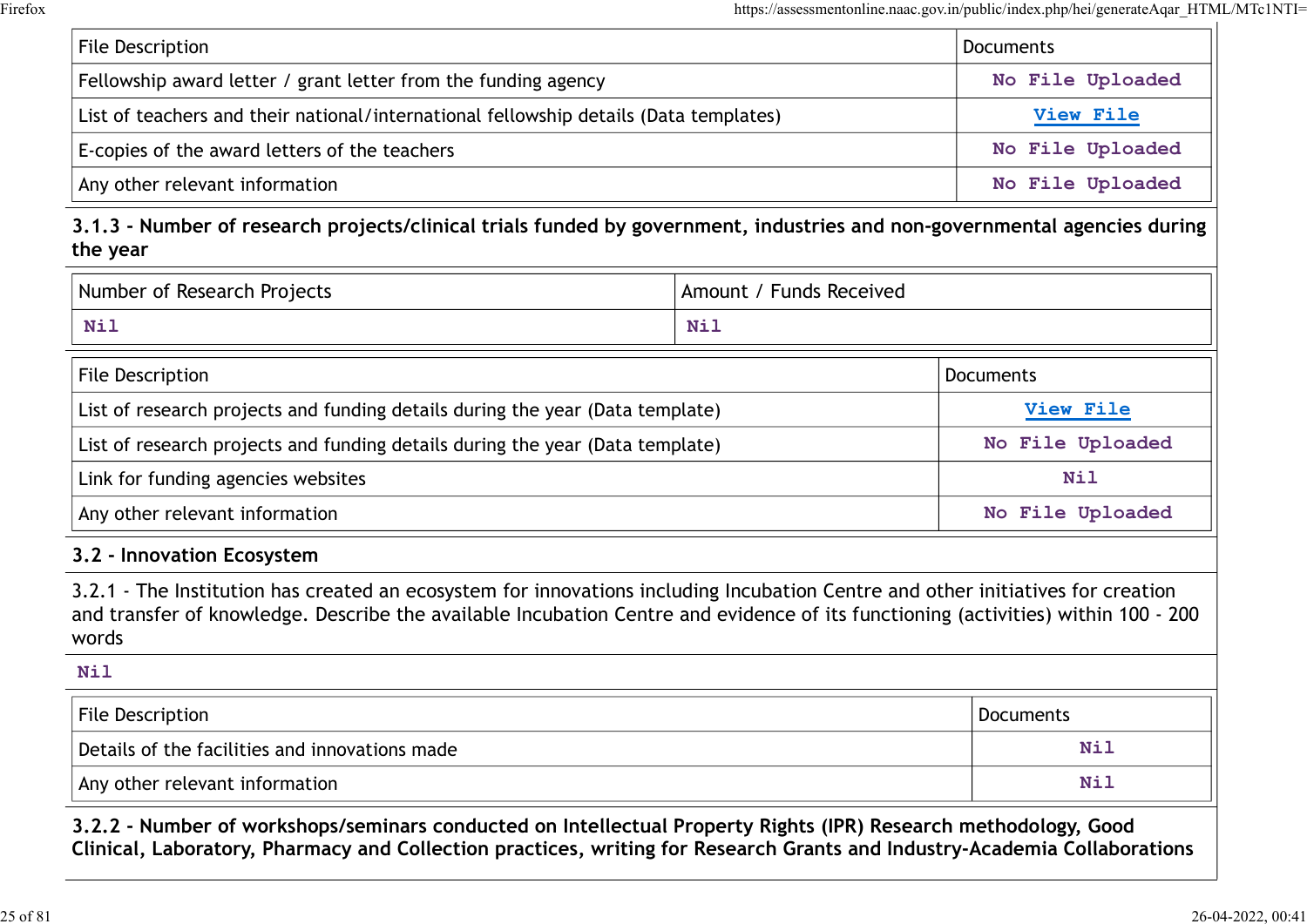#### during the year

# 24 Muring the year<br>
24<br>
File Description<br>
Eist of workshops/seminars during the year(Data template)<br>
Documents<br>
List of workshops/seminars during the year(Data template)<br>
Reports of the events<br>
Any other relevant information List of workshops/seminars during the year(Data template) and the vertext of the view File Reports of the events **Example 2018** View File Any other relevant information and the contraction of the view File 3.3 - Research Publications and Awards 3.3.1 - The Institution ensures implementation of its stated Code of Ethics for research. The Institution has a stated Code of Ethics for research, the implementation of which is ensured by the following: There is an Institutional ethics committee which oversees the implementation of all research projects All the projects including student project work are subjected to the Institutional ethics committee clearance The Institution has plagiarism check software based on the Institutional policy Norms and guidelines for research ethics and publication guidelines are followed List of workshops/seminars during the year(Data template)<br>
Reports of the events<br>
Any other relevant information<br>
Any other relevant information<br>
Any other relevant information<br>
.3. - Research Publications and Awards<br>
.3.

| File Description                                                           | <b>Documents</b> |
|----------------------------------------------------------------------------|------------------|
| Institutional Code of Ethics document                                      | No File Uploaded |
| Institutional data in prescribed format                                    | <b>View File</b> |
| Any other relevant information                                             | No File Uploaded |
| Minutes of meetings of the committees with reference to the code of ethics | No File Uploaded |

#### 3.3.2 - Number of Ph.D/ DM/ M Ch/ PG Degree in the respective disciplines received per recognized PG teachers\* of the Institution during the year

3.3.2.1 - Number of Ph.D.s /DM/M Ch/PG degrees in the respective disciplines received per recognized PG teachers\* of the Institution during the year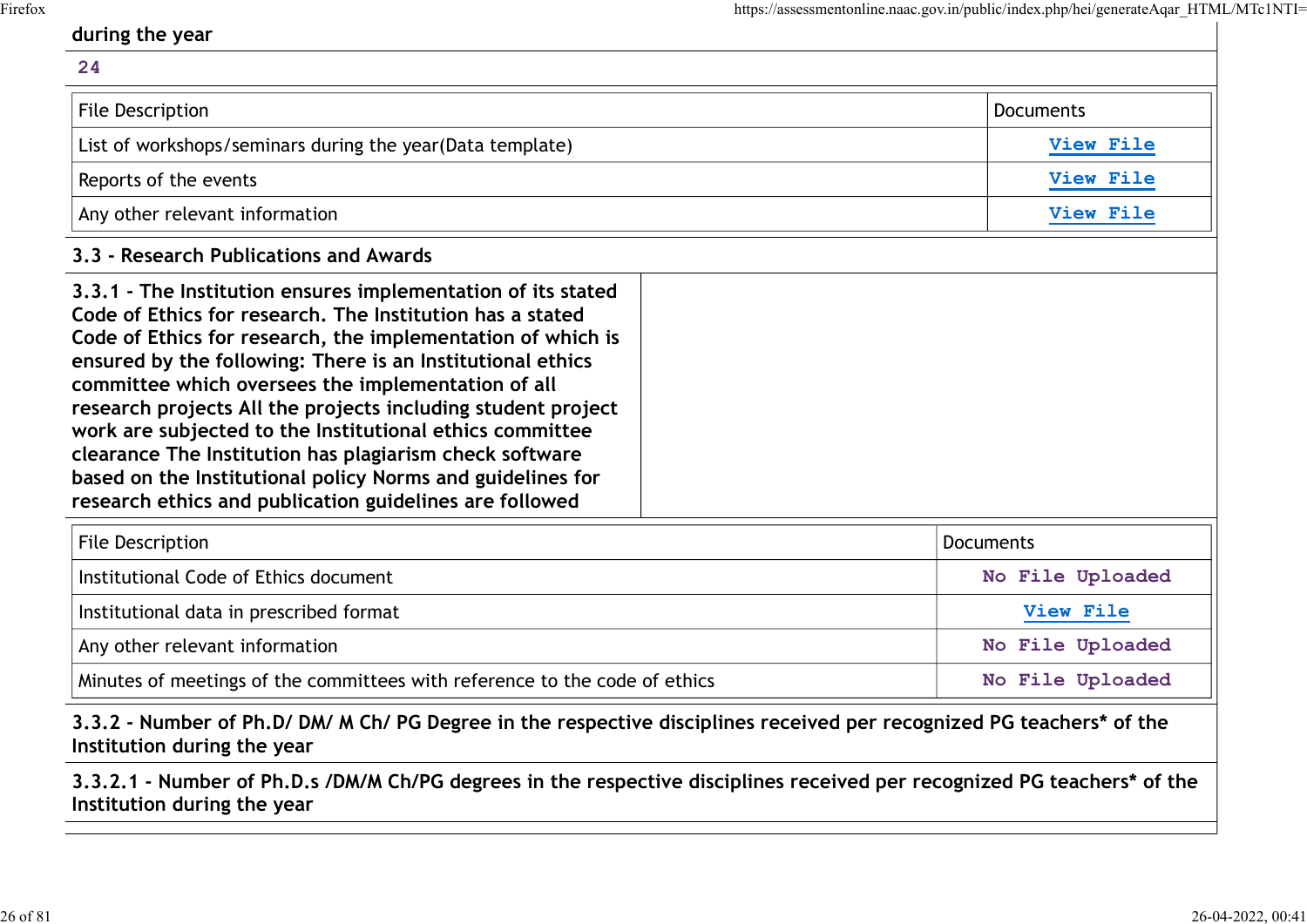| https://assessmentonline.naac.gov.in/public/index.php/hei/generateAqar_HTML/MTc1NTI=                                                                           |                     |
|----------------------------------------------------------------------------------------------------------------------------------------------------------------|---------------------|
| File Description                                                                                                                                               | <b>Documents</b>    |
| List of Ph.D.s /DM/MCh/PG degrees in the respective disciplines received during the year                                                                       | No File Uploaded    |
| List of teachers recognized as guides during the year                                                                                                          | No File Uploaded    |
| Information as per Data template                                                                                                                               | View File           |
| Letter of PG guide recognition from competent authority                                                                                                        | No File Uploaded    |
| Any other relevant information                                                                                                                                 | No File Uploaded    |
| 3.3.3 - Number of papers published per teacher in the Journals notified on UGC -CARE list in the UGC website/Scopus/ Web<br>of Science/ PubMed during the year |                     |
| 3.3.3.1 - Number of research papers published per teacher in the Journals notified on UGC website/Scopus/ Web of<br>Science/ PubMed during the year            |                     |
| <b>File Description</b>                                                                                                                                        | <b>Documents</b>    |
| Number of research papers published per teacher in the Journals notified on UGC website/Scopus/ Web of<br>Science/ PubMed during t                             | No File<br>Uploaded |
| Web-link provided by institution in the template which redirects to the journal webpage published in UGC                                                       | No File             |

| Science/ Pubmed during the year                                                                                                                                                                                                                    |                     |
|----------------------------------------------------------------------------------------------------------------------------------------------------------------------------------------------------------------------------------------------------|---------------------|
| File Description                                                                                                                                                                                                                                   | <b>Documents</b>    |
| Number of research papers published per teacher in the Journals notified on UGC website/Scopus/ Web of<br>Science/ PubMed during t                                                                                                                 | No File<br>Uploaded |
| Web-link provided by institution in the template which redirects to the journal webpage published in UGC<br>notified list                                                                                                                          | No File<br>Uploaded |
| Information as per Data template                                                                                                                                                                                                                   | View File           |
| Any other relevant information                                                                                                                                                                                                                     | No File<br>Uploaded |
| 3.3.4 - Number of books and chapters in edited volumes/books published and papers published in national/ international<br>conference proceedings indexed in UGCCARE list on the UGC website/ Scopus/ Web of Science/ PubMed/ during the year<br>65 |                     |
| File Description                                                                                                                                                                                                                                   | <b>Documents</b>    |
| List of books and chapters in edited volumes/books published with ISBN and ISSN number and papers in national/<br>international conference proceedings during the year                                                                             | No File<br>Uploaded |
| Information as per Data template                                                                                                                                                                                                                   | View File           |

| File Description                                                                                                                                                       | Documents           |
|------------------------------------------------------------------------------------------------------------------------------------------------------------------------|---------------------|
| List of books and chapters in edited volumes/books published with ISBN and ISSN number and papers in national/<br>international conference proceedings during the year | No File<br>Uploaded |
| Information as per Data template                                                                                                                                       | <b>View File</b>    |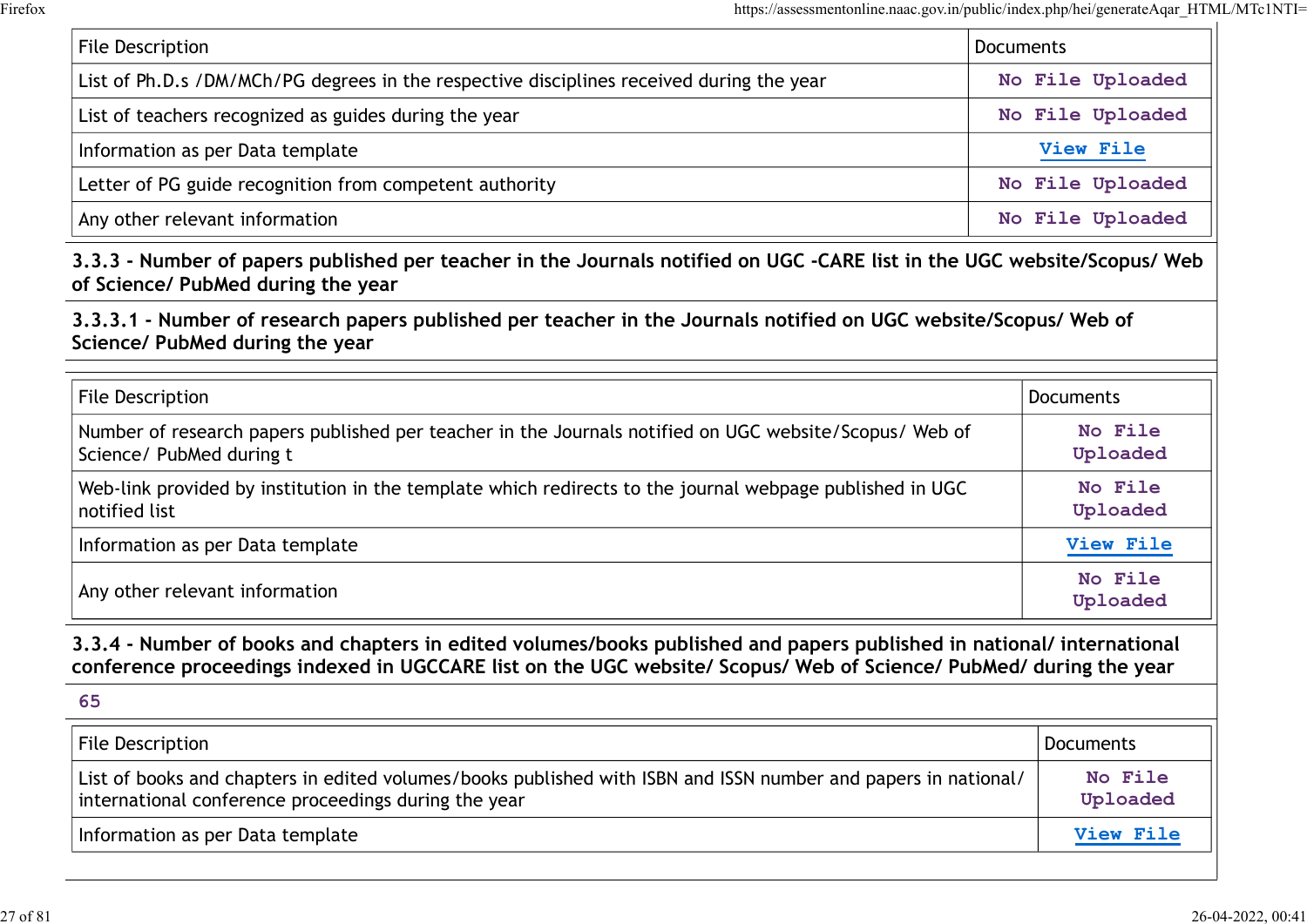#### 3.4 - Extension Activities

#### 3.4.1 - Number of extension and outreach activities carried out in collaboration with National and International agencies, Industry, the community, Government and NonGovernment organized bodies through NSS/NCC during the year

| https://assessmentonline.naac.gov.in/public/index.php/hei/generateAqar_HTML/MTc1NTI=                                                                                                                                                 |                     |
|--------------------------------------------------------------------------------------------------------------------------------------------------------------------------------------------------------------------------------------|---------------------|
| Any other relevant information                                                                                                                                                                                                       | No File<br>Uploaded |
| 3.4 - Extension Activities                                                                                                                                                                                                           |                     |
| 3.4.1 - Number of extension and outreach activities carried out in collaboration with National and International agencies,<br>Industry, the community, Government and NonGovernment organized bodies through NSS/NCC during the year |                     |
| 25                                                                                                                                                                                                                                   |                     |
| File Description                                                                                                                                                                                                                     | <b>Documents</b>    |
| List of extension and outreach activities during the year (Data Template)                                                                                                                                                            | View File           |
| List of students in NSS/NCC involved in the extension and outreach activities during the year                                                                                                                                        | No File<br>Uploaded |
| Detailed program report for each extension and outreach program should be made available, with specific<br>mention of number of students and collaborating agency participated                                                       | No File<br>Uploaded |
| Any other relevant information                                                                                                                                                                                                       | No File<br>Uploaded |
| 3.4.2 - Number of students participating in extension and outreach activities during the year                                                                                                                                        |                     |
| 1000                                                                                                                                                                                                                                 |                     |
| File Description                                                                                                                                                                                                                     | Documents           |
| Reports of the events organized                                                                                                                                                                                                      | No File<br>Uploaded |
| List of extension and outreach activities conducted with industry, community etc for the last year (Data                                                                                                                             | $Vi \sim Fi 1$      |

#### 3.4.2 - Number of students participating in extension and outreach activities during the year

| File Description                                                                                                      | <b>Documents</b>    |
|-----------------------------------------------------------------------------------------------------------------------|---------------------|
| Reports of the events organized                                                                                       | No File<br>Uploaded |
| List of extension and outreach activities conducted with industry, community etc for the last year (Data<br>template) | View File           |
| List of students who participated in extension activities during the year                                             | No File<br>Uploaded |
| Geotagged photographs of extension activities                                                                         | No File<br>Uploaded |

3.4.3 - Number of awards and recognitions received for extension and outreach activities from Government / other recognised bodies during the year. Describe the nature and basis of awards /recognitions received for extension and outreach activities of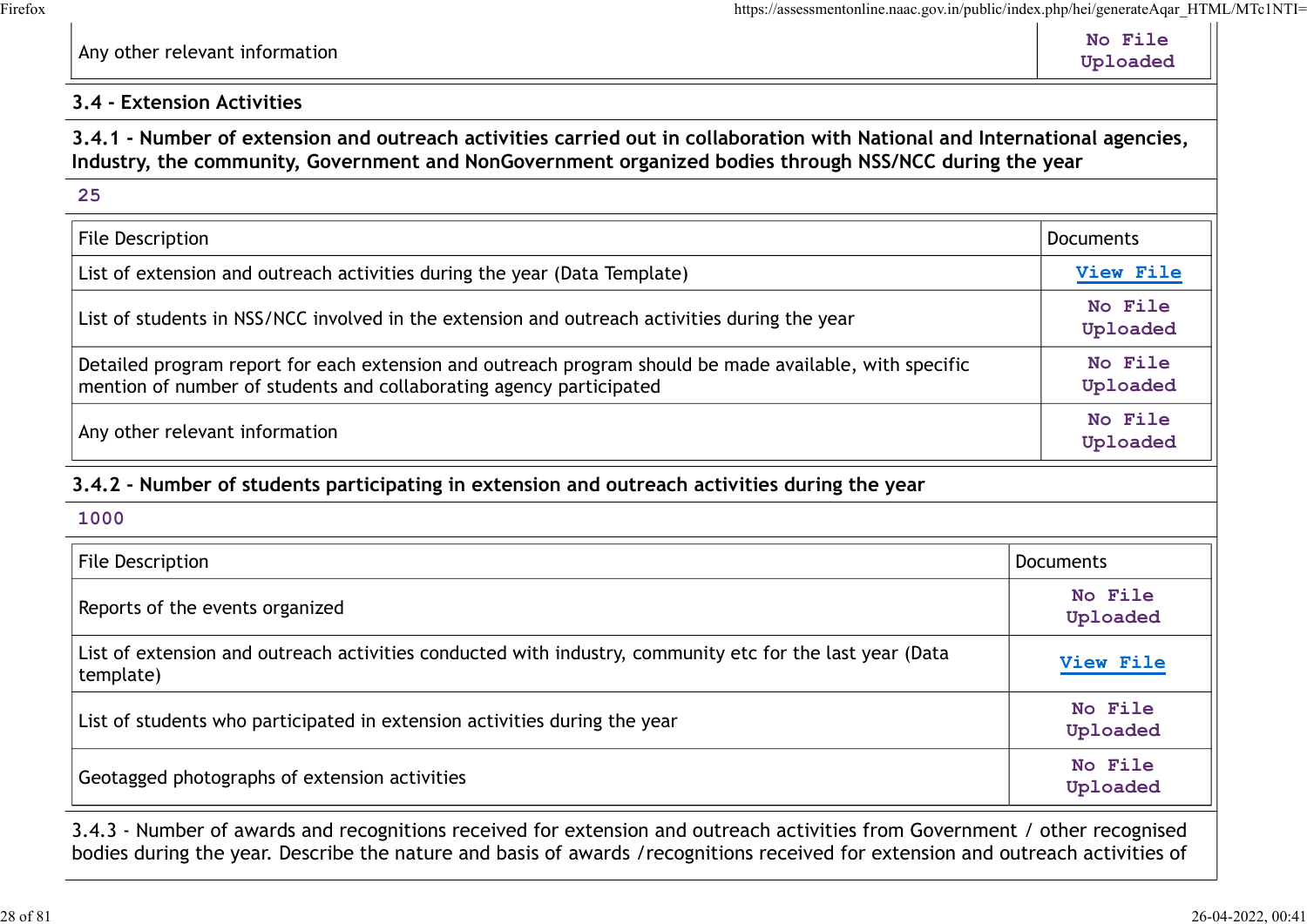|                                                                                                |                  | https://assessmentonline.naac.gov.in/public/index.php/hei/generateAqar HTML/MTc1NTI=<br>the Institutions from Government / other recognised bodies during the year within 100 - 200 words                                                                                                                                                                                                            |
|------------------------------------------------------------------------------------------------|------------------|------------------------------------------------------------------------------------------------------------------------------------------------------------------------------------------------------------------------------------------------------------------------------------------------------------------------------------------------------------------------------------------------------|
| Warriors"                                                                                      |                  | Dr. Shuchi Bhatt, HOD, Dept. of Radiology received certificate of appreciationon<br>Internationational women's day. Dr. Gopesh Mehrotra and Dr. Manish Narangreceived Doctor's<br>excellence award by DMA. UCMS and GTBH was a dedicated COVID hospitalduring the pandemic and<br>several faculty members and resident doctors were felcitated by the Delhi Govt as "corona                          |
| File Description                                                                               | <b>Documents</b> |                                                                                                                                                                                                                                                                                                                                                                                                      |
| List of awards for<br>extension<br>activities in the<br>year                                   |                  | Dr. Shuchi Bhatt, HOD, Dept. of Radiology received certificate of appreciationon<br>Internationational women's day. Dr. Gopesh Mehrotra and Dr. Manish<br>Narangreceived Doctor's excellence award by DMA. UCMS and GTBH was a dedicated<br>COVID hospitalduring the pandemic and several faculty members and resident<br>doctors were felcitated by the Delhi Govt as                               |
| e-copies of the<br>award letters                                                               |                  | <b>Nil</b>                                                                                                                                                                                                                                                                                                                                                                                           |
| Any other relevant<br>information                                                              |                  | Nil                                                                                                                                                                                                                                                                                                                                                                                                  |
| within 100 - 200 words                                                                         |                  | 3.4.4 - Institutional social responsibility activities in the neighbourhood community in terms of education, environmental issues<br>like Swachh Bharath, health and hygiene awareness and socio-economic development issues carried out by the students and staff<br>during the year. Describe the impact of extension activities in sensitizing students to social issues and holistic development |
|                                                                                                |                  | The facility organized several camps with RWA of Dilshad Garden for blood donation awareness.<br>Department of Microbiology also conducted awareness activities on biomedical waste segregation.<br>Additionally during COVID the residents and faculty members raised awareness on social<br>distancing and COVID appropriate measures                                                              |
| <b>File Description</b>                                                                        |                  | <b>Documents</b>                                                                                                                                                                                                                                                                                                                                                                                     |
| Details of Institutional social<br>responsibility activities in the<br>neighbourhood community |                  | The facility organized several camps with RWA of Dilshad Garden for<br>blood donation awareness. Department of Microbiology also conducted<br>awareness activities on biomedical waste segregation. Additionally<br>during COVID the residents and faculty members raised awareness                                                                                                                  |

| File Description                                                                                                  | <b>Documents</b>                                                                                                                                                                             |
|-------------------------------------------------------------------------------------------------------------------|----------------------------------------------------------------------------------------------------------------------------------------------------------------------------------------------|
| Details of Institutional social<br>responsibility activities in the<br>neighbourhood community<br>during the year | The facility organized several camps with RWA of Dilshad Garden for<br>blood donation awareness. Department of Microbiology also conducted                                                   |
|                                                                                                                   | awareness activities on biomedical waste segregation. Additionally<br>during COVID the residents and faculty members raised awareness on<br>social distancing and COVID appropriate measures |
| Any other relevant information                                                                                    | Nil                                                                                                                                                                                          |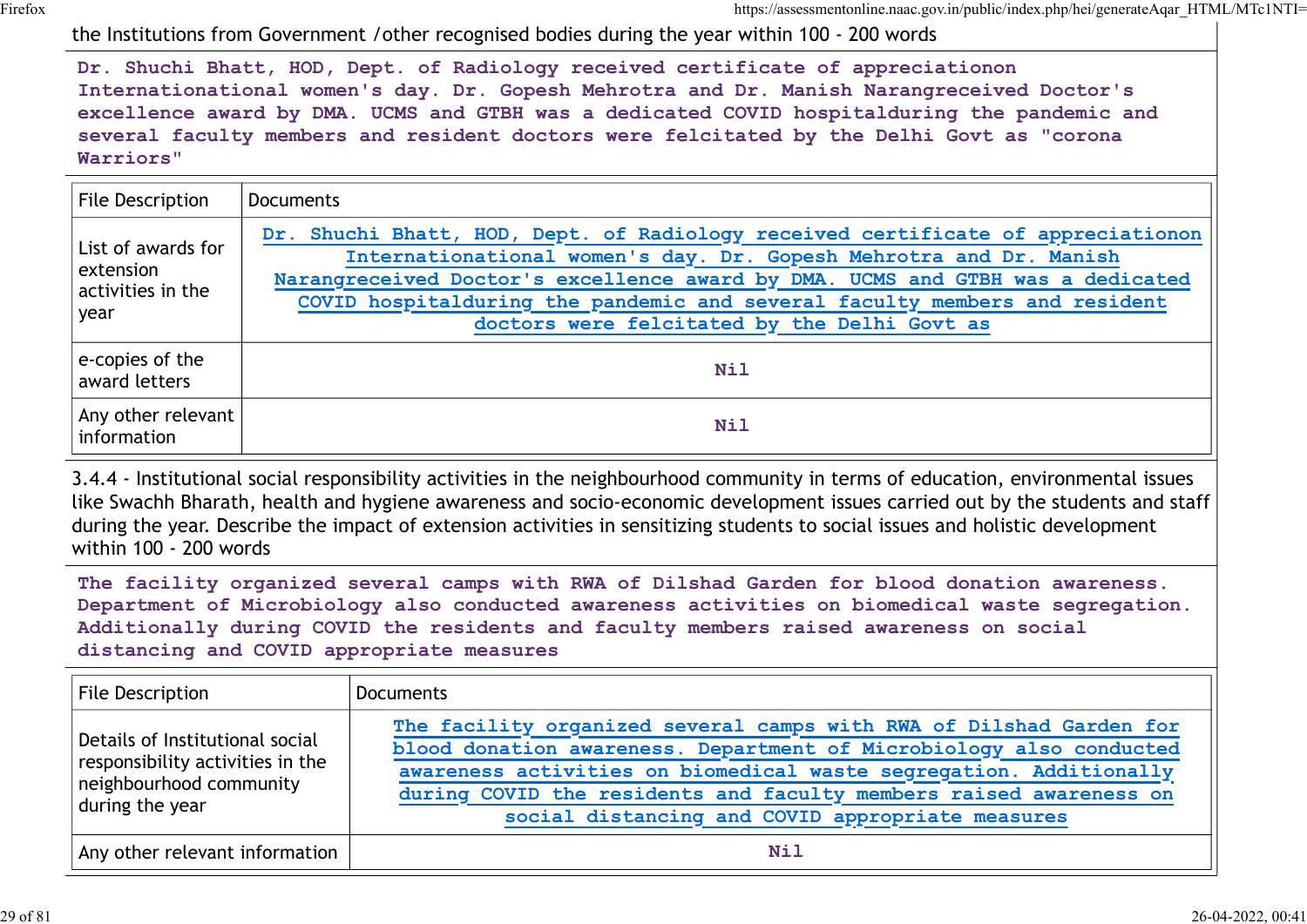#### 3.5 - Collaboration

| https://assessmentonline.naac.gov.in/public/index.php/hei/generateAqar_HTML/MTc1NTI=                                                                                                                                                                                |                     |
|---------------------------------------------------------------------------------------------------------------------------------------------------------------------------------------------------------------------------------------------------------------------|---------------------|
| 3.5 - Collaboration                                                                                                                                                                                                                                                 |                     |
| 3.5.1 - Number of Collaborative activities for research, faculty exchange, student exchange/ Industry-internship etc. per<br>year for the year                                                                                                                      |                     |
| 15                                                                                                                                                                                                                                                                  |                     |
| <b>File Description</b>                                                                                                                                                                                                                                             | <b>Documents</b>    |
| List of collaborative activities for research, faculty/student exchange etc. (Data template)                                                                                                                                                                        | View File           |
| Detailed program report for each extension and outreach program should be made available, with specific<br>mention of number of students and collaborating agency participated and amount generated                                                                 | No File<br>Uploaded |
| Certified copies of collaboration documents and exchange visits                                                                                                                                                                                                     | No File<br>Uploaded |
| Any other relevant information                                                                                                                                                                                                                                      | No File<br>Uploaded |
| 3.5.2 - Total number of Functional MoUs with Institutions/ Industries in India and abroad for academic, clinical training /<br>internship, on-the job training, project work, student / faculty exchange, collaborative research programmes etc. during<br>the year |                     |
| 5                                                                                                                                                                                                                                                                   |                     |
| File Description                                                                                                                                                                                                                                                    | Documents           |
| List of functional MoUs for the year (Data Template)                                                                                                                                                                                                                | View File           |
| List of partnering Institutions/ Industries / research labs with contact details                                                                                                                                                                                    | View File           |
| $\mathsf{F}$ copies of the MeL's with institution (industry/cerperate beyse, Indicating the start data and completion data                                                                                                                                          | $V_i \sim V_i$      |

| File Description                                                                                               | Documents        |
|----------------------------------------------------------------------------------------------------------------|------------------|
| List of functional MoUs for the year (Data Template)                                                           | <b>View File</b> |
| List of partnering Institutions/Industries / research labs with contact details                                | <b>View File</b> |
| E-copies of the MoU's with institution/industry/corporate house, Indicating the start date and completion date | View File        |
| Any other relevant information                                                                                 | <b>View File</b> |
|                                                                                                                |                  |

### INFRASTRUCTURE AND LEARNING RESOURCES

4.1 - Physical Facilities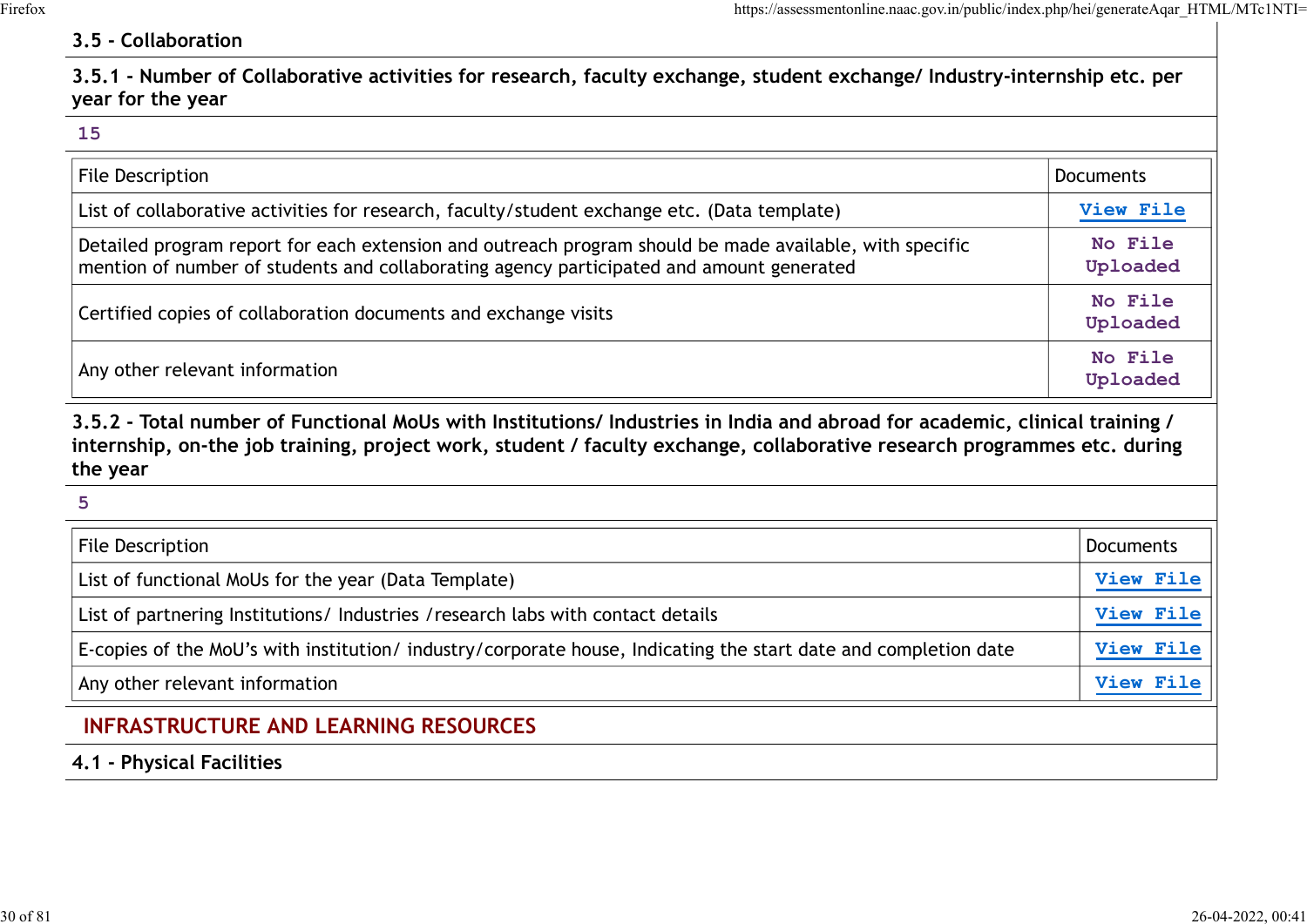4.1.1 - The Institution has adequate facilities for teaching- learning. viz., classrooms, laboratories, computing equipment etc. Describe the adequacy of facilities for teaching-learning viz., classrooms, ICT-enabled classrooms, seminar halls, facilities for clinical learning, learning in the community, Teleconferences, AYUSH-related learning cum therapy centre, well-equipped laboratories, skills labs etc. as stipulated by the appropriate Regulatory bodies within 100 - 200words

The UCMS campus is spread across 88 acres of landcomprising of College Block, Library & conference block, spacious Out Patient Departments, Indoor Wards, Central Laboratory Services & O.T. Block and many other ancillary facilities. The Guru TegBahadur Hospital (G.T.B.H.) with bedded strength of over 1526, is the associated teaching Hospital. Separate hostels for undergraduate Boys and Girls and resident doctors are available in the campus.

GTB Hospital is the largest hospital in trans-Yamuna area. A 500-bedded new Maternity-cum-Child Health Block was started in 2011. The eight-storey ward house operation theatres, general wards and private wards especially for gynaecology and pediatrics departments and maternity and child health care. This was the first earthquake resistant multistoried building built using base isolation technology in Delhi. A new Diabetes, Endocrine and Metabolic Block became operational in 2013 which offers diagnostic services and has a fully equipped endocrine and metabolic laboratory as well as imaging and other specialised facilities. It also has a 30 bedded inpatient facility, with 26 specialty beds and four intensive care beds. GTB Hospital is the largest hospital in trans-Yamuna area.<br>Health Block was started in 2011. The eight-storey ward hou<br>and private wards especially for gynaecology and pediatrics<br>health care. This was the first earthquake

The college has 4 large lecture theaters, 27 laboratories and 21 seminar halls. All the lecture theaters and seminar hall are wifi enabled with projector facility. Laboratories are equipped with modern equipment, providing opportunities for both research and teaching. The online teaching activities continued during covid pandemic through online meeting platforms like GoToWebinar and Microsoft teams. Several out-reach programs for community teaching are also conducted throughout the year and from this year it is being broadcasted live on online media to further increase the reach in community.

| File Description     | Documents                                                                     |
|----------------------|-------------------------------------------------------------------------------|
| List of available    | The UCMS campus is spread across 88 acres of landcomprising of College Block, |
| teaching-learning    | Library & conference block, spacious Out Patient Departments, Indoor Wards,   |
| facilities such as   | Central Laboratory Services & O.T. Block and many other ancillary facilities. |
| Class rooms,         | The Guru TegBahadur Hospital (G.T.B.H.) with bedded strength of over 1526, is |
| Laboratories, ICT    | the associated teaching Hospital. Separate hostels for undergraduate Boys and |
| enabled facilities   | Girls and resident doctors are available in the campus. GTB Hospital is the   |
| including            | largest hospital in trans-Yamuna area. A 500-bedded new Maternity-cum-Child   |
| Teleconference       | Health Block was started in 2011. The eight-storey ward house operation       |
| $ $ facilities etc., | theatres, general wards and private wards especially for gynaecology and      |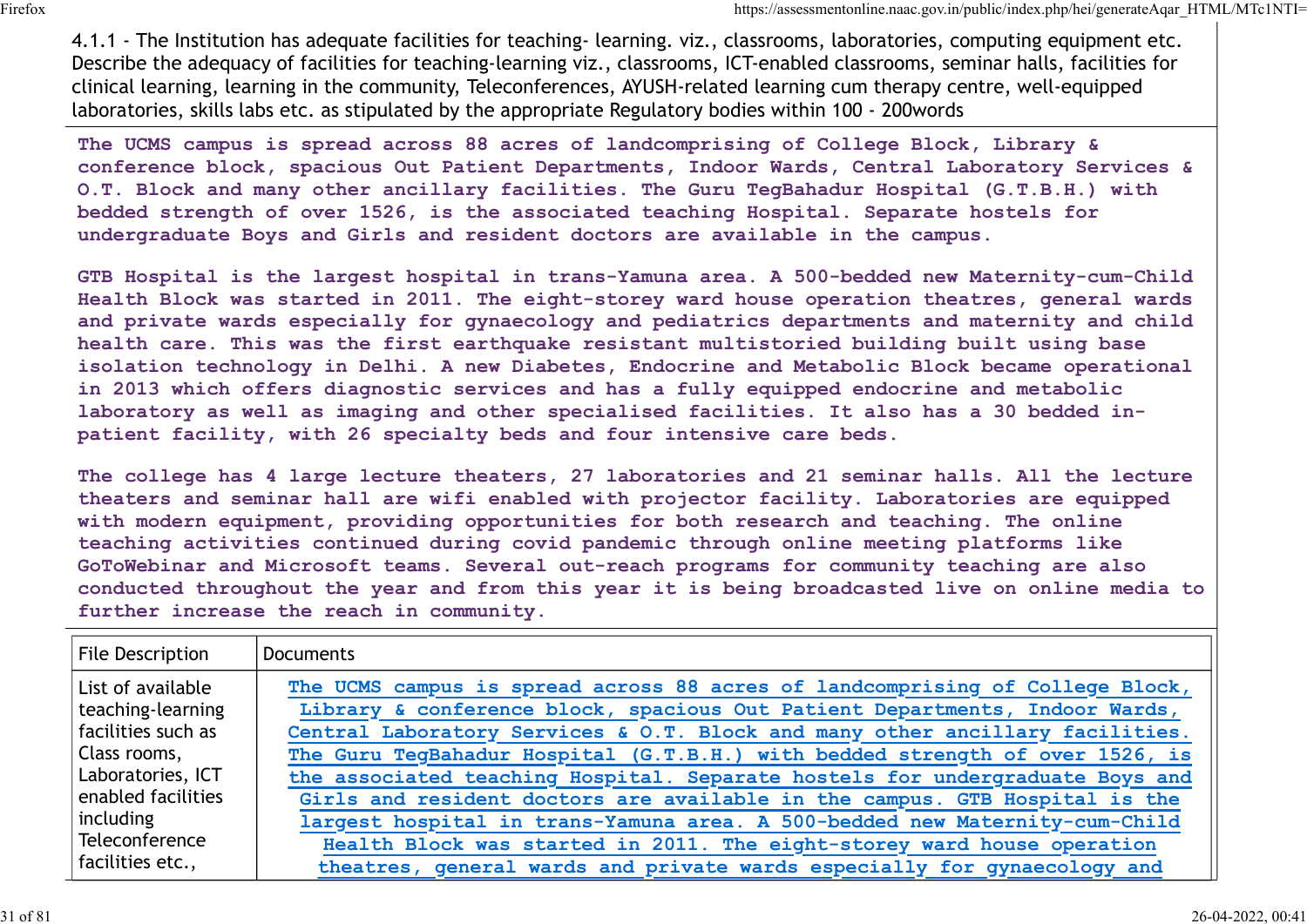Firefox https://assessmentonline.naac.gov.in/public/index.php/hei/generateAqar\_HTML/MTc1NTI=

| mentioned above                   | pediatrics departments and maternity and child health care. This was the first<br>earthquake resistant multistoried building built using base isolation<br>technology in Delhi. A new Diabetes, Endocrine and Metabolic Block became<br>operational in 2013 which offers diagnostic services and has a fully equipped<br>endocrine and metabolic laboratory as well as imaging and other specialised<br>facilities. It also has a 30 bedded in-patient facility, with 26 specialty beds<br>and four intensive care beds. The college has 4 large lecture theaters, 27<br>laboratories and 21 seminar halls. All the lecture theaters and seminar hall<br>are wifi enabled with projector facility. Laboratories are equipped with modern<br>equipment, providing opportunities for both research and teaching. The online<br>teaching activities continued during covid pandemic through online meeting<br>platforms like GoToWebinar and Microsoft teams. Several out-reach programs for<br>community teaching are also conducted throughout the year and from this year it<br>is being broadcasted live on online media to further increase the reach in |
|-----------------------------------|------------------------------------------------------------------------------------------------------------------------------------------------------------------------------------------------------------------------------------------------------------------------------------------------------------------------------------------------------------------------------------------------------------------------------------------------------------------------------------------------------------------------------------------------------------------------------------------------------------------------------------------------------------------------------------------------------------------------------------------------------------------------------------------------------------------------------------------------------------------------------------------------------------------------------------------------------------------------------------------------------------------------------------------------------------------------------------------------------------------------------------------------------------|
|                                   | community.                                                                                                                                                                                                                                                                                                                                                                                                                                                                                                                                                                                                                                                                                                                                                                                                                                                                                                                                                                                                                                                                                                                                                 |
| Geo tagged<br>photographs         | <b>Nil</b>                                                                                                                                                                                                                                                                                                                                                                                                                                                                                                                                                                                                                                                                                                                                                                                                                                                                                                                                                                                                                                                                                                                                                 |
| Any other relevant<br>information | <b>Nil</b>                                                                                                                                                                                                                                                                                                                                                                                                                                                                                                                                                                                                                                                                                                                                                                                                                                                                                                                                                                                                                                                                                                                                                 |

4.1.2 - The Institution has adequate facilities to support physical and recreational requirements of students and staff - sports, games (indoor, outdoor), gymnasium, auditorium, yoga centre, etc.) and for cultural activities. Describe the adequacy of facilities for sports, games and cultural activities including specification about area/size, year of establishment and user rate within 100 - 200 words

The heritage of the sporting activities is being maintained since many years. The college has 4 large grounds (in front of college, Central field, in front of New Boys' Hostel {NBH}, Beside Mortuary), basketball court in Central field, Badminton court in Old Boys Hostel as well as New Boys' Hostel.The college has been participating and organizing various sports events (intracollege as well as inter-college). Some of the recent UCMS alumni's talent has been trapped even at the level of health ministry (cricket teams) and higher-level NGOs like CRY Foundation. Students and facultyare regularpart of various teams like cricket, volleyball, football, basketball, table tennis, athletics, carom and chess.

"ARENA" is the name for UCMS annual sports festival. It is held for five days in which both intra- and inter-college championships are held and clash of titans of various professional colleges takes place. UCMS is the only college that organizes hard-ball (leather ball) cricket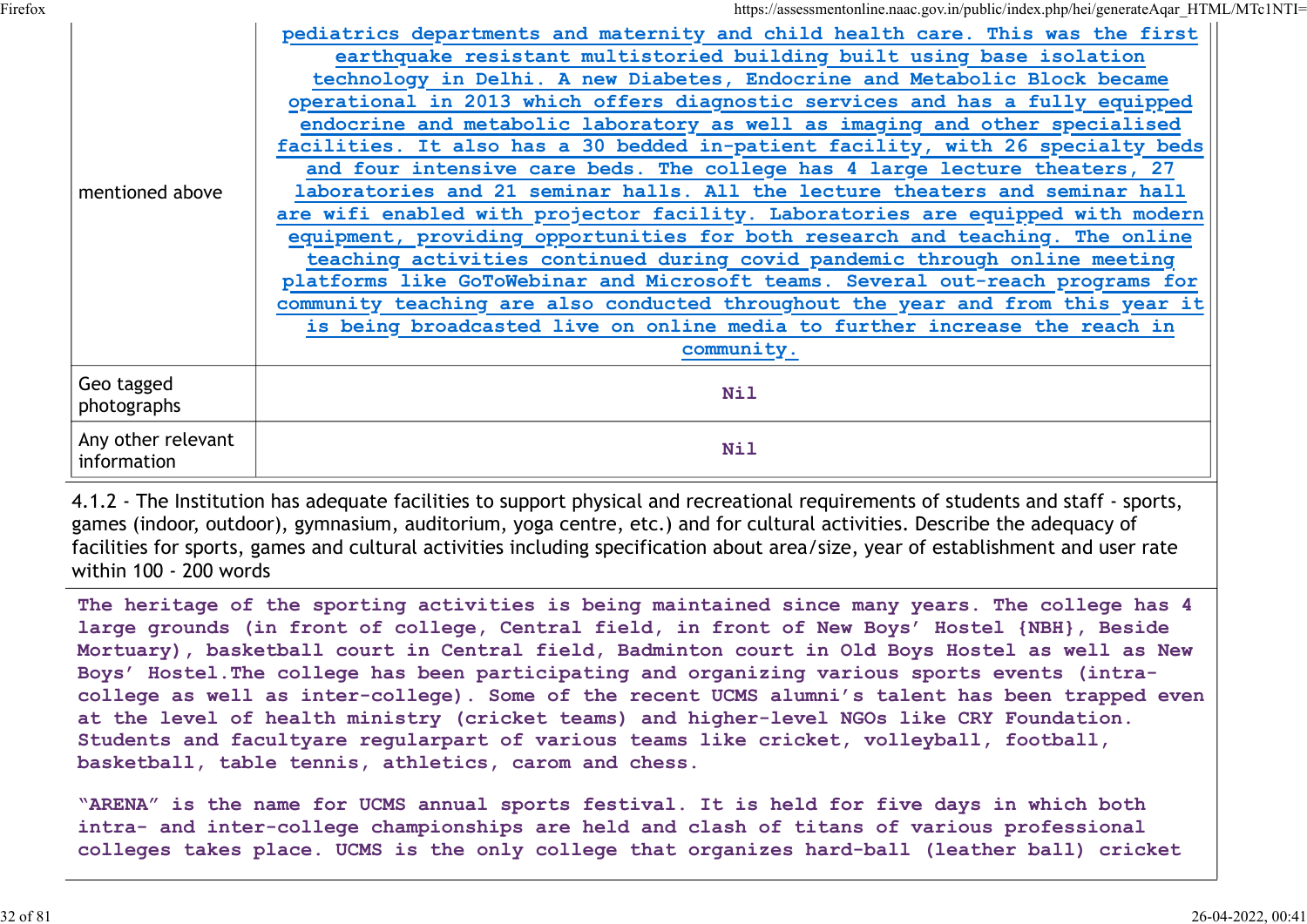tournament, which is cherished by all the participants. The first day of the ARENA is organized for the teaching faculty, in which various fun events are held.

| File<br>Description                                          | <b>Documents</b>                                                                                                                                                                                                                                                                                                                                                                                                                                                                                                                                                                                                                                                                                                                                                                                                                                                                                                                                                                                                                                                                                                                                                                                                                        |
|--------------------------------------------------------------|-----------------------------------------------------------------------------------------------------------------------------------------------------------------------------------------------------------------------------------------------------------------------------------------------------------------------------------------------------------------------------------------------------------------------------------------------------------------------------------------------------------------------------------------------------------------------------------------------------------------------------------------------------------------------------------------------------------------------------------------------------------------------------------------------------------------------------------------------------------------------------------------------------------------------------------------------------------------------------------------------------------------------------------------------------------------------------------------------------------------------------------------------------------------------------------------------------------------------------------------|
| List of<br>available<br>sports and<br>cultural<br>facilities | The heritage of the sporting activities is being maintained since many years. The<br>college has 4 large grounds (in front of college, Central field, in front of New<br>Boys' Hostel {NBH}, Beside Mortuary), basketball court in Central field, Badminton<br>court in Old Boys Hostel as well as New Boys' Hostel. The college has been<br>participating and organizing various sports events (intra-college as well as inter-<br>college). Some of the recent UCMS alumni's talent has been trapped even at the<br>level of health ministry (cricket teams) and higher-level NGOs like CRY Foundation.<br>Students and facultyare regularpart of various teams like cricket, volleyball,<br>football, basketball, table tennis, athletics, carom and chess. "ARENA" is the name<br>for UCMS annual sports festival. It is held for five days in which both intra- and<br>inter-college championships are held and clash of titans of various professional<br>colleges takes place. UCMS is the only college that organizes hard-ball (leather<br>ball) cricket tournament, which is cherished by all the participants. The first day<br>of the ARENA is organized for the teaching faculty, in which various fun events are<br>held. |
| Geo tagged<br>photographs                                    | <b>Nil</b>                                                                                                                                                                                                                                                                                                                                                                                                                                                                                                                                                                                                                                                                                                                                                                                                                                                                                                                                                                                                                                                                                                                                                                                                                              |
| Any other<br>relevant<br>information                         | <b>Nil</b>                                                                                                                                                                                                                                                                                                                                                                                                                                                                                                                                                                                                                                                                                                                                                                                                                                                                                                                                                                                                                                                                                                                                                                                                                              |

4.1.3 - Availability and adequacy of general campus facilities and overall ambience: Describe the availability and adequacy of campus facilities such as hostels, medical facilities, toilets, canteen, post office, bank, roads and signage, greenery, alternate sources of energy, STP, water purification plant, etc. (within 100 - 200 words)

The college building is well maintained and air-conditioned. There are 5 hostels, one each for 1st year students, seniors, girls, junior residents and PG/senior residents. Canteens are present all over the campus. There is a separate doctors' canteen for students, doctors and staff. Prices are very nominal with huge large variety. Each hostel has their separate mess.

The campus of UCMS is one of the greenest college campuses in Delhi with great variety of flora and fauna. Peacocks are regular visitors, and the nursery inside the campus is a home for some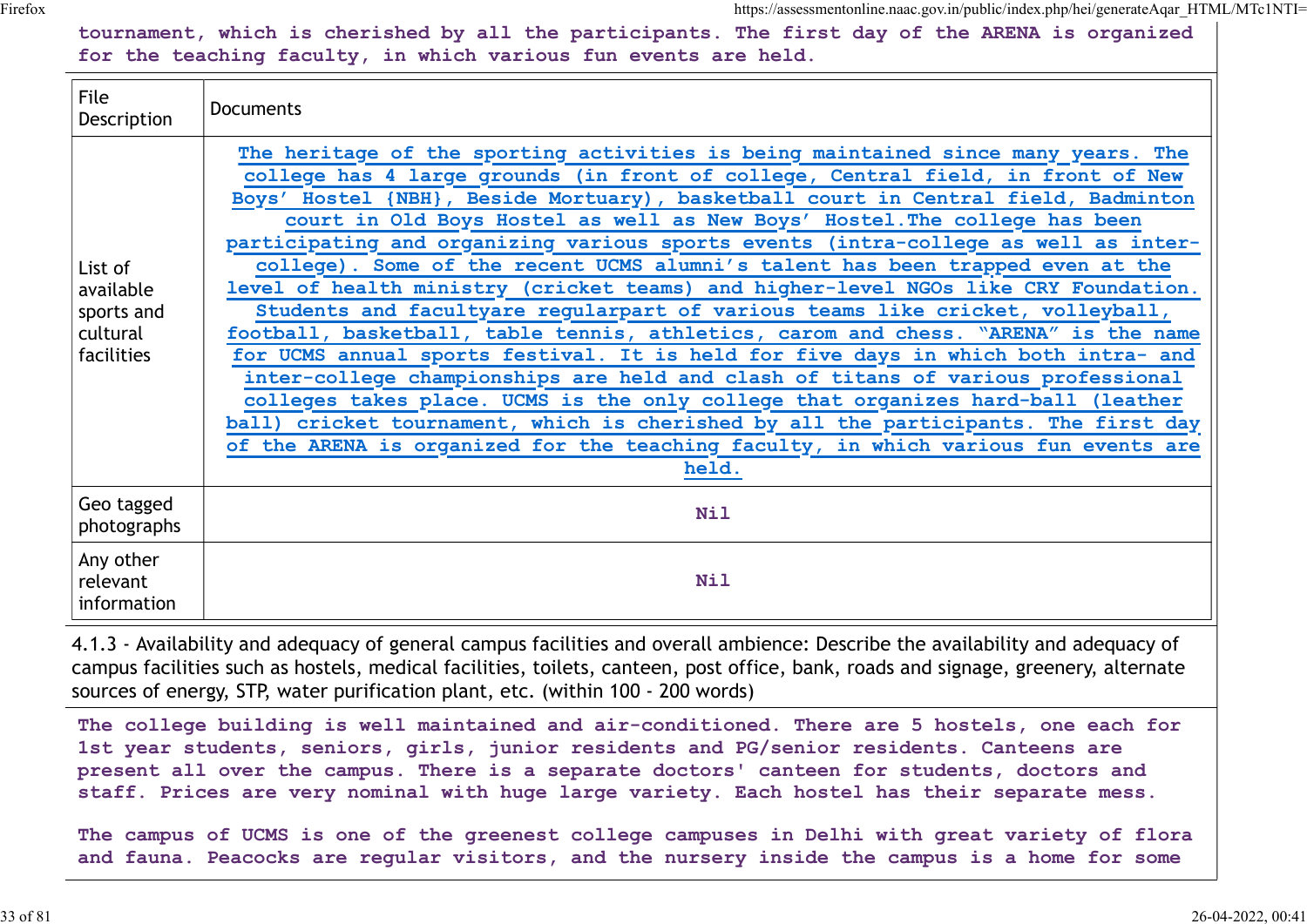#### rare species of plants.

#### Bank, ATM, post-office and general grocery store is available inside the campus only.

|                                                        |                                                                                                                                                                                                                                                                                                                                                                                                                                                                                                                                                                                                                                                                                                                        | https://assessmentonline.naac.gov.in/public/index.php/hei/generateAqar HTML/MTc1NTI= |
|--------------------------------------------------------|------------------------------------------------------------------------------------------------------------------------------------------------------------------------------------------------------------------------------------------------------------------------------------------------------------------------------------------------------------------------------------------------------------------------------------------------------------------------------------------------------------------------------------------------------------------------------------------------------------------------------------------------------------------------------------------------------------------------|--------------------------------------------------------------------------------------|
| rare species of plants.                                |                                                                                                                                                                                                                                                                                                                                                                                                                                                                                                                                                                                                                                                                                                                        |                                                                                      |
|                                                        | Bank, ATM, post-office and general grocery store is available inside the campus only.                                                                                                                                                                                                                                                                                                                                                                                                                                                                                                                                                                                                                                  |                                                                                      |
| File Description                                       | Documents                                                                                                                                                                                                                                                                                                                                                                                                                                                                                                                                                                                                                                                                                                              |                                                                                      |
| Photographs/<br>Geo tagging of<br>Campus<br>facilities | <b>Nil</b>                                                                                                                                                                                                                                                                                                                                                                                                                                                                                                                                                                                                                                                                                                             |                                                                                      |
| Any other<br>relevant<br>information                   | The college building is well maintained and air-conditioned. There are 5 hostels,<br>one each for 1st year students, seniors, girls, junior residents and PG/senior<br>residents. Canteens are present all over the campus. There is a separate doctors'<br>canteen for students, doctors and staff. Prices are very nominal with huge large<br>variety. Each hostel has their separate mess. The campus of UCMS is one of the<br>greenest college campuses in Delhi with great variety of flora and fauna.<br>Peacocks are regular visitors, and the nursery inside the campus is a home for<br>some rare species of plants. Bank, ATM, post-office and general grocery store is<br>available inside the campus only. |                                                                                      |
| year                                                   | 4.1.4 - Number of expenditure incurred, excluding salary, for infrastructure development and augmentation during the                                                                                                                                                                                                                                                                                                                                                                                                                                                                                                                                                                                                   |                                                                                      |
| 5400000                                                |                                                                                                                                                                                                                                                                                                                                                                                                                                                                                                                                                                                                                                                                                                                        |                                                                                      |
| <b>File Description</b>                                |                                                                                                                                                                                                                                                                                                                                                                                                                                                                                                                                                                                                                                                                                                                        | <b>Documents</b>                                                                     |
|                                                        | Audited utilization statements (highlight relevant items)                                                                                                                                                                                                                                                                                                                                                                                                                                                                                                                                                                                                                                                              | No File Uploaded                                                                     |
|                                                        | Details of budget allocation, excluding salary during the year (Data template)                                                                                                                                                                                                                                                                                                                                                                                                                                                                                                                                                                                                                                         | No File Uploaded                                                                     |
| Any other relevant information                         |                                                                                                                                                                                                                                                                                                                                                                                                                                                                                                                                                                                                                                                                                                                        | $V_i$ out $F_i$ $e$                                                                  |

#### 5400000

| File Description                                                               | Documents        |
|--------------------------------------------------------------------------------|------------------|
| Audited utilization statements (highlight relevant items)                      | No File Uploaded |
| Details of budget allocation, excluding salary during the year (Data template) | No File Uploaded |
| Any other relevant information                                                 | <b>View File</b> |

#### 4.2 - Clinical, Equipment and Laboratory Learning Resources

4.2.1 - Teaching Hospital, equipment, clinical teaching-learning and laboratory facilities as stipulated by the respective Regulatory Bodies. Describe the adequacy of the Teaching Hospital, equipment, clinical teachinglearning and laboratory facilities as stipulated by the respective Regulatory Bodies within 100 - 200 words

For clinical postings, students go to the associated, GTB hospital, which the 2nd largest tertiary care hospital of Delhi government with more than 1000 beds. The patient load is huge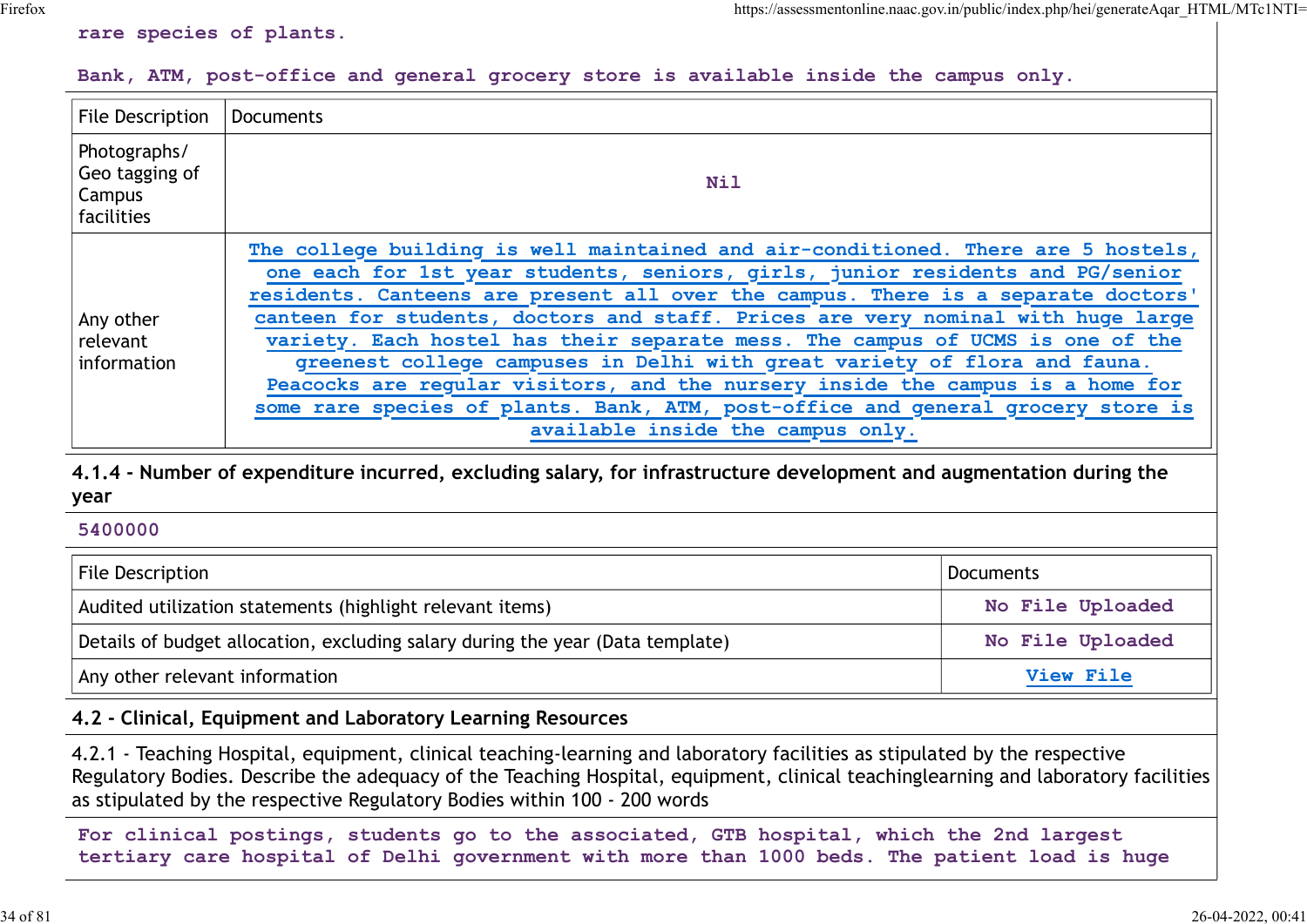and there is no dearth of clinical exposure. All clinical departments have their own seminar and demonstration rooms with projection facilities. Hospital uses a residency program to educate qualified physicians who have completed MBBS. These residents practice medicine under direct or indirect supervision of a senior medical faculty in that specialty.The purpose of these residency programs is to create an environment where new doctors can learn to practice medicine in a safe setting, which is supervised by physicians that provide both oversight and education.

Number of specialty services:

- 
- **Surgery**
- Anesthesia
- Obstetrics and Gynaecology
- Orthopaedics
- Ophthalmology
- Oto-rhino-laryngology
- Dermatology & STD
- 
- Psychiatry Chest & TB
- Dentistry

Number of super-specialty services:

- Endocrinology
- Nephrology
- Neurology
- HIV nodal centre
- Neurosurgery
- Burns and plastic surgery

```
Number of operation theatres: OT are 20 (Emergency-5, Gynae-2, Surgery-5, Ortho-2,
Neurosurgery-2, Eye-2, ENT-2)
```
Number of Diagnostic Service Departments: 6 (Biochemistry, Physiology, Microbiology, Pathology, Hematology, Radiology)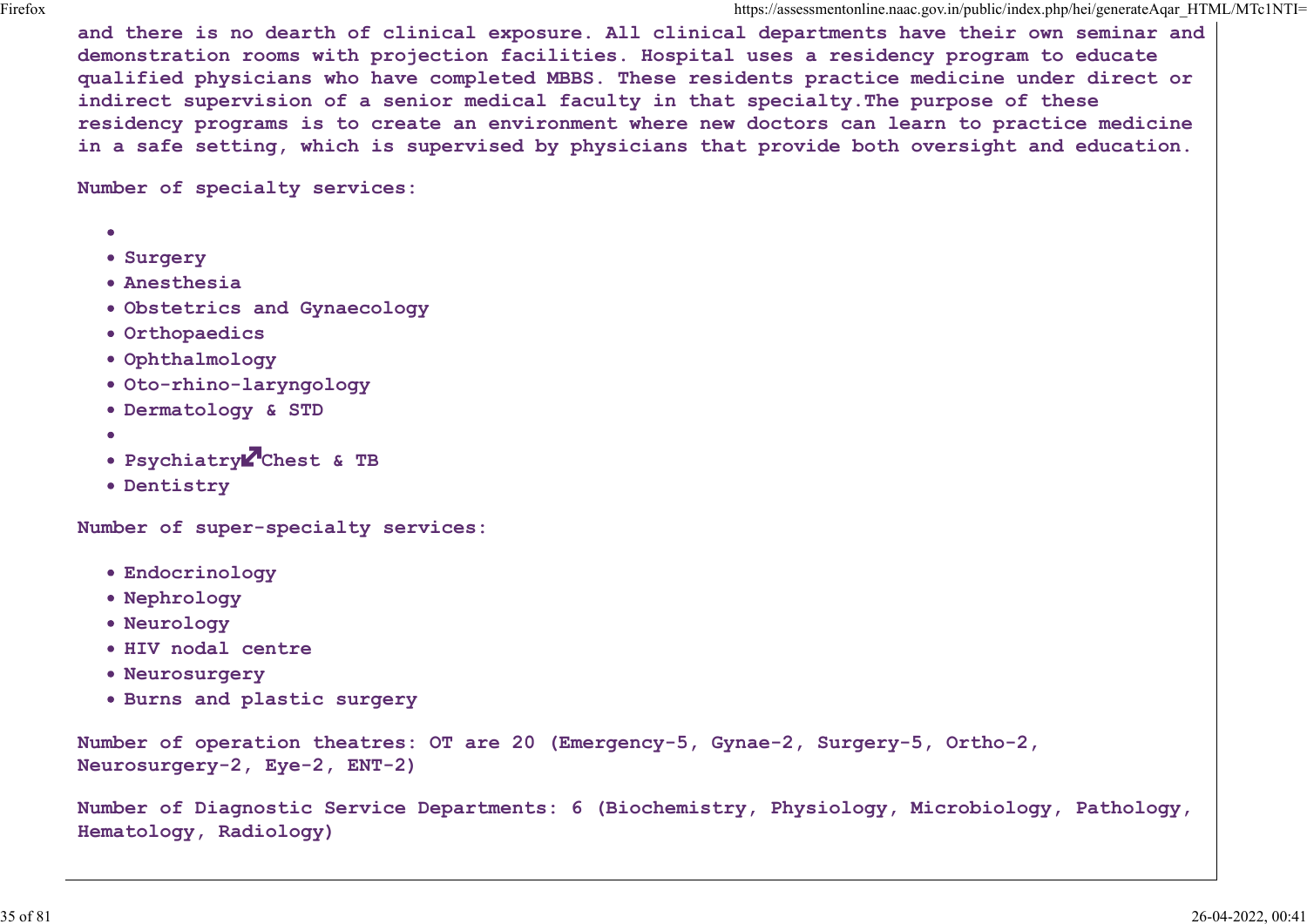#### Clinical Laboratories:

- 1. Central Clinical Lab: Including Biochemistry Microbiology Serology Hematology Histopathology Cytopathology
- 2. Emergency Lab: 24 hours emergency lab is functional

| https://assessmentonline.naac.gov.in/public/index.php/hei/generateAqar HTML/MTc1NTI=                                                                                                      |                  |
|-------------------------------------------------------------------------------------------------------------------------------------------------------------------------------------------|------------------|
| Clinical Laboratories:                                                                                                                                                                    |                  |
| 1. Central Clinical Lab: Including Biochemistry Microbiology Serology Hematology Histopathology<br>Cytopathology<br>2. Emergency Lab: 24 hours emergency lab is functional                |                  |
| <b>File Description</b>                                                                                                                                                                   | <b>Documents</b> |
| The facilities as per the stipulations of the respective Regulatory Bodies with Geo tagging                                                                                               | <b>Nil</b>       |
| The list of facilities available for patient care, teaching-learning and research                                                                                                         | <b>Nil</b>       |
| Any other relevant information                                                                                                                                                            | <b>Nil</b>       |
| 4.2.2 - Number of patients per year treated as outpatients and inpatients in the teaching hospital for the year                                                                           |                  |
| 4.2.2.1 - Number of patients treated as outpatients in the teaching hospital during the year                                                                                              |                  |
| <b>File Description</b>                                                                                                                                                                   | <b>Documents</b> |
| Details of the teaching hospitals (attached hospital or shared hospitals after due approval by the Regulatory<br>Council/ University) where the students receive their clinical training. | View File        |
| Outpatient and inpatient statistics for the year                                                                                                                                          | View File        |

#### 4.2.2.1 - Number of patients treated as outpatients in the teaching hospital during the year

| File Description                                                                                                                                                                          | Documents           |
|-------------------------------------------------------------------------------------------------------------------------------------------------------------------------------------------|---------------------|
| Details of the teaching hospitals (attached hospital or shared hospitals after due approval by the Regulatory<br>Council/ University) where the students receive their clinical training. | View File           |
| Outpatient and inpatient statistics for the year                                                                                                                                          | View File           |
| Link to hospital records/ Hospital Management Information System                                                                                                                          | <b>Nil</b>          |
| Any other relevant information                                                                                                                                                            | No File<br>Uploaded |
| 4.2.3 - Number of students exposed to learning resource such as Laboratories, Animal House & Herbal Garden (in house OR<br>hired) during the year                                         |                     |
| 4.2.3.1 - Number of UG students exposed to learning resource such as Laboratories, Animal House & Herbal Garden (in<br>house OR hired) during the year                                    |                     |
|                                                                                                                                                                                           | Documents           |
| File Description                                                                                                                                                                          |                     |

| File Description                                                                                   | Documents           |  |
|----------------------------------------------------------------------------------------------------|---------------------|--|
| Detailed report of activities and list of students benefitted due to exposure to learning resource | No File<br>Uploaded |  |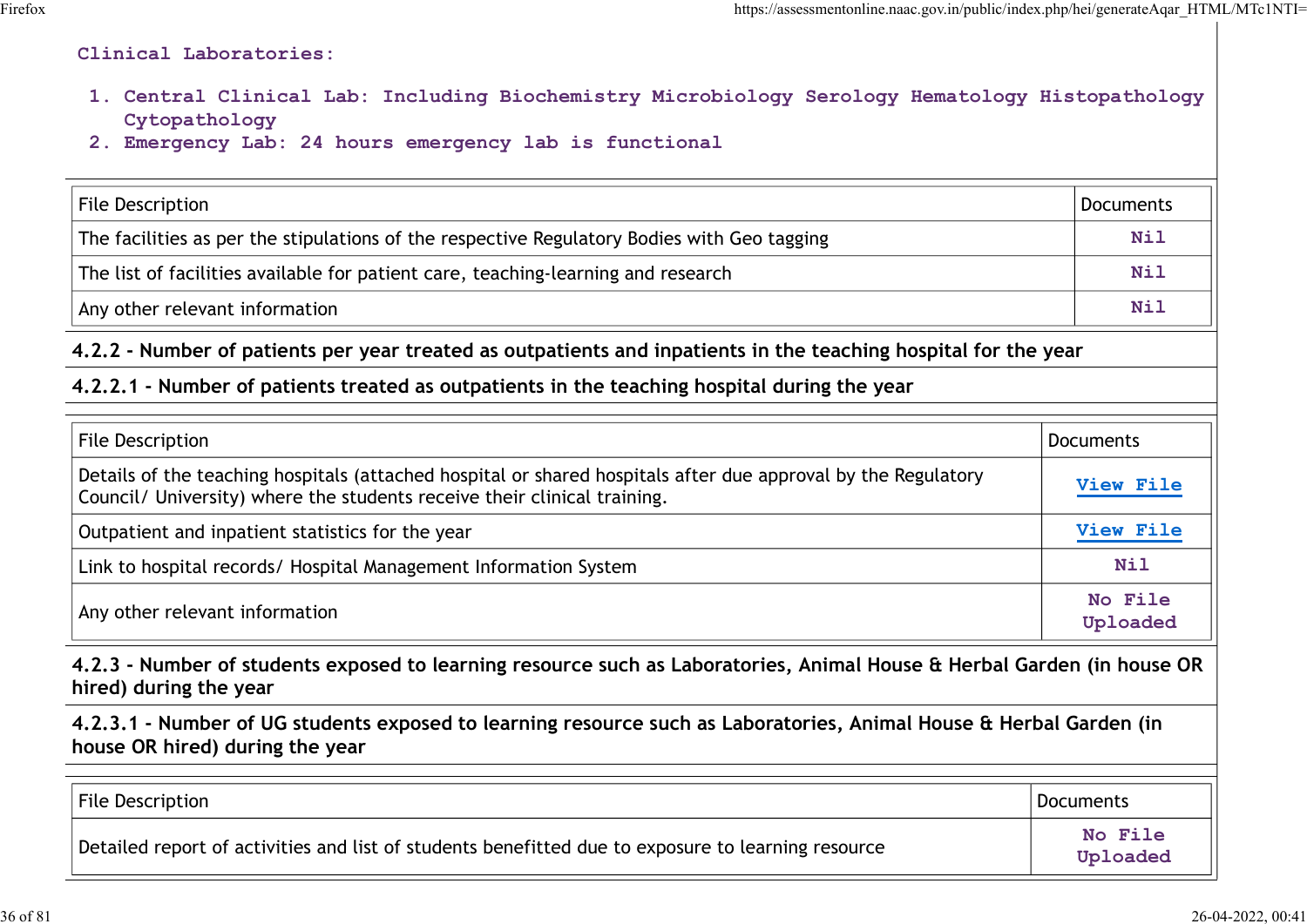| https://assessmentonline.naac.gov.in/public/index.php/hei/generateAqar_HTML/MTc1NTI=                                                                                                                                                                                                                                                                                                                                        |                      |
|-----------------------------------------------------------------------------------------------------------------------------------------------------------------------------------------------------------------------------------------------------------------------------------------------------------------------------------------------------------------------------------------------------------------------------|----------------------|
| Details of the Laboratories, Animal House & Herbal Garden                                                                                                                                                                                                                                                                                                                                                                   | View File<br>No File |
| Number of UG, PG students exposed to Laboratories, Animal House & Herbal Garden (in house OR hired) per<br>year based on time-table and attendance                                                                                                                                                                                                                                                                          |                      |
| Any other relevant information                                                                                                                                                                                                                                                                                                                                                                                              | View File            |
| 4.2.4 - Availability of infrastructure for community based<br>learning. Institution has: Attached Satellite Primary Health<br>Center/s Attached Rural Health Center/s other than College<br>teaching hospital available for training of students<br>Residential facility for students / trainees at the above<br>peripheral health centers /hospitals Mobile clinical service<br>facilities to reach remote rural locations |                      |
| <b>File Description</b>                                                                                                                                                                                                                                                                                                                                                                                                     | <b>Documents</b>     |
| Description of community-based Teaching Learning activities (Data Template)                                                                                                                                                                                                                                                                                                                                                 | View File            |
| Details of Rural and Urban Health Centers involved in Teaching Learning activities and student participation in<br>such activities                                                                                                                                                                                                                                                                                          | View File            |
| Government Order on allotment/assignment of PHC to the institution                                                                                                                                                                                                                                                                                                                                                          | View File            |
| Any other relevant information                                                                                                                                                                                                                                                                                                                                                                                              | No File<br>Uploaded  |
| 4.3 - Library as a Learning Resource                                                                                                                                                                                                                                                                                                                                                                                        |                      |
| 4.3.1 - Library is automated using Integrated Library Management System (ILMS). Describe the Management System of the Library<br>within 100 - 200 words                                                                                                                                                                                                                                                                     |                      |
| <b>NA</b>                                                                                                                                                                                                                                                                                                                                                                                                                   |                      |
| <b>File Description</b>                                                                                                                                                                                                                                                                                                                                                                                                     | <b>Documents</b>     |
| Geo tagged photographs of library facilities                                                                                                                                                                                                                                                                                                                                                                                | <b>Nil</b>           |
|                                                                                                                                                                                                                                                                                                                                                                                                                             | <b>Nil</b>           |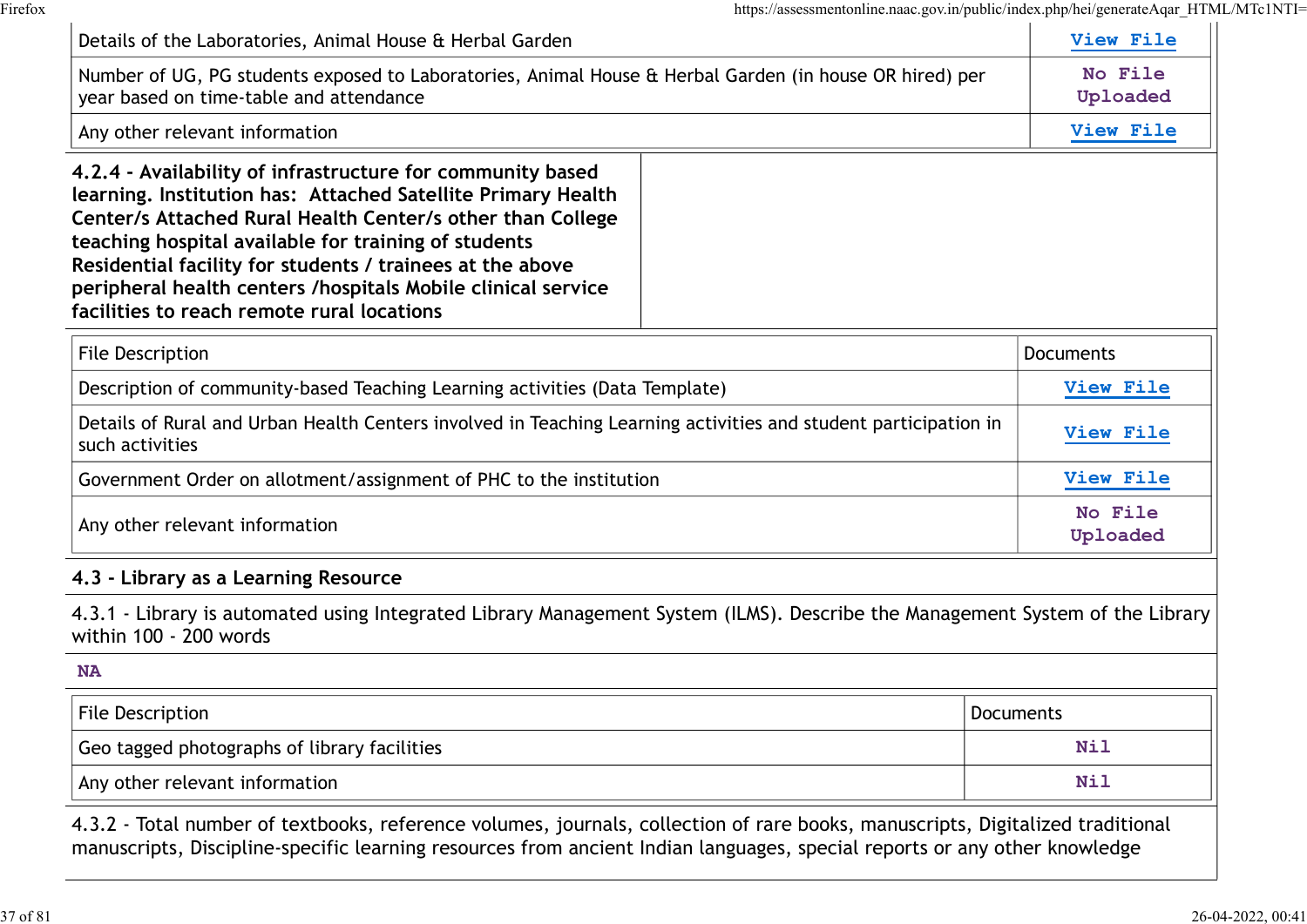## resource for library enrichment

The UCMS Library is serving to various types of users such as Faculty Members, Senior Residents, Post-graduate Students, Under-graduate students, GTBH Doctors and Staff. There are currently 21 computer systems available in the Library for users. On these systems, users can access to e-resources available under ERMED consortium, DELNET databases, online journals and ebooks. Library users can also access a range of software applications including MS-Word, Excel, and PowerPoint on all the library computer systems. The library is also fully Wi-Fi enabled for users to access library resources on their smart phones, ipads and laptops. The library is also providing the E-mail facility to receive Inter Library Loan (ILL) requests from the patrons and to send them latest updates pertaining to library on regular basis. A printer cum photocopier is used in the library building for the printouts & photocopies as per the copyright policy.

Existing Newly added Total Textbooks 20388 196 20584 e-Books 225 and the contract of the contract of the contract of the contract of the contract of the contract of the contract of the contract of the contract of the contract of the contract of the contract of the contract of the co 40 265 Journals 110 (51 foreign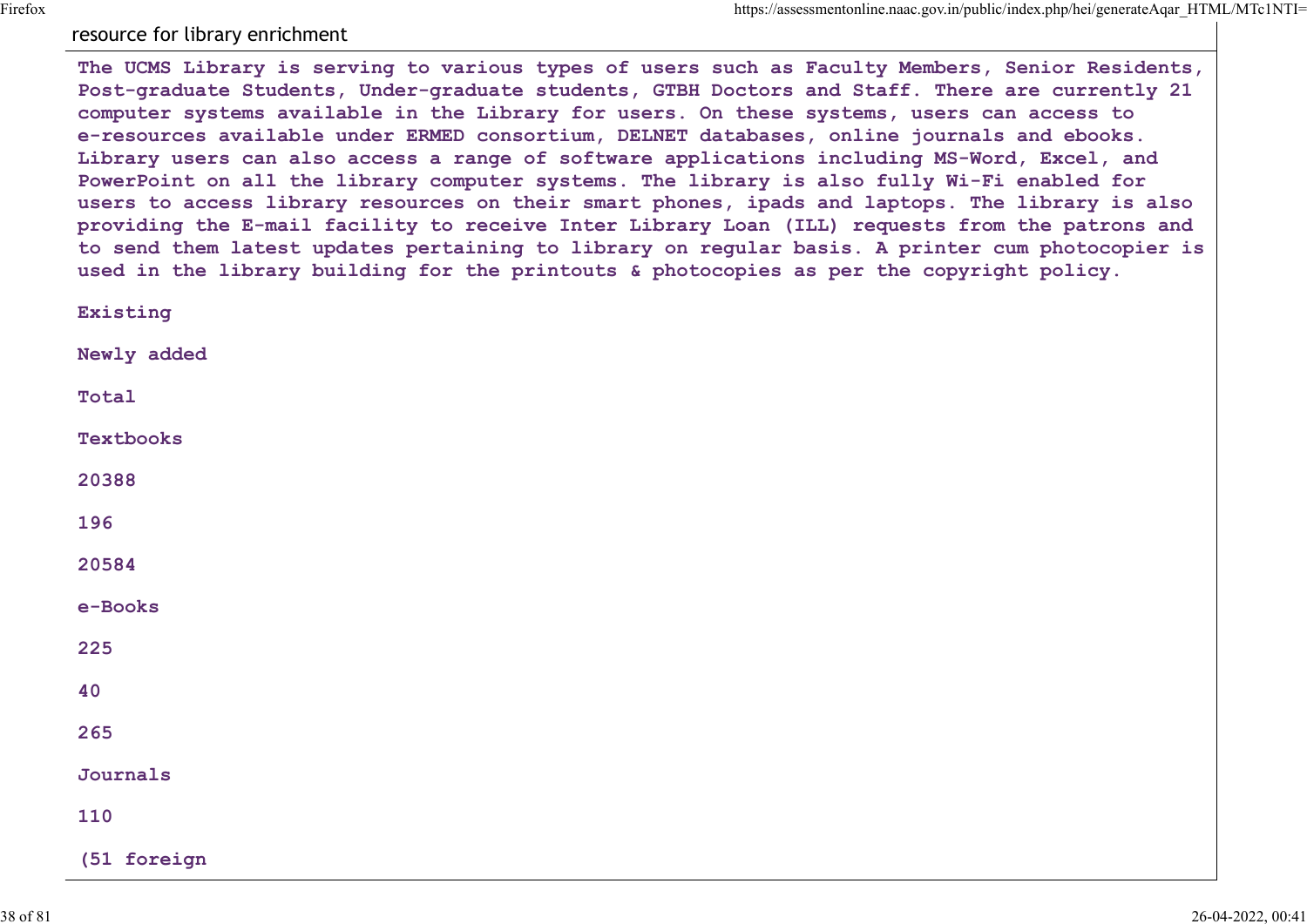| <b>Discipline-specific Databases</b><br>File Description                                                                                                                    | Documents                            |
|-----------------------------------------------------------------------------------------------------------------------------------------------------------------------------|--------------------------------------|
| 4.3.3 - Does the Institution have an e-Library with<br>membership / registration for the following: 1 e - journals /<br>e-books consortia E-Shodh Sindhu Shodh ganga SWAYAM |                                      |
| Any other relevant information                                                                                                                                              | <b>Nil</b>                           |
| Geotagged photographs of library ambiance                                                                                                                                   | <b>Nil</b>                           |
| Data on acquisition of books / journals / Manuscripts / ancient books etc., in the<br>library                                                                               | https://ucms.ac.in<br>/c library.htm |
| File Description                                                                                                                                                            | Documents                            |
| 25,088                                                                                                                                                                      |                                      |
| <b>Nil</b>                                                                                                                                                                  |                                      |
| 25,088                                                                                                                                                                      |                                      |
| Back volume of journals                                                                                                                                                     |                                      |
| 235                                                                                                                                                                         |                                      |
| <b>Nil</b>                                                                                                                                                                  |                                      |
| + 21 e-journals free with print subscription                                                                                                                                |                                      |
| 235                                                                                                                                                                         |                                      |
| e-Journals                                                                                                                                                                  |                                      |
| 111                                                                                                                                                                         |                                      |
|                                                                                                                                                                             |                                      |
| 1                                                                                                                                                                           |                                      |

| deplayed priotographs of tibrary ambiance                                                                                                                                                                           | ----      |
|---------------------------------------------------------------------------------------------------------------------------------------------------------------------------------------------------------------------|-----------|
| Any other relevant information                                                                                                                                                                                      | Nil       |
| 4.3.3 - Does the Institution have an e-Library with<br>membership / registration for the following: 1 e - journals /<br>e-books consortia E-Shodh Sindhu Shodh ganga SWAYAM<br><b>Discipline-specific Databases</b> |           |
| <b>File Description</b>                                                                                                                                                                                             | Documents |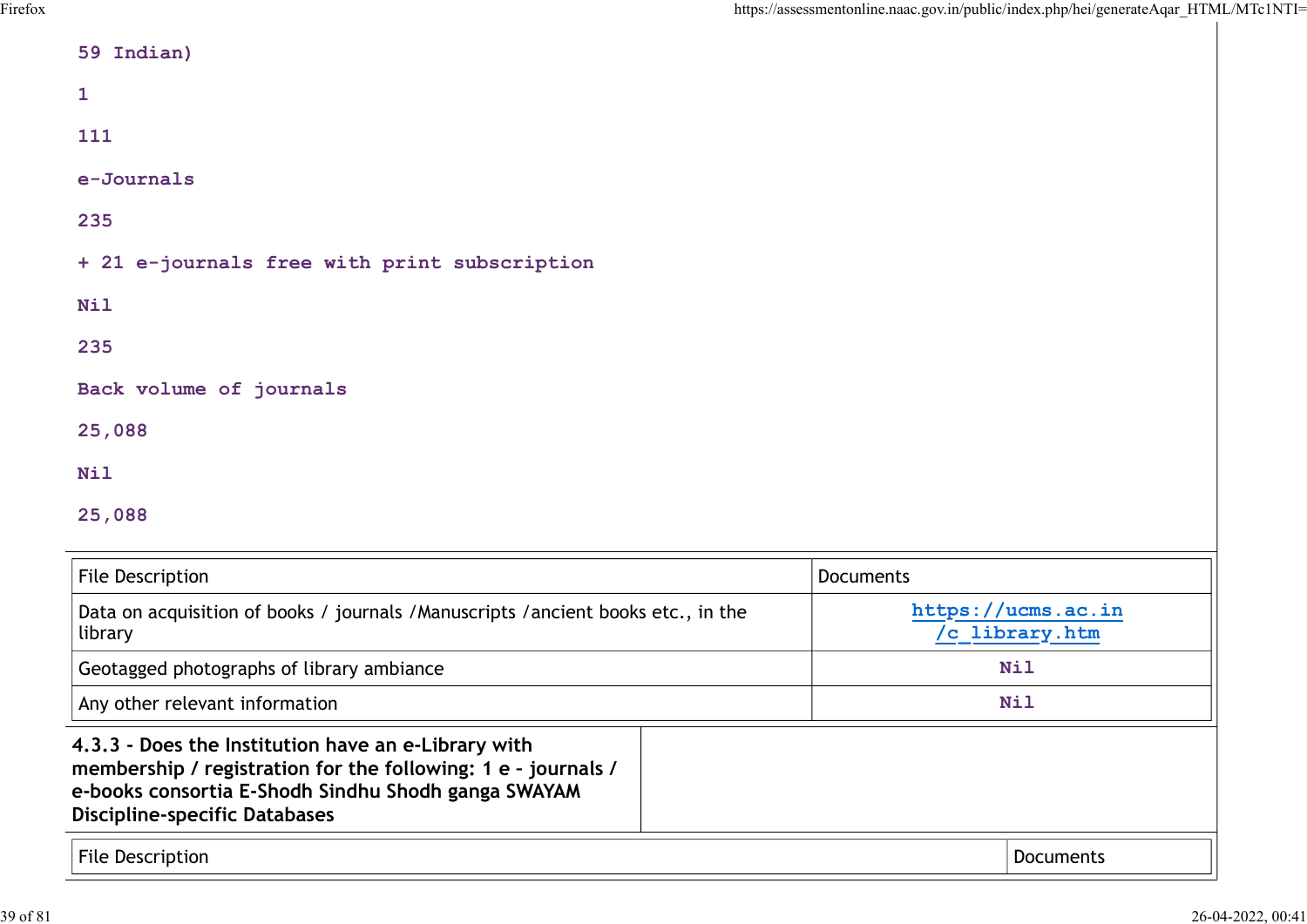| https://assessmentonline.naac.gov.in/public/index.php/hei/generateAqar HTML/MTc1NTI=                                                                                                                                                                                                                                                                                                                                                                                                                                                                                            |                     |
|---------------------------------------------------------------------------------------------------------------------------------------------------------------------------------------------------------------------------------------------------------------------------------------------------------------------------------------------------------------------------------------------------------------------------------------------------------------------------------------------------------------------------------------------------------------------------------|---------------------|
| Details of subscriptions like e-journals, e-Shodh Sindhu, Shodh ganga Membership etc. (Data template)                                                                                                                                                                                                                                                                                                                                                                                                                                                                           | No File<br>Uploaded |
| E-copy of subscription letter/member ship letter or related document with the mention of year to be<br>submitted                                                                                                                                                                                                                                                                                                                                                                                                                                                                | View File           |
| Any other relevant information                                                                                                                                                                                                                                                                                                                                                                                                                                                                                                                                                  | View File           |
| 4.3.4 - Annual expenditure for the purchase of books and journals including e- journals during the year (INR in Lakhs)                                                                                                                                                                                                                                                                                                                                                                                                                                                          |                     |
| 5699956                                                                                                                                                                                                                                                                                                                                                                                                                                                                                                                                                                         |                     |
| File Description                                                                                                                                                                                                                                                                                                                                                                                                                                                                                                                                                                | <b>Documents</b>    |
| Audited Statement highlighting the expenditure for purchase of books and journal / library resources                                                                                                                                                                                                                                                                                                                                                                                                                                                                            | No File<br>Uploaded |
| Details of annual expenditure for the purchase of books and journals including e-journals during the year<br>(Data template)                                                                                                                                                                                                                                                                                                                                                                                                                                                    | View File           |
| Any other relevant information                                                                                                                                                                                                                                                                                                                                                                                                                                                                                                                                                  | No File<br>Uploaded |
| 4.3.5 - In-person and remote access usage of library and the learner sessions/library usage programmes organized for the<br>teachers and students (data for the academic year) Describe in-person and remote access usage of library and the learner<br>sessions/library usage programmes organized for the teachers and students data for the preceding academic year within 100 -<br>200 words                                                                                                                                                                                |                     |
| The college library is providing continuous services to the users. The reading rooms of library<br>(IInd floor) is remained opened 24x7 for library users. During the year 2021 (Jan-Dec), around<br>12605 users visited the reading rooms. The first floor of the library is kept opened from 08:00<br>am to 08:00 pm from Monday to Friday and 08:00 am to 04:00 pm on Saturday. Around 2343 users<br>visited the first floor of the library for various purposes such as consultation, reference,<br>circulation etc. Total 591 books were issued/returned by library users. |                     |
| Average no. of footfall per day = No. of user using library in a year/No. of days                                                                                                                                                                                                                                                                                                                                                                                                                                                                                               |                     |

Average no. of footfall per day = 12605+2343/365 =14948/365

Average no. of footfall per day = 41 (Per day)

Apart from above several users approached library staff for services such article retrieval,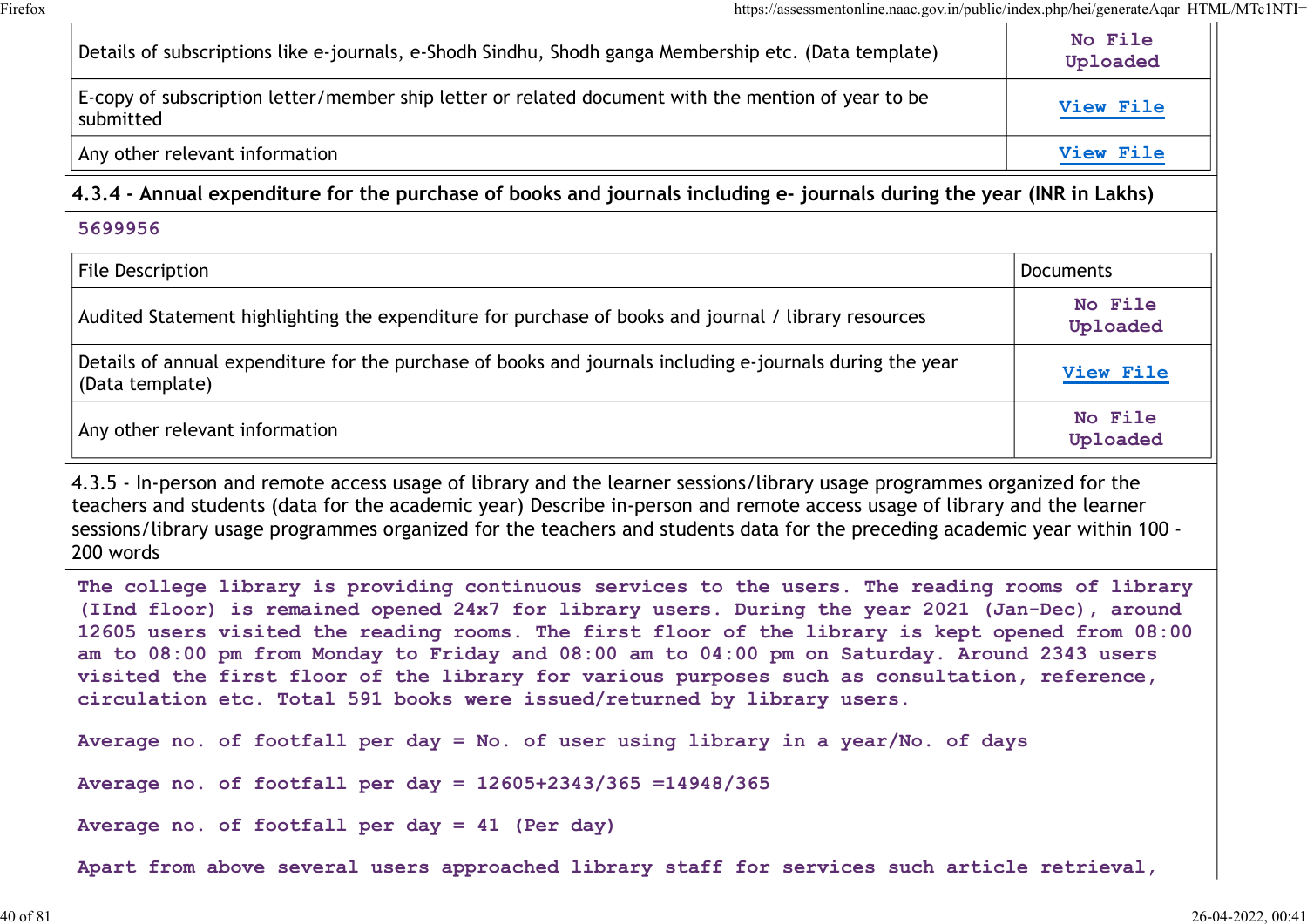## plagiarism check, no dues etc.

| plagiarism check, no dues etc.                                                                                                                         | https://assessmentonline.naac.gov.in/public/index.php/hei/generateAqar HTML/MTc1NTI= |                     |
|--------------------------------------------------------------------------------------------------------------------------------------------------------|--------------------------------------------------------------------------------------|---------------------|
|                                                                                                                                                        |                                                                                      |                     |
|                                                                                                                                                        |                                                                                      |                     |
|                                                                                                                                                        |                                                                                      |                     |
| File Description                                                                                                                                       |                                                                                      | <b>Documents</b>    |
| Details of library usage by teachers and students                                                                                                      |                                                                                      | <b>Nil</b>          |
| Details of library usage by teachers and students                                                                                                      |                                                                                      | Nil                 |
| Any other relevant information                                                                                                                         |                                                                                      | Nil                 |
| 4.3.6 - E-content resources used by teachers: MOOCs<br>platforms SWAYAM Institutional LMS e-PG-Pathshala Any<br>other                                  |                                                                                      |                     |
| File Description                                                                                                                                       | Documents                                                                            |                     |
| Links to documents of e-contents used                                                                                                                  |                                                                                      | No File Uploaded    |
| Data template                                                                                                                                          |                                                                                      | No File Uploaded    |
| Any other relevant information                                                                                                                         |                                                                                      | View File           |
| 4.4 - IT Infrastructure                                                                                                                                |                                                                                      |                     |
| 4.4.1 - Number of classrooms, seminar halls and demonstration rooms linked with internet /Wi-Fi-enabled ICT facilities<br>(data for the academic year) |                                                                                      |                     |
| <b>Nil</b>                                                                                                                                             |                                                                                      |                     |
| File Description                                                                                                                                       |                                                                                      | <b>Documents</b>    |
| Number of classrooms and seminar halls and demonstration rooms linked with internet /Wi-Fi-enabled ICT<br>facilities (Data Template)                   |                                                                                      | No File<br>Uploaded |
| Geo-tagged photos of the facilities                                                                                                                    |                                                                                      | No File<br>Uploaded |
|                                                                                                                                                        |                                                                                      | No File             |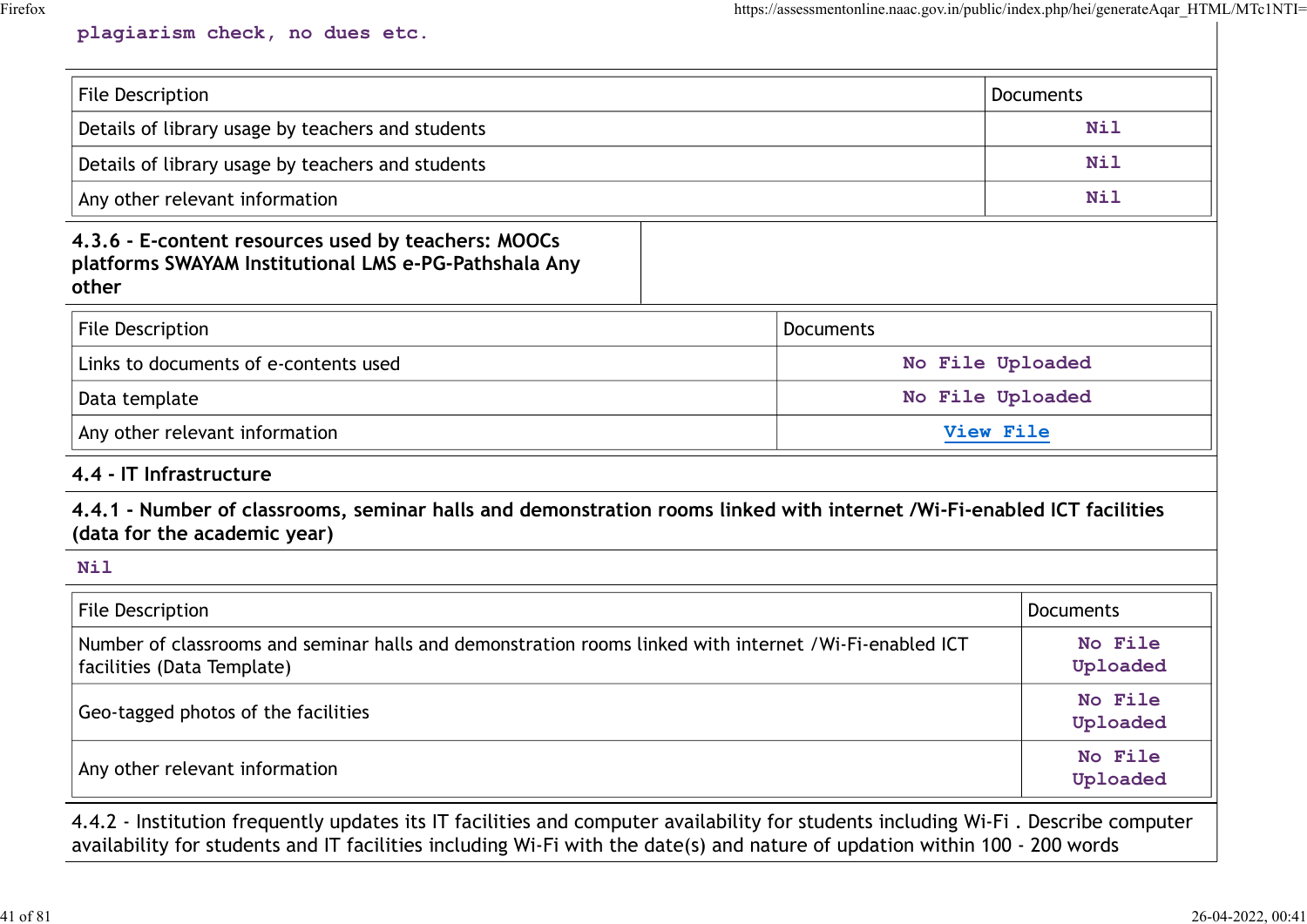College: The College has its own IT Department (DBMI), whose policies are governed by an internal Computer Committee. This facility is a central facility, which caters almost all the needs of computerization and its maintenance.

Hospital: The Hospitals IT policy is determined by the IT policy of the Health Department of GNCT of Delhi. Initial Software development was through CDAC, however, presently software, network and applications development are through NIC. The hospital network and computerization has followed the policy and procedures of GNCT of Delhi with respect to e-governance initiatives. This allows orders and inventory supervision of essential drugs and consumables through the Central Procurement Authority (CPA) of the Directorate of Health Services (DHS) of GNCT of Delhi. Further, the accounts and salaries are centrally monitored and processed through accounting software of GNCT of Delhi. Other real time patient data monitored by the Govt. in the state as well as in the centre are uploaded continually through MRD and concerned departments of the hospital. College: The College has its own IT Department (DBMI), Mapsikassmentable.com/in/bubilistic/typhoi/smentable. This increase that is a central facility, which caters almost all the needs of computerization and its maintenanc GRCT of Dealin. Initial Software development was through CDAC, however, presentily software,<br>initial strategies and procedures of GRCT openins in the largest to e-governant<br>initiality and procedures of GRCT of Delhi Freque

| File Description                                         | Documents |
|----------------------------------------------------------|-----------|
| Documents related to updation of IT and Wi-Fi facilities | Nil       |
| Any other relevant information                           | Nil       |

4.4.3 - Available bandwidth of internet connection in the  $\vert$   $\vert_{\rm D.50~MBPS}$  – 250MBPS Institution (Leased line) Opt any one:

| <b>File Description</b>                                                                                                   | <b>Documents</b>    |
|---------------------------------------------------------------------------------------------------------------------------|---------------------|
| Details of available bandwidth of internet connection in the Institution(Data Template)                                   | No File<br>Uploaded |
| Bills for any one month of the last completed academic year indicating internet connection plan, speed and<br>  bandwidth | No File<br>Uploaded |
| Any other relevant information                                                                                            | No File<br>Uploaded |

4.5 - Maintenance of Campus Infrastructure

4.5.1 - Expenditure incurred on maintenance of physical and academic support facilities, excluding salary component, during the year (INR in lakhs)

#### 38500000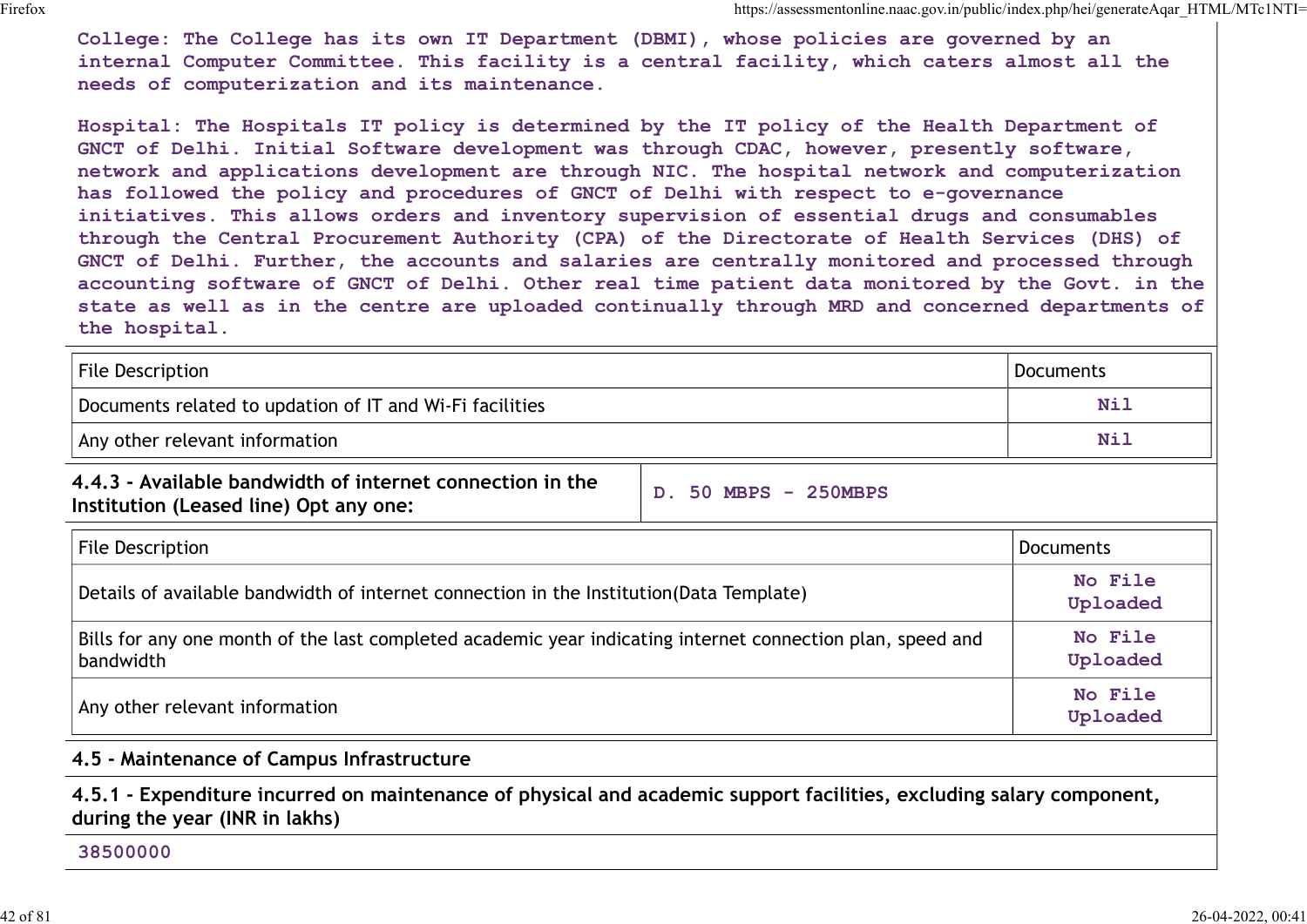| https://assessmentonline.naac.gov.in/public/index.php/hei/generateAqar_HTML/MTc1NTI=                                                                              |                     |
|-------------------------------------------------------------------------------------------------------------------------------------------------------------------|---------------------|
| File Description                                                                                                                                                  | Documents           |
| Audited statements of accounts on maintenance o f physical facilities and academic support facilities duly<br>certified by Chartered Accountant / Finance Officer | No File<br>Uploaded |
| Details about approved budget and expenditure on physical and academic support facilities (Data templates)                                                        | No File<br>Uploaded |
| Any other relevant information                                                                                                                                    | No File<br>Uploaded |

4.5.2 - There are established systems and procedures for maintaining and utilizing physical, academic and support facilities laboratory, library, sports facilities, computers, classrooms etc. Describe policy details of systems and procedures for maintaining and utilizing physical and academic support facilities within a maximum of 100 -200 words.

All the maintenance of buildings, class room and laboratories is responsibility of PWD Services. All major budgetary allocations are as per projected requirements under University College of Medical Sciences & GTB Hospital. The college has mechanisms to monitor expenditure of budget allotted for various activities. All the agencies have to submit the progress reports for various expenditures which are verified. All expenditures are planned and approved at different levels.

Annual Maintenance Contract (AMC) for Intercom Exchange exists. College Workshop, maintained all the IT equipment bought out of IT funds. The PWD Services are fully dedicated to the task of repair and maintenance of buildings, furniture, electrical fittings, air conditioners and generators. The college/hospital has a full time department, which monitors and supervises the maintenance programme. There is an electro medical repair cell for immediate and emergency repairs. The College & Hospital workshop and services are available for the repair and maintenance of various electro-medical equipment. All major and sophisticated medical equipment are directly maintained by manufactures and suppliers through CMCs/AMCs. naintaining and utilizing physical and academic support facilities within a maximum of 100–200 words.<br>All the maintename of buildings, class room and laboratories is responsibility of FWD Services.<br>All major budgetary allo

| File Description                                      | <b>Documents</b> |
|-------------------------------------------------------|------------------|
| Minutes of the meetings of the Maintenance Committee  | Nil              |
| Log book or other records regarding maintenance works | Nil              |
| Any other relevant information                        | <b>Nil</b>       |
| STUDENT SUPPORT AND PROGRESSION                       |                  |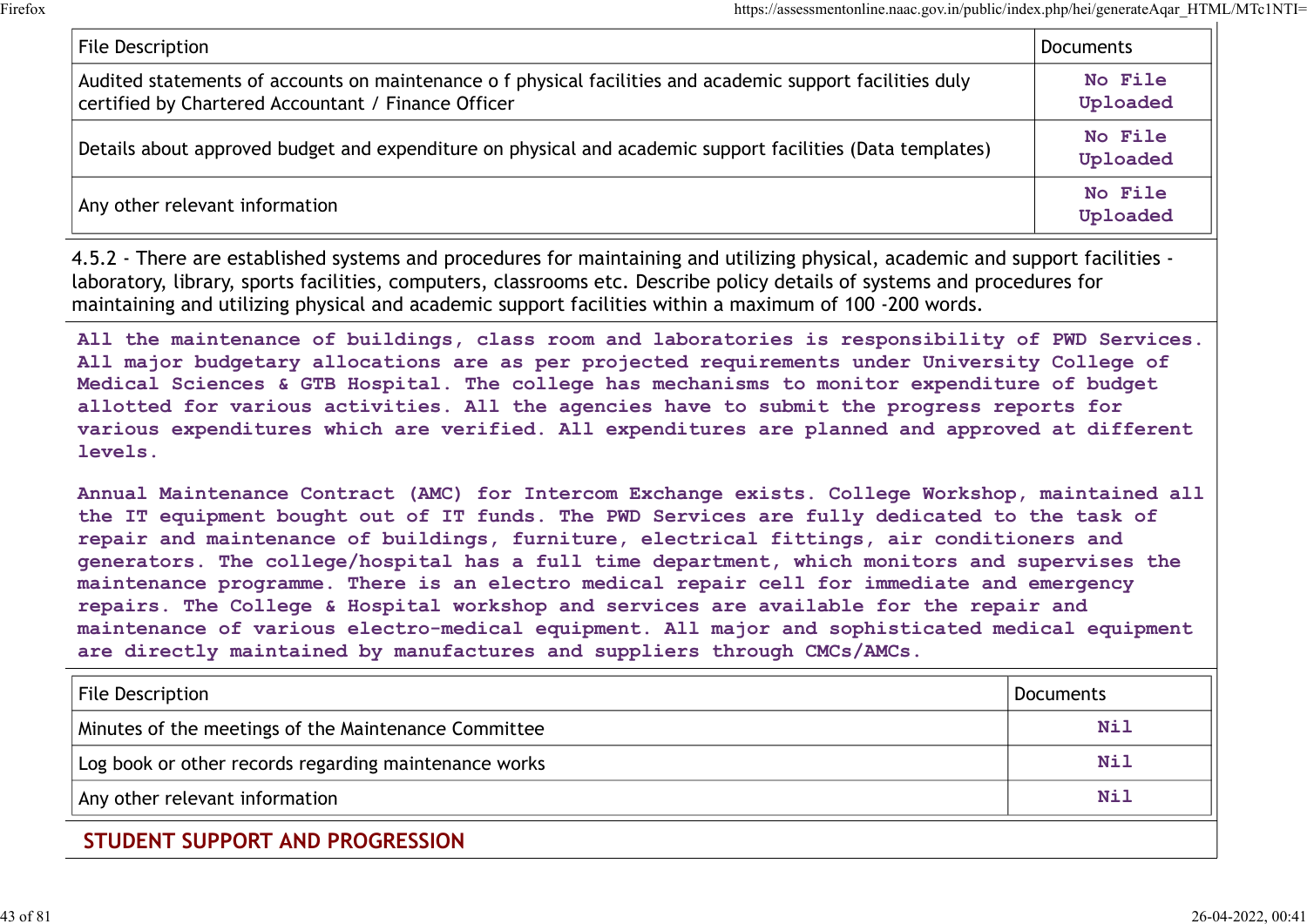# 5.1 - Student Support

|                                                                                                                                                                                                                                                                                                                                     |                  |                                                                                          | https://assessmentonline.naac.gov.in/public/index.php/hei/generateAqar HTML/MTc1NTI= |
|-------------------------------------------------------------------------------------------------------------------------------------------------------------------------------------------------------------------------------------------------------------------------------------------------------------------------------------|------------------|------------------------------------------------------------------------------------------|--------------------------------------------------------------------------------------|
| 5.1 - Student Support                                                                                                                                                                                                                                                                                                               |                  |                                                                                          |                                                                                      |
| 5.1.1 - Number of students benefited by scholarships/ freeships / fee-waivers by Government / Non-Governmental agencies<br>/ Institution during the year                                                                                                                                                                            |                  |                                                                                          |                                                                                      |
| 7                                                                                                                                                                                                                                                                                                                                   |                  |                                                                                          |                                                                                      |
| <b>File Description</b>                                                                                                                                                                                                                                                                                                             |                  |                                                                                          | <b>Documents</b>                                                                     |
| Attested copies of the sanction letters from the sanctioning authorities                                                                                                                                                                                                                                                            |                  |                                                                                          | View File                                                                            |
| List of students who received scholarships/ free ships/fee-waivers                                                                                                                                                                                                                                                                  |                  |                                                                                          | View File                                                                            |
| Any other relevant information                                                                                                                                                                                                                                                                                                      |                  |                                                                                          | No File Uploaded                                                                     |
| Data template                                                                                                                                                                                                                                                                                                                       |                  |                                                                                          | View File                                                                            |
| 5.1.2 - Capability enhancement and development schemes<br>employed by the Institution for students: Soft skill<br>development Language and communication skill<br>development Yoga and wellness Analytical skill development<br>Human value development Personality and professional<br>development Employability skill development |                  | B. Any 5 or more of the Above                                                            |                                                                                      |
| File Description                                                                                                                                                                                                                                                                                                                    | <b>Documents</b> |                                                                                          |                                                                                      |
| Link to Institutional website                                                                                                                                                                                                                                                                                                       |                  | https://ucms.ac.in/index-<br>files/Final%20Foundation%20Course%20MBBS%202020%20batch.pdf |                                                                                      |
| Details of capability enhancement                                                                                                                                                                                                                                                                                                   |                  |                                                                                          |                                                                                      |

| development roga and wellness Analytical skill development<br>Human value development Personality and professional<br>development Employability skill development |                                                                                                                         |                  |
|-------------------------------------------------------------------------------------------------------------------------------------------------------------------|-------------------------------------------------------------------------------------------------------------------------|------------------|
| <b>File Description</b>                                                                                                                                           | <b>Documents</b>                                                                                                        |                  |
| Link to Institutional website                                                                                                                                     | https://ucms.ac.in/index-<br>files/Final%20Foundation%20Course%20MBBS%202020%20batch.pdf                                |                  |
| Details of capability enhancement<br>and development schemes(Data<br>Template)                                                                                    | View File                                                                                                               |                  |
| Any other relevant information                                                                                                                                    | View File                                                                                                               |                  |
| the Institution during the year<br><b>Nil</b>                                                                                                                     | 5.1.3 - Number of students provided training and guidance for competitive examinations and career counseling offered by |                  |
| <b>File Description</b>                                                                                                                                           |                                                                                                                         | <b>Documents</b> |
|                                                                                                                                                                   |                                                                                                                         |                  |
|                                                                                                                                                                   |                                                                                                                         |                  |

# Nil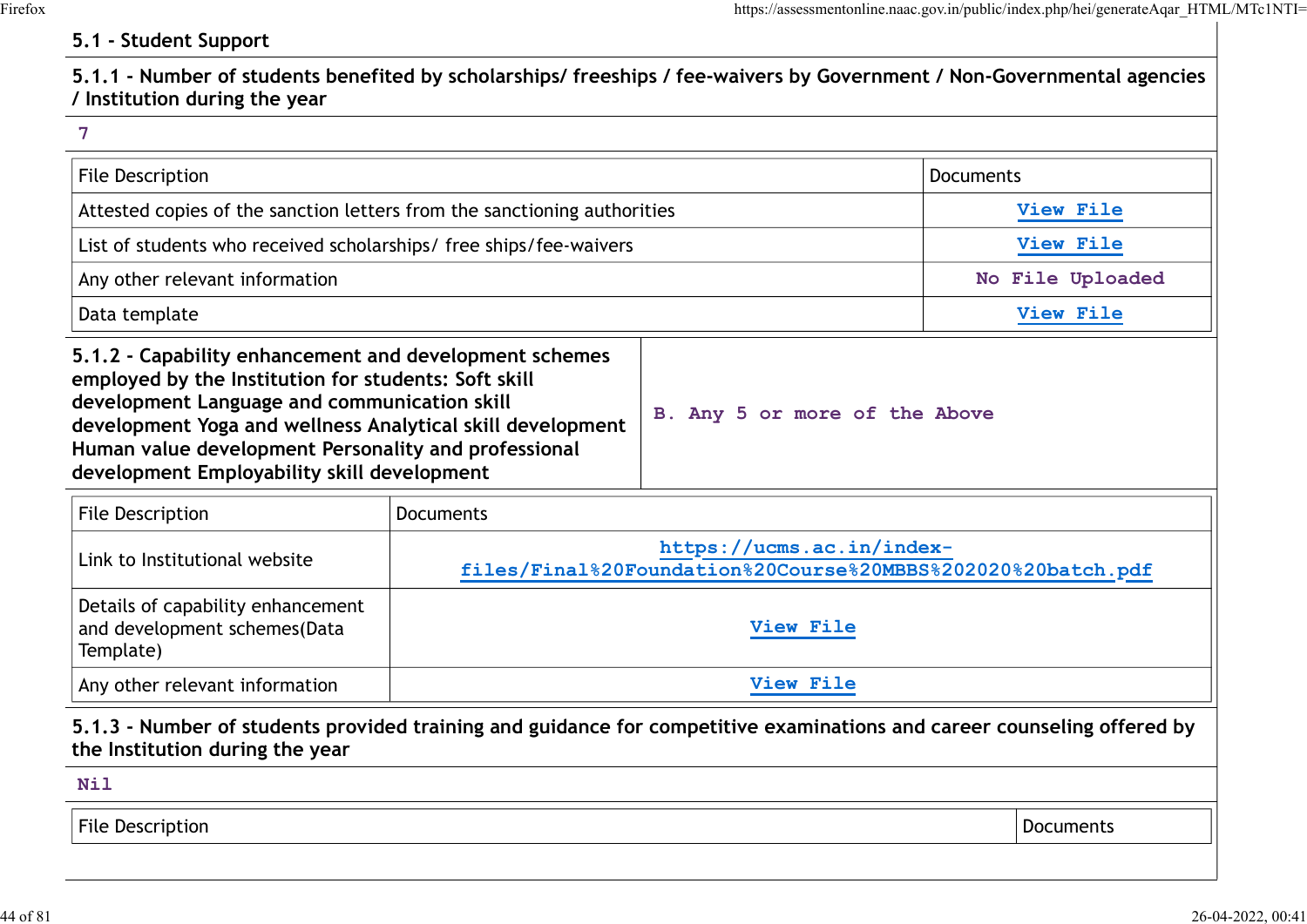|                                                                                                                                                                                                                                                                                                                                                                                                                  | https://assessmentonline.naac.gov.in/public/index.php/hei/generateAqar HTML/MTcTNTI= |                          |  |
|------------------------------------------------------------------------------------------------------------------------------------------------------------------------------------------------------------------------------------------------------------------------------------------------------------------------------------------------------------------------------------------------------------------|--------------------------------------------------------------------------------------|--------------------------|--|
| List of students benefited by guidance for competitive examinations and career counselling during the year<br>(Data template)                                                                                                                                                                                                                                                                                    |                                                                                      | No File<br>Uploaded      |  |
| Institutional website. Web-link to particular program/scheme mentioned in the metric                                                                                                                                                                                                                                                                                                                             |                                                                                      |                          |  |
| Copy of circular/ brochure/report of the event/ activity report Annual report of Pre-Examination Coaching<br>centres                                                                                                                                                                                                                                                                                             |                                                                                      | No File<br>Uploaded      |  |
| list of students attending each of these schemes signed by competent authority                                                                                                                                                                                                                                                                                                                                   |                                                                                      | No File<br>Uploaded      |  |
| Any other relevant information                                                                                                                                                                                                                                                                                                                                                                                   |                                                                                      | No File<br>Uploaded      |  |
| 5.1.4 - The Institution has an active international student cell to facilitate study in India program etc, Describe the<br>international student cell activities within 100 - 200 words                                                                                                                                                                                                                          |                                                                                      |                          |  |
| No                                                                                                                                                                                                                                                                                                                                                                                                               |                                                                                      |                          |  |
| <b>File Description</b>                                                                                                                                                                                                                                                                                                                                                                                          | <b>Documents</b>                                                                     |                          |  |
| For international student cell                                                                                                                                                                                                                                                                                                                                                                                   |                                                                                      | <b>Nil</b><br><b>Nil</b> |  |
| Any other relevant information                                                                                                                                                                                                                                                                                                                                                                                   |                                                                                      |                          |  |
| 5.1.5 - The Institution has a transparent mechanism for<br>timely redressal of student grievances / prevention of sexual<br>harassment and prevention of ragging Adoption of<br>guidelines of Regulatory Bodies Presence of the committee<br>A. All of the Above<br>and mechanism of receiving student grievances (online/<br>offline) Periodic meetings of the committee with minutes<br>Record of action taken |                                                                                      |                          |  |
| File Description                                                                                                                                                                                                                                                                                                                                                                                                 |                                                                                      | Documents                |  |
| Minutes of the meetings of student Grievance Redressal Committee and Anti-Ragging Committee/Cell                                                                                                                                                                                                                                                                                                                 |                                                                                      | View File                |  |
| Circular/web-link/ committee report justifying the objective of the metric                                                                                                                                                                                                                                                                                                                                       |                                                                                      | <b>Nil</b>               |  |
| Details of student grievances and action taken (Data template)                                                                                                                                                                                                                                                                                                                                                   |                                                                                      | View File                |  |
| Any other relevant information                                                                                                                                                                                                                                                                                                                                                                                   |                                                                                      | View File                |  |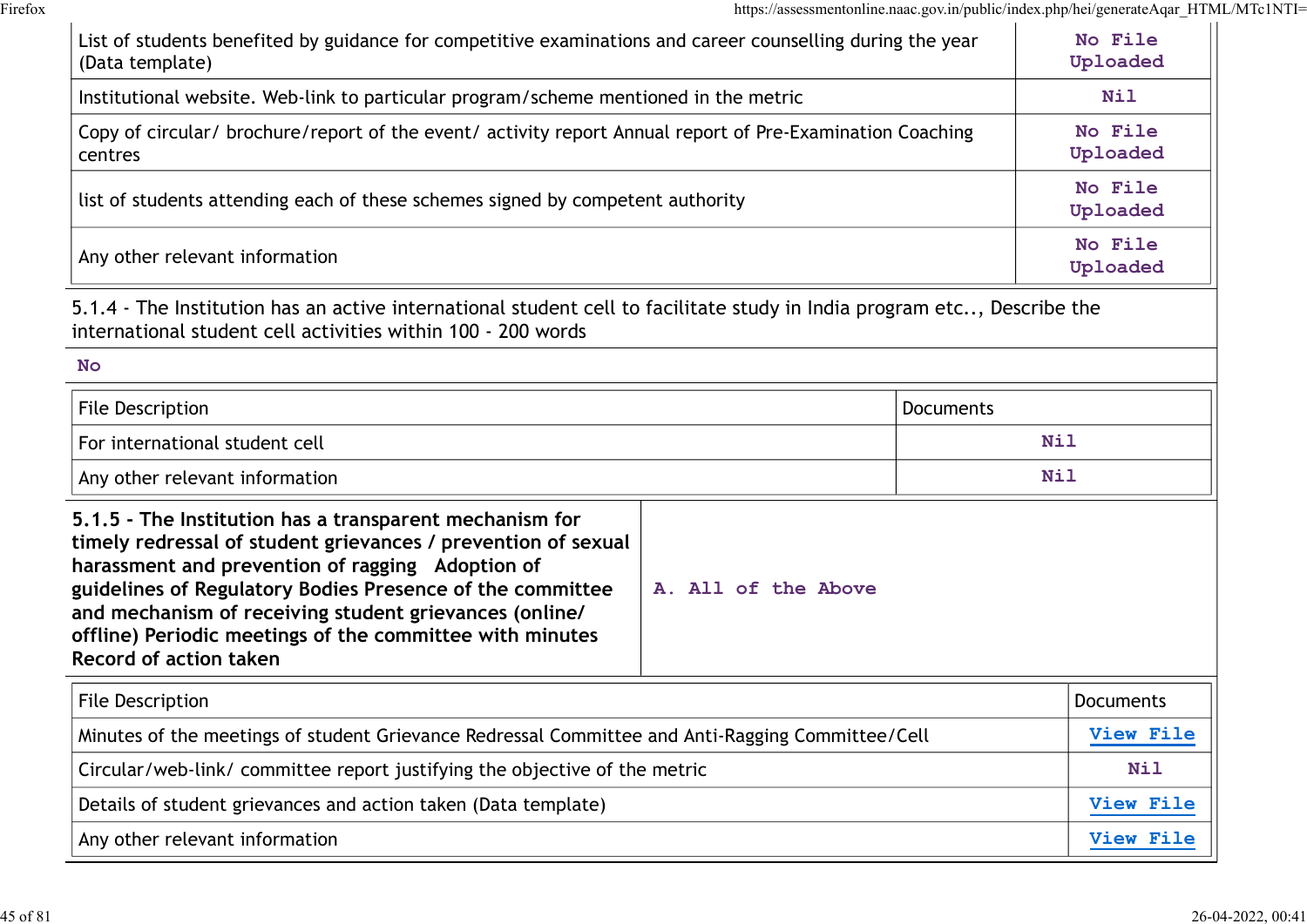## 5.2 - Student Progression

| 5.2 - Student Progression                                                                                                                                                                                                                                                                                   | https://assessmentonline.naac.gov.in/public/index.php/hei/generateAqar HTML/MTc1NTI= |
|-------------------------------------------------------------------------------------------------------------------------------------------------------------------------------------------------------------------------------------------------------------------------------------------------------------|--------------------------------------------------------------------------------------|
| 5.2.1 - Number of students qualifying in state/ national/ international level examinations during the year (eg:NET/SLET<br>/GATE/GMAT/CAT/ GRE/TOEFL/Civil Services/State government examinations)                                                                                                          |                                                                                      |
| 5.2.1.1 - Number of students qualifying in state/national/international level examinations (eg: GATE/GMAT/GPAT/CAT/<br>NEET/ GRE/ TOEFL/ PLAB/ USMLE/ AYUSH/ Civil Services/ Defence/ UPSC/ State government examinations/ AllMSPGET,<br>JIPMER Entrance Test, PGIMER Entrance Test etc.,) during the year. |                                                                                      |
| <b>File Description</b>                                                                                                                                                                                                                                                                                     | <b>Documents</b>                                                                     |
| List of students qualifying in state/ national/ international level examinations during the year (Data<br>template)                                                                                                                                                                                         | View File                                                                            |
| Pass Certificates of the examination                                                                                                                                                                                                                                                                        | No File<br>Uploaded                                                                  |
| Copies of the qualifying letters of the candidate                                                                                                                                                                                                                                                           | No File<br>Uploaded                                                                  |
| Any other relevant information                                                                                                                                                                                                                                                                              | No File<br>Uploaded                                                                  |
| 5.2.2 - Number of outgoing students who got placed / self-employed during the year                                                                                                                                                                                                                          |                                                                                      |
| Nil                                                                                                                                                                                                                                                                                                         |                                                                                      |
| File Description                                                                                                                                                                                                                                                                                            | Documents                                                                            |
| Annual reports of Placement Cell                                                                                                                                                                                                                                                                            | No File Uploaded                                                                     |
| Self-attested list of students placed /self-employed                                                                                                                                                                                                                                                        | No File Uploaded                                                                     |
| Details of student placement / self employment during the year (Data template)                                                                                                                                                                                                                              | No File Unloaded                                                                     |

## Nil

| Any other relevant information                                                                          |                  |  |
|---------------------------------------------------------------------------------------------------------|------------------|--|
| 5.2.2 - Number of outgoing students who got placed / self-employed during the year                      |                  |  |
| Nil                                                                                                     |                  |  |
| File Description                                                                                        | <b>Documents</b> |  |
| Annual reports of Placement Cell                                                                        | No File Uploaded |  |
| Self-attested list of students placed /self-employed                                                    | No File Uploaded |  |
| Details of student placement / self-employment during the year (Data template)                          | No File Uploaded |  |
| Any other relevant information                                                                          | No File Uploaded |  |
| 5.2.3 - Number of the graduated students of the preceding year, who have progressed to higher education |                  |  |
| 20                                                                                                      |                  |  |
| File Description                                                                                        | <b>Documents</b> |  |
|                                                                                                         |                  |  |

# 5.2.3 - Number of the graduated students of the preceding year, who have progressed to higher education

| 20               |           |
|------------------|-----------|
| File Description | Documents |
|                  |           |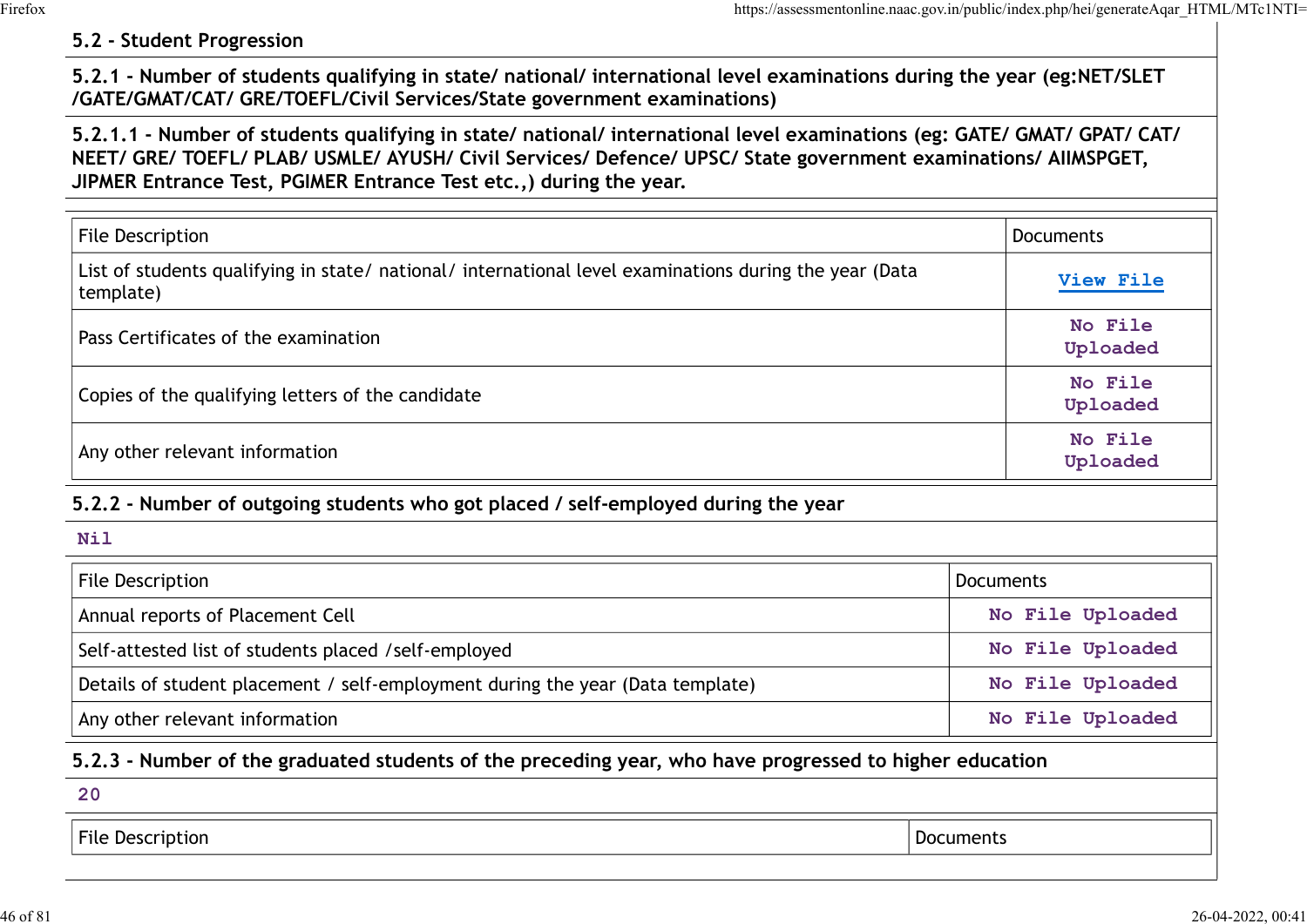| Supporting data for students/alumni as per data template           | No File Uploaded |
|--------------------------------------------------------------------|------------------|
| Details of student progression to higher education (Data template) | View File        |
| Any other relevant information                                     | No File Uploaded |

## 5.3 - Student Participation and Activities

|                                                                                                                                                                                                                                    | https://assessmentonline.naac.gov.in/public/index.php/hei/generateAqar_HTML/MTc1NTI= |
|------------------------------------------------------------------------------------------------------------------------------------------------------------------------------------------------------------------------------------|--------------------------------------------------------------------------------------|
| Supporting data for students/alumni as per data template                                                                                                                                                                           | No File Uploaded                                                                     |
| Details of student progression to higher education (Data template)                                                                                                                                                                 | View File                                                                            |
| Any other relevant information                                                                                                                                                                                                     | No File Uploaded                                                                     |
| 5.3 - Student Participation and Activities                                                                                                                                                                                         |                                                                                      |
|                                                                                                                                                                                                                                    |                                                                                      |
| 5.3.1 - Number of awards/medals for outstanding performance in sports and/or cultural activities at inter-university / state<br>/national / international events (award for a team event should be counted as one) during the year |                                                                                      |
| 25                                                                                                                                                                                                                                 |                                                                                      |
| <b>File Description</b>                                                                                                                                                                                                            | <b>Documents</b>                                                                     |
| Duly certified e-copies of award letters and certificates                                                                                                                                                                          | <b>File Uploaded</b><br><b>No</b>                                                    |

5.3.2 - Presence of a Student Council, its activities related to student welfare and student representation in academic & administrative bodies/ committees of the Institution. Describe the Student Council, its activities related to student welfare and student representation in academic & administrative bodies /committees of the Institution within 100 - 200words

Students are representative in various academic and administrative committeesof the institution. More so students have their own independent union with afaculty deputed as a Students' advisor. The Curriculum Committee, the AntiraggingCommittee, the Internal Complaints Committee has student representatives on board where their inputs and initiatives are welcomed andincluded. The Medical Education Unit has formed a Students' Section which leadsin organizing Medical Quiz for medical students and places students'perspectives in matters related to medical education. The students are also onthe editorial board of the UCMS Medical Education Unit's Newsletter named MEU Connect. File Description<br>
Document Document Document Document<br>
Document Prelevant information<br>
Any other relevant information<br>
1.3.2 - Presence of a Student Council, its activities related to student welfare and student repre<br>
ddm

| File Description                               | <b>Documents</b>                                                              |
|------------------------------------------------|-------------------------------------------------------------------------------|
| Reports on the student council<br>  activities | https://drive.google.com/file/d/1Yn8gPImnf-5ymTBL2E 8mQ-JQVduRy-<br>$0$ /view |
| Any other relevant information                 | Nil                                                                           |

5.3.3 - Number of sports and cultural activities/competitions organised by the Institution during the year

5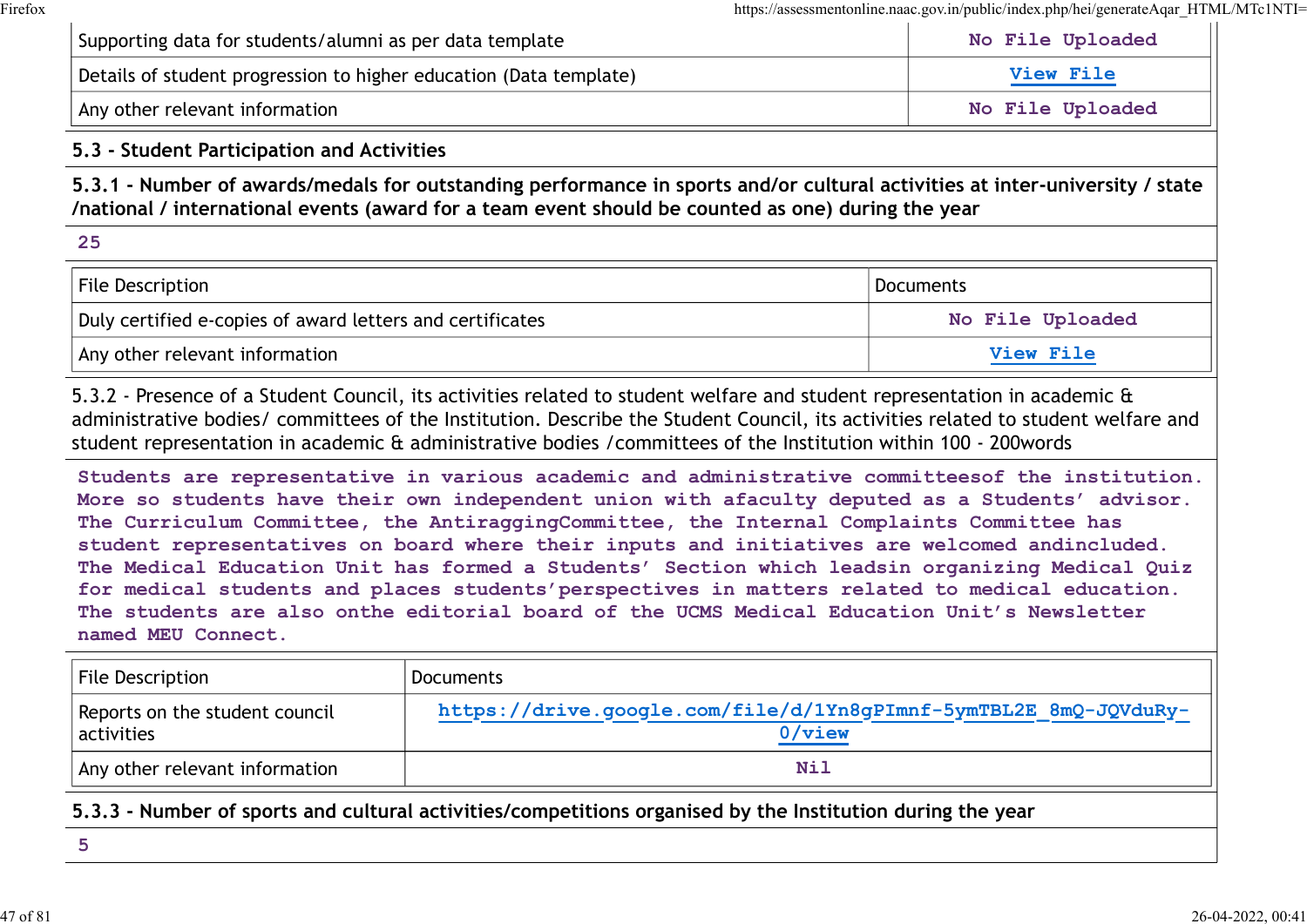|                                       |                                                                                                                                                                                                                                                                                                                                                                                            | https://assessmentonline.naac.gov.in/public/index.php/hei/generateAqar HTML/MTc1NTI= |
|---------------------------------------|--------------------------------------------------------------------------------------------------------------------------------------------------------------------------------------------------------------------------------------------------------------------------------------------------------------------------------------------------------------------------------------------|--------------------------------------------------------------------------------------|
| <b>File Description</b>               |                                                                                                                                                                                                                                                                                                                                                                                            | <b>Documents</b>                                                                     |
|                                       | List of sports and cultural activities / competitions organized during the year (Data Template)                                                                                                                                                                                                                                                                                            | No File Uploaded                                                                     |
| Report of the events with photographs |                                                                                                                                                                                                                                                                                                                                                                                            | View File                                                                            |
| Any other relevant information        |                                                                                                                                                                                                                                                                                                                                                                                            | View File                                                                            |
| 5.4 - Alumni Engagement               |                                                                                                                                                                                                                                                                                                                                                                                            |                                                                                      |
| within 100 - 200 words                | 5.4.1 - The Alumni Association is registered and holds regular meetings to plan its involvement and developmental activates with<br>the support of the college during the year. Describe the contributions of the Alumni Association to the Institution during the year                                                                                                                    |                                                                                      |
|                                       | UCMS Alumni was formed with an aim to foster greater cohesion, cooperation and good will among<br>all the students who have been a part of UCMS. UCMS has produced 43 batches and has nearly 5000<br>members. It share great memories of growing up together and gaining steadfastly in professional<br>maturity. Registered with Registrar of Societies. Registration number S/69212/2010 |                                                                                      |
| File Description                      | <b>Documents</b>                                                                                                                                                                                                                                                                                                                                                                           |                                                                                      |
| Registration of Alumni association    | https://drive.google.com/file/d/1d Ub3rG-8IgvMJmu3zup-<br>AD2Z1P38Hbx/view                                                                                                                                                                                                                                                                                                                 |                                                                                      |
| Details of Alumni Association         | https://docs.google.com/document                                                                                                                                                                                                                                                                                                                                                           |                                                                                      |

## 5.4 - Alumni Engagement

| File Description                                                                                                                                                                                                          | <b>Documents</b>                                                                         |  |           |
|---------------------------------------------------------------------------------------------------------------------------------------------------------------------------------------------------------------------------|------------------------------------------------------------------------------------------|--|-----------|
| Registration of Alumni association                                                                                                                                                                                        | https://drive.google.com/file/d/1d Ub3rG-8IgvMJmu3zup-<br>AD2Z1P38Hbx/view               |  |           |
| Details of Alumni Association<br>activities                                                                                                                                                                               | https://docs.google.com/document<br>/d/1NqGUiy6xmXlEr01pq25POi98b3heZHs1fIm5i1r2uRo/edit |  |           |
| Frequency of meetings of Alumni<br>Association with minutes                                                                                                                                                               | Once every 3 months                                                                      |  |           |
| Quantum of financial contribution                                                                                                                                                                                         | https://docs.google.com/document<br>/d/1NqGUiy6xmX1Er01pq25POi98b3heZHs1fIm5i1r2uRo/edit |  |           |
| Audited statement of accounts of<br>the Alumni Association                                                                                                                                                                | <b>Nil</b>                                                                               |  |           |
| 5.4.2 - Provide the areas of contribution by the Alumni<br>Association / chapters during the year Financial /kind<br>Donation of books /Journals/volumes Students placement<br>Student exchanges Institutional endowments |                                                                                          |  |           |
| <b>File Description</b>                                                                                                                                                                                                   |                                                                                          |  | Documents |

| File Description |  |
|------------------|--|
|------------------|--|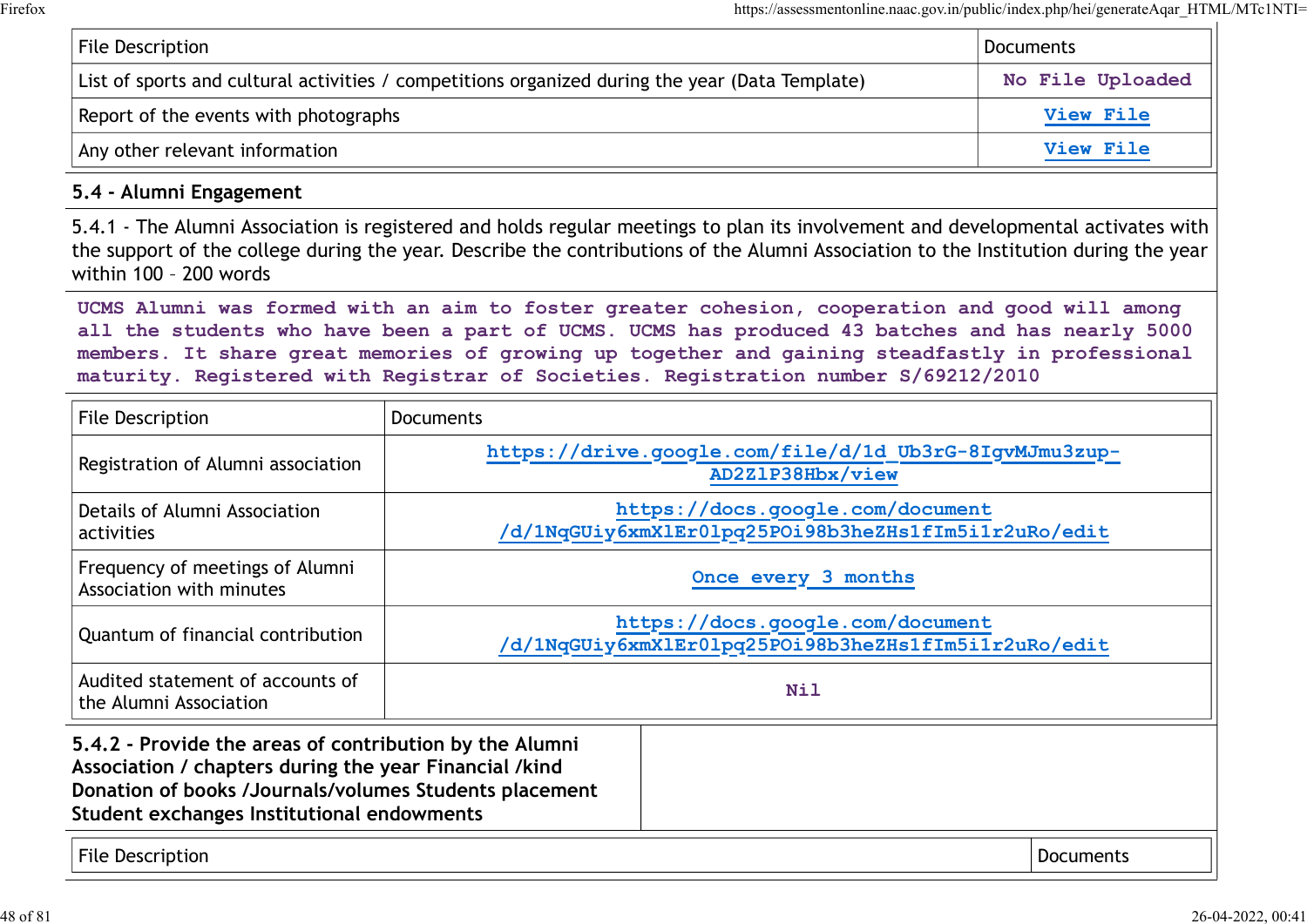| List of Alumni contributions made during the year                             | <b>View File</b> |
|-------------------------------------------------------------------------------|------------------|
| Extract of Audited statements of highlighting Alumni Association contribution | <b>View File</b> |
| Certified statement of the contributions by the head of the Institution       | <b>View File</b> |
| Any other relevant information                                                | <b>View File</b> |

# GOVERNANCE, LEADERSHIP AND MANAGEMENT

## 6.1 - Institutional Vision and Leadership

6.1.1 - The Institution has clearly stated Vision and Mission which are reflected in its academic and administrative governance. Describe the Vision and Mission of the Institution, nature of governance, perspective plans and stakeholders' participation in the decision-making bodies highlighting the activities leading to Institutional excellence.

University College of Medical Sciences has completed 50 years in 2021 since its inception in 1971, and we celebrated this milestone with College Convocation in Golden Jubilee year on 25th September 2021. When one recalls the history of UCMS, it brings admiration, pride and joy considering the achievements and laurels brought to its name by its students and faculty against all odds. The research work and contribution to health sector of the state/ country is stupendous, and appreciated by one and all. As Principal of this great institute, it is appropriate to analyse targets, achievements, and deficiencies which can be addressed to make UCMS as the best medical school of the nation.

It is imperative that institutions have a timeline to progress and mechanism to audit it from time to time. So that if the institutional growth is found suboptimal, the remedial actions can be initiated . The objective are listed below:

- 1. OPTIMUM COMPETENCY BASED EDUCATION FOR ALL: UCMS should set the example and ensure the above in all its students with innovative teaching learning methods. We should make learning stress free, practical and easy to grasp to attain desirable competencies. Medical students are to be trained to be a student always (forever student) in life.
- 2. UCMS-GTBH should strive to deliver best patient care. The faculty, residents and students should aim to provide the state of art treatment and services to all patients. To deliver optimum standard of care the hospitals have to ensure adequate infrastructure so that the faculties are professionally satisfied with quality of imparted patient care. The hospitals should have plenty of well-equipped operation theatres, backup ICU, day care facilities, laboratories, specialized laboratories, special clinics, superspeciality care. The investigation and reports should be available on virtual platform. The hospital patient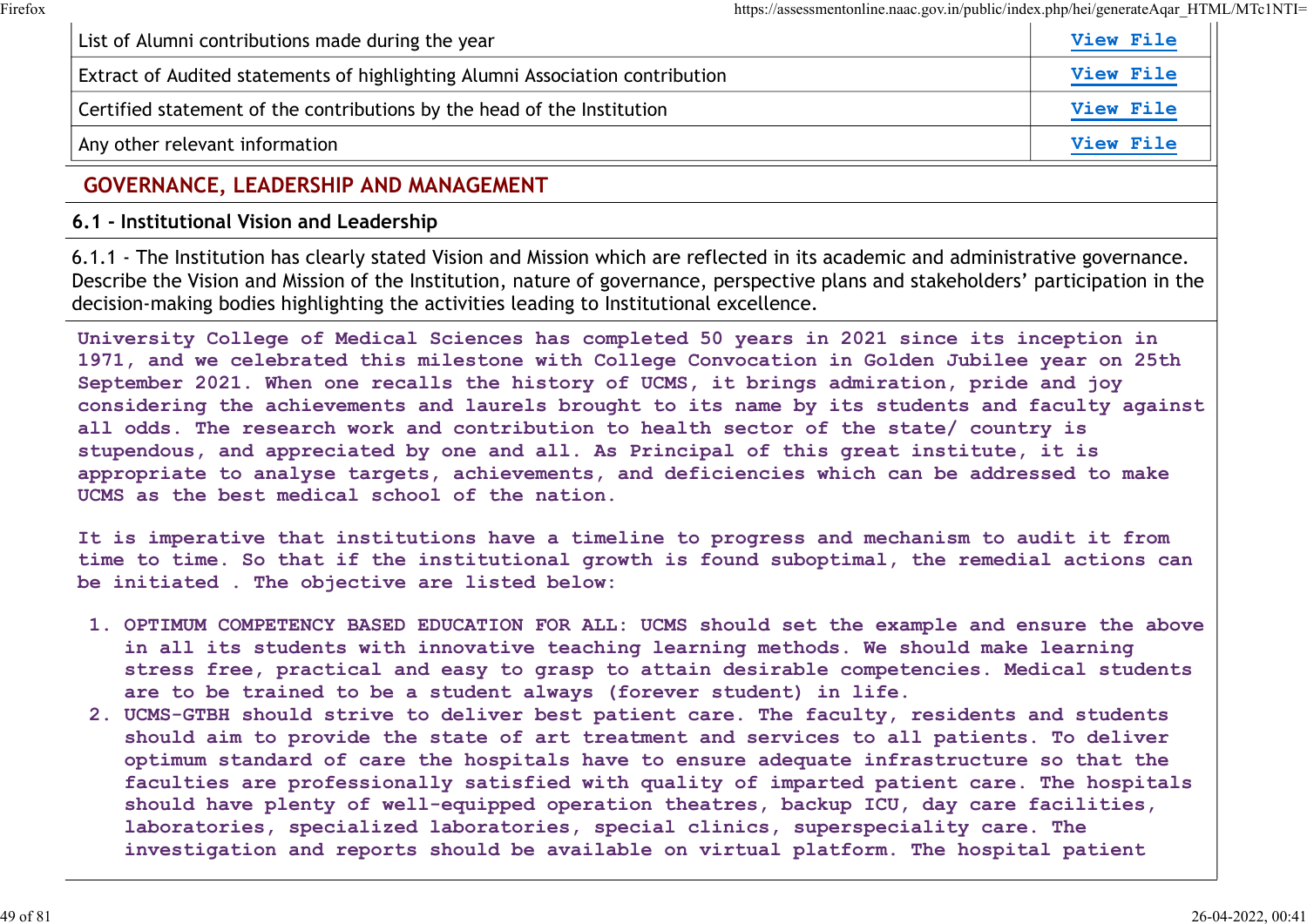information should be computerized so that patient data can be analysed for future expansion/projection and research

- 3. SUPERSPECIALITY COURSES: DM Endocrinology course has been started in 2020. The DM/McH courses in various super-specialty disciplines will ensure better patient care and further enhance the medical education and research. UCMS-GTBH caters to 8000-10000 patients per day, over 50000 injuries per year, approximately 22000-25000 obstetrics cases, over 500 patients per OPD in endocrinology. The Govt. of India envisaged this and sanctioned superspeciality services under Prime Minister Swasthya Suraksha Yojna in 2016. It should be implemented so that sick patients of cardiology, nephrology, gastroenterology, neurology and other superspecialties are treated under one roof
- 4. DEVELOPING RESEARCH TEMPER: Development of research temper is the key to find out evidencebased solutions to the clinical problems unique to India. The knowledge about research methods and evaluation has already been incorporated in current curriculum
- 5. FACULTY DEVELOPMENT: The quality of teachers is important to ensure the effective training. The current eligibility to become a teacher is just a postgraduate degree and teaching experience of a certain number of years. The quality of teaching capabilities (certification of teacher) or recertification is already initiated and should be enhanced as faculty development
- 6. ADMINISTRATIVE REFORMS: The administration of college should be reformed to make everyone accountable for decisions and maintaining timelines. The quality of education, research and patient care can be enhanced with the support of vibrant and agile administration

| over 50000 injuries per year, approximately 22000-25000 obstetrics cases, over 500 patients<br>per OPD in endocrinology. The Govt. of India envisaged this and sanctioned superspeciality<br>services under Prime Minister Swasthya Suraksha Yojna in 2016. It should be implemented so<br>that sick patients of cardiology, nephrology, gastroenterology, neurology and other super-<br>specialties are treated under one roof<br>4. DEVELOPING RESEARCH TEMPER: Development of research temper is the key to find out evidence-<br>based solutions to the clinical problems unique to India. The knowledge about research<br>methods and evaluation has already been incorporated in current curriculum<br>5. FACULTY DEVELOPMENT: The quality of teachers is important to ensure the effective training.<br>The current eligibility to become a teacher is just a postgraduate degree and teaching<br>experience of a certain number of years. The quality of teaching capabilities (certification<br>of teacher) or recertification is already initiated and should be enhanced as faculty<br>development<br>6. ADMINISTRATIVE REFORMS: The administration of college should be reformed to make everyone<br>accountable for decisions and maintaining timelines. The quality of education, research and<br>patient care can be enhanced with the support of vibrant and agile administration |            |
|---------------------------------------------------------------------------------------------------------------------------------------------------------------------------------------------------------------------------------------------------------------------------------------------------------------------------------------------------------------------------------------------------------------------------------------------------------------------------------------------------------------------------------------------------------------------------------------------------------------------------------------------------------------------------------------------------------------------------------------------------------------------------------------------------------------------------------------------------------------------------------------------------------------------------------------------------------------------------------------------------------------------------------------------------------------------------------------------------------------------------------------------------------------------------------------------------------------------------------------------------------------------------------------------------------------------------------------------------------------------------------------------------|------------|
| File Description                                                                                                                                                                                                                                                                                                                                                                                                                                                                                                                                                                                                                                                                                                                                                                                                                                                                                                                                                                                                                                                                                                                                                                                                                                                                                                                                                                                  | Documents  |
| Vision and Mission documents approved by the College bodies                                                                                                                                                                                                                                                                                                                                                                                                                                                                                                                                                                                                                                                                                                                                                                                                                                                                                                                                                                                                                                                                                                                                                                                                                                                                                                                                       | Nil        |
| Achievements which led to Institutional excellence                                                                                                                                                                                                                                                                                                                                                                                                                                                                                                                                                                                                                                                                                                                                                                                                                                                                                                                                                                                                                                                                                                                                                                                                                                                                                                                                                | <b>Nil</b> |
| Any other relevant information                                                                                                                                                                                                                                                                                                                                                                                                                                                                                                                                                                                                                                                                                                                                                                                                                                                                                                                                                                                                                                                                                                                                                                                                                                                                                                                                                                    | <b>Nil</b> |

6.1.2 - Effective leadership is reflected in various Institutional practices such as decentralization and participative management. Describe the organogram of the college management structure and its functioning system highlighting decentralized and participatory management and its outcomes in the Institutional governance within 100 - 200 words

UCMS is a institute with the theme of 'EXPERT': Excellance in patient care, education, research and traning of undergraduate and post graduate. The College is known for its quality research as evident from the national ranking 7th based on the number of scientific publications in various Pub-Med Indexed journals. To impart smooth education and training and achieve goals of best patient care to common we have organized a decentralized e govenance system of problem solving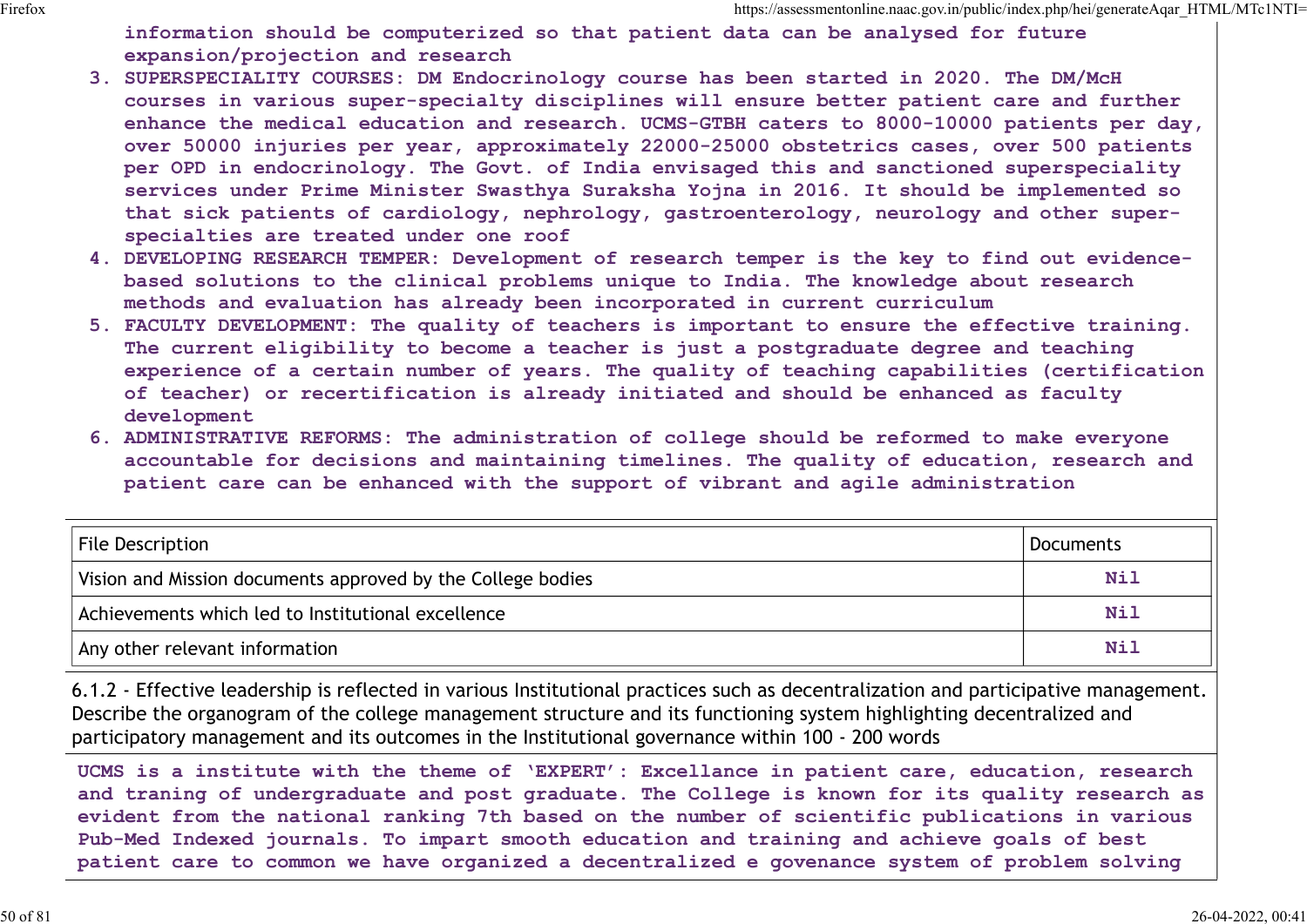and decision making.

The institution involves all the stake holders i.e principal, all the faculty, administrative staff, teaching staff, non teaching staff and students in planning and decision making. The problems and requirements (long term and short) are analysed by the respective departments and feedback are provided to the institute. The strategy are devised at institutional level after thorough discussion. The committee with fair representation are formed to ensure implementation of these strategies. Efforts are made to increase job responsibilities of the employee so that they can make self managed teams. Inputs from staff and student are also taken for due consideration. All the planning strategies and implementation efforts are duly recorded. https://assessmontonline.naa.gov.im/public/index.php/hei/generateAqm\_HTMI.\MTeINTI=<br>The institution involves all the stake holders i.e principal, all the faculty, administrative<br>staff, teaching staff, non teaching staff an

| File Description                | Documents |
|---------------------------------|-----------|
| Relevant information /documents | Nì.       |
| Any other relevant information  | Ni.       |

## 6.2 - Strategy Development and Deployment

6.2.1 - The Institutional has well defined organisational structure, Statutory Bodies/committees of the College with relevant rules, norms and guidelines along with Strategic Plan effectively deployed. Provide the write-up within 100 - 200 words

It is imperative for institution to develop strategic plans with a set time line for progression and with a mechanism of audit from time to time. The set strategic plans helps in effective deployment of goals in the future for optimum growth of institute

The objective for institutional growth (2021-22)

- 1. Optimum competency based education for post graduate and undergraduate: setting of skill laboratories,
- 2. Deliver state of art tertiary care:setting of well equipped operation theatre, back up ICU, day care laboratory, specialized laboratories, special clinic, superspecialty care. Setting of virtual plateform for laboratory investigations and report.
- 3. Starting superspecialty courses: starting new fellowship and DM courses
- 4. Developing research temper: Augementing IT facility and biostatistics and research cell. In order to encourage the research at undergraduate level, the College is planning to institute new awards.
- 5. Faculty development: Promotion and recruitment of new faculty
- 6. Upgrading college infrastructure: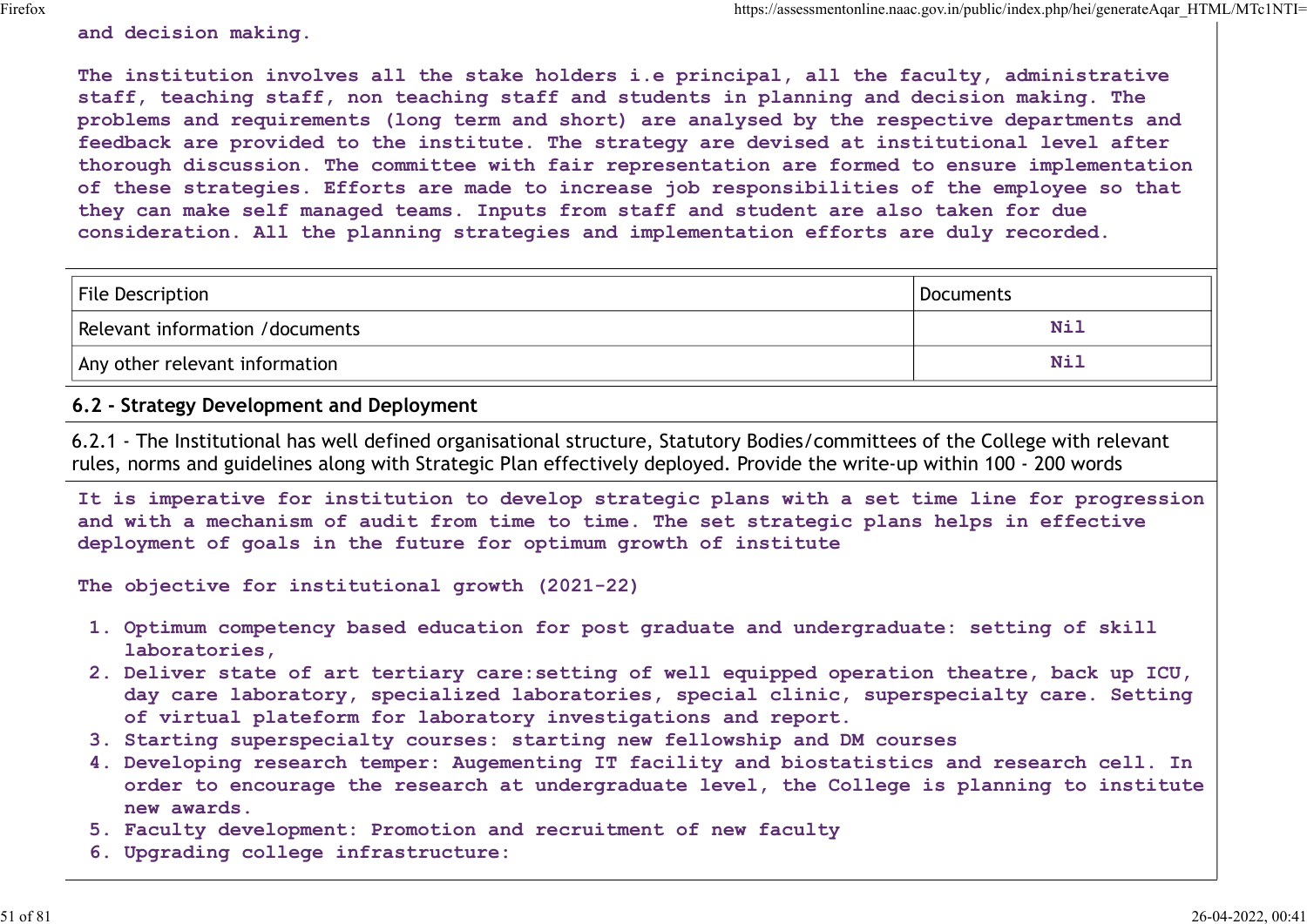CASE STUDY WHERE STRATEGIC PLAN HAVE BEEN EFFECTIVELY DEPLOYED

PLAN

ACTIVITY DEPLOYED

1.

Competency based medical education (CBME)

- . Time to time reaching session on CBME
- Starting online teaching and assessment session for undergraduate students during COVID-19 pandemic
- Development of Disability Competencies and inclusion in CBME

2.

Patient care

Starting online training modules and sessions for health care workers during COVID-19 pandemic (initiative taken by Medical education unit)

An 8 hour module on every aspect of Covid-9 was prepared and sessions were conducted to train doctors a paramedical staff. The module are provided on the link

https://medicaleducationucms.weebly.com/covid-19-healthcare-provider-training.html.

3.

Superspeciality courses

The Government of India had sanctioned superspecialty course services in 2016. DM endocrinology has been started in 2020

4.

Research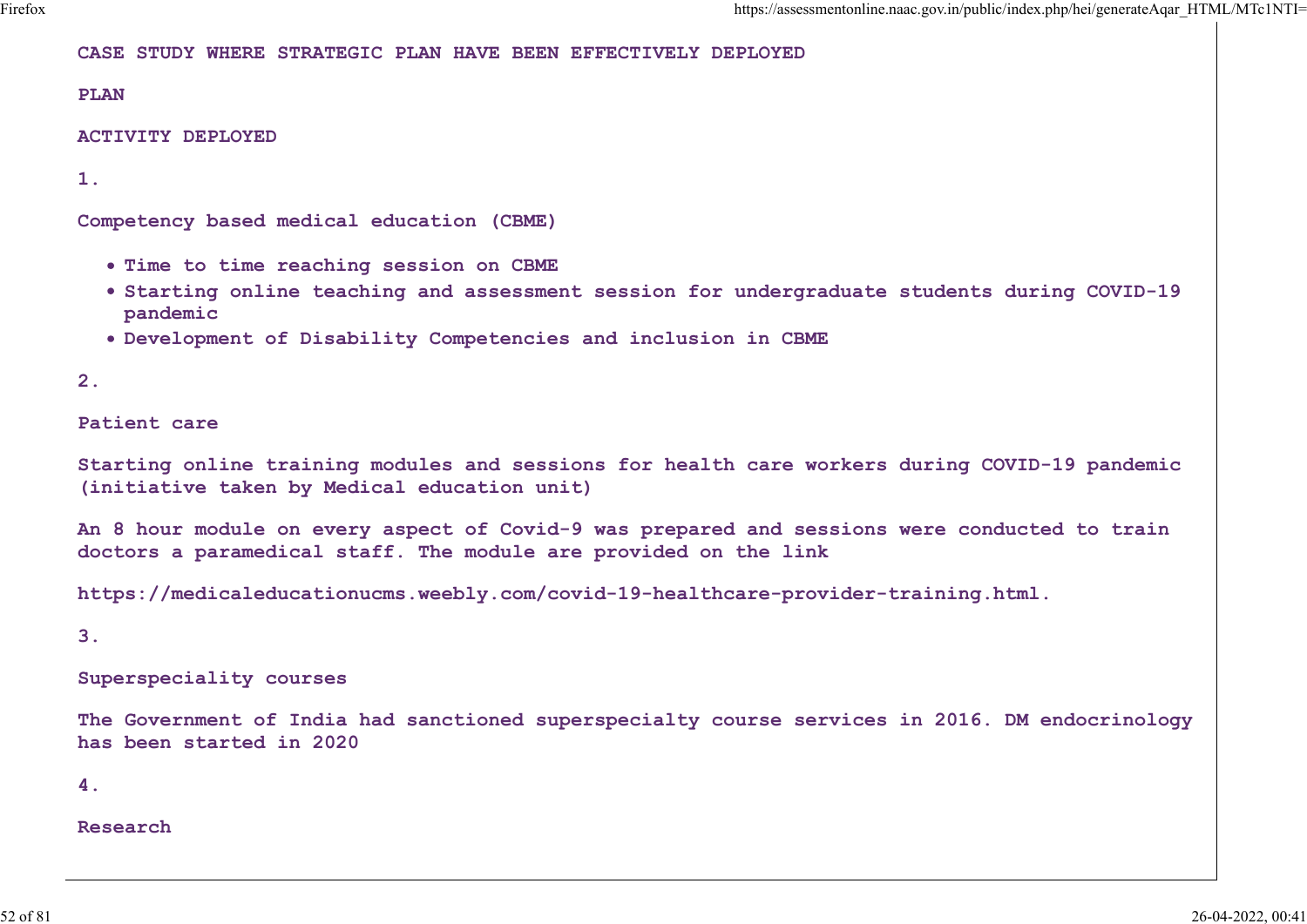Publications have been the key achievements in UCMS. These are constantly increasing in number. The H-index as measured on Pubmed is 57.

A.Alumnus of the College, Dr. Gagan Chadha, who is currently in USA has contributed corpus amount for instituting five awards. These includes (1) Col. T.S Chadha Grant for Undergraduate Research; (2) Mrs. Jogesh Chadha Grant for Undergraduate Research and (3) Dr. Gagan S. Chadha Academic Scholarship, three in number. Each of these awards/scholarships carries a grant or scholarship of Rs.10,000 during the year.

 $5.$ 

Faculty development

UCMS was able to conduct

- Massive recruitment drive from November 2020 to March, 2021 and appointed as many as 61 Assistant Professors to complete the shortage of teachers.
- Faculty promotions:During this time long pending promotions of UCMS teachers were also conducted and 49 teachers have been promoted.

- Institutional membership of NML-ERMED consortium
- Single gateway to access 235 + ERMED e-journals:http://www.ermed.in/journals.aspx
- These e-journals can be accessed on institutional IPs as well as remotely by library users.
- Institutional membership of developing library network (DELNET) <http://delnet.in/>

| . Faculty promotions: During this time long pending promotions of UCMS teachers were also<br>conducted and 49 teachers have been promoted. |                    |
|--------------------------------------------------------------------------------------------------------------------------------------------|--------------------|
| 6.                                                                                                                                         |                    |
| Upgradation of infrastructure                                                                                                              |                    |
| Upgradation of library                                                                                                                     |                    |
| . Institutional membership of NML-ERMED consortium                                                                                         |                    |
| • Single gateway to access 235 + ERMED e-journals:http://www.ermed.in/journals.aspx                                                        |                    |
| . These e-journals can be accessed on institutional IPs as well as remotely by library users.                                              |                    |
| . Institutional membership of developing library network (DELNET) <http: delnet.in=""></http:>                                             |                    |
| <b>File Description</b>                                                                                                                    | <b>Documents</b>   |
| Organisational structure                                                                                                                   | https://ucms.ac.in |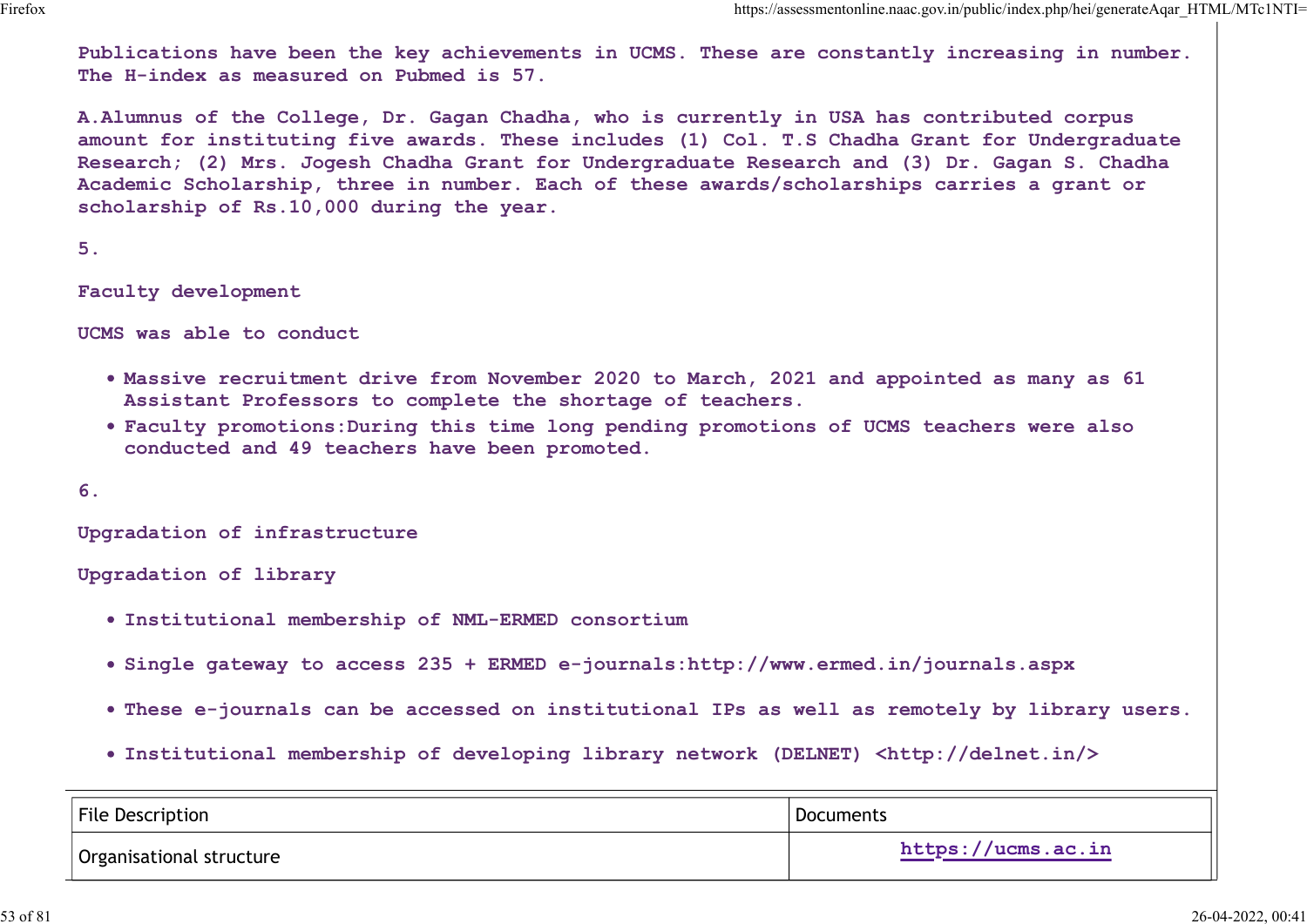|                                                                                                                                                                                                                         | /NAAC 2018-2019.html |
|-------------------------------------------------------------------------------------------------------------------------------------------------------------------------------------------------------------------------|----------------------|
| Strategic Plan document(s)                                                                                                                                                                                              | Nil                  |
| Minutes of the College Council/ other relevant bodies for deployment/ deliverables<br>of the strategic plan                                                                                                             | <b>Nil</b>           |
| Any other relevant information                                                                                                                                                                                          | <b>Nil</b>           |
| 6.2.2 - Implementation of e-governance in areas of operation<br><b>Academic Planning and Development Administration Finance</b><br>C. Any 2 or 3 of the Above<br>and Accounts Student Admission and Support Examination |                      |
| File Description                                                                                                                                                                                                        | <b>Documents</b>     |
| Data template                                                                                                                                                                                                           | No File Uploaded     |
| Institutional budget statements allocated for the heads of E_governance implementation                                                                                                                                  | No File Uploaded     |
| e-Governance architecture document                                                                                                                                                                                      | No File Uploaded     |
| Screen shots of user interfaces                                                                                                                                                                                         | View File            |
| Policy documents                                                                                                                                                                                                        | No File Uploaded     |
| Any other relevant information                                                                                                                                                                                          | No File Uploaded     |
| 6.3 - Faculty Empowerment Strategies                                                                                                                                                                                    |                      |
| 6.3.1 - The institution has effective welfare measures for teaching and non-teaching staff and avenues for their career<br>development/ progression                                                                     |                      |
| <b>TEACHING STAFF</b>                                                                                                                                                                                                   |                      |
| 1                                                                                                                                                                                                                       |                      |
| <b>RESEARCH</b>                                                                                                                                                                                                         |                      |
| Multi-disciplinary Research Unit (MRU) thas molecular laboratory to conduct research on<br>proteomics, genomics, cell culture (Annexure 1)                                                                              |                      |
| $\mathbf{2}$                                                                                                                                                                                                            |                      |
| TEACHING AND TRAINING                                                                                                                                                                                                   |                      |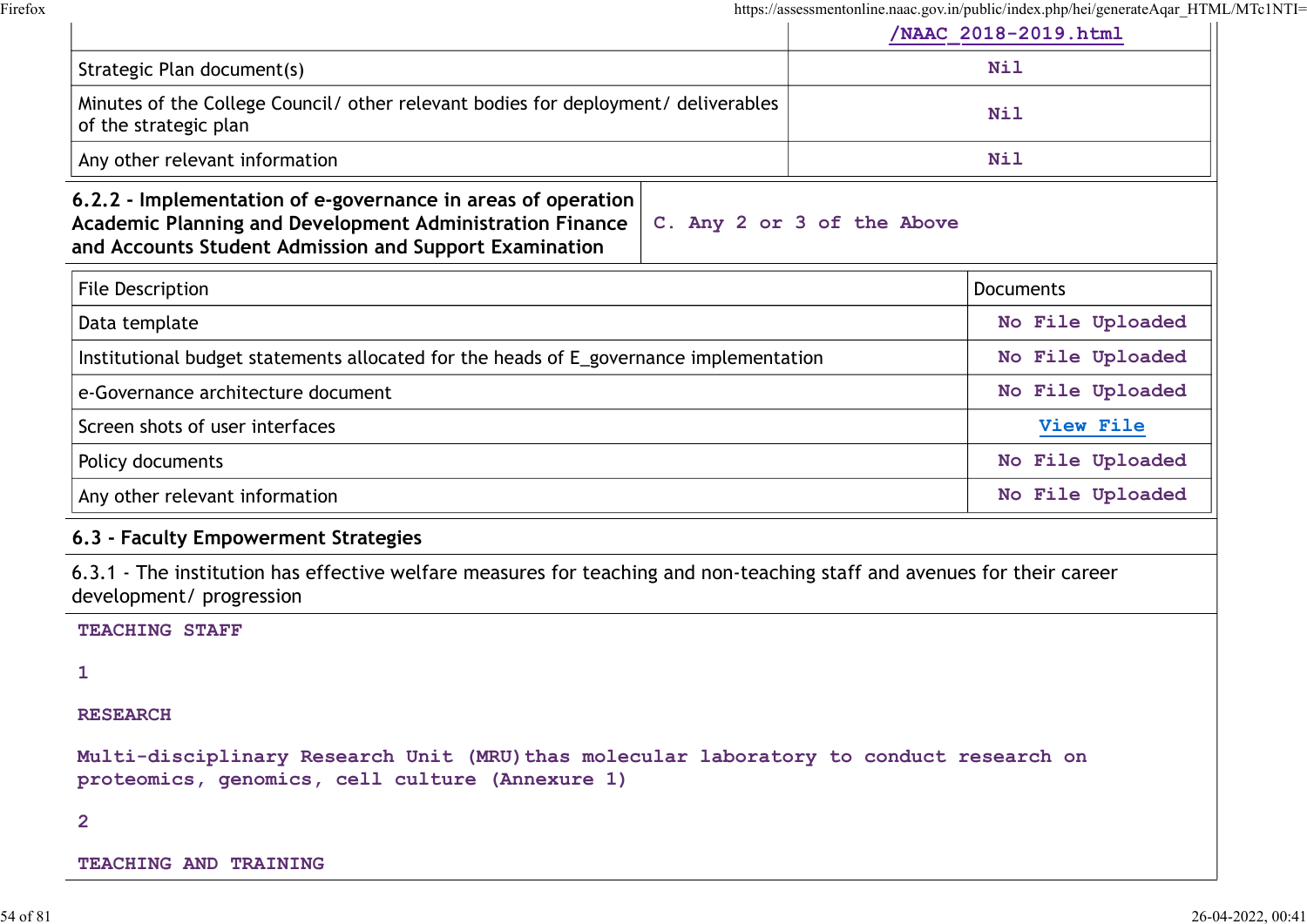Medical education unit (MEU) that conducts various faculty development programmes, mentorship programmes and workshops(annexure 2)

 $3 \left( \frac{1}{2} \right)$ 

#### FINANCE

Teachers welfare funds, Group insurance scheme, Medical re-embersement.

#### NON TEACHING

 $1$  and  $1$  and  $1$  and  $1$  and  $1$ 

#### TRAINING

https://ucms.ac.in/courses.htm

- 1. B.S.c (Medical technology) radiography and MSc (medical imaging technology) radiography course.
- 2. lab attendant course ( 6 week)
- 3. MLT course

## 2 and 2 and 2 and 2 and 2 and 2 and 2 and 2 and 2 and 2 and 2 and 2 and 2 and 2 and 2 and 2 and 2 and 2 and 2

#### FINANCE

- 1. Delhi university laboratory association welfare fund
- 2. Delhi university Karamchari union
- 3. Medical re-embersement
- 4. Dress allowance

```
3
```
ACCOMODATION

Staff residential category A, B, C, D quarters

#### Annexure 1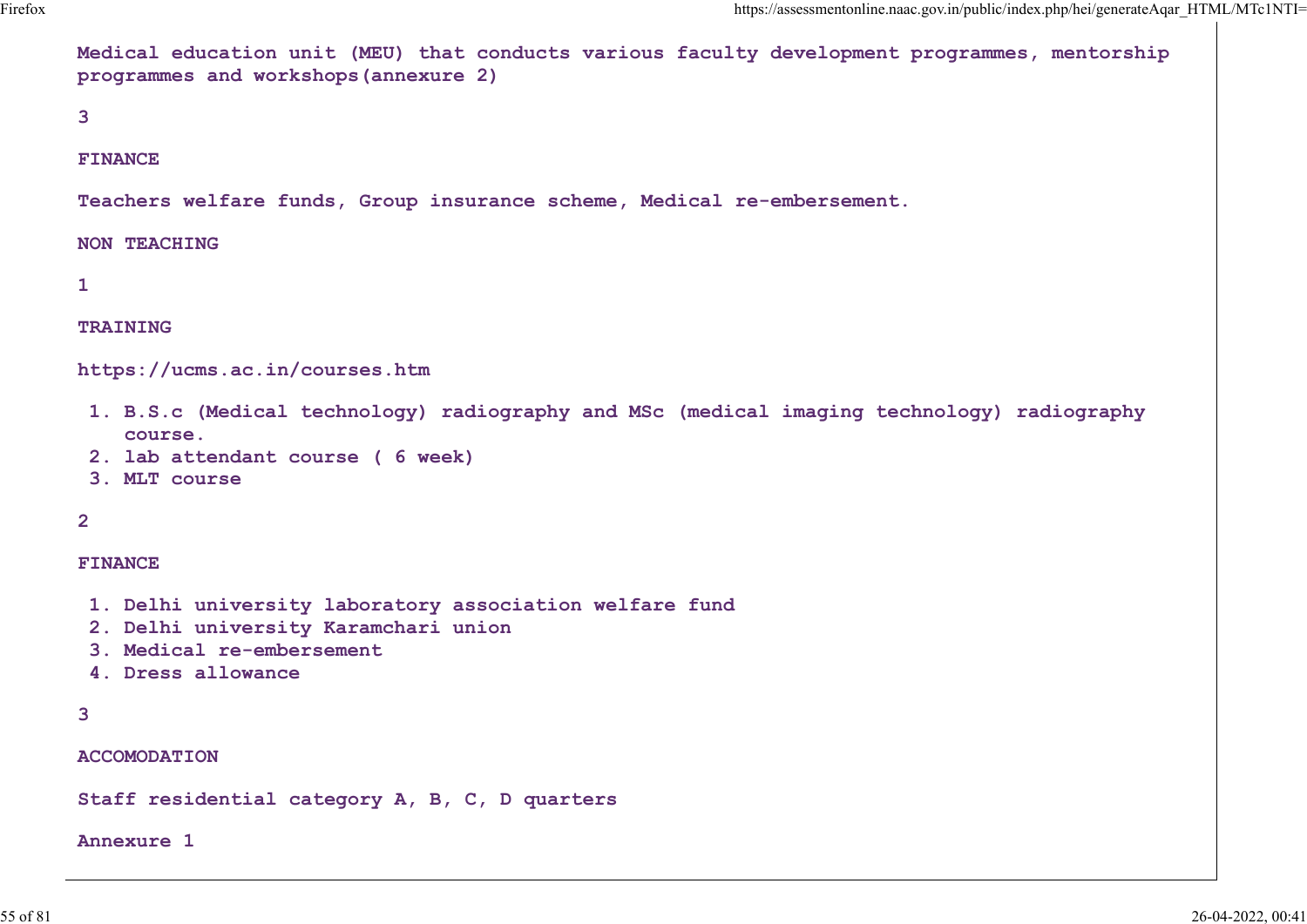Multi-disciplinary Research Unit

With the aim to bridge the gap between basic research and the clinical / health research in the medical colleges for the improvement of the overall health status of the Indian population, Multi-disciplinary Research Unit (MRU) was established by Department of Health Research (DHR) in 2013 at UCMS and GTB Hospital.

Details are given on link: https://ucms.ac.in/c\_l\_laboratories.htm

- Several molecular facilities like Genome / Nucleic Acid Analysis, Cell Culture Study, Protein Study, Cell Sorting and Cell Analysis and Deep Storage have established at MRU-UCMS.
- Several high-end equipments like Flow cytometer cum sorter, High-performance liquid chromatography (HPLC), Flash Chromatography, Fluorescent Microscope (Upright and Inverted), Real-Time PCR, Biosafety cabinet, Nanodrop, Gradient PCR, Refrigerated Centrifuge, Swing-out Centrifuge, Sonicator, Ultra Water Purification Unit, ELISA Washer, Multi-mode Reader, Horizontal and Vertical Electrophoresis, Cell Counter, CO2 incubator, Deep Freezers and numerous small bench top equipments have been installed at MRU-UCMS till now.
- Three MRU projects were sanctioned and completed during period 2014 2018.
- Seven MRU projects were sanctioned during period 2019 2021.
- In last 2 years, five MRU projects have been completed.
- Ten new MRU projects are approved by MRU for financial year 2021 2022.
- MRU has conducted the one day workshop on "Applications of Real-Time PCR technique in clinical research" for PG students / young faculties of UCMS & GTB Hospital in 2021.
- e-journal will be started for scientific information

MRU projects sanctioned

2014-18

3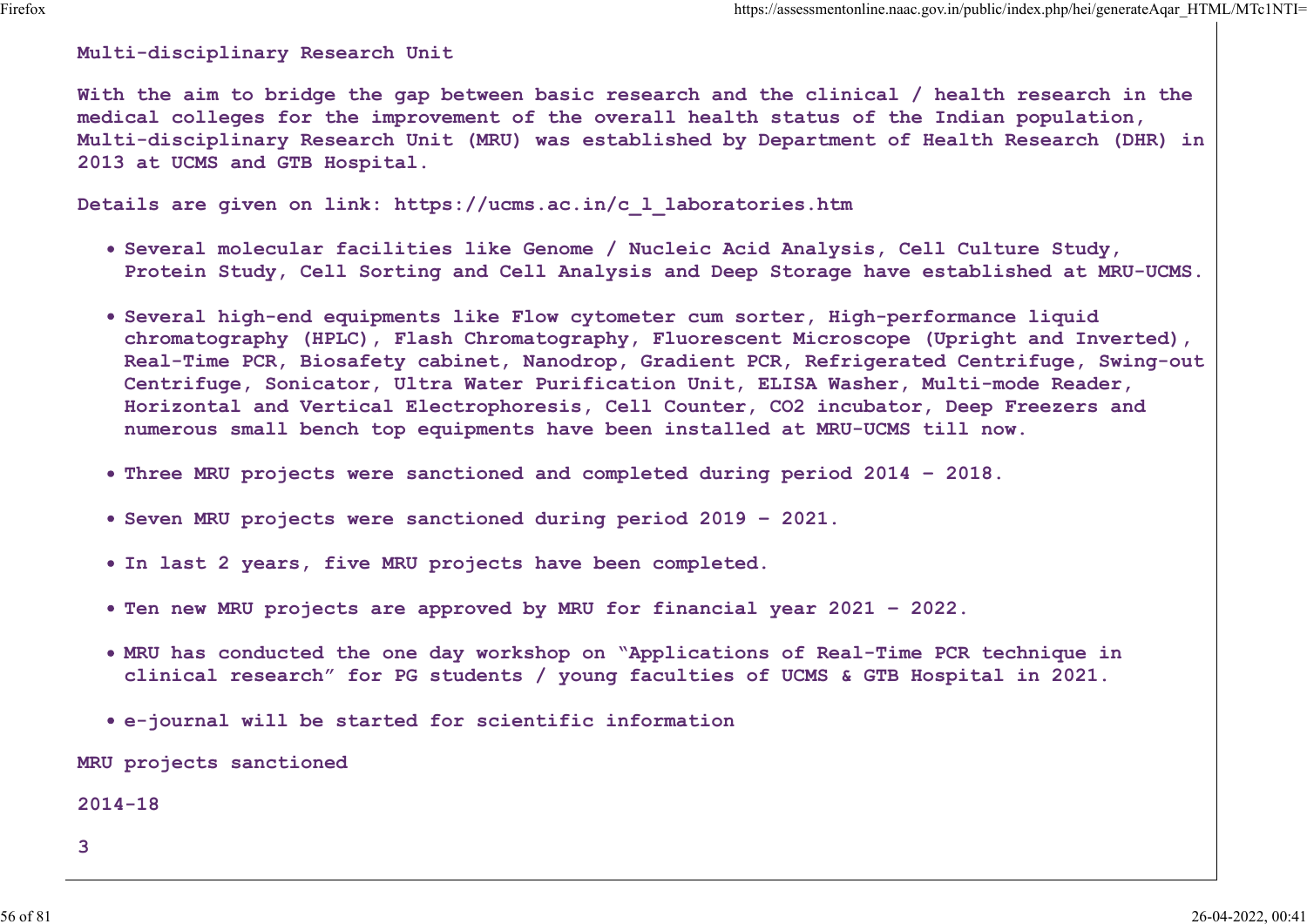| $2019 - 21$ |  |  |
|-------------|--|--|
|             |  |  |

7

2021-22

10

Annexure 2

MEDICAL EDUCATION UNIT

The mandate to this MEU, excerpted from the recommendations of the MCI (1996), National Medical Commission Gazette (2019), and NAAC guidelines, defines ten tasks:

- 1. Faculty Development
- 2. Research in Medical Education
- 3. Development of a Resource Center
- 4. Continuing Medical Education
- 5. Policy Development
- 6. Developing Systems of Assessment
- 7. Developing Communication Links
- 8. Developing and implementing Instructional Design
- 9. Implementing Competency based medical education
- 10. Implementing online medical education

### **OVERVIEW**

The Medical Education Unit of UCMS and GTBH aims for holistic development of the student by constantly innovating, researching, on various aspects of medical education and capacity building of the faculty. It's key achievements over the last decade has been:Details are provided on the link

https://medicaleducationucms.weebly.com/our-team.html

- 1. Faculty development programs within the institute and other institutes across India
- 2. Thesis writing and Thesis Protocol writing workshops for postgraduate students since more than 10 years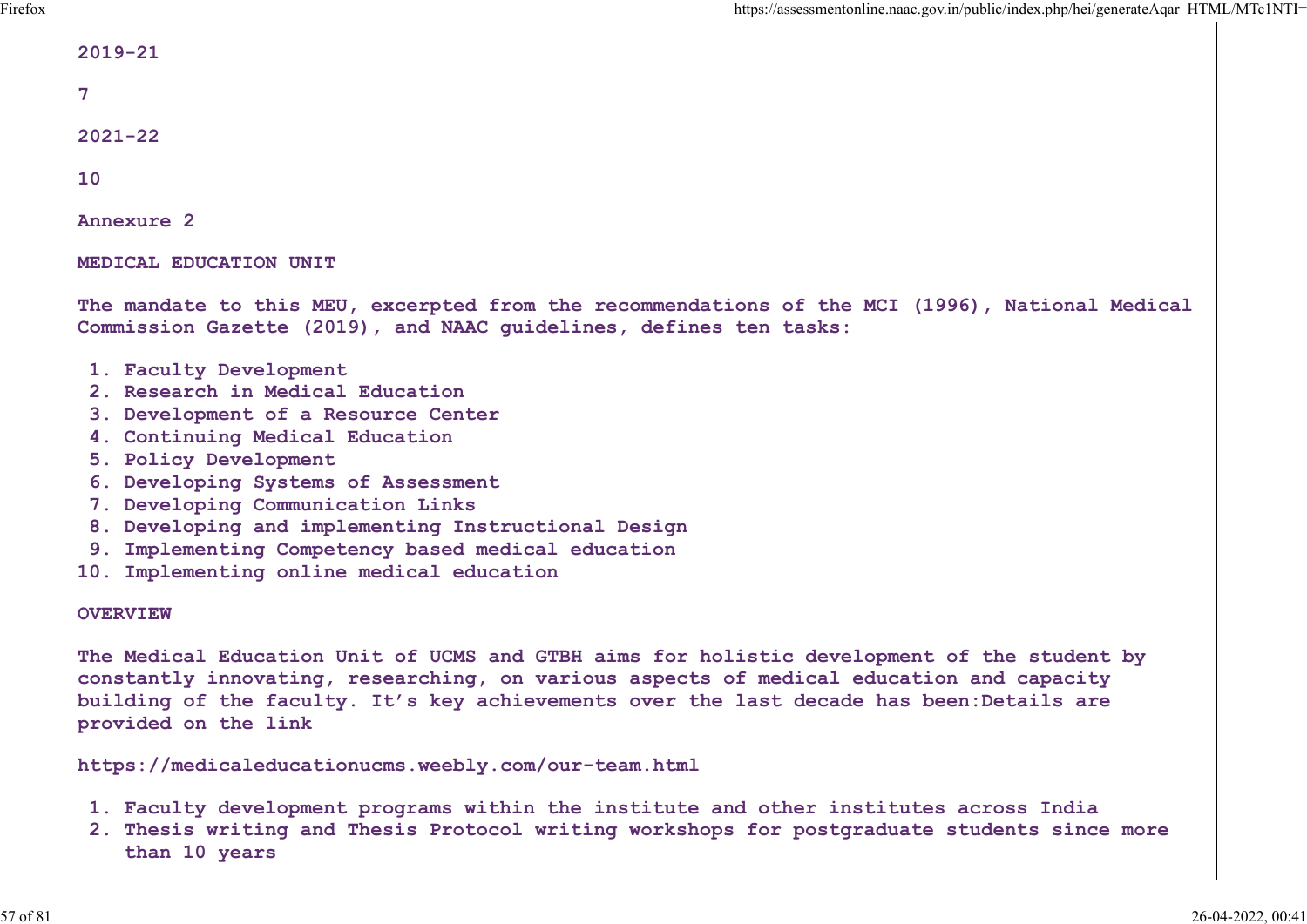- 3. Research Methodology Workshops across India for DNB and for Medical college faculty
- 4. Medical Humanities Group
	- 1. Theatre of the Oppressed workshops in medical education
	- 2. Research and Humanities in Medical Education Asia's first journal on Medical Humanities
- 5. Development of Disability competencies and its inclusion in Competency based curriculum
- 6. Students' Section
	- 1. Organum Donum Raising awareness about organ donation
	- 2. Illuminous Medical Quiz
- 7. COVID-19 pandemic
	- 1. Rapid Transition to Online teaching
	- 2. Training of Healthcare workers
- 8. Publications
	- 1. Books
	- 2. Chapters, Newsletters
	- 3. Research articles

Faculty development programs

- Teaching methods
- Assessment methods
- Principles of Adult learning
- Competency based medical education sessions
- Use of Medical Technology
- Revised basic course workshops

Thesis writing and thesis protocol writing workshops

- Conceptualized and implemented in MEU, UCMSand GTBH more than a decade back
- Every year, since then, we conduct these workshops for our postgraduates
- The program became popular and MEU faculty is invited by other medical institutions to conduct such workshops including National Board of Examinations
- Conducted more than 30 workshops in various colleges and hospitals in last 10 years
- Adapted by other institutes too, in their PG orientation program

Research Methodology Workshops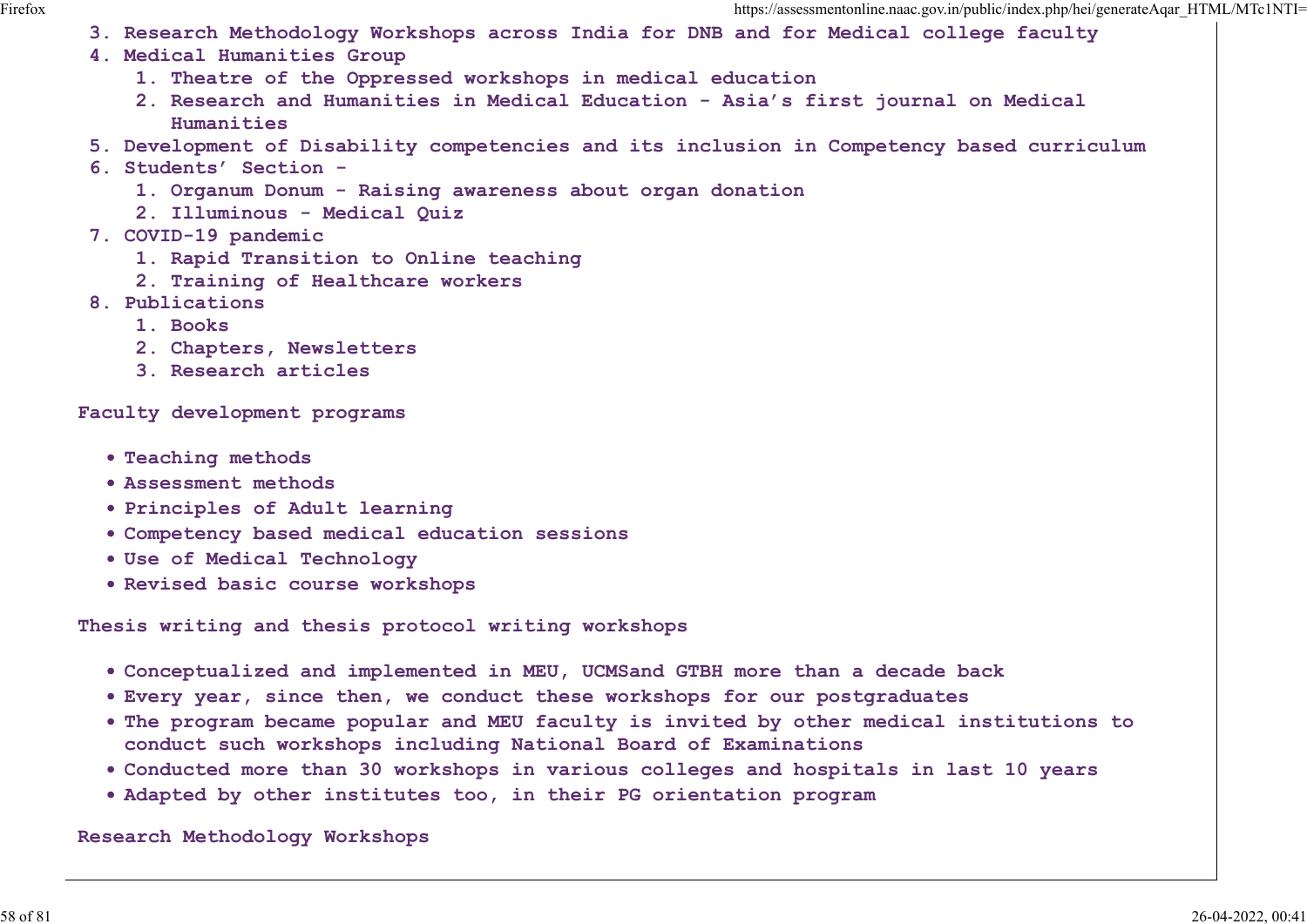- Participatory approach of research methodology workshop
- Adapted by Indian Academy of Pediatrics
- Conducted workshop for faculty of various colleges and hospitals
- For NBE faculty across India

Medical Humanities Group

- Pioneered the work Theatre of the oppressed in Medical Education
- Invited in various health education conferences and by medical colleges to conduct these workshops
- Published the first journal in Asia on Medical Humanities (www.rhime.in)
- Currently in its 8th year of publication
- Promotes articles on art, culture, narrative writing in medical education and patient care

Development of Disability Competencies and inclusion in CBME

- Involved in framing of disability competencies
- Worked with University of Chicago faculty in Disability inclusive compassionate care project
- The competencies got included in the Foundation Course of CBME curriculum for medical undergraduates

Students' section - Medical Education Unit

An initiative to promote cause-driven leadership, professionalism, teamwork, among medical students.

- Organum Donum a student led initiative to create awareness about organ donation among the medical fraternity
- Illuminous a student led initiative to promote quizzing to enrich medical education

Covid-19 Pandemic

The MEU facilitated the rapid transition to online medical education

- Created screenshot based guidebooks
- Conducted webinars for capacity building of the faculty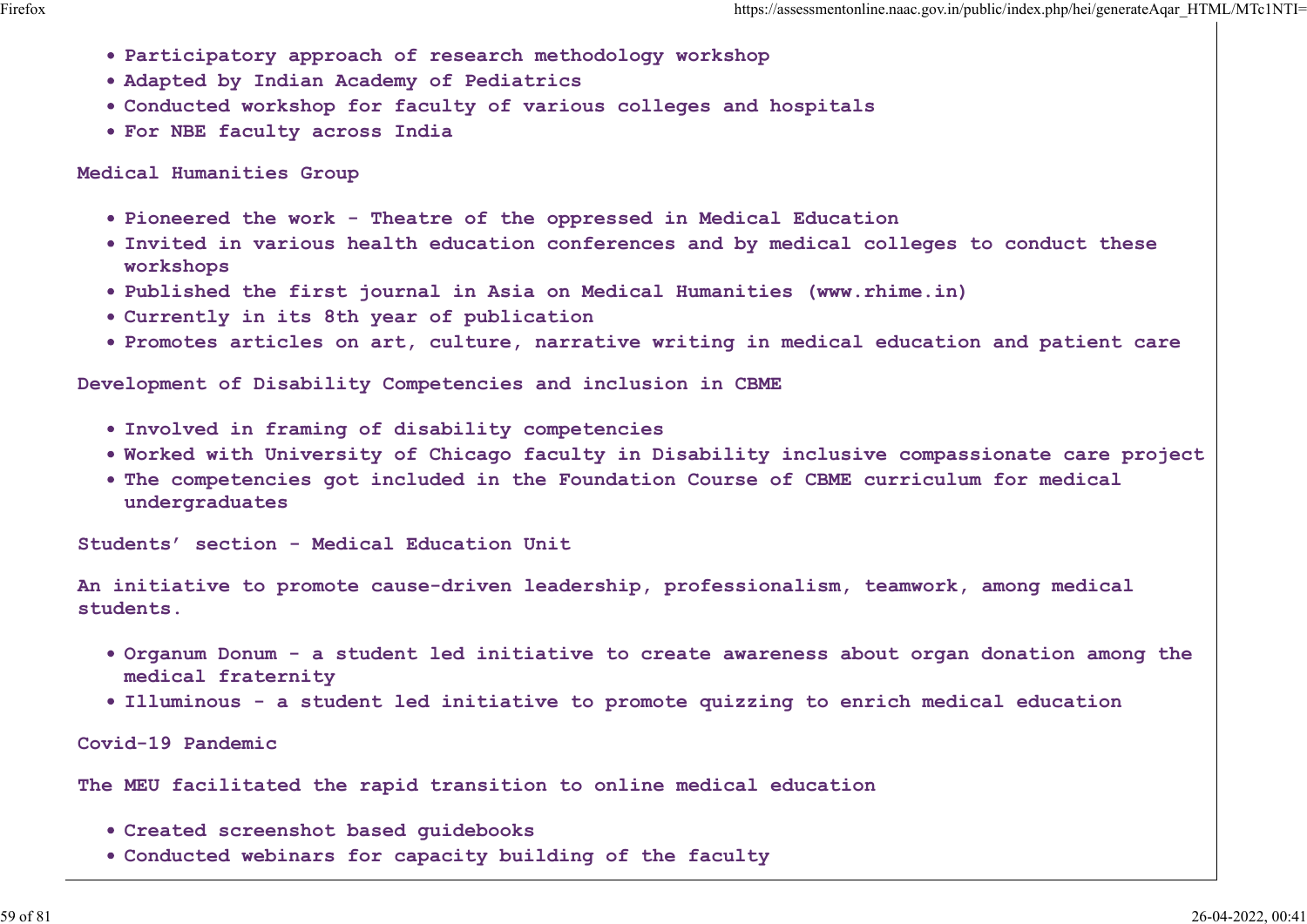## Supported students in online education

## Training of Healthcare workers for prevention of COVID and for management of Covid-19 patients

|                                                                                                | https://assessmentonline.naac.gov.in/public/index.php/hei/generateAqar_HTML/MTc1NTI= |
|------------------------------------------------------------------------------------------------|--------------------------------------------------------------------------------------|
| . Supported students in online education                                                       |                                                                                      |
| Training of Healthcare workers for prevention of COVID and for management of Covid-19 patients |                                                                                      |
|                                                                                                |                                                                                      |
| File Description                                                                               | Documents                                                                            |
| Policy document on the welfare measures                                                        | <b>Nil</b>                                                                           |
| List of beneficiaries of welfare measures                                                      | <b>Nil</b>                                                                           |

|                                                                                                                                                                                                                                                                                                                                                            | https://assessmentonline.naac.gov.in/public/index.php/hei/generateAqar HTML/MTc1NTI= |                     |
|------------------------------------------------------------------------------------------------------------------------------------------------------------------------------------------------------------------------------------------------------------------------------------------------------------------------------------------------------------|--------------------------------------------------------------------------------------|---------------------|
| . Supported students in online education                                                                                                                                                                                                                                                                                                                   |                                                                                      |                     |
| Training of Healthcare workers for prevention of COVID and for management of Covid-19 patients                                                                                                                                                                                                                                                             |                                                                                      |                     |
| <b>File Description</b>                                                                                                                                                                                                                                                                                                                                    | <b>Documents</b>                                                                     |                     |
| Policy document on the welfare measures                                                                                                                                                                                                                                                                                                                    |                                                                                      | <b>Nil</b>          |
| List of beneficiaries of welfare measures                                                                                                                                                                                                                                                                                                                  |                                                                                      | <b>Nil</b>          |
| Any other relevant document                                                                                                                                                                                                                                                                                                                                |                                                                                      | <b>Nil</b>          |
| 6.3.2 - Number of teachers provided with financial support to attend conferences / workshops and towards membership<br>fee of professional bodies during the year                                                                                                                                                                                          |                                                                                      |                     |
| 4                                                                                                                                                                                                                                                                                                                                                          |                                                                                      |                     |
| <b>File Description</b>                                                                                                                                                                                                                                                                                                                                    |                                                                                      | <b>Documents</b>    |
| Details of teachers provided with financial support to attend conferences, workshops etc. during the year<br>(Data Template)                                                                                                                                                                                                                               |                                                                                      | View File           |
| Policy document on providing financial support to teachers                                                                                                                                                                                                                                                                                                 |                                                                                      | No File<br>Uploaded |
| List of teachers provided membership fee for professional bodies                                                                                                                                                                                                                                                                                           |                                                                                      | No File<br>Uploaded |
| Receipts to be submitted                                                                                                                                                                                                                                                                                                                                   |                                                                                      | No File<br>Uploaded |
| Any other relevant information                                                                                                                                                                                                                                                                                                                             |                                                                                      | No File<br>Uploaded |
| 6.3.3 - Number of professional development / administrative training programmes organized by the University for teaching<br>and non- teaching/technical staff during the year (Continuing education programmes, entrepreneurship development<br>programmes, Professional skill development programmes, Training programmes for administrative staff etc.,) |                                                                                      |                     |
| 37                                                                                                                                                                                                                                                                                                                                                         |                                                                                      |                     |
| <b>File Description</b>                                                                                                                                                                                                                                                                                                                                    |                                                                                      | <b>Documents</b>    |
| List of professional development / administrative training programmes organized by the Institution during the                                                                                                                                                                                                                                              |                                                                                      | View File           |

| <b>File Description</b>                                                                                       | Documents               |
|---------------------------------------------------------------------------------------------------------------|-------------------------|
| List of professional development / administrative training programmes organized by the Institution during the | <b><i>View File</i></b> |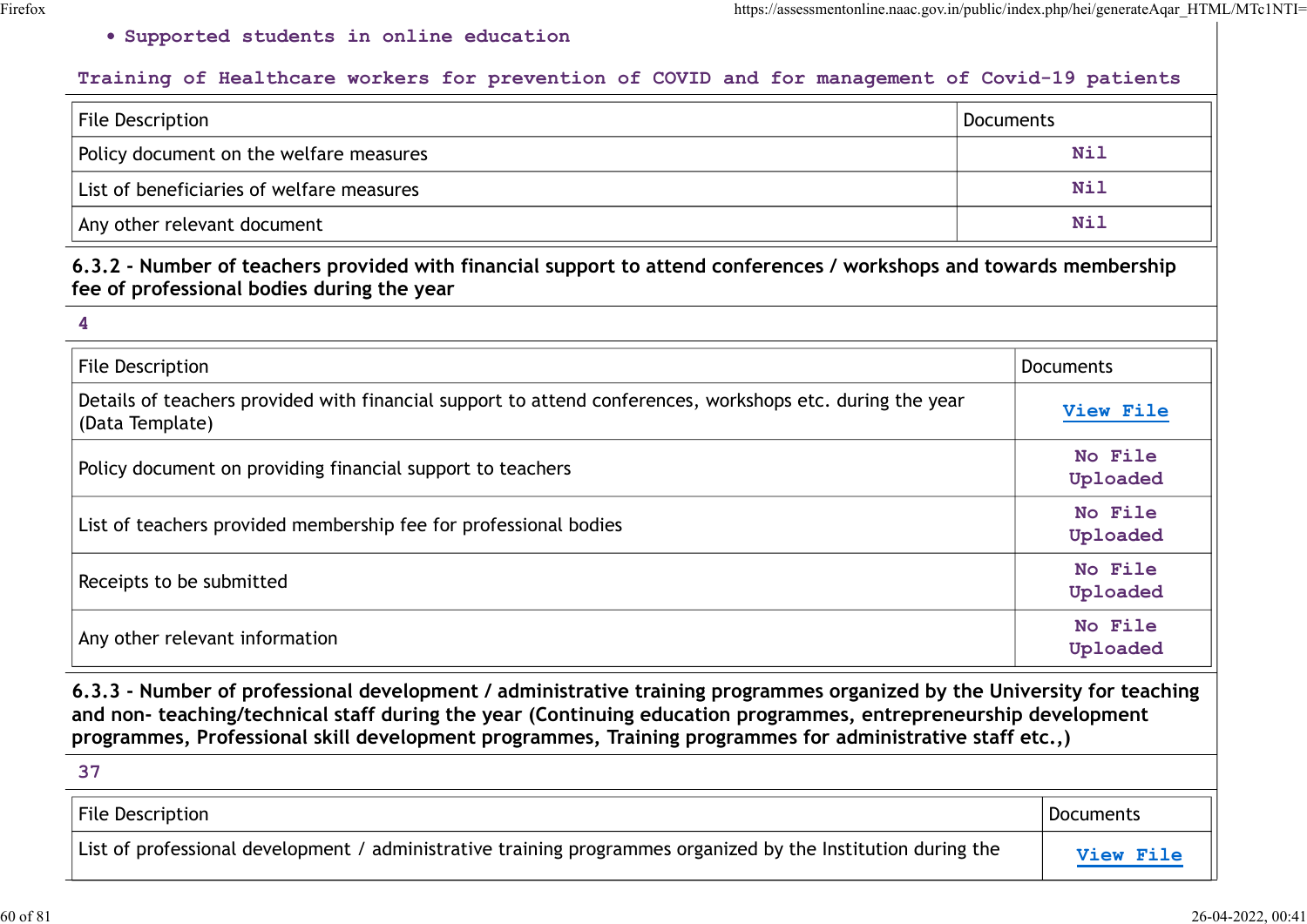| https://assessmentonline.naac.gov.in/public/index.php/hei/generateAqar_HTML/MTc1NTI=                                                                                                                     |                     |
|----------------------------------------------------------------------------------------------------------------------------------------------------------------------------------------------------------|---------------------|
| year and the lists of participants who attended them (Data template)                                                                                                                                     |                     |
| Reports of Academic Staff College or similar centers Verification of schedules of training programs                                                                                                      | No File<br>Uploaded |
| Copy of circular/ brochure/ report of training program self conducted program may also be considered                                                                                                     | No File<br>Uploaded |
| Any other relevant information                                                                                                                                                                           | No File<br>Uploaded |
| 6.3.4 - Number of teachers undergoing Faculty Development Programmes (FDP) including online programmes during the<br>year (Orientation / Induction Programmes, Refresher Course, Short Term Course etc.) |                     |
| 107                                                                                                                                                                                                      |                     |
| <b>File Description</b>                                                                                                                                                                                  | <b>Documents</b>    |
| Details of teachers who have attended FDPs during the year (Data template)                                                                                                                               | View File           |
| E-copy of the certificate of the program attended by teacher                                                                                                                                             | No File<br>Uploaded |

| 107                                                                                                                                                    |                            |
|--------------------------------------------------------------------------------------------------------------------------------------------------------|----------------------------|
| File Description                                                                                                                                       | <b>Documents</b>           |
| Details of teachers who have attended FDPs during the year (Data template)                                                                             | View File                  |
| E-copy of the certificate of the program attended by teacher                                                                                           | No File<br>Uploaded        |
| Days limits of program/course as prescribed by UGC/ AICTE or Preferably Minimum one day programme<br>conducted by recognised body/academic institution | No File<br>Uploaded        |
| Any other relevant information                                                                                                                         | <b>No File</b><br>Uploaded |

6.3.5 - Institution has Performance Appraisal System for teaching and non- teaching staff. Describe the functioning of the Performance Appraisal System for teaching and nonteaching staff within 100 - 200 words

UCMS has devised an annual performance appraisal policy periodically that helps in maintaining the quality assurance system of the teaching and non teaching staff. Respective section incharge and Head of the department submit the annual performance appraisal report to the Head of the Institute at the end of the financial year (annexure). In addition self appraisal sessions are undertaken to improve the work efficiency.

Parameters for performance appraisal for teaching staff includes participation in educational activities, number of research projects undertaken, number of research publication, number of chapters in book, presentation in conferences, conference organized, award/medal received, Additional departmental responsibilities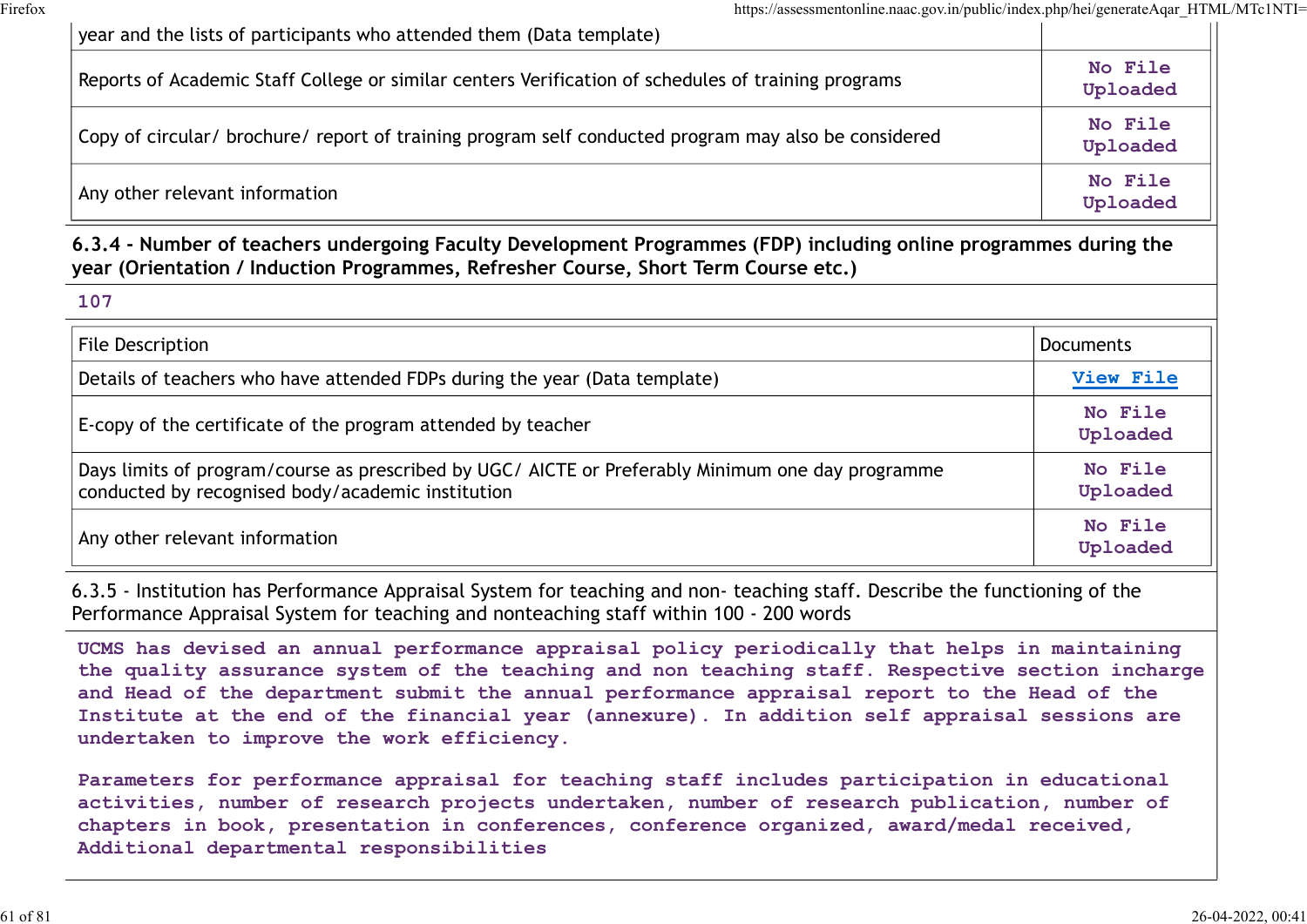Parameters for performance appraisal for non teaching staff includes technical efficiency and knowledge level, leave record, relationship with peer, juniors and colleague

All the appraisals and annual reports are submitted by the Institute to University of Delhi (University Court). The Self-Assessment Proforma filled by faculty are used in their promotions. The student feedbacks and examination results are also kept under the vigil of University. Frequent MCI inspections have also taken place for undergraduate and postgraduate training. All these appraisal methods have led to improvements in the Institute. There are improving numbers of research papers published by faculty and students. Also there has been an increase in number of extramural grants obtained by faculty and students. The Institute has decided to increase the number of financially supported conferences from one to two. Further, travel support has been upgraded from train fare to airfare. In case of a negative annual performance appraisal, a disciplinary action is taken against the individual. In case of suboptimal appraisal too, counseling is held at section/department level. The faculty members who did not meet the required eligibility for next promotion (minimum number of published scientific papers and CME/conferences attended) were not promoted to next level under the current DACP scheme adopted by the Institute. Parameters for performance appraisal for non teaching staff includes technical<br>Parameters for performance appraisal for non teaching staff includes technical<br>All the appraisals and annual reports are submitted by the Insti

| File Description               | Documents                              |
|--------------------------------|----------------------------------------|
| Performance Appraisal System   | https://ucms.ac.in/NAAC 2018-2019.html |
| Any other relevant information |                                        |

## 6.4 - Financial Management and Resource Mobilization

| by the Institute.                                    | counseling is held at section/department level. The faculty members who did not meet the<br>required eligibility for next promotion (minimum number of published scientific papers and<br>CME/conferences attended) were not promoted to next level under the current DACP scheme adopted             |                  |
|------------------------------------------------------|-------------------------------------------------------------------------------------------------------------------------------------------------------------------------------------------------------------------------------------------------------------------------------------------------------|------------------|
| File Description                                     | <b>Documents</b>                                                                                                                                                                                                                                                                                      |                  |
| Performance Appraisal System                         | https://ucms.ac.in/NAAC 2018-2019.html                                                                                                                                                                                                                                                                |                  |
| Any other relevant information                       | <b>Nil</b>                                                                                                                                                                                                                                                                                            |                  |
| 6.4 - Financial Management and Resource Mobilization |                                                                                                                                                                                                                                                                                                       |                  |
|                                                      | 6.4.1 - Institutional strategies for mobilisation of funds and the optimal utilisation of resources                                                                                                                                                                                                   |                  |
| portal.                                              | UCMS is funded by University grant commission. Budget is submitted annually by the university<br>that includes salary expenditure, recurring expenditure and non salary expenditure. The purchase<br>policy of the institute is through the GFR policy 2017. Most of the purchase is done through GEM |                  |
| File Description                                     |                                                                                                                                                                                                                                                                                                       | <b>Documents</b> |
|                                                      | Resource mobilization policy document duly approved by College Council/other administrative bodies                                                                                                                                                                                                    | Nil              |
| Procedures for optimal resource utilization          |                                                                                                                                                                                                                                                                                                       | <b>Nil</b>       |
| Any other relevant information                       |                                                                                                                                                                                                                                                                                                       | Nil              |
|                                                      |                                                                                                                                                                                                                                                                                                       |                  |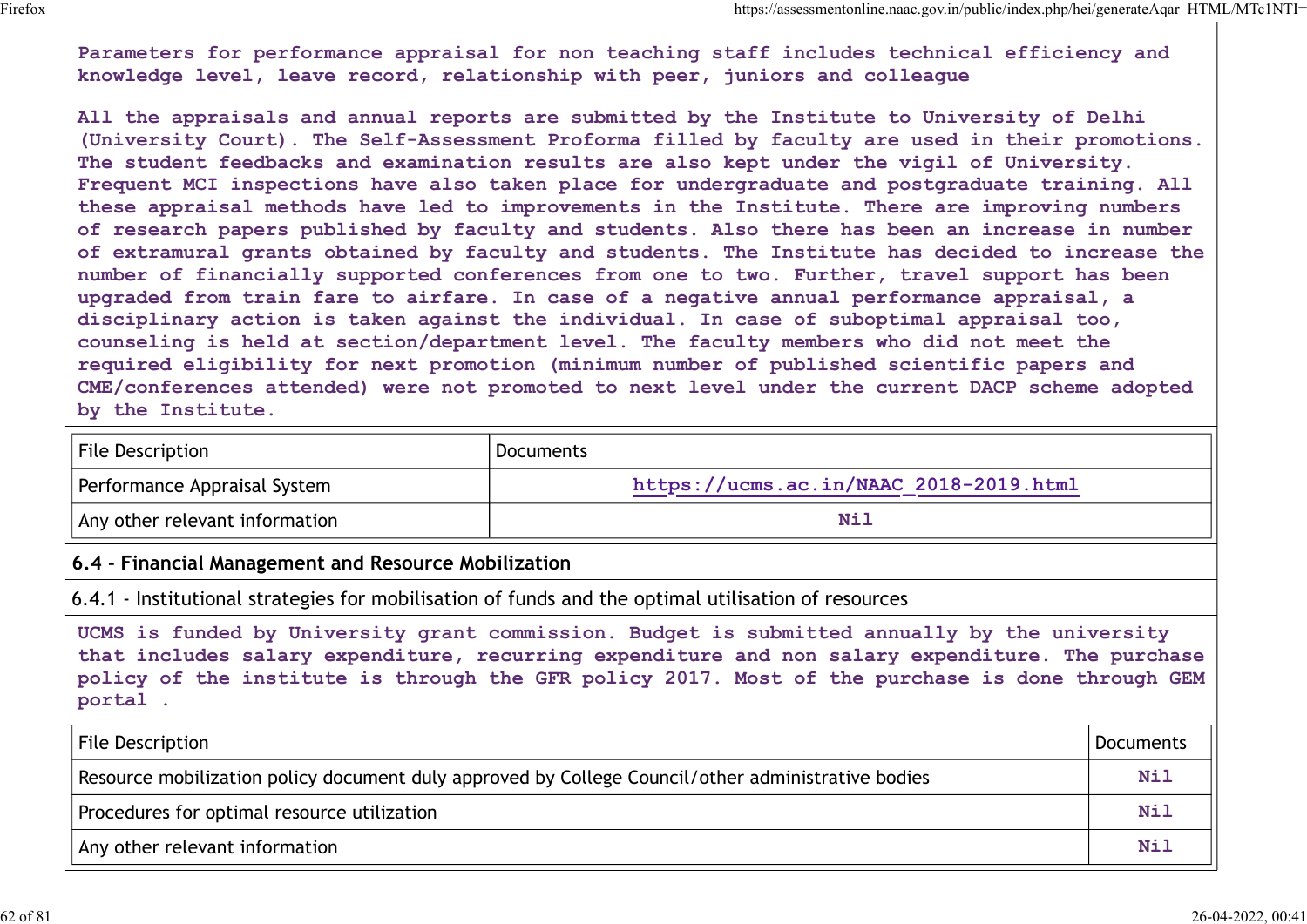| 6.4.2 - Institution conducts internal and external financial audits regularly. Enumerate the various internal and external financial<br>audits carried out during the year with the mechanism for settling any audit objections within 100 -200 words                                                   | https://assessmentonline.naac.gov.in/public/index.php/hei/generateAqar HTML/MTc1NTI= |
|---------------------------------------------------------------------------------------------------------------------------------------------------------------------------------------------------------------------------------------------------------------------------------------------------------|--------------------------------------------------------------------------------------|
| Internal audit is done by the University of Delhi (Audit branch). External audit is done<br>annually by the office of the Controller and Auditor General, government of India.                                                                                                                          |                                                                                      |
| External audit was done by the office and report was provided dated 23/03/2021. Report was<br>provided in the form of balance sheet that included Liabilities (current / designated), assets<br>(fixed assets/ current assets), income and expenditure (interest earned), general and grants in<br>aid. |                                                                                      |
| File Description                                                                                                                                                                                                                                                                                        | <b>Documents</b>                                                                     |
| Documents pertaining to internal and external audits for the last year                                                                                                                                                                                                                                  | Nil                                                                                  |
|                                                                                                                                                                                                                                                                                                         |                                                                                      |

| Funds/grants received from government bodies (INR in<br>Lakhs) | Funds/grants received from nongovernment bodies (INR in<br>Lakhs <sup>'</sup> |  |
|----------------------------------------------------------------|-------------------------------------------------------------------------------|--|
| Mi                                                             | Nil                                                                           |  |

| External audit was done by the office and report was provided dated 23/03/2021. Report was<br>provided in the form of balance sheet that included Liabilities (current / designated), assets<br>(fixed assets/ current assets), income and expenditure (interest earned), general and grants in<br>aid. |                                                                   |                     |
|---------------------------------------------------------------------------------------------------------------------------------------------------------------------------------------------------------------------------------------------------------------------------------------------------------|-------------------------------------------------------------------|---------------------|
| <b>File Description</b>                                                                                                                                                                                                                                                                                 |                                                                   | <b>Documents</b>    |
| Documents pertaining to internal and external audits for the last year                                                                                                                                                                                                                                  |                                                                   | Nil                 |
| Any other relevant information                                                                                                                                                                                                                                                                          |                                                                   | <b>Nil</b>          |
| 6.4.3 - Total Grants received from government/non-government bodies, individuals, philanthropists during the year (INR in<br>Lakhs)                                                                                                                                                                     |                                                                   |                     |
| Funds/grants received from government bodies (INR in<br>Lakhs)                                                                                                                                                                                                                                          | Funds/grants received from nongovernment bodies (INR in<br>Lakhs) |                     |
| <b>Nil</b>                                                                                                                                                                                                                                                                                              | <b>Nil</b>                                                        |                     |
| <b>File Description</b>                                                                                                                                                                                                                                                                                 |                                                                   | <b>Documents</b>    |
| Audited statements of accounts for the year                                                                                                                                                                                                                                                             |                                                                   | No File<br>Uploaded |
| Copy of letter indicating the grants/ funds received by respective agency as stated in metric                                                                                                                                                                                                           |                                                                   | No File<br>Uploaded |
| Provide the budget extract of audited statement towards Grants received from Government / non-government<br>bodies, individuals, philanthropist duly certified by chartered accountant/ Finance Officer                                                                                                 |                                                                   | No File<br>Uploaded |
| Information as per Data template                                                                                                                                                                                                                                                                        |                                                                   | No File<br>Uploaded |
| Any other relevant information                                                                                                                                                                                                                                                                          |                                                                   | No File<br>Uploaded |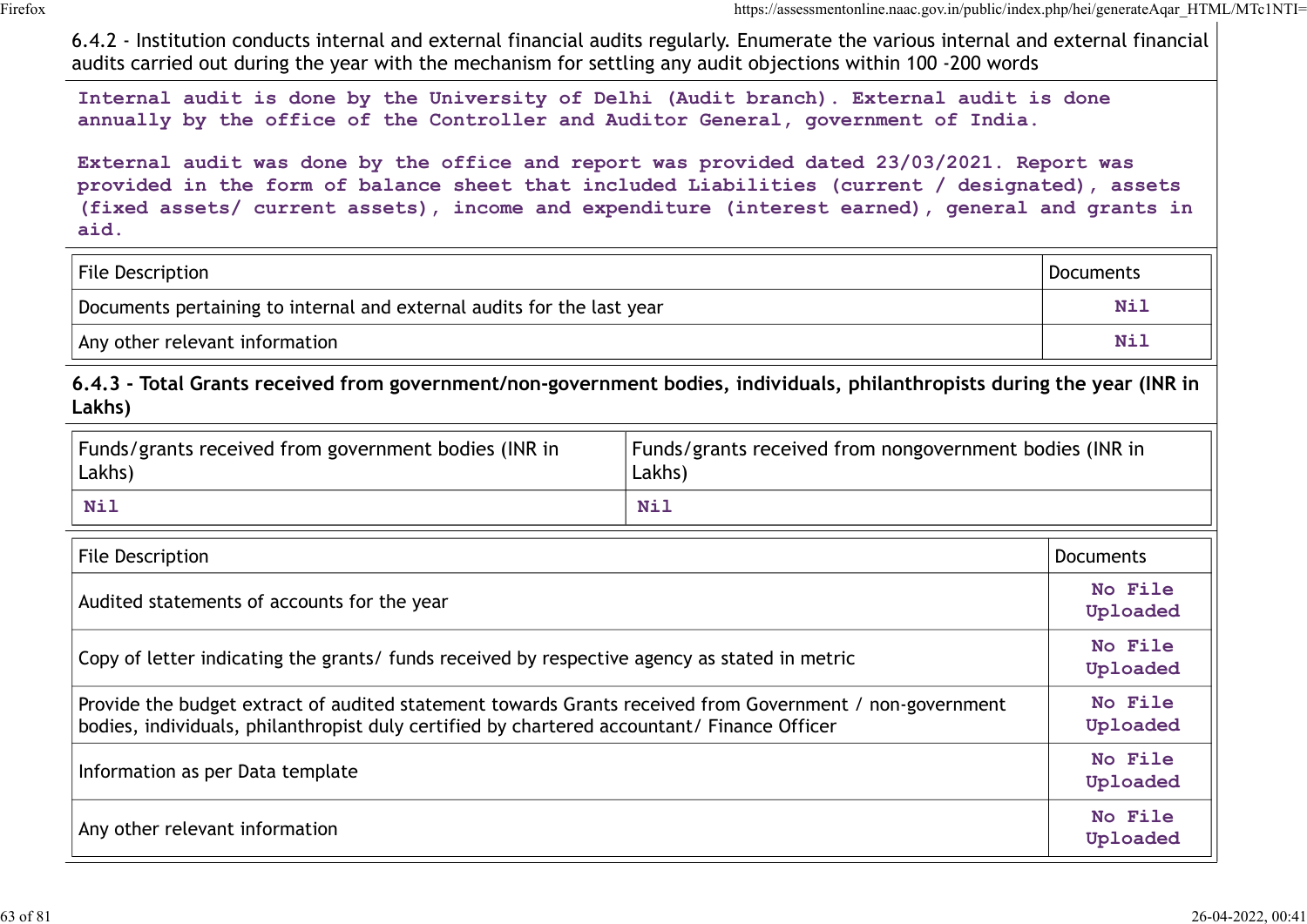## 6.5 - Internal Quality Assurance System

6.5.1 - Institution has a streamlined Internal Quality Assurance Mechanism. Describe the Internal Quality Assurance Mechanism in the Institution and the activities of IQAC within 100 - 200 words

Many quality initiatives in relation to Patient Welfare, Faculty Development , Research ,

extension activities have been materialzed in last 5 years due to streamlined IQAC mechanism

Domains

**Activity** 

 $1$  and  $1$  and  $1$  and  $1$  and  $1$ 

Patient welfare

UCMS have launched a YouTube channel and to connect with common men and we haveconducted first public lecture on nutrition and health and we plan to conduct it as monthly event. This programme aims to bridge the gap in knowledge attitude and practice among masses

https://www.youtube.com/channel/UCThTxi\_jvjZl6df6ydK1Rfw

2 and 2 and 2 and 2 and 2 and 2 and 2 and 2 and 2 and 2 and 2 and 2 and 2 and 2 and 2 and 2 and 2 and 2 and 2

Student welfare

- . Based on our last NAAC report initiative we have successfully implemented feed back analysis google form with the feedback to be taken from parents as well as undergraduate teaching
- In addition guidelines are framed to differentiate between slow learner and fast learner students. This will help in more personalized teaching as well as help in taking suitable remedial measures on time
- Draft proposal has been made to timely and periodically immunize undergraduate and post graduate students of UCMS and GTB against common vaccine preventable diseases

3

#### Research

To improve the research temper among youngfaculty more intra mural projects are being sanctioned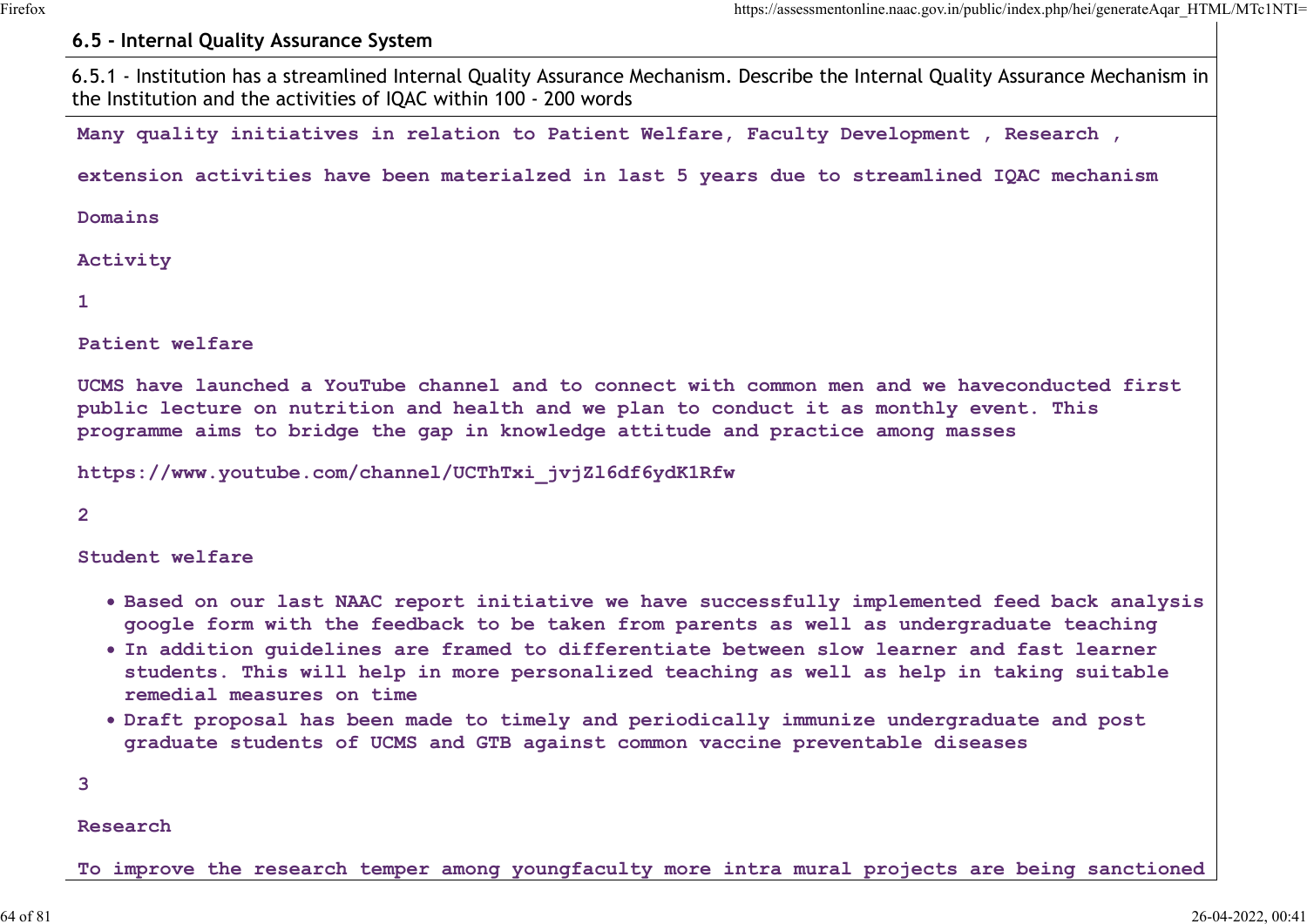by medical research unit of UCMS and GTBH. The data on number of research projects are shown below

2014-18: 3

2019-2021: 7

 $2021 - 22: 10$ 

| 3                                                                                                                                                                                                                                                                                                                                                                                                                                                                                                                                         |                                        |                  |
|-------------------------------------------------------------------------------------------------------------------------------------------------------------------------------------------------------------------------------------------------------------------------------------------------------------------------------------------------------------------------------------------------------------------------------------------------------------------------------------------------------------------------------------------|----------------------------------------|------------------|
| Faculty                                                                                                                                                                                                                                                                                                                                                                                                                                                                                                                                   |                                        |                  |
| Augmentation of manpower:                                                                                                                                                                                                                                                                                                                                                                                                                                                                                                                 |                                        |                  |
| 1. Faculty recruitment/promotions:                                                                                                                                                                                                                                                                                                                                                                                                                                                                                                        |                                        |                  |
| UCMS was able to conduct massive recruitment drive from November 2020 to March, 2021 and<br>appointed as many as 61 Assistant Professors to complete the shortage of teachers. These faculty<br>members were of great help during 2nd wave of Covid 19. During this time long pending promotions<br>of UCMS teachers were also conducted and 49 teachers have been promoted<br>(ii) Non Teaching staff: The non-teaching staff also was not left behind and long pending DPC<br>were conducted for 63 posts and 79 were promoted by MACP. |                                        |                  |
|                                                                                                                                                                                                                                                                                                                                                                                                                                                                                                                                           |                                        |                  |
| <b>File Description</b>                                                                                                                                                                                                                                                                                                                                                                                                                                                                                                                   | <b>Documents</b>                       |                  |
| The structure and mechanism for Internal Quality Assurance                                                                                                                                                                                                                                                                                                                                                                                                                                                                                | https://ucms.ac.in/NAAC 2018-2019.html |                  |
| Minutes of the IQAC meetings                                                                                                                                                                                                                                                                                                                                                                                                                                                                                                              | https://ucms.ac.in/NAAC 2018-2019.html |                  |
| Any other relevant information                                                                                                                                                                                                                                                                                                                                                                                                                                                                                                            | <b>Nil</b>                             |                  |
| 6.5.2 - Number of teachers attending programs/ workshops/ seminars specific to quality improvement in the year (Please<br>exclude participations in Faculty Development Programmes (FDP) mentioned in metric 6.3.4)                                                                                                                                                                                                                                                                                                                       |                                        |                  |
| File Description                                                                                                                                                                                                                                                                                                                                                                                                                                                                                                                          |                                        | <b>Documents</b> |

| File Description                                                                                       | Documents |
|--------------------------------------------------------------------------------------------------------|-----------|
| Details of programmes/ workshops/ seminars specific to quality improvement attended by teachers during | No File   |
| the year                                                                                               | Uploaded  |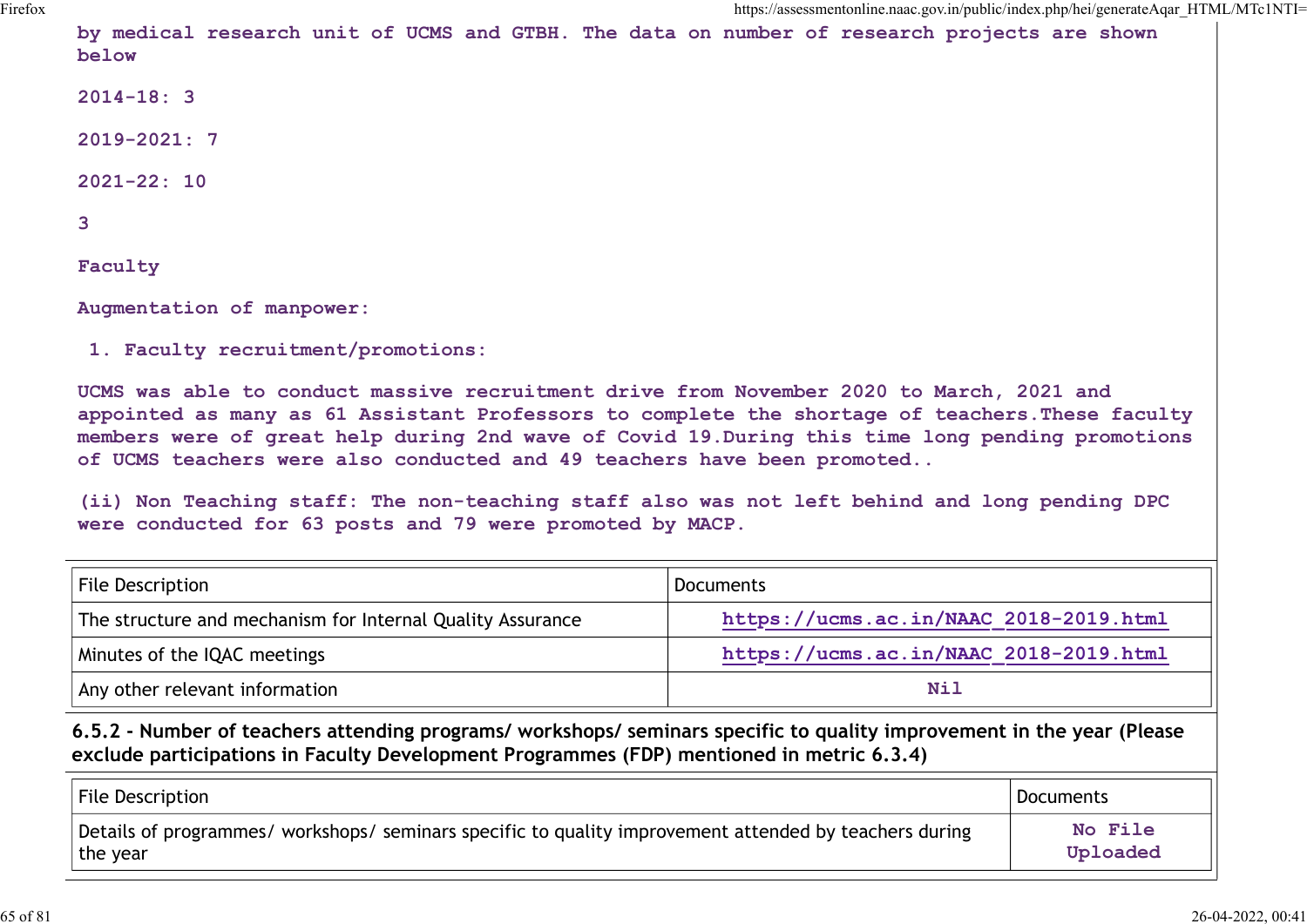| List of teachers who attended programmes/ workshops/ seminars specific to quality improvement during the<br>year                                                                                                                                                                                                                                                                                                                                                                                                                            |  |                                 | No File<br>Uploaded |
|---------------------------------------------------------------------------------------------------------------------------------------------------------------------------------------------------------------------------------------------------------------------------------------------------------------------------------------------------------------------------------------------------------------------------------------------------------------------------------------------------------------------------------------------|--|---------------------------------|---------------------|
| Certificate of completion/participation in programs/ workshops/ seminars specific to quality improvement                                                                                                                                                                                                                                                                                                                                                                                                                                    |  |                                 | No File<br>Uploaded |
| Information as per Data template                                                                                                                                                                                                                                                                                                                                                                                                                                                                                                            |  |                                 | No File<br>Uploaded |
| Any other relevant information                                                                                                                                                                                                                                                                                                                                                                                                                                                                                                              |  |                                 | No File<br>Uploaded |
| 6.5.3 - The Institution adopts several Quality Assurance<br>initiatives. The Institution has implemented the following QA<br>initiatives: Regular meeting of Internal Quality Assurance<br>Cell (IQAC) Feedback from stakeholder collected, analysed<br>and report submitted to college management for<br>improvements Organization of workshops, seminars,<br>orientation on quality initiatives for teachers and<br>administrative staff. Preparation of documents for<br>accreditation bodies (NAAC, NBA, ISO, NIRF, NABH, NABL<br>etc., |  | B. Any 3 of the Above           |                     |
| File Description                                                                                                                                                                                                                                                                                                                                                                                                                                                                                                                            |  | <b>Documents</b>                |                     |
| Information as per Data template                                                                                                                                                                                                                                                                                                                                                                                                                                                                                                            |  | No File Uploaded                |                     |
| Annual report of the College                                                                                                                                                                                                                                                                                                                                                                                                                                                                                                                |  | View File                       |                     |
| $M_{\rm in \, 1}$ the $M_{\rm in \, 1}$ mootings                                                                                                                                                                                                                                                                                                                                                                                                                                                                                            |  | $V_{1}$ out $F_{1}$ $1_{\odot}$ |                     |

| File Description                                                                         | <b>Documents</b>                           |
|------------------------------------------------------------------------------------------|--------------------------------------------|
| Information as per Data template                                                         | No File Uploaded                           |
| Annual report of the College                                                             | View File                                  |
| Minutes of the IQAC meetings                                                             | View File                                  |
| Copies of AQAR                                                                           | https://ucms.ac.in<br>/NAAC 2018-2019.html |
| Report of the feedback from the stakeholders duly attested by the Board of<br>Management | No File Uploaded                           |
| Report of the workshops, seminars and orientation program                                | No File Uploaded                           |
| Copies of the documents for accreditation                                                | View File                                  |
| Any other relevant information                                                           | View File                                  |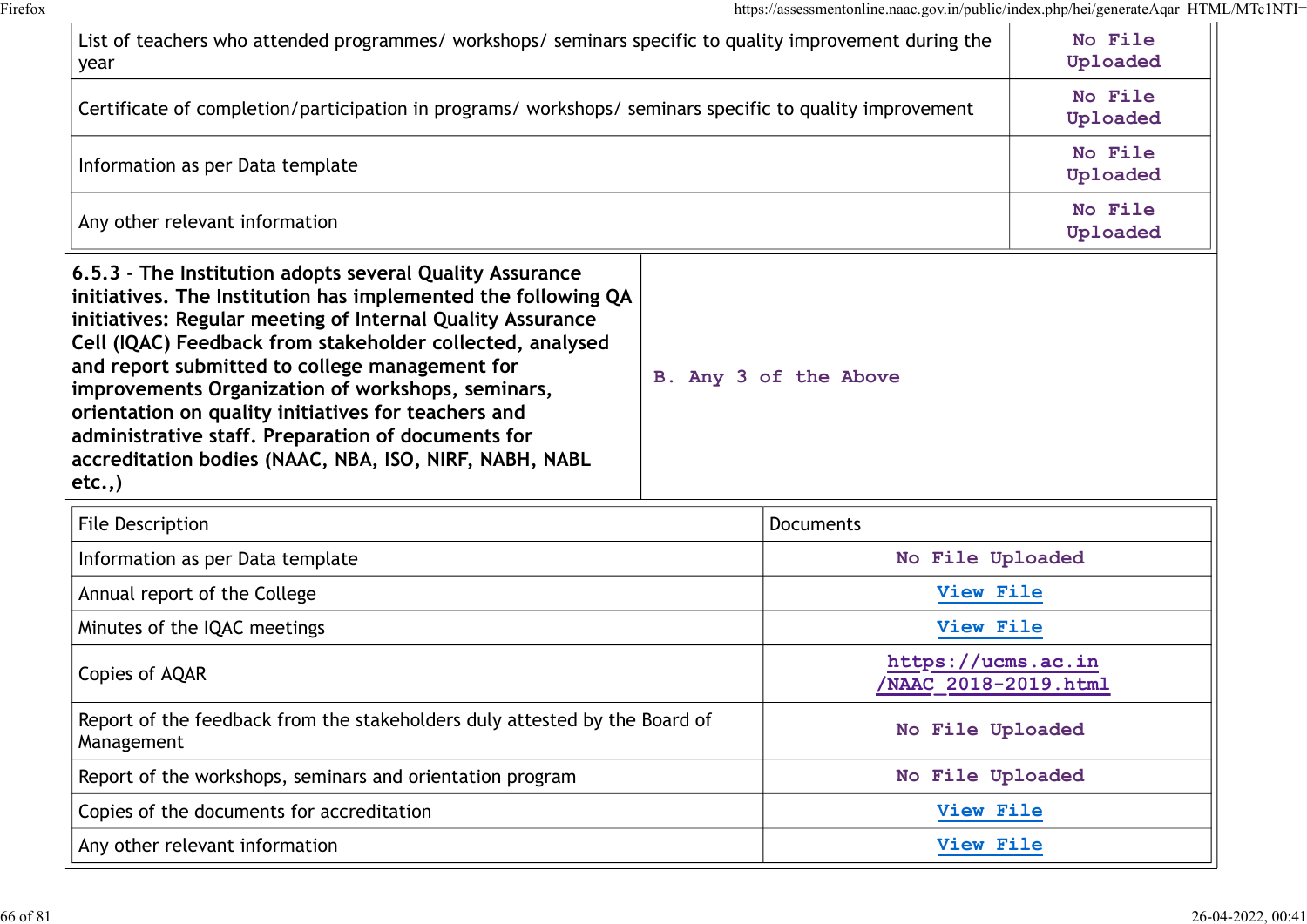# INSTITUTIONAL VALUES AND BEST PRACTICES

# 7.1.1 - Total number of gender equity sensitization programmes organized by the Institution during the year

| https://assessmentonline.naac.gov.in/public/index.php/hei/generateAqar_HTML/MTc1NTI=                        |                  |
|-------------------------------------------------------------------------------------------------------------|------------------|
| <b>INSTITUTIONAL VALUES AND BEST PRACTICES</b>                                                              |                  |
| 7.1 - Institutional Values and Social Responsibilities                                                      |                  |
| 7.1.1 - Total number of gender equity sensitization programmes organized by the Institution during the year |                  |
| $\overline{2}$                                                                                              |                  |
| File Description                                                                                            | <b>Documents</b> |
| List of gender equity sensitization programmes organized by the Institution (Data template)                 | No File Uploaded |
| Copy of circular/brochure/ Report of the program                                                            | No File Uploaded |
| <b>Extract of Annual report</b>                                                                             | No File Uploaded |
| Geo tagged photographs of the events                                                                        | View File        |

7.1.2 - Measures initiated by the Institution for the promotion of gender equity during the year. Describe gender equity & sensitization in curricular and co-curricular activities, facilities for women on campus within 100 - 200 words

The ICC displayed various posters projecting the committee members and information disseminated to all the departments in the college, hostels, nursing college and hospital premises. To publicize widely, posters in Hindi and English language have been acquired from the National Commission of Women, Delhi and displayed as well. In the year 2020 (3rd February), first year MBBS students (2020) were addressed regarding the functioning of ICC and issues related to Gender based violence during the Foundation Course in online mode. Gender sensitization of Nursing 1st year students was held in August 2020 at Nursing College from 2-4PM online. Gender related nominations were received from the following students under Gender Champion Club : Sukul Khanna, Divya Garg, Surabhi Khanna, Shrey Chopra, Sweta Singh. Divya Garg has worked on an article related to gender entitled "Women empowerment, a needed step towards a better future post Pandemic". Under Gender Champion Club, undergraduates were invited to write a summary of activities for the award certification. As per notification Act 2013, ICC, UCMS have submitted the annual records to the District Magistrate in March 2020. (1.2 - Measures initiated by the Institution for the promotion of gender equity during the year. Describe gender equity  $\hat{\mathbf{a}}$ <br>
The ICC displayed various courricular attivities, facilities for women on campus within 1

| File Description                                                                                                                                  | Documents |
|---------------------------------------------------------------------------------------------------------------------------------------------------|-----------|
| Annual gender sensitization action plan                                                                                                           | Nil       |
| Specific facilities provided for women in terms of a. Safety and security b. Counselling<br>c. Common Rooms d. Day care centre for young children | Nil       |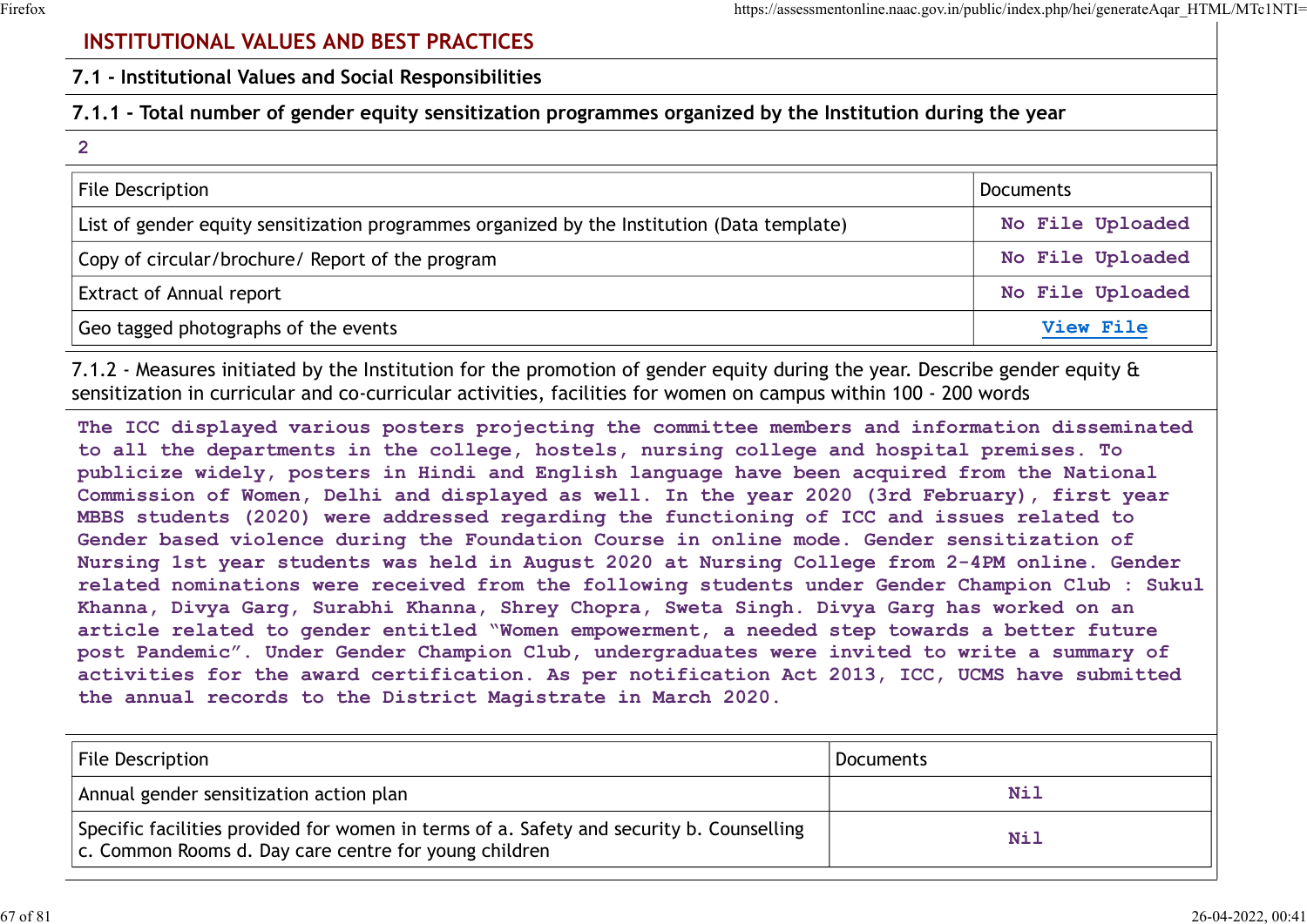|                                                                                                                                                                                                                                               |                       |  | https://assessmentonline.naac.gov.in/public/index.php/hei/generateAqar_HTML/MTc1NTI=<br>https://ucms.ac.in |
|-----------------------------------------------------------------------------------------------------------------------------------------------------------------------------------------------------------------------------------------------|-----------------------|--|------------------------------------------------------------------------------------------------------------|
| Any other relevant information                                                                                                                                                                                                                | NAAC 2018-2019.html   |  |                                                                                                            |
| 7.1.3 - The Institution has facilities for alternate sources of<br>energy and energy conservation devices 1 Solar energy<br>Wheeling to the Grid Sensor based energy conservation<br>Biogas plant Use of LED bulbs/ power efficient equipment | D. Any 1 of the Above |  |                                                                                                            |
|                                                                                                                                                                                                                                               |                       |  |                                                                                                            |
| File Description                                                                                                                                                                                                                              |                       |  | <b>Documents</b>                                                                                           |
| Geotagged Photos                                                                                                                                                                                                                              |                       |  | <b>Nil</b>                                                                                                 |
| Installation receipts                                                                                                                                                                                                                         |                       |  | No File Uploaded                                                                                           |
| Facilities for alternate sources of energy and energy conservation measures                                                                                                                                                                   |                       |  | No File Uploaded                                                                                           |

management Waste recycling system Hazardous chemicals and radioactive waste management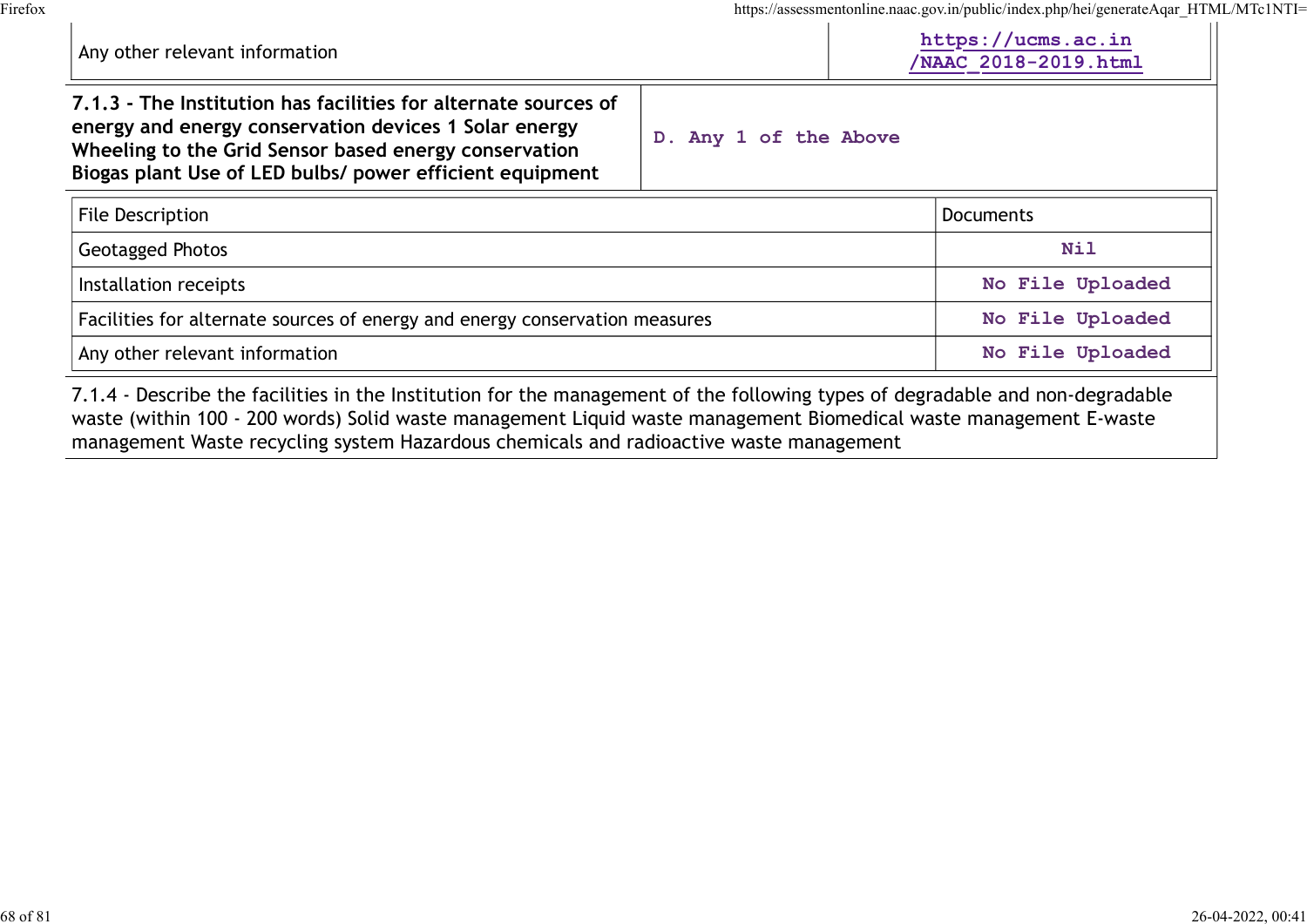Solid waste management:

- Liquid waste management: The washbasins are attached to Effluent Treatment Plant where it is treated and then are used to water plants and green beds in the campus.
- Biomedical waste management: Biomedical waste is lifted by DPCC authorized waste lifter. Non chlorinated are being used to collect the biomedical waste. Permission has been given to M/s Advy Chemicals Pvt.Ltd to collect pleural fluid, Ascitic fluid from wards and used Blood bags which are being used by them for research purpose. Switched over to PNG from Diesel for operating boiler.
- Waste recycling System: Waste water is treated in Effluent Treatment plant which is used to develop greenery in the campus and the functional ETP contributed to 5% reduction in water bill by Delhi Jal Board.
- Hazardous Chemicals are diluted before discarding in the sink.

| Cardboard boxes, newspapers and waste paper are being sent to Delhi Government approved<br>recyclers M/s Khadi Gram Udyog which in return will give eco-friendly files/ folders for office<br>use.                                                                                                                                                                                                                                                                                                                                                                                                                                                                                                                                                                                                                                                                                           |                                            |
|----------------------------------------------------------------------------------------------------------------------------------------------------------------------------------------------------------------------------------------------------------------------------------------------------------------------------------------------------------------------------------------------------------------------------------------------------------------------------------------------------------------------------------------------------------------------------------------------------------------------------------------------------------------------------------------------------------------------------------------------------------------------------------------------------------------------------------------------------------------------------------------------|--------------------------------------------|
| . Liquid waste management: The washbasins are attached to Effluent Treatment Plant where it is<br>treated and then are used to water plants and green beds in the campus.<br>. Biomedical waste management: Biomedical waste is lifted by DPCC authorized waste lifter. Non<br>chlorinated are being used to collect the biomedical waste. Permission has been given to M/s<br>Advy Chemicals Pvt. Ltd to collect pleural fluid, Ascitic fluid from wards and used Blood<br>bags which are being used by them for research purpose. Switched over to PNG from Diesel for<br>operating boiler.<br>. Waste recycling System: Waste water is treated in Effluent Treatment plant which is used to<br>develop greenery in the campus and the functional ETP contributed to 5% reduction in water<br>bill by Delhi Jal Board.<br>. Hazardous Chemicals are diluted before discarding in the sink. |                                            |
| <b>File Description</b><br><b>Documents</b>                                                                                                                                                                                                                                                                                                                                                                                                                                                                                                                                                                                                                                                                                                                                                                                                                                                  |                                            |
| Relevant documents like agreements/MoUs with Government and other approved<br>agencies                                                                                                                                                                                                                                                                                                                                                                                                                                                                                                                                                                                                                                                                                                                                                                                                       | https://ucms.ac.in<br>/NAAC 2018-2019.html |
| Geotagged photographs of the facilities                                                                                                                                                                                                                                                                                                                                                                                                                                                                                                                                                                                                                                                                                                                                                                                                                                                      | Nil                                        |
| Any other relevant information                                                                                                                                                                                                                                                                                                                                                                                                                                                                                                                                                                                                                                                                                                                                                                                                                                                               | Nil                                        |
| 7.1.5 - Water conservation facilities available in the<br>Institution: Rain water harvesting Bore well / Open well<br>recharge Construction of tanks and bunds Waste water<br>B. Any 3 of the above<br>recycling Maintenance of water bodies and distribution<br>system in the campus                                                                                                                                                                                                                                                                                                                                                                                                                                                                                                                                                                                                        |                                            |
| <b>File Description</b>                                                                                                                                                                                                                                                                                                                                                                                                                                                                                                                                                                                                                                                                                                                                                                                                                                                                      | <b>Documents</b>                           |
| Geotagged photos / videos of the facilities                                                                                                                                                                                                                                                                                                                                                                                                                                                                                                                                                                                                                                                                                                                                                                                                                                                  | <b>Nil</b>                                 |
| Installation or maintenance reports of Water conservation facilities available in the Institution                                                                                                                                                                                                                                                                                                                                                                                                                                                                                                                                                                                                                                                                                                                                                                                            | No File Uploaded                           |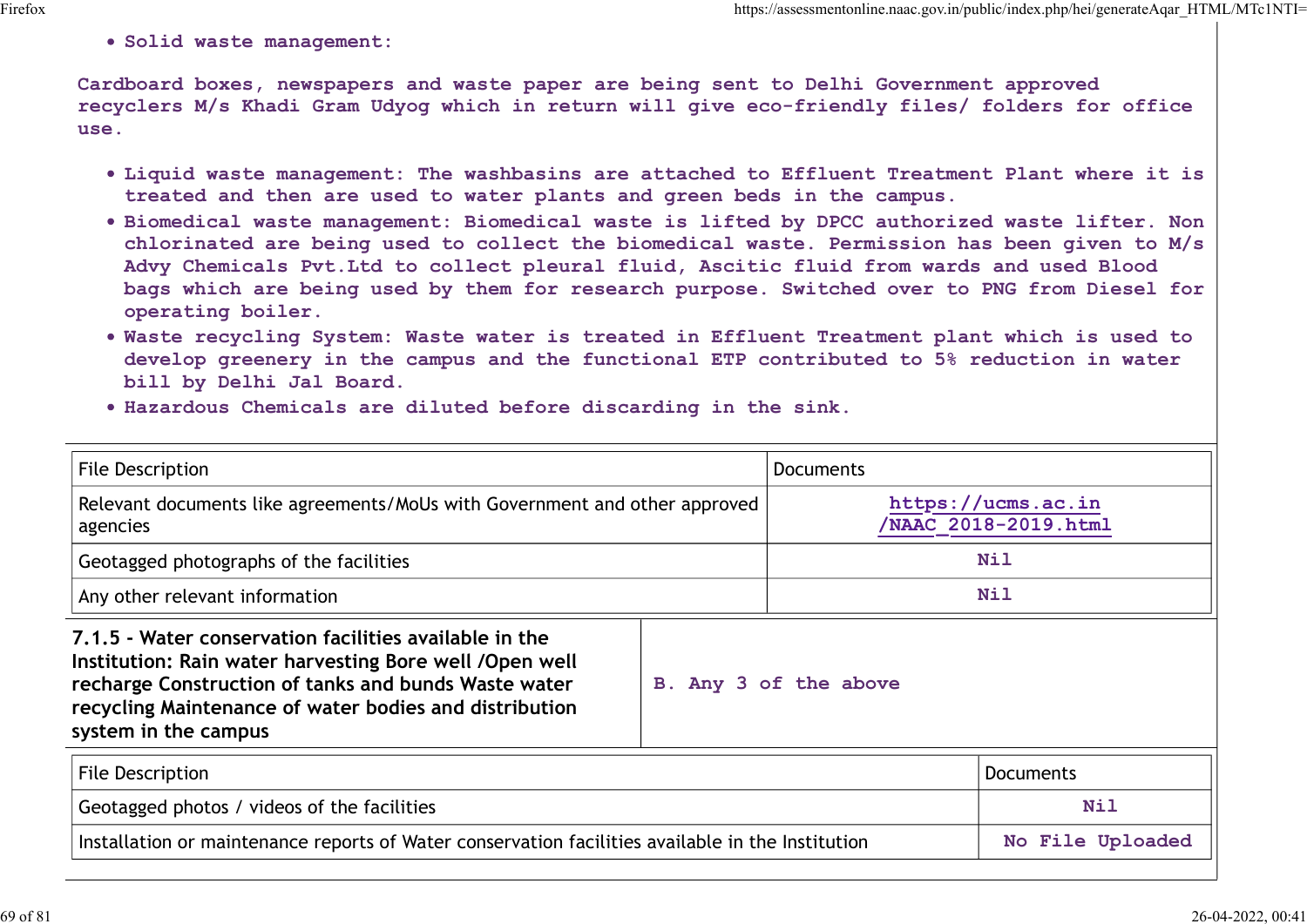| Any other relevant information                                                                                                                                                                                                                                                                                                                                                                                                                                                                                                                                                                                                  |                                                                                     | https://assessmentonline.naac.gov.in/public/index.php/hei/generateAqar_HTML/MTc1NTI=<br>No File Uploaded |
|---------------------------------------------------------------------------------------------------------------------------------------------------------------------------------------------------------------------------------------------------------------------------------------------------------------------------------------------------------------------------------------------------------------------------------------------------------------------------------------------------------------------------------------------------------------------------------------------------------------------------------|-------------------------------------------------------------------------------------|----------------------------------------------------------------------------------------------------------|
| 7.1.6 - Green campus initiatives of the Institution include:<br>Restricted entry of automobiles Battery-powered vehicles<br>Pedestrian-friendly pathways Ban on use of plastics<br>Landscaping with trees and plants                                                                                                                                                                                                                                                                                                                                                                                                            | C. Any 2 or 3 of the Above                                                          |                                                                                                          |
| <b>File Description</b>                                                                                                                                                                                                                                                                                                                                                                                                                                                                                                                                                                                                         |                                                                                     | <b>Documents</b>                                                                                         |
| Geotagged photos / videos of the facilities if available                                                                                                                                                                                                                                                                                                                                                                                                                                                                                                                                                                        |                                                                                     |                                                                                                          |
|                                                                                                                                                                                                                                                                                                                                                                                                                                                                                                                                                                                                                                 | Geotagged photo Code of conduct or visitor instruction displayed in the institution |                                                                                                          |
| Any other relevant information                                                                                                                                                                                                                                                                                                                                                                                                                                                                                                                                                                                                  |                                                                                     |                                                                                                          |
| Reports to be uploaded (Data Template)                                                                                                                                                                                                                                                                                                                                                                                                                                                                                                                                                                                          |                                                                                     | No File Uploaded                                                                                         |
| 7.1.7 - The Institution has Divyangjan friendly, barrier-free<br>environment Built environment with ramps/lifts for easy<br>access to classrooms. Divyangjan friendly washrooms Signage<br>including tactile path, lights, display boards and signposts<br>Assistive technology and facilities for Divyangjan to access<br>NAAC for Quality and Excellence in Higher Education AQAR<br>format for Health Sciences Universities Page 68 website,<br>screen-reading software, mechanized equipment Provision<br>for enquiry and information: Human assistance, reader,<br>scribe, soft copies of reading material, screen reading | B. Any 4 of the Above                                                               |                                                                                                          |
| <b>File Description</b>                                                                                                                                                                                                                                                                                                                                                                                                                                                                                                                                                                                                         |                                                                                     | Documents                                                                                                |
| Geo tagged photos of the facilities as per the claim of the institution                                                                                                                                                                                                                                                                                                                                                                                                                                                                                                                                                         |                                                                                     | No File Uploaded                                                                                         |
| Any other relevant information                                                                                                                                                                                                                                                                                                                                                                                                                                                                                                                                                                                                  |                                                                                     | No File Uploaded                                                                                         |
| $D2$ tomplate                                                                                                                                                                                                                                                                                                                                                                                                                                                                                                                                                                                                                   |                                                                                     |                                                                                                          |

Data template No File Uploaded No File Uploaded

Relevant documents and the set of the contract of the contract of the contract of the contract of the view File

7.1.8 - Describe the Institutional efforts/initiatives in providing an inclusive environment i.e., tolerance and harmony towards cultural, regional, linguistic, communal socioeconomic and other diversities (within 200 words).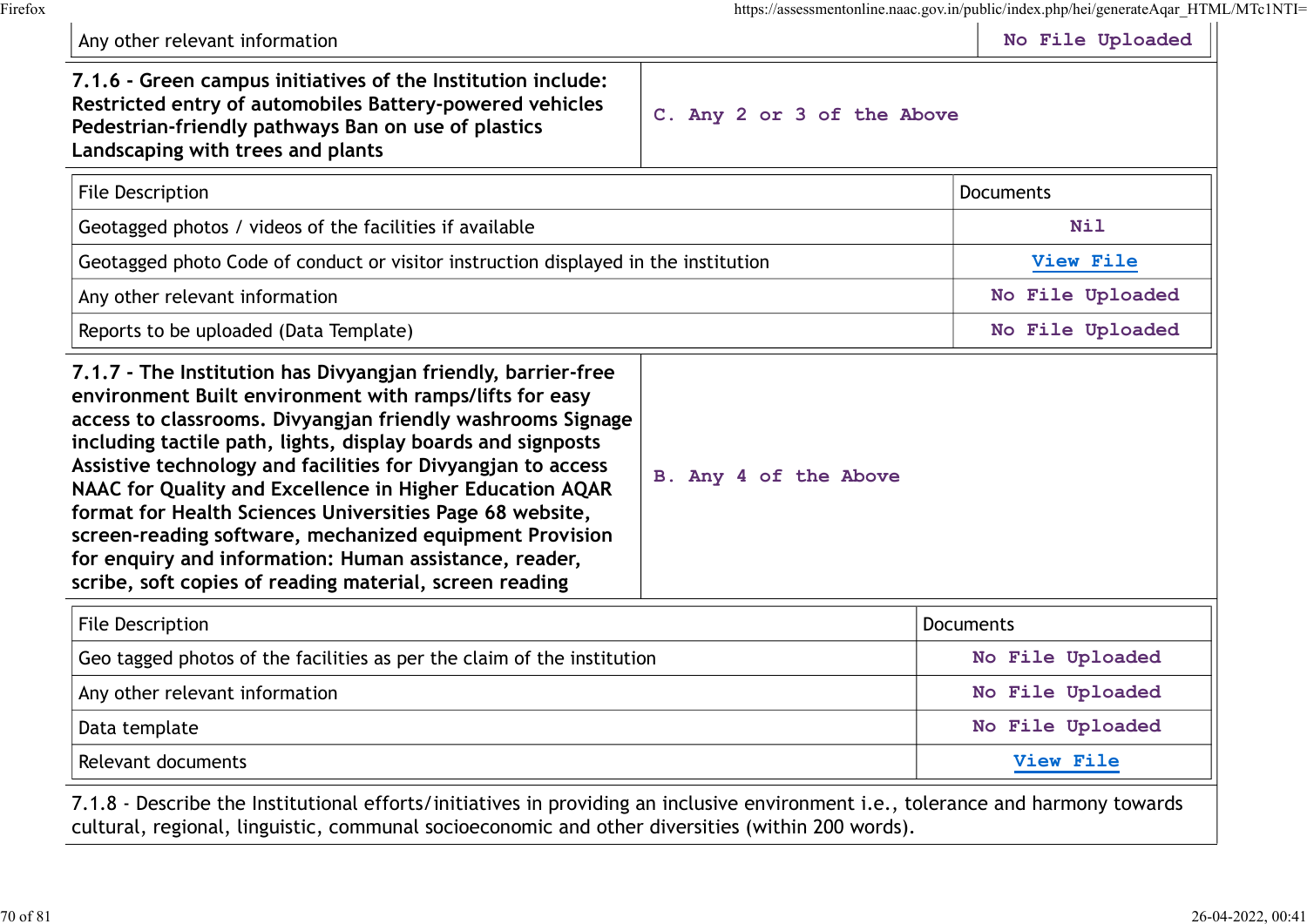UCMS is committed to providing equal access to education and equal opportunities for students with disabilities. Students are encouraged to be open about their disability and to discuss their individual needs with the Enabling Unit. Students should disclose a disability early in the academic year to ensure that essential support can be provided on time. The Enabling Unit adheres to University of Delhi's policy regarding students and staff with disability. The Unit strives for improvement in the overall infrastructure, and in the learning and teaching process for the academic community. The University College of Medical Sciences also has an Equal Opportunity Cell that ensures affirmative action with regard to persons belonging to marginalized sections of society and persons with disability. the academic year to empure that essential support can be provided on time. The Enaphing Dnit<br>adheres to University of Delhi's policy regarding students and staff with disability. The Unit<br>strives for improvement in the ov

The institution has also appointed a Nodal Officer for the safety and security of North East students in the College premises as well as Hostels.

https://ucms.ac.in/administration.htm

The institution has evolved an Equal Opportunity Policy which is displayed on the college website.

#### https://ucms.ac.in/administration.htm

| <b>File Description</b>                                                                                                                                                                                                                                                                                                                                                                                                                                                                                             |                       | <b>Documents</b>                          |
|---------------------------------------------------------------------------------------------------------------------------------------------------------------------------------------------------------------------------------------------------------------------------------------------------------------------------------------------------------------------------------------------------------------------------------------------------------------------------------------------------------------------|-----------------------|-------------------------------------------|
| Supporting documents on the information provided (as reflected in the administrative<br>and academic activities of the Institution)                                                                                                                                                                                                                                                                                                                                                                                 |                       | https://ucms.ac.in<br>NAAC 2018-2019.html |
| Any other relevant information/documents                                                                                                                                                                                                                                                                                                                                                                                                                                                                            |                       | https://ucms.ac.in<br>NAAC 2018-2019.html |
| 7.1.9 - The Institution has a prescribed code of conduct for<br>students, teachers, administrators and other staff and<br>conducts periodic programmes in this regard. The Code of<br>Conduct is displayed on the website There is a committee to<br>monitor adherence to the Code of Conduct Institution<br>organized professional ethics programmes for students,<br>teachers, administrators and other staff during the year<br>Annual awareness programmes on Code of Conduct were<br>organized during the year | D. Any 1 of the Above |                                           |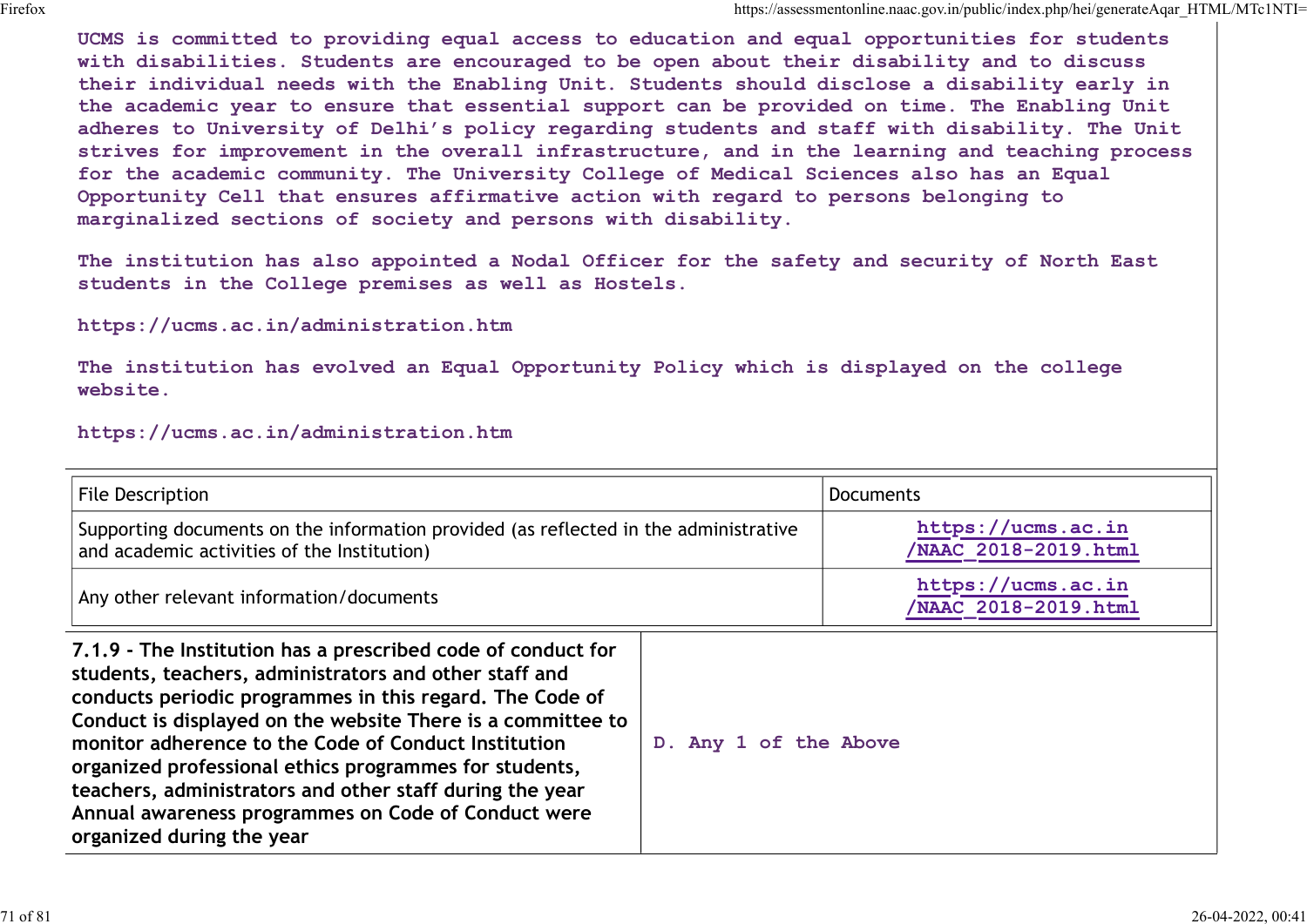| <b>File Description</b>                                                     | https://assessmentonline.naac.gov.in/public/index.php/hei/generateAqar HTML/MTc1NTI=<br><b>Documents</b> |
|-----------------------------------------------------------------------------|----------------------------------------------------------------------------------------------------------|
| Information about the committee composition, number of programmes organized |                                                                                                          |
| etc., in support of the claims                                              | No File Uploaded                                                                                         |
| Web link of the code of conduct                                             | https://ucms.ac.in<br>/NAAC 2018-2019.html                                                               |
| Details of the monitoring committee of the code of conduct                  | No File Uploaded                                                                                         |
|                                                                             |                                                                                                          |
| Details of Programs on professional ethics and awareness programs           | No File Uploaded                                                                                         |
| Any other relevant information                                              | No File Uploaded                                                                                         |

7.1.10 - The Institution celebrates/ organizes national and international commemorative days, events and festivals. Describe the efforts of the Institution in celebrating /organizing National and International commemorative days and events and festivals within 100 - 200 words

Independence day celebration 15th Aug 2020

The institute celebrated Independence Day on 15th Aug 2020. Various cultural programs such as patriotic songs and dances were performed. It aimed to represent unity in diversity of our country, by having songs in various languages. There was a short play by the staff to highlight the sacrifices of our great freedom fighters in their struggle to attain freedom. The Principal and the Medical Director addressed the gathering and distributed gifts to the participants.

On 26/01/2021, The72th Republic day was celebrated in UCMS and GTBH campus. It was an honour to have our hon'ble Vice Chancellor, Dr PC Joshi, as the chief guest of Republic Day function. We witnessed the joint synergistic efforts of the Principal of UCMS, Dr AK Jain and the Medical Director GTBH, Dr Rautela and their team work on stage on this day and also off stage, always has benefited the UCMS-GTBH Complex. The day was celebrated with pomp and show, zeal and spirit throughout the length and breadth of the campus. The college building was decorated with tricolors and flowers and national flag.

### 7.2 - Best Practices

7.2.1 - Describe two Institutional Best Practices as per the NAAC format provided in the Manual (Respond within 100 - 200 words)

1. Title of the Practice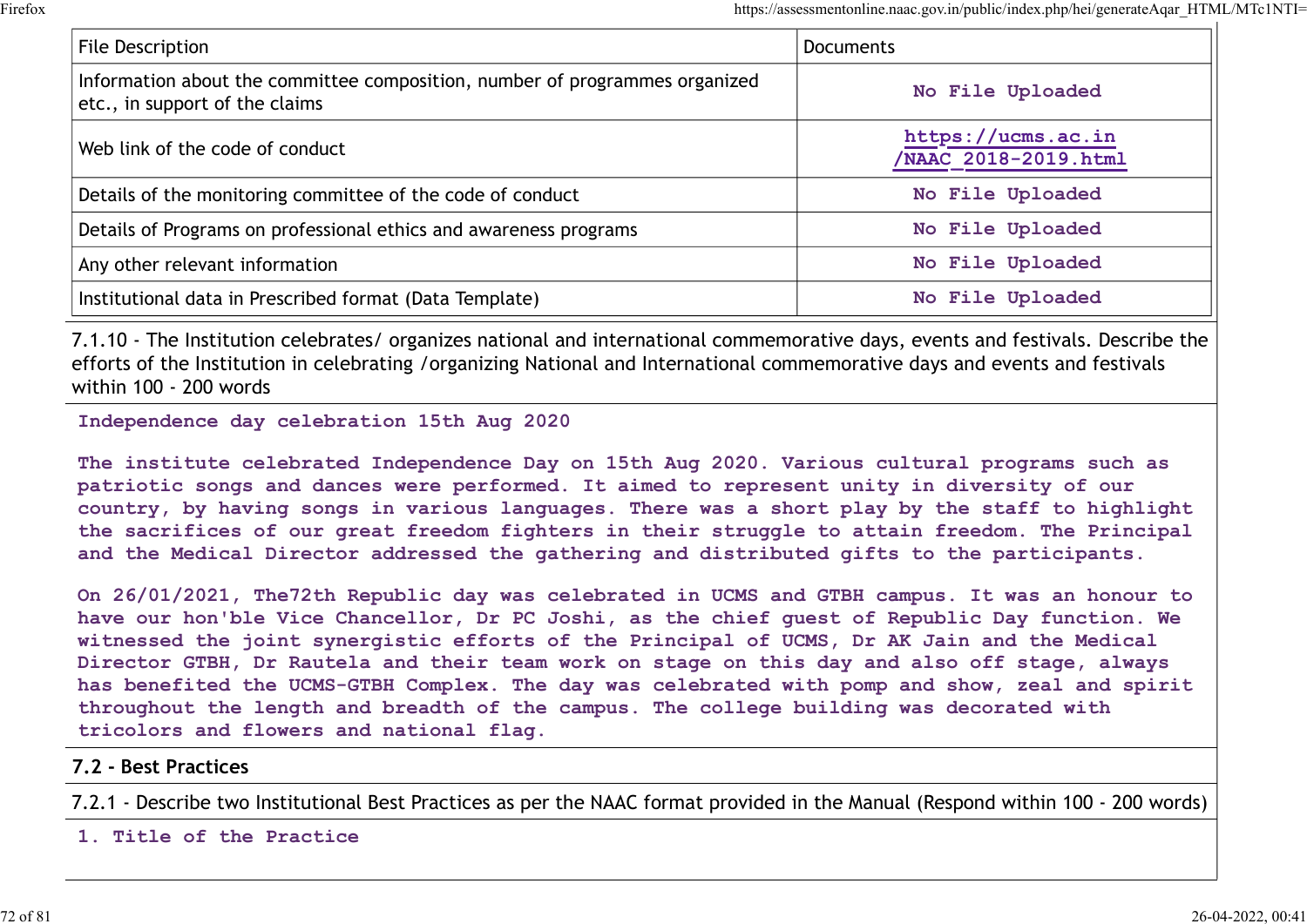Medical Education Unit (MEU) at UCMS, with an expanded scope

## 2. Objectives of the Practice

To work towards faculty development, research in medical education, development of a resource center, continuing medical education, policy development, developing systems of assessment, developing communication links, and developing and implementing instructional design. All these well set objectives are aimed at smoothening and enriching the campus learning experience of the medical student /doctor with the aim of enabling creation of well rounded doctors/professional well capable of the service of humanity.

### 3. The Context

The Medical Council of India, by the MCI Regulations on Graduate Medical Education, 1997, made it mandatory for all medical colleges to establish Medical Education Units (MEUs) or departments, in order to enable faculty members to avail modern education technology for teaching. Towards this end UCMS established its Medical Education Unit, which has been working with zeal and commitment towards the stated goals. Over a period of time, it was realized that MCI's mandate for MEU's in medical colleges was limited to improving outcomes of professional teaching and learning but did not aid the student in any way in becoming a well rounded and good human being. Keeping this in mind the MEU at UCMS has taken up challenging issues that go beyond the mandate by MCI, to strive for excellence at the institution in spheres of learning other than medical academics alone.

### 4. The Practice

The institution has developed a vibrant and active Medical Education Unit over the years of its existence. Several faculty members of the institution are directly involved in the daily activities of the MEU and, many more support wholeheartedly the various activities organized by the MEU as needed, from time to time. The Medical Education Unit organizes several workshops aimed at improving the teaching - learning skills at undergraduate, postgraduate and senior resident level as well as for faculty development. As one of its unique practice, training courses on educational principles have been organized for senior resident doctors, many of whom represent future faculty members, medical practitioners and researchers. One of the prime objectives of the MEU is to promote research in Medical Education. The MEU holds regular thesis protocol writing workshops for the first year MD/MD/MDS students and thesis writing workshops for the final year students. Another unique initiative under the aegis of the MEU is a multidisciplinary teaching-learning module on 'injury prevention and control' for undergraduate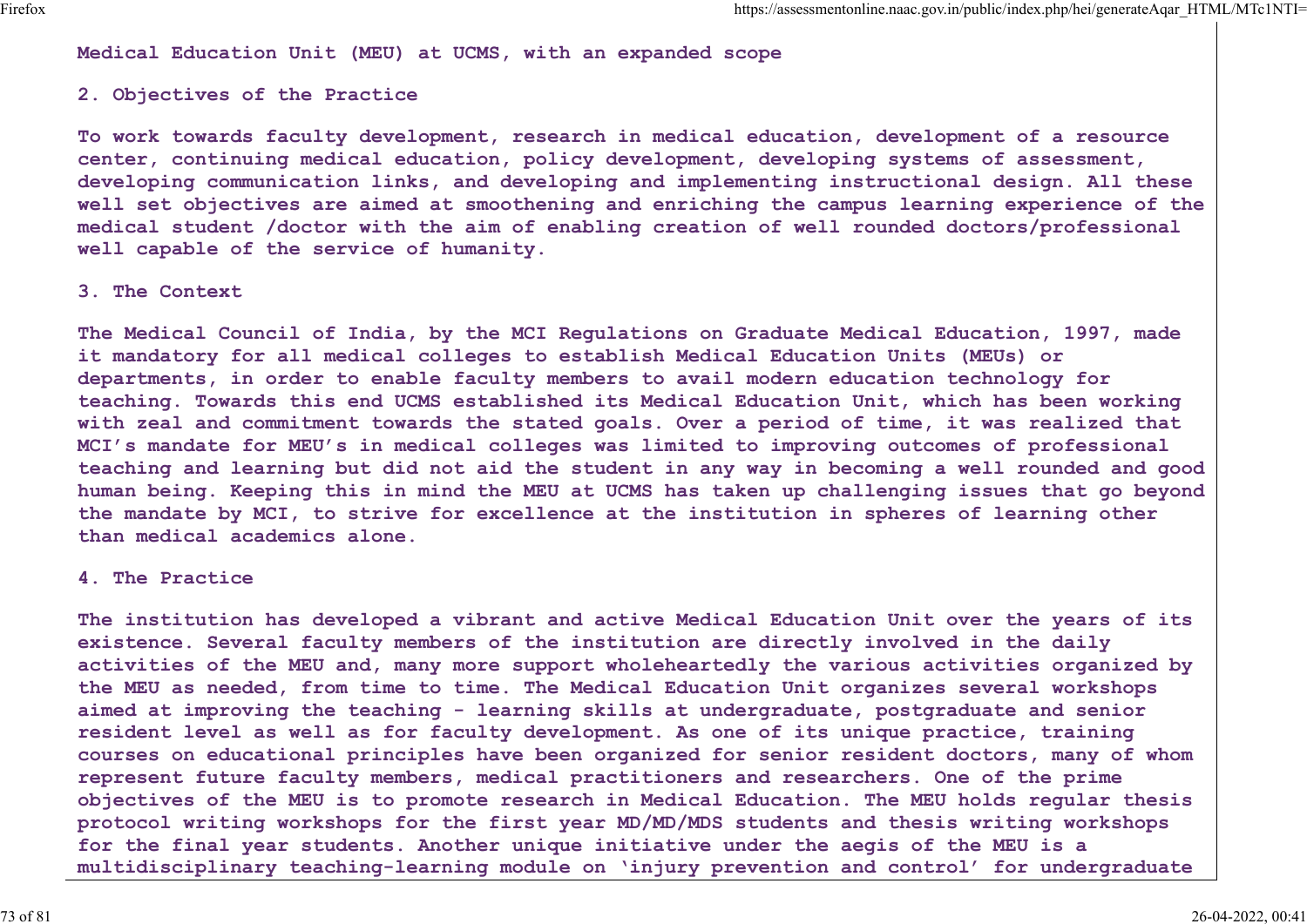students of the college, that is being regularly held annually for the benefit of each new batch. The Student Mentoring Program is also run by the MEU and provides a holistic support system to the new entrants in the medical college.

Online teaching support to the teachers and students -MEU conducted trainings for teacher to build capacity to conduct online teaching in various platforms such as Google meet, GoTo webinar & Microsoft team. Support to students was also provided to coordinate online teaching learning activity by formation of social media groups (WhattsApp) & backhand support in the use of the software. for COVID training to HCP in UCMS & GTB Hospital-MEU stepped up during the Covid pandemic to provide training (both online & hands on skill development) of heath care workers.

https://medicaleducationucms.weebly.com/covid-19-healthcare-provider-training.html

The Students section of MEU-initiation of

- 1. Organum Donum organ donation promotion
- 2. Illuminous- Medial quiz group

This initiative provides a platform to the students to develop leadership skills, communication skills, networking and promote the culture of peer learning. It also orients them towards the social responsibility of health care provider.

https://medicaleducationucms.weebly.com/students-section.html

https://medicaleducationucms.weebly.com/illuminous---medical-quiz-society.html

https://medicaleducationucms.weebly.com/organum-donum-society-organ-donation.html

Dengri C, Aggarwal Y, Moond V, Khan AM. Volunteering to organize quiz events: What motivates medical students? Educ Health (Abingdon). 2020 May-Aug;33(2):81-82. doi: 10.4103/efh.EfH\_77\_20. PMID: 33318461.

MEU student's felicitation award. Since 2020, MEU started student's felicitation to acknowledge and to honor their contribution to health education in the campus & in the community. It received a good response from the students and faculty alike.

Innovation and research MEU members tries to maintain its innovation & best practices by way of publication .In 2020-21 the following research were published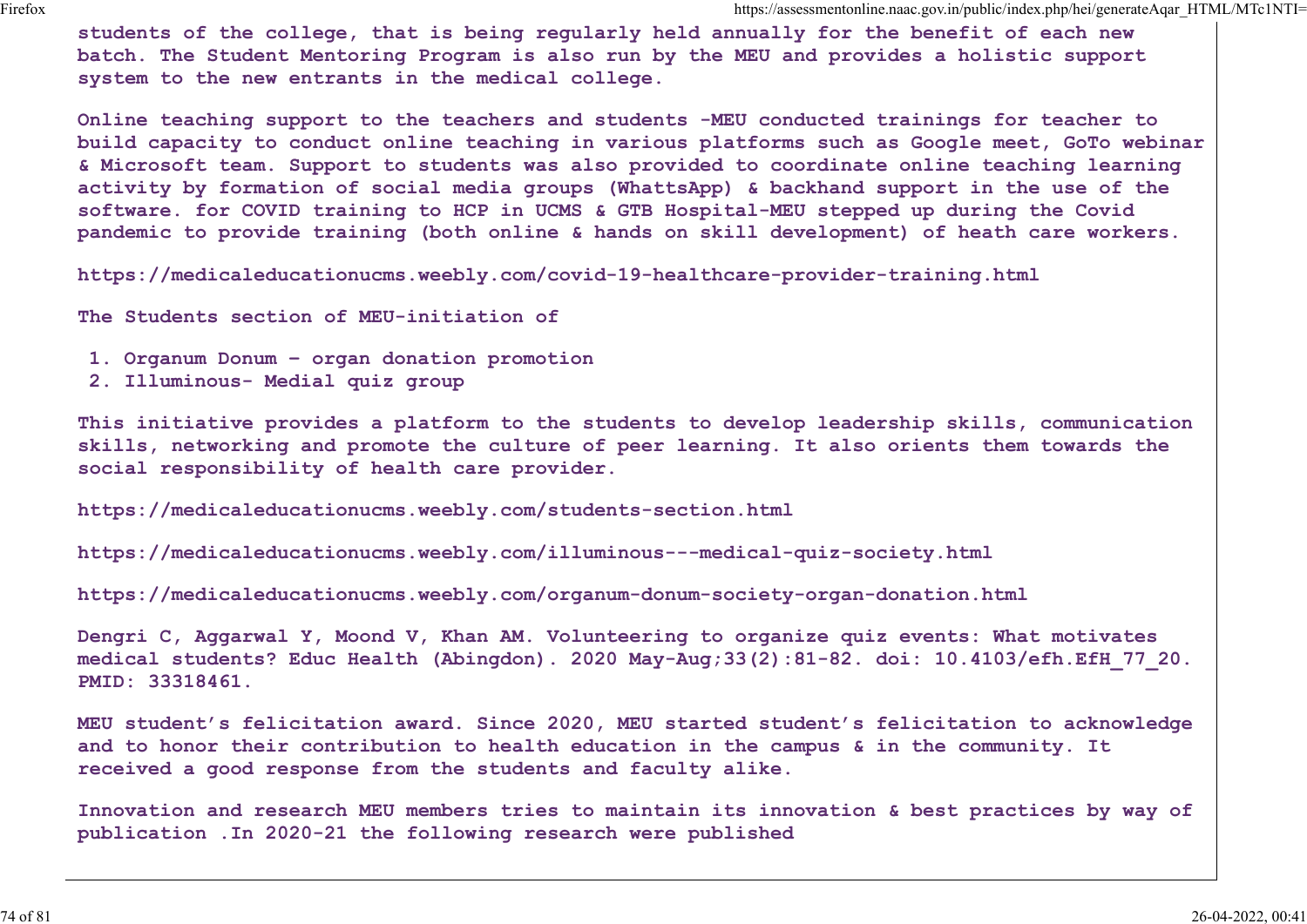## https://medicaleducationucms.weebly.com/publications---list.html

The Enabling Unit and the Equal Opportunity Cell of UCMS, function through active support and coordination by the MEU. MEU show its commitment towards this best practice of providing equal access to medical education and equal opportunities for students with disabilities.

The Medical Humanities Group formed by the MEU represents another innovative practice by the MEU UCMS. Various other activities of the MEU include 'Confluence' (lecture series), Street Theater by students of UCMS, SPIC-MACAY activities, poetry recitation, Theater of the Oppressed Workshop and Infinite ability (disability sub-group).

- 1. Lack of adequate space
- 2. Non availability of a full time clerical staff
- 3. Lack of IT infrastructure including internet connection

| 5. Evidence of Success                                                                                                                       |                                                                                                                                                                                                     |
|----------------------------------------------------------------------------------------------------------------------------------------------|-----------------------------------------------------------------------------------------------------------------------------------------------------------------------------------------------------|
| MEU is made available on its own website http://www.medicaleducationucms.weebly.com                                                          | The MEU has been diligently and regularly holding all its activities towards the achievement of<br>its stated objectives. Information about all the activities, events, workshops being held by the |
| thesis writing workshops.                                                                                                                    | The website is regularly updated with information about upcoming events and in several cases<br>support material is made available for the beneficiaries after a program is over, e.g. for          |
| 6. Problems Encountered and Resources Required                                                                                               |                                                                                                                                                                                                     |
| 1. Lack of adequate space<br>2. Non availability of a full time clerical staff<br>3. Lack of IT infrastructure including internet connection |                                                                                                                                                                                                     |
| <b>File Description</b>                                                                                                                      | <b>Documents</b>                                                                                                                                                                                    |
| Best practices page in the Institutional website                                                                                             | https://medicaleducationucms.weebly.com                                                                                                                                                             |
| Any other relevant information                                                                                                               | <b>Nil</b>                                                                                                                                                                                          |
|                                                                                                                                              |                                                                                                                                                                                                     |

## 7.3 - Institutional Distinctiveness

7.3.1 - Portray the performance of the Institution during the year in one area distinctive to its priority and thrust within 100 - 200 words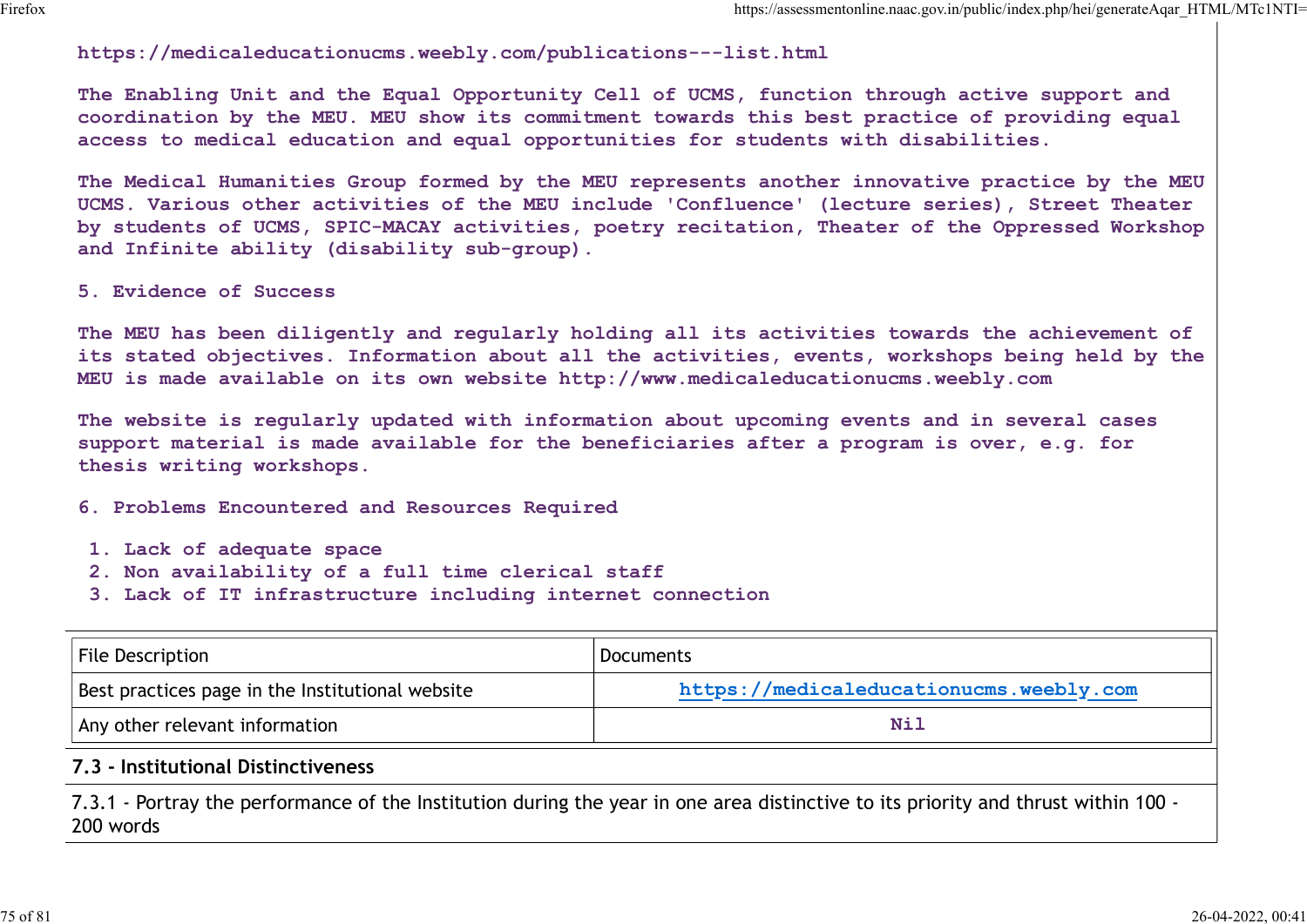Disabilities education has been given scant attention in the medical curriculum. Medical schools should play a pivotal role in efforts to produce physicians who are knowledgeable about the needs of patients with disabilities, yet only a handful of medical schools offer formal content about disability and this rarely reaches a broad cross section of students. Globally, medical education is moving towards a competency based curriculum but disability competencies are not an explicit part of US, Indian, or Canadian competencies. To fill this gap, a collaboration between Medical Humanities Group (MHG), UCMS and the Bucksbaum Institute for Clinical Excellence at the University of Chicago aimed to develop a consensus on the disability competencies that should be acquired by health professionals during training so that they can provide quality and equitable care to patients with disabilities. The MCI's outdated curriculum treats disability as a purely medical issue instead of a human rights issue. Even the new Competency-based medical education curriculum which was unveiled in November 2018 first was too over-reliant on medical model of disability and did not involve the real stakeholders (people with disabilities) while framing competencies. India was one of the first major country who ratified the greatest human rights instrument of 21st Century, the United Nations Convention on the Rights of Persons with Disabilities (CRPD) and accordingly amended its disability legislation incorporating human rights approach to Rights of Persons with Disabilities (RPDA) Act, 2016. The Act mandates inducting disability content into all professional courses including medical field.

A list of disability competencies were generated through mixed methods approach and shared for feedback amidst a larger sample involving key stakeholders pan-India. The suggestions were incorporated and arranged according to the five roles of an Indian Medical Graduate recommended by the Medical Council of India which overlaps with the six ACGME Core Competencies and seven roles under CanMEDS. The final 27 disability competencies which are globally relevant were released in Feb 2019. In July 2019, MCI contacted MHG UCMS and finally eight disability competencies were included in the mandatory Foundation Course in the new curriculum from August 2019 to be covered in seven hours in all 530 plus medical institutions in the country. Considering MCI has patented its CBME curriculum, MHG UCMS has been acknowledged in the MCI curriculum booklet. competencies. This was one of the first major country who ratified the grastest human rights<br>instrument of 21st Century, the United Nations Convention on the Rights of Persons with<br>Disabilities (CRP) and accordingly amende

| File Description                                  | Documents  |
|---------------------------------------------------|------------|
| Appropriate web page in the institutional website | Nil        |
| Any other relevant information                    | <b>Nil</b> |
| <b>MEDICAL PART</b>                               |            |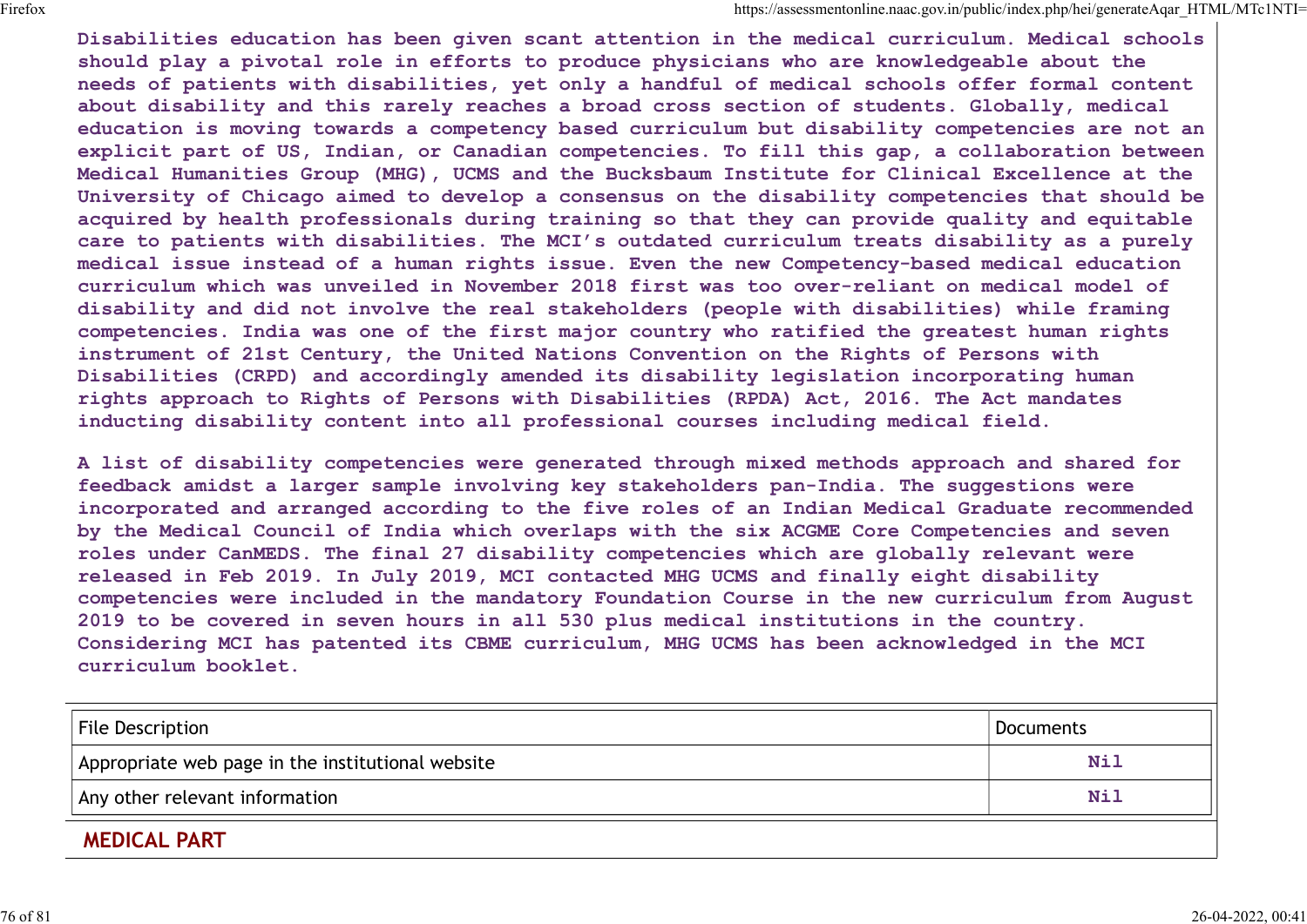# 8.1 - Medical Indicator

| 8.1 - Medical Indicator                                                                                                                                                                                                                                                                                                                        |                                                                                           |                                      |                                   |
|------------------------------------------------------------------------------------------------------------------------------------------------------------------------------------------------------------------------------------------------------------------------------------------------------------------------------------------------|-------------------------------------------------------------------------------------------|--------------------------------------|-----------------------------------|
| 8.1.1 - NEET percentile scores of students enrolled for the MBBS programme for the preceding academic year                                                                                                                                                                                                                                     |                                                                                           |                                      |                                   |
| Number of students enrolled for the MBBS<br>programme during the preceding academic<br>year                                                                                                                                                                                                                                                    | Range of NEET percentil e scores Mean<br>NEET percentile score SDNEET percentile<br>score | <b>Mean NEET</b><br>percentile score | <b>SDNEET</b><br>percentile score |
| Nil                                                                                                                                                                                                                                                                                                                                            | Nil                                                                                       | <b>Nil</b>                           | Nil                               |
| <b>File Description</b>                                                                                                                                                                                                                                                                                                                        |                                                                                           |                                      | Documents                         |
| List of students enrolled for the MBBS programme for the preceding academic yea                                                                                                                                                                                                                                                                |                                                                                           |                                      | View File                         |
| NEET percentile scores of students enrolled for the MBBS programme during the preceding academic year<br>(Data Template)                                                                                                                                                                                                                       |                                                                                           |                                      | View File                         |
| Any other relevant information                                                                                                                                                                                                                                                                                                                 |                                                                                           | No File<br>Uploaded                  |                                   |
| 8.1.2 - Students are exposed to quality of care and patient safety procedures including infection prevention and control<br>practices as practiced by the teaching hospital in didactic and practical sessions during their clinical postings.                                                                                                 |                                                                                           |                                      |                                   |
| <b>Nil</b>                                                                                                                                                                                                                                                                                                                                     |                                                                                           |                                      |                                   |
| File Description                                                                                                                                                                                                                                                                                                                               |                                                                                           |                                      | Documents                         |
| Documents pertaining to quality of care and patient safety practices followed by the teaching hospital                                                                                                                                                                                                                                         |                                                                                           |                                      | Nil                               |
| Any other relevant information                                                                                                                                                                                                                                                                                                                 |                                                                                           |                                      | Nil                               |
| 8.1.3 - Number of fulltime teachers who have acquired additional postgraduate Degrees/Diplomas/Fellowships beyond the<br>eligibility requirements from recognized centers/universities in India or abroad. (Eg: AB, FRCS, MRCP, FAMS, FAIMER & IFME<br>Fellowships, PhD in Medical Education etc.) (excluding those mentioned in metric 2.4.2) |                                                                                           |                                      |                                   |
| <b>Nil</b>                                                                                                                                                                                                                                                                                                                                     |                                                                                           |                                      |                                   |
| <b>File Description</b>                                                                                                                                                                                                                                                                                                                        |                                                                                           |                                      | <b>Documents</b>                  |
| List of fulltime teachers with additional Degrees, Diplomassuch as AB, FRCS, MRCP, FAMS, FAIMER/IFME                                                                                                                                                                                                                                           | Fellowships, Ph D in Medical Education etc. during the year                               |                                      | View File                         |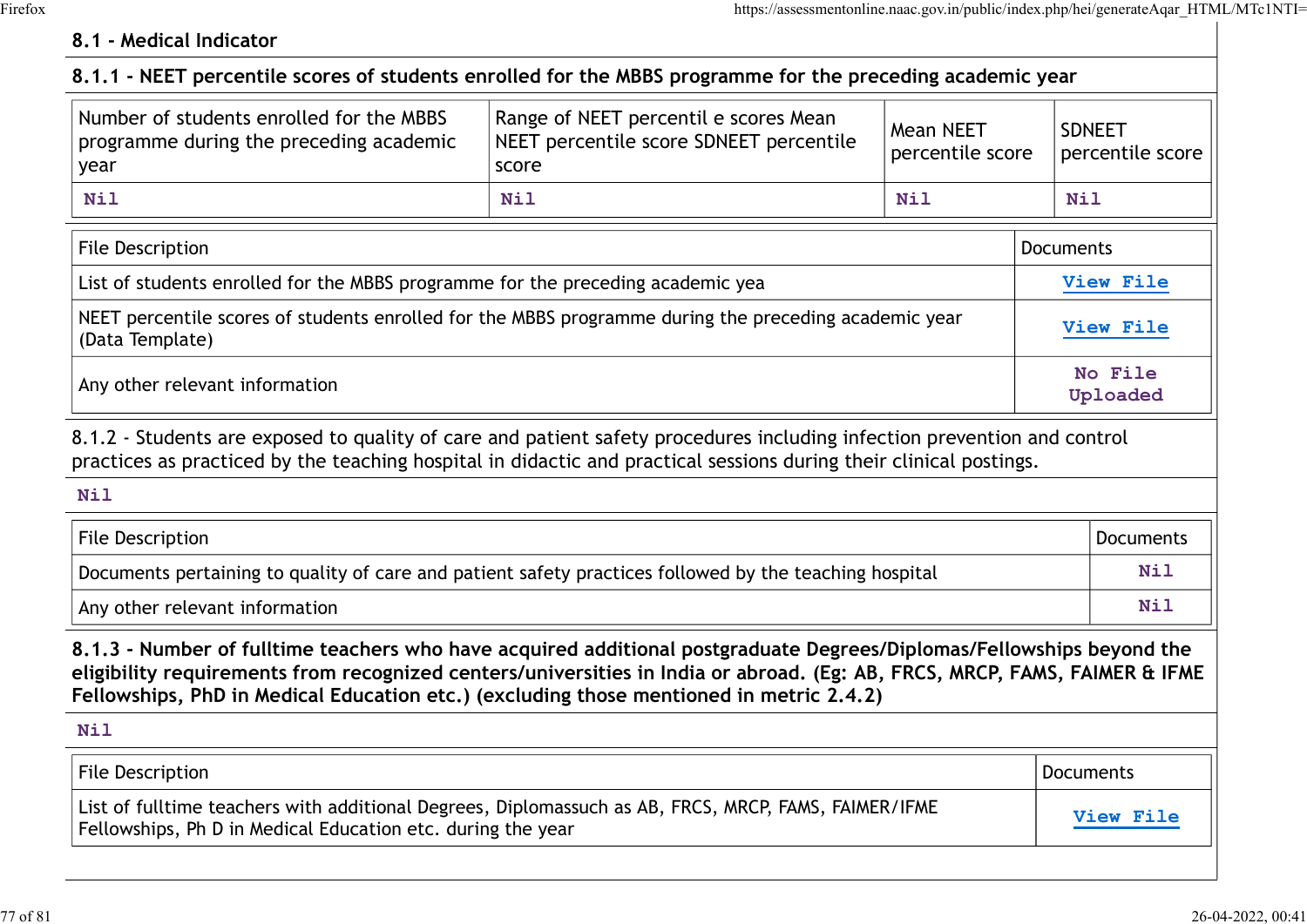| https://assessmentonline.naac.gov.in/public/index.php/hei/generateAqar_HTML/MTc1NTI=                                                                                                                                                                                                                                                        |                     |
|---------------------------------------------------------------------------------------------------------------------------------------------------------------------------------------------------------------------------------------------------------------------------------------------------------------------------------------------|---------------------|
| Attested e-copies of certificates of postgraduate Degrees, Diplomas or Fellowships                                                                                                                                                                                                                                                          | No File<br>Uploaded |
| Any other relevant information                                                                                                                                                                                                                                                                                                              | No File<br>Uploaded |
| No File<br>Institutional data in prescribed format (Data Template)<br>Uploaded                                                                                                                                                                                                                                                              |                     |
| 8.1.4 - The Institution has introduced objective methods to measure and certify attainment of specific clinical competencies by<br>MBBS students/interns as stated in the undergraduate curriculum by the Medical Council of India                                                                                                          |                     |
| Nil                                                                                                                                                                                                                                                                                                                                         |                     |
| <b>File Description</b>                                                                                                                                                                                                                                                                                                                     | <b>Documents</b>    |
| Report on the list and steps taken by the College to measure attainment of specific clinical competencies by the MBBS<br>students/interns stated in the undergraduate curriculum during the year                                                                                                                                            |                     |
| Geotagged photographs of the objective methods used like OSCE/OSPE                                                                                                                                                                                                                                                                          |                     |
| Any other relevant information.                                                                                                                                                                                                                                                                                                             | Nil                 |
| 8.1.5 - Instructional sessions for students introduced by the College on the Medical, Legal, Ethical and Social Issues involved in<br>organ transplantation. Give a description of the instructional sessions for students introduced by the College on the Medical,<br>Legal, Ethical and Social Issues involved in organ transplantation. |                     |
| Nil                                                                                                                                                                                                                                                                                                                                         |                     |
| File Description                                                                                                                                                                                                                                                                                                                            | <b>Documents</b>    |
| National/State level policies on organ transplantation as adopted by the Institution                                                                                                                                                                                                                                                        |                     |
|                                                                                                                                                                                                                                                                                                                                             |                     |
| Report on the teaching sessions on medical, legal, ethical and social issues involved in organ transplantation                                                                                                                                                                                                                              | Nil                 |

the quality specifications stated in WHO guidelines and the steps taken to provide students with information on its relevance and operational features within 100-200 words.

Nil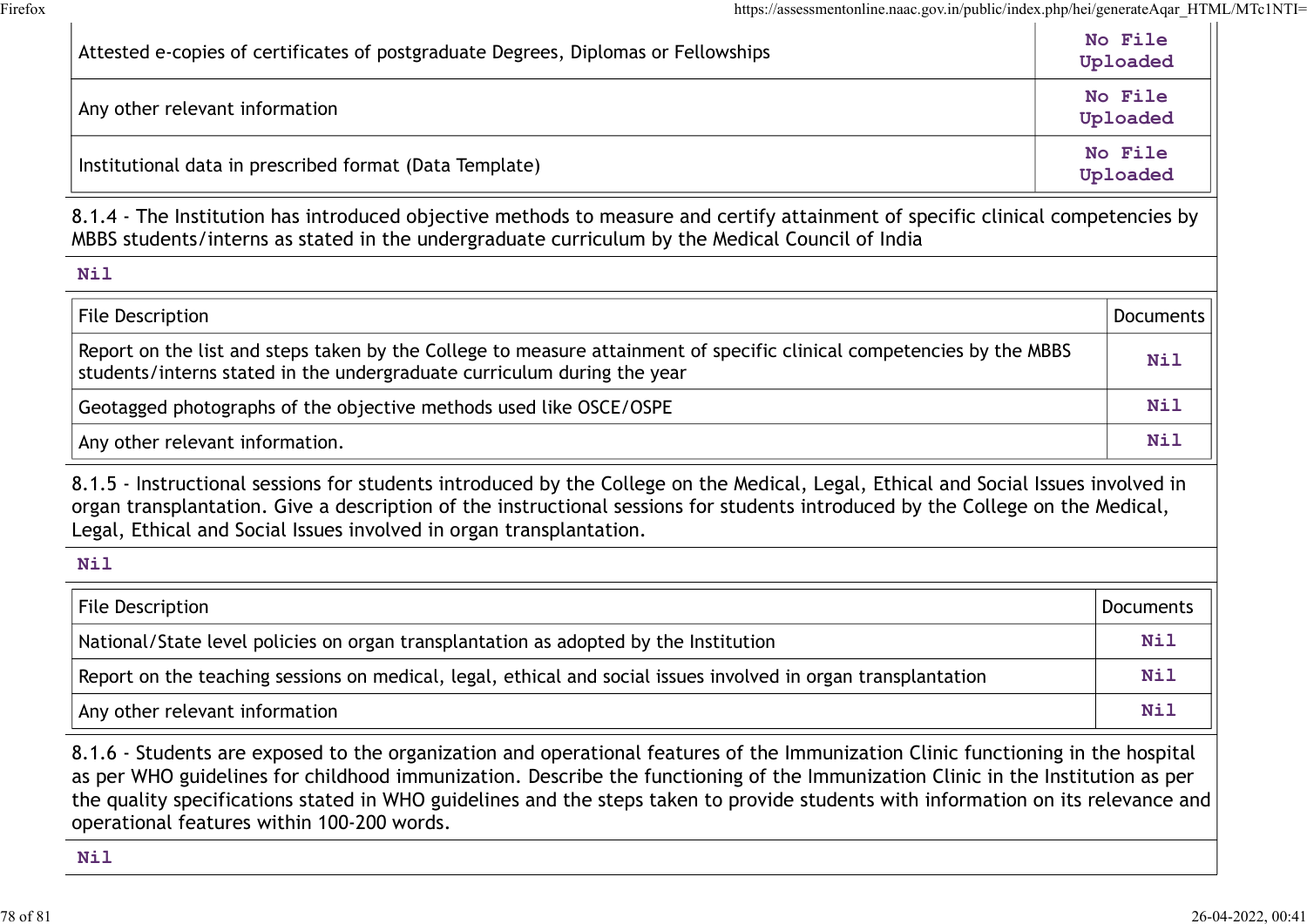| https://assessmentonline.naac.gov.in/public/index.php/hei/generateAqar_HTML/MTc1NTI=                                                                                                                                                                                                                               |                  |
|--------------------------------------------------------------------------------------------------------------------------------------------------------------------------------------------------------------------------------------------------------------------------------------------------------------------|------------------|
| <b>File Description</b>                                                                                                                                                                                                                                                                                            | <b>Documents</b> |
| Report on the functioning of the ImmunizationClinic                                                                                                                                                                                                                                                                | <b>Nil</b>       |
| Report on the teaching sessions carried out on the relevance and operational features of the Immunization clinic.                                                                                                                                                                                                  | <b>Nil</b>       |
| Quality maintenance records in compliance with WHO guidelines during the preceding academic year                                                                                                                                                                                                                   | <b>Nil</b>       |
| Any other relevant information.                                                                                                                                                                                                                                                                                    | <b>Nil</b>       |
| 8.1.7 - The College has adopted methods to define and implement Medical graduate attributes with a system of evaluation of<br>attainment of the same. Describe the Medical graduate attributes developed by the College and the steps taken to implement<br>and assess the attainment of the same (100-200 words). |                  |
| <b>Nil</b>                                                                                                                                                                                                                                                                                                         |                  |
| File Description                                                                                                                                                                                                                                                                                                   | Documents        |
| Medical graduate attributes as described in the website of the College.                                                                                                                                                                                                                                            | <b>Nil</b>       |
| Any other relevant information.                                                                                                                                                                                                                                                                                    | <b>Nil</b>       |
|                                                                                                                                                                                                                                                                                                                    |                  |

| Nil                                                                     |            |
|-------------------------------------------------------------------------|------------|
| File Description                                                        | Documents  |
| Medical graduate attributes as described in the website of the College. | Nil        |
| Any other relevant information.                                         | <b>Nil</b> |

8.1.8 - Activities of the Medical Education Unit of the College in conducting a range of Faculty Development Programmes in emerging trends in Medical Educational Technology. Describe the Faculty Development Programmes organized by the MEU of the College in the areas of emerging trends in Medical Educational Technology during the year.

- 1. A Curriculum Implementation Support Programme (CISP II) webinar was conducted by MEU on 11th and 12th September 2020. The observer for the webinar was Dr Devendra Mishra, Professor of Pediatrics and Resource Faculty, MCI Regional Centre, Maulana Azad Medical College, New Delhi. It was attended by 30 faculty members of UCMS.
- 2. A 10-hour online workshop on "Systematic Review and Meta-analysis" was conducted under the aegis of MEU from 9th to 16th October 2020 and was attended by about 23 faculty members.
- 3. A MS Teams orientation session for UCMS And GTBH Faculty was held online on 8th Jan 2021 by MEU, UCMS and GTBH.
- 4. A certificate course in biostatistics was conducted under aegis of MEU from 27th January 2021 to 10th March 2021 wherein online sessions were conducted on weekly basis. Several faculty and residents of UCMS along with many from other institutes participated in these sessions.
- 5. An in-house revised Basic Course Workshop was also conducted by MEU on 23rd to 25th March 2021 and this was attended by 28 faculty members.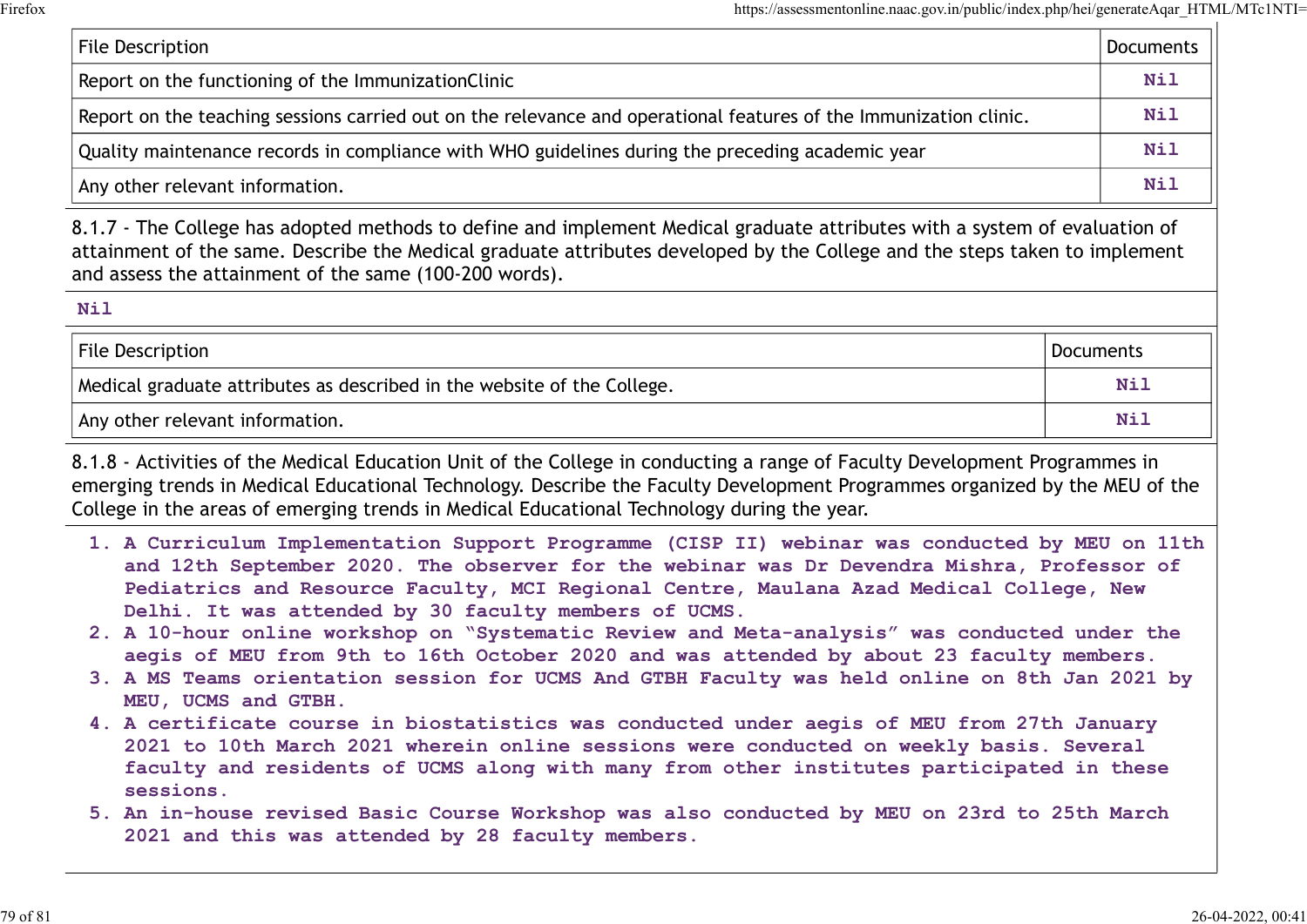|                                                                                                                                                                                                                                                                             |                                                                                                                  | https://assessmentonline.naac.gov.in/public/index.php/hei/generateAqar_HTML/MTc1NTI= |                     |
|-----------------------------------------------------------------------------------------------------------------------------------------------------------------------------------------------------------------------------------------------------------------------------|------------------------------------------------------------------------------------------------------------------|--------------------------------------------------------------------------------------|---------------------|
| File Description                                                                                                                                                                                                                                                            |                                                                                                                  |                                                                                      | Documents           |
| year- wise during the last year.                                                                                                                                                                                                                                            | List of seminars/conferences/workshops on emerging trends in Medical Educational Technology organized by the MEU |                                                                                      |                     |
| list of teachers who participated in the seminars/conferences/ workshops on emerging trends in Medical Educational<br>technology organized by the MEU of the College during the year                                                                                        |                                                                                                                  |                                                                                      | Nil                 |
| Any other relevant information                                                                                                                                                                                                                                              |                                                                                                                  |                                                                                      | Nil                 |
| 8.1.9 - Is the Teaching Hospital / Clinical Laboratory<br>accredited by any National Accrediting Agency? NABH<br>accreditation NABL accreditation International accreditation<br>like JCI., ISO certification of departments /Institution<br><b>GLP/GCLP</b> accreditation. | C. Any 3 of the Above                                                                                            |                                                                                      |                     |
| <b>File Description</b>                                                                                                                                                                                                                                                     |                                                                                                                  | <b>Documents</b>                                                                     |                     |
| e-copies of Certificate/s of Accreditations                                                                                                                                                                                                                                 |                                                                                                                  | View File                                                                            |                     |
| View File<br>Any other relevant documents                                                                                                                                                                                                                                   |                                                                                                                  |                                                                                      |                     |
| Data Template                                                                                                                                                                                                                                                               |                                                                                                                  | No File Uploaded                                                                     |                     |
| 8.1.10 - Number of first year students, provided with prophylactic immunization against communicable diseases like<br>Hepatitis-B during their clinical work during the year.                                                                                               |                                                                                                                  |                                                                                      |                     |
| Number of students admitted in the first year of the teaching<br>programmes during the year                                                                                                                                                                                 | Number of First year students administered<br>immunization /prophylaxis                                          |                                                                                      |                     |
| <b>Nil</b>                                                                                                                                                                                                                                                                  | Nil                                                                                                              |                                                                                      |                     |
| File Description                                                                                                                                                                                                                                                            |                                                                                                                  |                                                                                      | <b>Documents</b>    |
| Policies documents regarding preventive immunization of students, teachers and hospital staff likely to be<br>exposed to communicable diseases during their clinical work.                                                                                                  |                                                                                                                  |                                                                                      | No File<br>Uploaded |
| List of first year students, teachers and hospital staff, who received such immunization during the year                                                                                                                                                                    |                                                                                                                  |                                                                                      | No File<br>Uploaded |
| Any other relevant information                                                                                                                                                                                                                                              |                                                                                                                  |                                                                                      | No File<br>Uploaded |